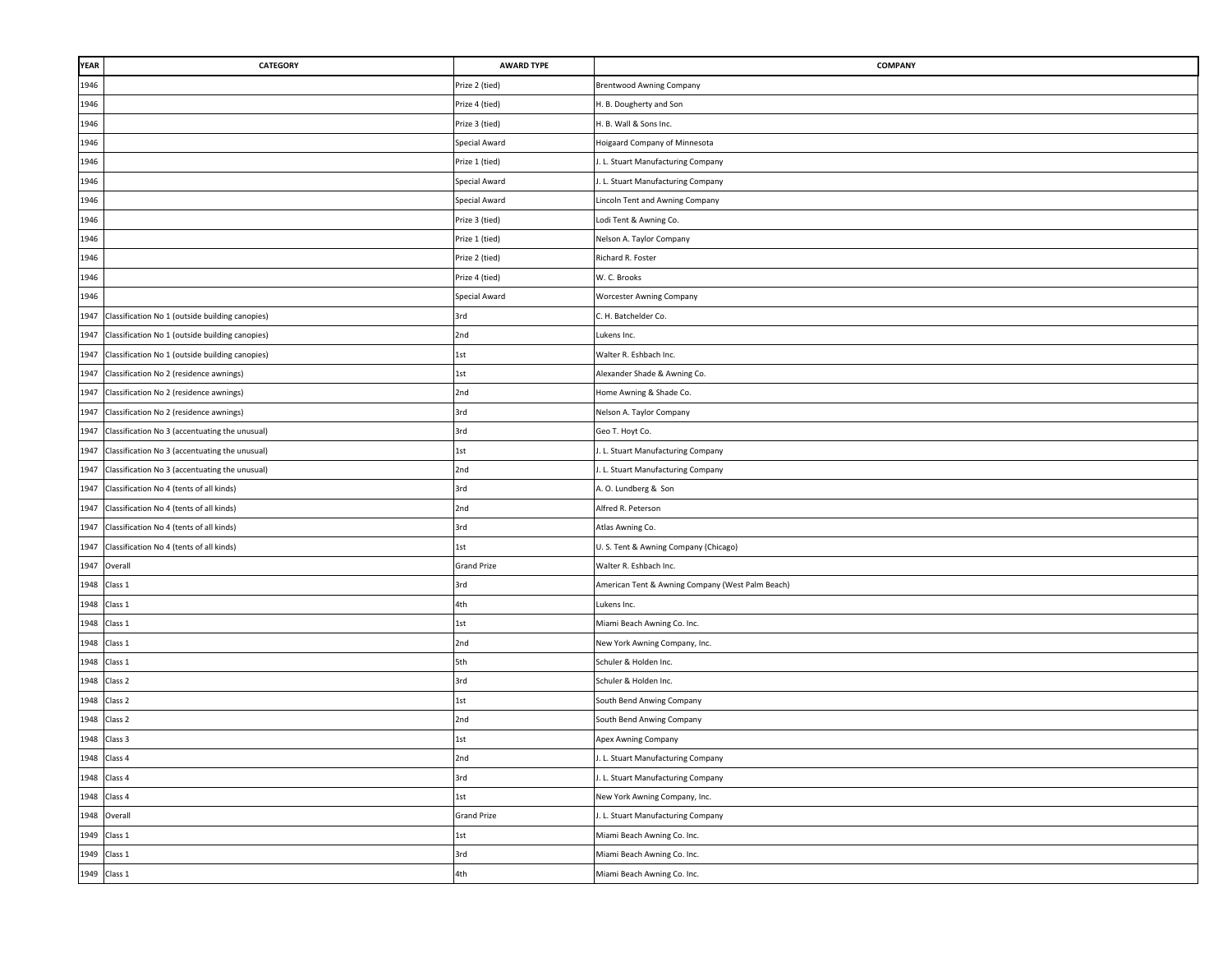| YEAR | CATEGORY                                 | <b>AWARD TYPE</b> | <b>COMPANY</b>                           |
|------|------------------------------------------|-------------------|------------------------------------------|
|      | 1949 Class 1                             | 2nd               | Sunnyside Awning & Tent Co               |
|      | 1949 Class 1                             | 5th               | Tri State Awning Co                      |
|      | 1949 Class 2                             | 1st               | Bailie Furniture Co                      |
|      | 1949 Class 2                             | 3rd               | C. J. Hoigaard Co.                       |
|      | 1949 Class 2                             | 2nd               | F. M. Stevenson                          |
|      | 1949 Class 3                             | 1st               | Collins Awnign Shop                      |
|      | 1949 Class 3                             | 2nd               | J. L. Stuart Manufacturing Company       |
|      | 1949 Class 3                             | 3rd               | I. L. Stuart Manufacturing Company       |
|      | 1949 Class 4                             | 2nd               | Ahnell Awning Co.                        |
|      | 1949 Class 4                             | 1st               | Capitol Awning Co                        |
|      | 1949 Class 4                             | 3rd (tied)        | Geo T. Hoyt Co.                          |
|      | 1949 Class 4                             | 3rd (tied)        | U.S. Tent & Awning Company (Chicago)     |
|      | 1949 Class 5                             | 2nd               | . L. Stuart Manufacturing Company        |
|      | 1949 Class 5                             | 1st               | William C. Brooks                        |
|      | 1949 Class 6                             | 2nd               | San Jose Tent & Awning Co.               |
|      | 1949 Class 6                             | 1st               | Shreveport Tent & Awning Co.             |
| 1949 | <b>Honorary Mention</b>                  |                   | C. J. Hoigaard Co.                       |
|      | 1949 Honorary Mention                    |                   | U.S. Tent & Awning Company (Chicago)     |
| 1949 | The J. L. Stuart Grand Trophy Award      |                   | Sunnyside Awning & Tent Co               |
|      | 1950 Class 1                             | 5th               | Admiral Awning Co                        |
|      | 1950 Class 1                             | 4th               | . L. Stuart Manufacturing Company        |
|      | 1950 Class 1                             | 2nd               | Lewiston & Auburn Awning Co.             |
|      | 1950 Class 1                             | 1st               | Miami Beach Awning Co. Inc.              |
|      | 1950 Class 1                             | 3rd               | Miami Beach Awning Co. Inc.              |
|      | 1950 Class 2                             | 2nd               | Nelson A. Taylor Company                 |
|      | 1950 Class 2                             | 1st               | Walter R. Eshbach Inc.                   |
|      | 1950 Class 2                             | 3rd               | Williams Awning Co.                      |
|      | 1950 Class 3                             | 3rd               | Canadian Awning Co. LTD                  |
|      | 1950 Class 3                             | 1st               | Collins Awnign Shop                      |
|      | 1950 Class 3                             | 2nd               | Miami Beach Awning Co. Inc.              |
|      | 1950 Class 4                             | 2nd               | F. M. Stevenson                          |
|      | 1950 Class 4                             | $1st$             | . L. Stuart Manufacturing Company        |
|      | 1950 Class 4                             | 3rd               | Wolf Tent and Awning Co.                 |
|      | 1950 Class 5                             | 1st               | Capital Awning Company                   |
| 1950 | Class 5                                  | 3rd               | F. M. Stevenson                          |
|      | 1950 Class 5                             | 2nd               | I. L. Stuart Manufacturing Company       |
|      | 1950 Class 6                             | 2nd               | Capital Awning Company                   |
|      | 1950 Class 6                             | 1st               | Holmes Specialty Co.                     |
|      | 1950 Class 6                             | 3rd               | Shreveport Tent & Awning Co.             |
|      | 1950 The J. L. Stuart Grand Trophy Award |                   | Miami Beach Awning Co. Inc.              |
| 1951 | <b>Commercial Class</b>                  | 5th               | A. J. Cincotta Jr. Awning and Canvas Co. |
|      | 1951 Commercial Class                    | 2nd               | <b>Bauer Bros</b>                        |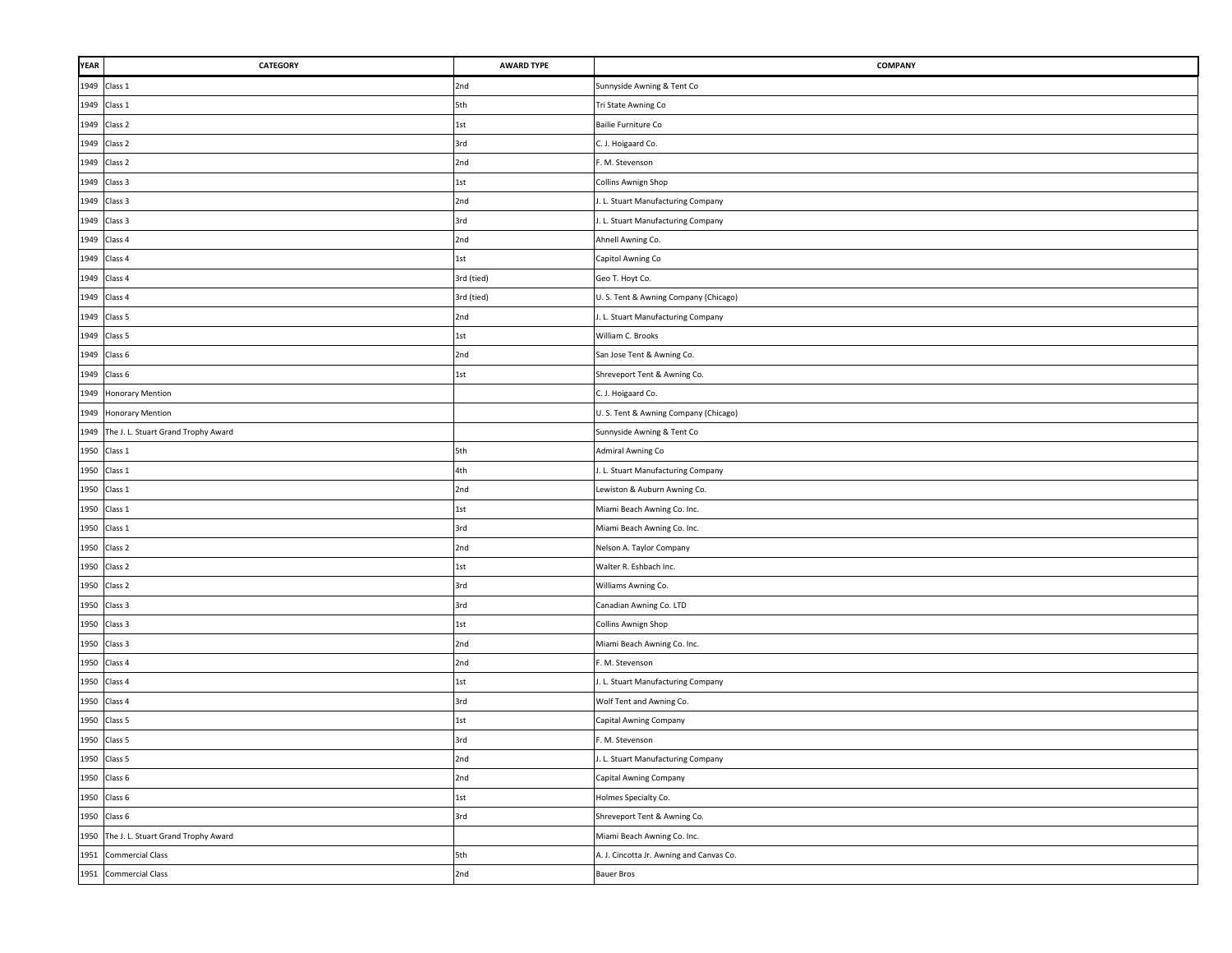| <b>YEAR</b> | CATEGORY                            | <b>AWARD TYPE</b> | <b>COMPANY</b>                     |
|-------------|-------------------------------------|-------------------|------------------------------------|
| 1951        | <b>Commercial Class</b>             | 8th               | Bell Awning Co.                    |
| 1951        | <b>Commercial Class</b>             | 9th               | Daugherty Bros Tent & Awning Co.   |
| 1951        | <b>Commercial Class</b>             | 7th               | I. L. Stuart Manufacturing Company |
| 1951        | <b>Commercial Class</b>             | 1st               | Jensen-Lewis Company               |
| 1951        | <b>Commercial Class</b>             | 6th               | John M. Collin                     |
| 1951        | <b>Commercial Class</b>             | 11th              | Jonesboro Tent & Awning Co.        |
|             | 1951 Commercial Class               | 4th               | New York Awning Company, Inc.      |
| 1951        | <b>Commercial Class</b>             | 3rd               | R. Doykitch                        |
| 1951        | <b>Commercial Class</b>             | 10th              | Racine Awning Company              |
| 1951        | Geographical Zones                  | Zone 3            | Ambler Furniture Co.               |
| 1951        | Geographical Zones                  | Zone 5            | Bryant's Canvas Shop               |
| 1951        | Geographical Zones                  | Zone 7            | Canton Tent & Awning Co            |
| 1951        | Geographical Zones                  | Zone 10           | Cedar Rapids Tent & Awning Co.     |
| 1951        | Geographical Zones                  | Zone 6            | Charleston Tent & Awning Co.       |
| 1951        | Geographical Zones                  | Zone 9            | Chas. Pretschold Co.               |
| 1951        | Geographical Zones                  | Zone 8            | Craft Awning Co.                   |
| 1951        | Geographical Zones                  | Zone 1            | Laconia Awning & Glass Co.         |
| 1951        | Geographical Zones                  | Zone 2            | Suburban Awning Co.                |
| 1951        | Residence Class                     | 1st               | Ahnell Awning Co.                  |
| 1951        | Residence Class                     | 6th               | Anchor Awning & Canopy             |
| 1951        | <b>Residence Class</b>              | 5th               | Bailie Furniture Co                |
| 1951        | <b>Residence Class</b>              | 3rd               | <b>Bauer Bros</b>                  |
| 1951        | Residence Class                     | 10th              | Centerville Tent & Awning Co.      |
| 1951        | Residence Class                     | 8th               | Edward P. Holden Son               |
| 1951        | Residence Class                     | 12th              | H. T. Warhurst                     |
| 1951        | <b>Residence Class</b>              | 4th               | I. W. Hulme Co.                    |
| 1951        | Residence Class                     | 2nd               | Nelson Plumbing Co.                |
| 1951        | Residence Class                     | 7th               | Phillips Awning Co.                |
| 1951        | Residence Class                     | 11th              | The Colorado Tent & Awning Co.     |
| 1951        | Residence Class                     | 9th               | The M. I. Wilcox Co.               |
| 1951        | The J. L. Stuart Grand Trophy Award |                   | A. E. Quest & Sons                 |
|             | 1952 Class 6                        | 2nd               | Muehleisen Mfg Co                  |
|             | 1952 Class 6                        | 1st               | Williams Awning Co.                |
| 1952        | Class 6                             | 3rd               | Worcester Awning Company           |
| 1952        | Classification 1                    | 5th               | A.B.C. Awning Co.                  |
|             | 1952 Classification 1               | 4th               | Alfred G. Peterson & Sons Inc.     |
|             | 1952 Classification 1               | 3rd               | C. J. Hoigaard Co.                 |
|             | 1952 Classification 1               | 1st               | F. M. Stevenson                    |
|             | 1952 Classification 1               | 2nd               | Hub Awning Co.                     |
|             | 1952 Classification 2               | 1st               | Lukens Inc.                        |
|             | 1952 Classification 2               | 2nd               | National Tennt and Awning Co.      |
|             | 1952 Classification 2               | 3rd               | The Original LoMonaco              |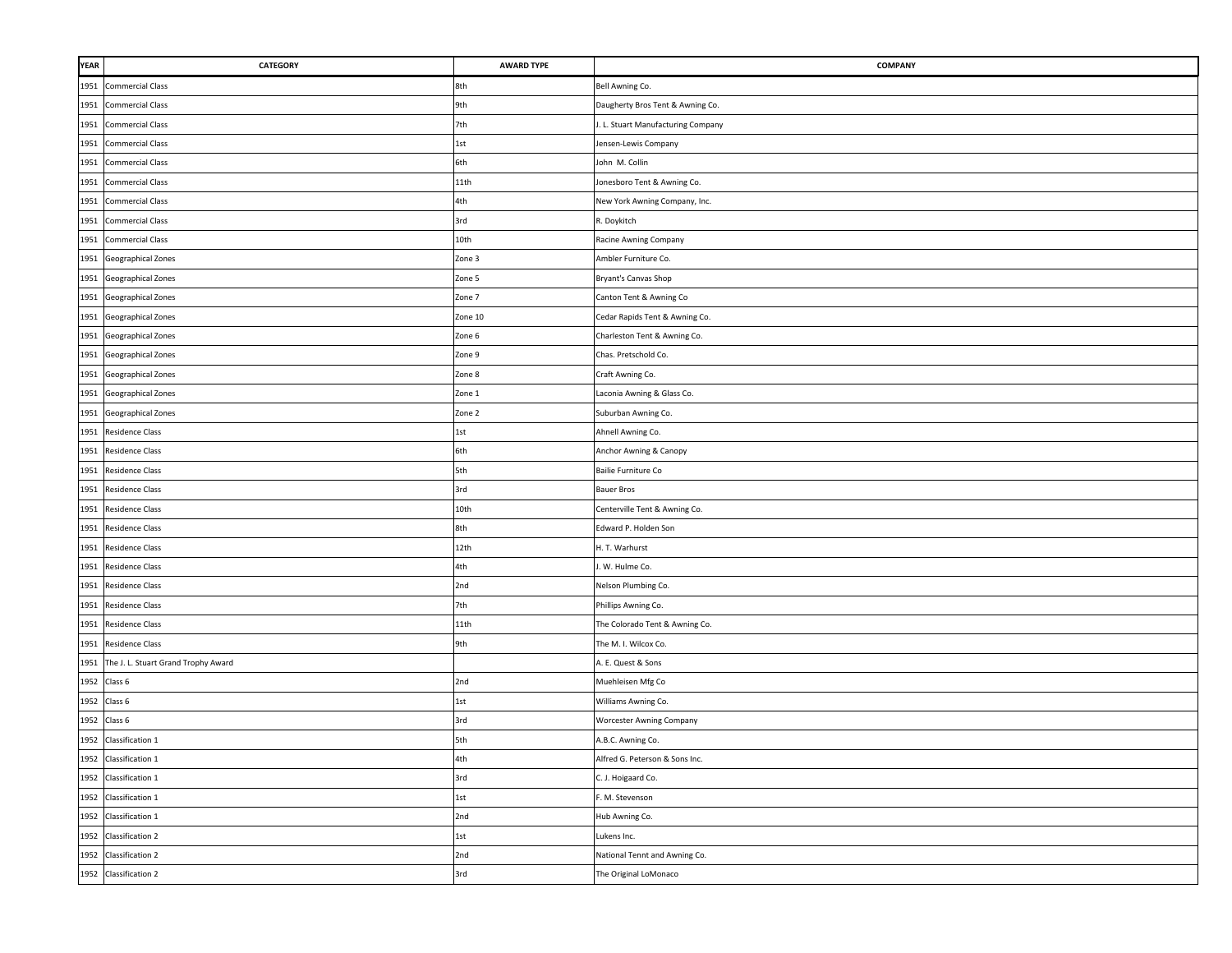| <b>YEAR</b> | CATEGORY                                 | <b>AWARD TYPE</b> | <b>COMPANY</b>                             |
|-------------|------------------------------------------|-------------------|--------------------------------------------|
| 1952        | <b>Classification 3</b>                  | 3rd               | F. M. Stevenson                            |
| 1952        | <b>Classification 3</b>                  | 1st               | Hogshire Tent and Awning Co.               |
|             | 1952 Classification 3                    | 2nd               | Texas Awning and Tarpaulin Co.             |
|             | 1952 Classification 4                    | 2nd               | I. L. Stuart Manufacturing Company         |
| 1952        | Classification 4                         | 1st               | Sadler Awning Co.                          |
|             | 1952 Classification 4                    | 3rd               | Virginia Shade and Awning Co.              |
|             | 1952 Classification 5                    | 1st               | F. M. Stevenson                            |
|             | 1952 Classification 5                    | 2nd               | O'Neal Tarpauling & Awning Co.             |
|             | 1952 Classification 5                    | 3rd               | Worcester Awning Company                   |
|             | 1952 The J. L. Stuart Grand Trophy Award |                   | Hogshire Tent and Awning Co.               |
| 1952        | The J. L. Stuart Grand Trophy Award      |                   | Miami Beach Awning Co. Inc.                |
|             | 1954 Class 1                             | 3rd               | A. W. Jones Awning Co.                     |
|             | 1954 Class 1                             | 2nd               | Charleston Tent & Awning Co.               |
|             | 1954 Class 1                             | 5th               | Independent Awning and Canvas Products Co. |
|             | 1954 Class 1                             | 1st               | I. L. Stuart Manufacturing Company         |
| 1954        | Class 1                                  | 4th               | Wolf Tent and Awning Co.                   |
| 1954        | Class 2                                  | 4th               | Carolina Awning and Tent Mfg. Co.          |
| 1954        | Class 2                                  | 1st               | Hyde Park Awning Co.                       |
| 1954        | Class 2                                  | 2nd               | MacKenzie Awning Co.                       |
| 1954        | Class 2                                  | 3rd               | Percy W. Brusey & Sons                     |
|             | 1954 Class 3                             | 3rd               | Chalfant Awning and Shade Co.              |
|             | 1954 Class 3                             | 1st               | I. L. Stuart Manufacturing Company         |
|             | 1954 Class 3                             | 2nd               | Walter R. Eshbach Inc.                     |
|             | 1954 Class 4                             | 1st               | A-1 Camp Chair Service Co.                 |
|             | 1954 Class 4                             | 3rd               | Alfred G. Peterson & Sons Inc.             |
|             | 1954 Class 4                             | 2nd               | Walter R. Eshbach Inc.                     |
|             | 1954 Class 5                             | 2nd               | Admiral Awning Co                          |
|             | 1954 Class 5                             | 1st               | Orla Lashbrook and Son                     |
|             | 1954 Class 5                             | 3rd               | Wilson Awning Co.                          |
|             | 1954 Class 6                             | 3rd               | American Awning Co.                        |
|             | 1954 Class 6                             | 2nd               | Orla Lashbrook and Son                     |
|             | 1954 Class 6                             | $1st$             | Peoria Tent and Awning Co.                 |
| 1955        | Class 1                                  | 5th               | Bronx Window Shade and Awning Co.          |
| 1955        | Class 1                                  | 2nd               | Brooks Awning Co.                          |
| 1955        | Class 1                                  | 4th               | C. J. Hoigaard Co.                         |
|             | 1955 Class 1                             | 3rd               | MacKenzie Awning Co.                       |
|             | 1955 Class 1                             | 1st               | Sunnyside Awning & Tent Co                 |
|             | 1955 Class 2                             | 3rd               | Alfred G. Peterson & Sons Inc.             |
|             | 1955 Class 2                             | 4th               | Belle Isle Awning Co.                      |
|             | 1955 Class 2                             | 5th               | Capital Awning Company                     |
|             | 1955 Class 2                             | 1st               | Danville Tent & Awning Co.                 |
|             | 1955 Class 2                             | 2nd               | Walter R. Eshbach Inc.                     |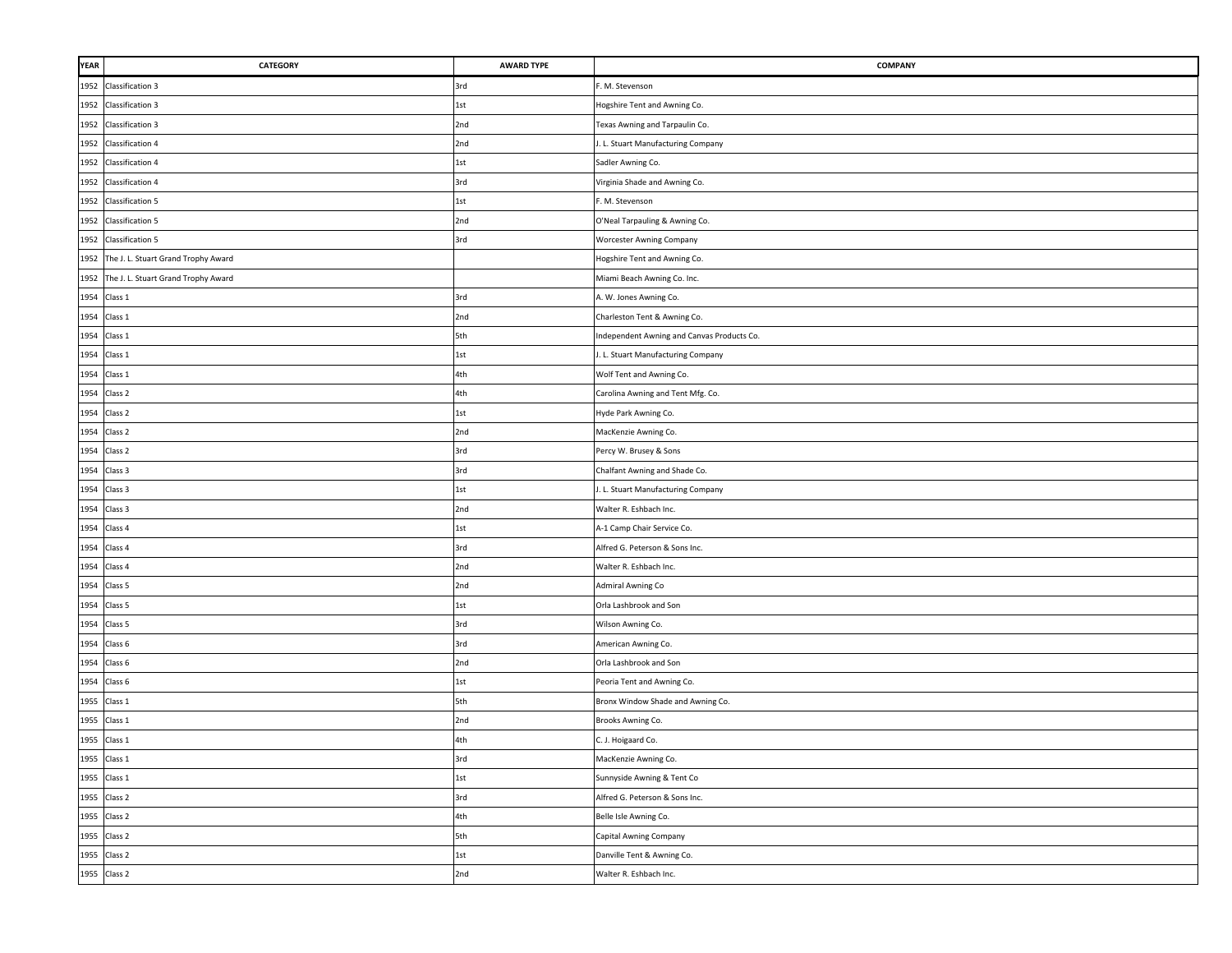| YEAR | CATEGORY                            | <b>AWARD TYPE</b> | <b>COMPANY</b>                                 |
|------|-------------------------------------|-------------------|------------------------------------------------|
|      | 1955 Class 3                        | 3rd               | Acme Tent and Awning Co.                       |
|      | 1955 Class 3                        | 1st               | I. L. Stuart Manufacturing Company             |
|      | 1955 Class 3                        | 2nd               | . L. Stuart Manufacturing Company              |
|      | 1955 Class 4                        | 2nd               | A-1 Camp Chair Service Co.                     |
|      | 1955 Class 4                        | 3rd               | Bailey & Staub Inc.                            |
|      | 1955 Class 4                        | $1st$             | Walter R. Eshbach Inc.                         |
|      | 1955 Class 5                        | 2nd               | Percy W. Brusey & Sons                         |
|      | 1955 Class 5                        | 1st               | W. Blank & Son                                 |
|      | 1955 Class 6                        | 3rd               | <b>Burch Manufacturing</b>                     |
|      | 1955 Class 6                        | 2nd               | C. J. Hoigaard Co.                             |
|      | 1955 Class 6                        | 1st               | <b>Childres Canvas Products</b>                |
|      | 1955 Class 7                        | 2nd               | Atlas Awning Co.                               |
|      | 1955 Class 7                        | 3rd               | Mayflower Awning Co.                           |
|      | 1955 Class 7                        | 1st               | Silva Tent and Awning Co.                      |
|      | 1955 Class 8                        | $1st$             | <b>Childres Canvas Products</b>                |
| 1955 | Class 9                             | 1st               | A. Hoffman Awning Co.                          |
| 1956 | Class 1                             | 4th               | American Tent & Awning Company (San Francisco) |
| 1956 | Class 1                             | 2nd               | Hoover Awning and Manufacturing Co.            |
| 1956 | Class 1                             | 5th               | I. W. Hulme Co.                                |
| 1956 | Class 1                             | 3rd               | Lewiston & Auburn Awning Co.                   |
|      | 1956 Class 2                        | 1st               | Alfred G. Peterson & Sons Inc.                 |
|      | 1956 Class 2                        | 3rd               | Belle Isle Awning Co.                          |
|      | 1956 Class 2                        | 4th               | J. W. Gilley Awning Company                    |
|      | 1956 Class 2                        | 5th               | The Foster Company                             |
|      | 1956 Class 2                        | 2nd               | Wilshire Awning and Furniture Co.              |
|      | 1956 Class 3                        | 1st               | Capital Awning Company                         |
|      | 1956 Class 3                        | 2nd               | Sunnyside Awning & Tent Co                     |
|      | 1956 Class 3                        | 3rd               | Wilshire Awning and Furniture Co.              |
|      | 1956 Class 4                        | 2nd               | Alfred G. Peterson & Sons Inc.                 |
|      | 1956 Class 4                        | 3rd               | Jefferson Tent and Awning Co.                  |
|      | 1956 Class 4                        | $1st$             | W. K. Hill Awning Co.                          |
|      | 1956 Class 5                        | $1st$             | Atlas Awning Co.                               |
|      | 1956 Class 5                        | 3rd               | Brandmaier-Sigrist Inc.                        |
| 1956 | Class 5                             | 2nd               | Home Specialties Company Inc.                  |
|      | 1956 Class 6                        | 2nd               | Chalfant Awning and Shade Co.                  |
|      | 1956 Class 6                        | $1st$             | Victory Tent & Awning Co.                      |
|      | 1956 Class 6                        | 3rd               | William C. Brooks                              |
|      | 1956 Class 7                        | 1st               | Scott Awning Co.                               |
|      | 1956 Class 7                        | 2nd               | Sunnyside Awning & Tent Co                     |
|      | 1956 Class 9                        | 1st               | W. K. Hill Awning Co.                          |
| 1956 | The J. L. Stuart Grand Trophy Award | 1st               | Walter R. Eshbach Inc.                         |
|      | 1957 Class 1                        |                   | Arizona Awning Co.                             |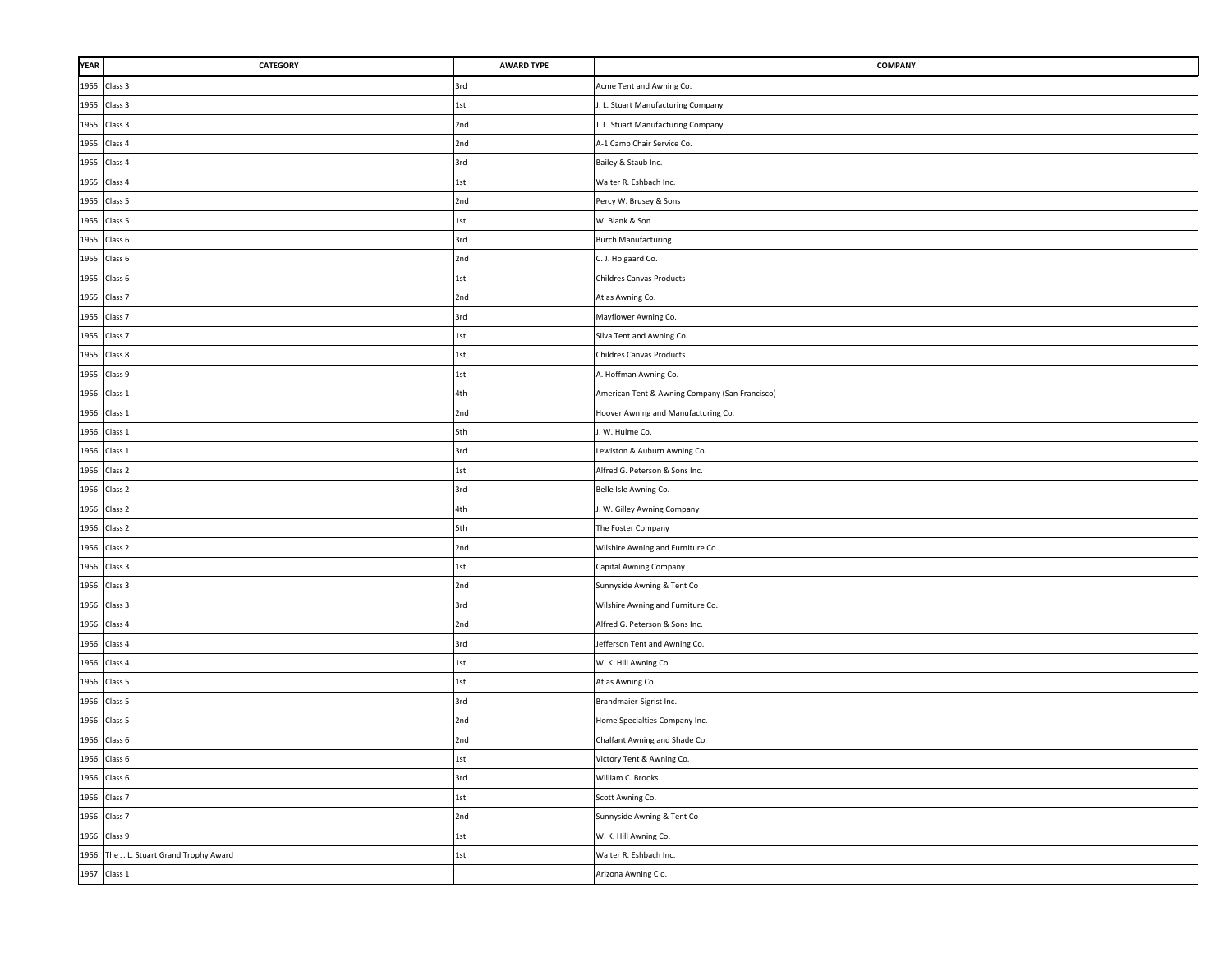| YEAR | CATEGORY                       | <b>AWARD TYPE</b> | <b>COMPANY</b>                                 |
|------|--------------------------------|-------------------|------------------------------------------------|
|      | 1957 Class 2                   |                   | C. J. Hoigaard Co.                             |
| 1957 | Class 3                        |                   | New York Awning Company, Inc.                  |
|      | 1957 Class 4                   |                   | Hoosier Tarpaulin and Canvas Goods Co.         |
| 1957 | Class 5                        |                   | F. M. Stevenson                                |
|      | 1957 Class 6                   |                   | Danville Tent & Awning Co.                     |
|      | 1957 Class 7                   |                   | F. M. Stevenson                                |
|      | 1957 Class 8                   |                   | Robert Soper Limited                           |
|      | 1957 Stuart Gold Trophy Winner |                   | Lawrence H. Stevens, New York Awning Co.       |
|      | 1958 Class 1                   | 3rd               | Hoover Awning and Manufacturing Co.            |
|      | 1958 Class 1                   | 2nd               | New York Awning Company, Inc.                  |
|      | 1958 Class 1                   | 4th               | Southside Awning Co.                           |
|      | 1958 Class 1                   | 5th               | Stuart Co.                                     |
|      | 1958 Class 2                   | 4th               | H. P. Davock                                   |
|      | 1958 Class 2                   | 1st               | Hoover Awning and Manufacturing Co.            |
|      | 1958 Class 2                   | 3rd               | Huntington Park Awning Co.                     |
|      | 1958 Class 2                   | 5th               | Jensen-Lewis Company                           |
| 1958 | Class 2                        | 2nd               | New York Awning Company, Inc.                  |
| 1958 | Class 3                        | 1st               | F.W. Haxel Co. Inc.                            |
| 1958 | Class 3                        | 3rd               | Stuart Co.                                     |
| 1958 | Class 3                        | 2nd               | Union Canvas Goods Co.                         |
| 1958 | Class 4 A                      | 2nd               | A-1 Camp Chair Service Co.                     |
|      | 1958 Class 4 A                 | 1st               | O'Henry Tent & Awning Co.                      |
|      | 1958 Class 4 B                 | 2nd               | A-1 Camp Chair Service Co.                     |
|      | 1958 Class 4 B                 | $1st$             | Capital City Awning                            |
|      | 1958 Class 5                   | 1st               | Watkins Awning & Sign Co.                      |
|      | 1958 Class 6                   | 1st               | F. M. Stevenson                                |
|      | 1958 Class 6                   | 3rd               | Reliable Tent & Awning Co.                     |
|      | 1958 Class 6                   | 2nd               | <b>Worcester Awning Company</b>                |
|      | 1958 Class 7                   | 1st               | O'Henry Tent & Awning Co.                      |
|      | 1958 Class 8                   | 1st               | North Central Canvas Products Co.              |
|      | 1958 Class 9                   | 1st               | D. Pike Co. Ltd                                |
|      | 1958 Class 9                   | 2nd               | Jensvolds                                      |
| 1958 | Stuart Gold Trophy Winner      |                   | American Tent & Awning Company (San Francisco) |
|      | 1959 Class 1                   | 5th               | American Canvas Products Co.                   |
| 1959 | Class 1                        | 3rd               | Hoover Awning and Manufacturing Co.            |
|      | 1959 Class 1                   | 2nd               | Okalhoma City Tent and Awning Co.              |
|      | 1959 Class 1                   | 4th               | The Original LoMonaco                          |
|      | 1959 Class 2                   | 2nd               | <b>Childres Canvas Products</b>                |
|      | 1959 Class 2                   | 1st               | Hoover Awning and Manufacturing Co.            |
|      | 1959 Class 2                   | 4th               | Hyde Park Awning Co.                           |
|      | 1959 Class 2                   | 3rd               | O'Neal Tarpauling & Awning Co.                 |
|      | 1959 Class 2                   | 5th               | The Original LoMonaco                          |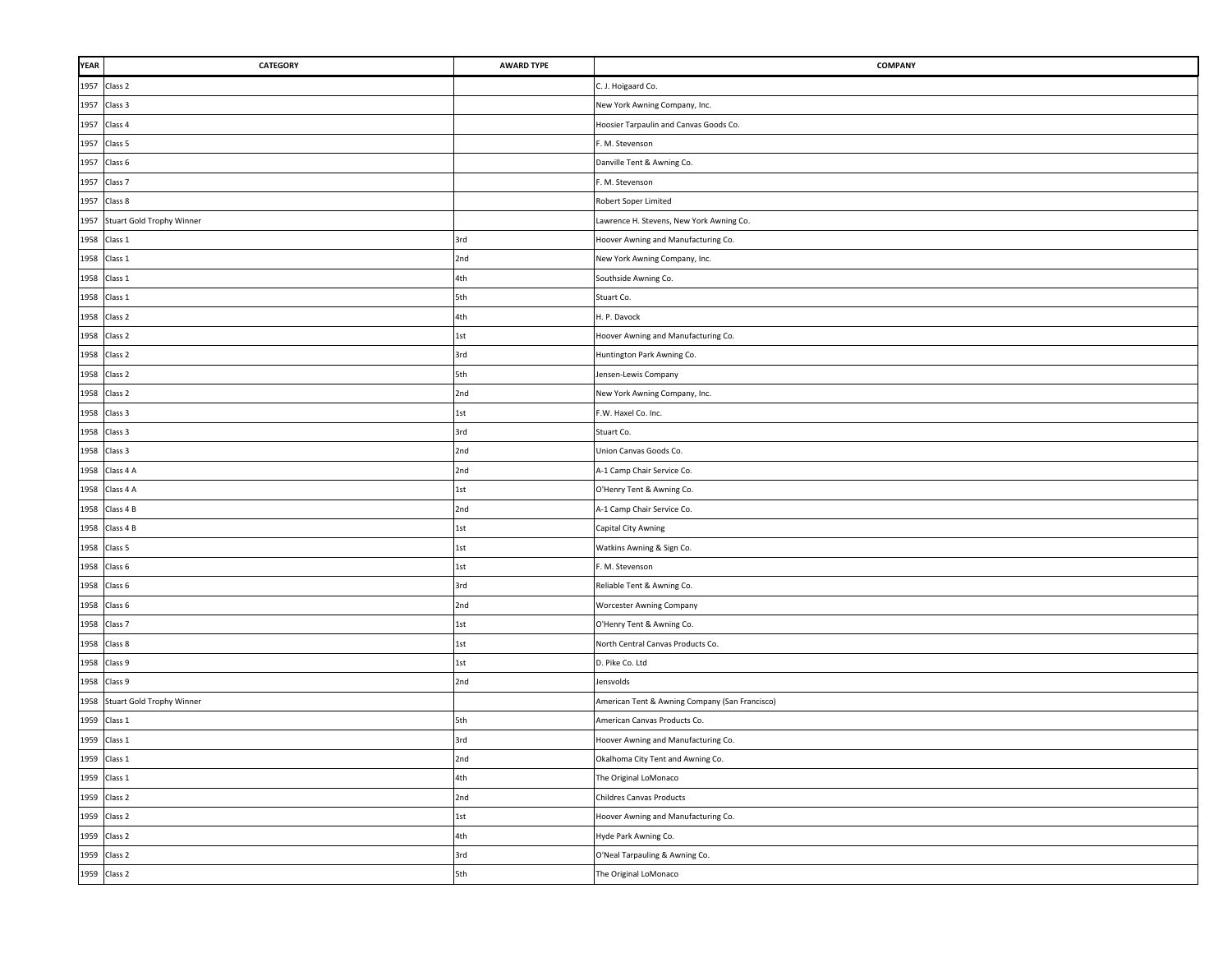| YEAR | CATEGORY                       | <b>AWARD TYPE</b> | <b>COMPANY</b>                             |
|------|--------------------------------|-------------------|--------------------------------------------|
|      | 1959 Class 3                   | 2nd               | Alfred G. Peterson & Sons Inc.             |
|      | 1959 Class 3                   | 3rd               | Hoover Awning and Manufacturing Co.        |
|      | 1959 Class 3                   | 1st               | New York Awning Company, Inc.              |
|      | 1959 Class 4 A                 | 1st               | C. J. Hoigaard Co.                         |
|      | 1959 Class 4 A                 | 2nd               | United States Tent & Awning Co. (Sarasota) |
|      | 1959 Class 4 B                 | 1st               | A-1 Camp Chair Service Co.                 |
|      | 1959 Class 4 B                 | 2nd               | H. P. Norem & Sons Inc.                    |
|      | 1959 Class 5                   | 1st               | <b>Worcester Awning Company</b>            |
|      | 1959 Class 6                   | 1st               | Galesburg Canvas Products                  |
|      | 1959 Class 6                   | 2nd               | Smith Awning and Tent Co.                  |
|      | 1959 Class 7                   | 1st               | A-1 Camp Chair Service Co.                 |
|      | 1959 Class 7                   | 2nd               | Clanton's Quality Awning Co.               |
|      | 1959 Class 8                   | 1st               | Hoosier Tarpaulin and Canvas Goods Co.     |
|      | 1959 Stuart Gold Trophy Winner |                   | New York Awning Company, Inc.              |
| 1960 | Class 1                        | 3rd               | Clanton's Quality Awning Co.               |
|      | 1960 Class 1                   | $1st$             | Ehmke Manufacturing Company Inc.           |
| 1960 | Class 2                        | 1st               | Bailie Furniture Co                        |
| 1960 | Class 2                        | 2nd               | Fred Knoll Co.                             |
| 1960 | Class 2                        | 3rd               | The Wagner Awning and Mfg Co.              |
| 1960 | Class 3                        | 2nd               | Hoover Canvas Products Co.                 |
| 1960 | Class 3                        | 3rd               | Walter R. Eshbach Inc.                     |
|      | 1960 Class 4A                  | 2nd               | A-1 Camp Chair Service Co.                 |
| 1960 | Class 4A                       | 1st               | O'Henry Tent & Awning Co.                  |
|      | 1960 Class 4B                  | $1st$             | A-1 Camp Chair Service Co.                 |
| 1960 | Class 4B                       | 2nd               | Chalfant Awning and Shade Co.              |
|      | 1960 Class 5                   | 1st               | Smith & Adams Co.                          |
|      | 1960 Class 6                   | 2nd               | Muehleisen Mfg Co                          |
|      | 1960 Class 6                   | 1st               | Victory Tent & Awning Co.                  |
|      | 1960 Class 7                   | 2nd               | Al's Awning Shop                           |
|      | 1960 Class 7                   | 1st               | City Awning of South Bend                  |
|      | 1960 Class 8                   | 1st               | Wichita Ponca Canvas Products              |
|      | 1960 Class 9                   | $1st$             | Belle Isle Awning Co.                      |
| 1960 | Class1                         | 2nd               | New York Awning Company, Inc.              |
| 1961 | Class 1                        | 5th               | <b>Brampton Company</b>                    |
| 1961 | Class 1                        | 4th               | H. P. Davock                               |
|      | 1961 Class 1                   | 2nd               | Howard Ehmke Co.                           |
|      | 1961 Class 1                   | 1st               | New York Awning Company, Inc.              |
|      | 1961 Class 1                   | 3rd               | The Original LoMonaco                      |
|      | 1961 Class 2                   | 2nd               | <b>Brentwood Awning Company</b>            |
|      | 1961 Class 2                   | 3rd               | Chalfant Awning and Shade Co.              |
|      | 1961 Class 2                   | $1st$             | Hoover Canvas Products Co.                 |
|      | 1961 Class 2                   | 5th               | Langdon Tent and Awning Co.                |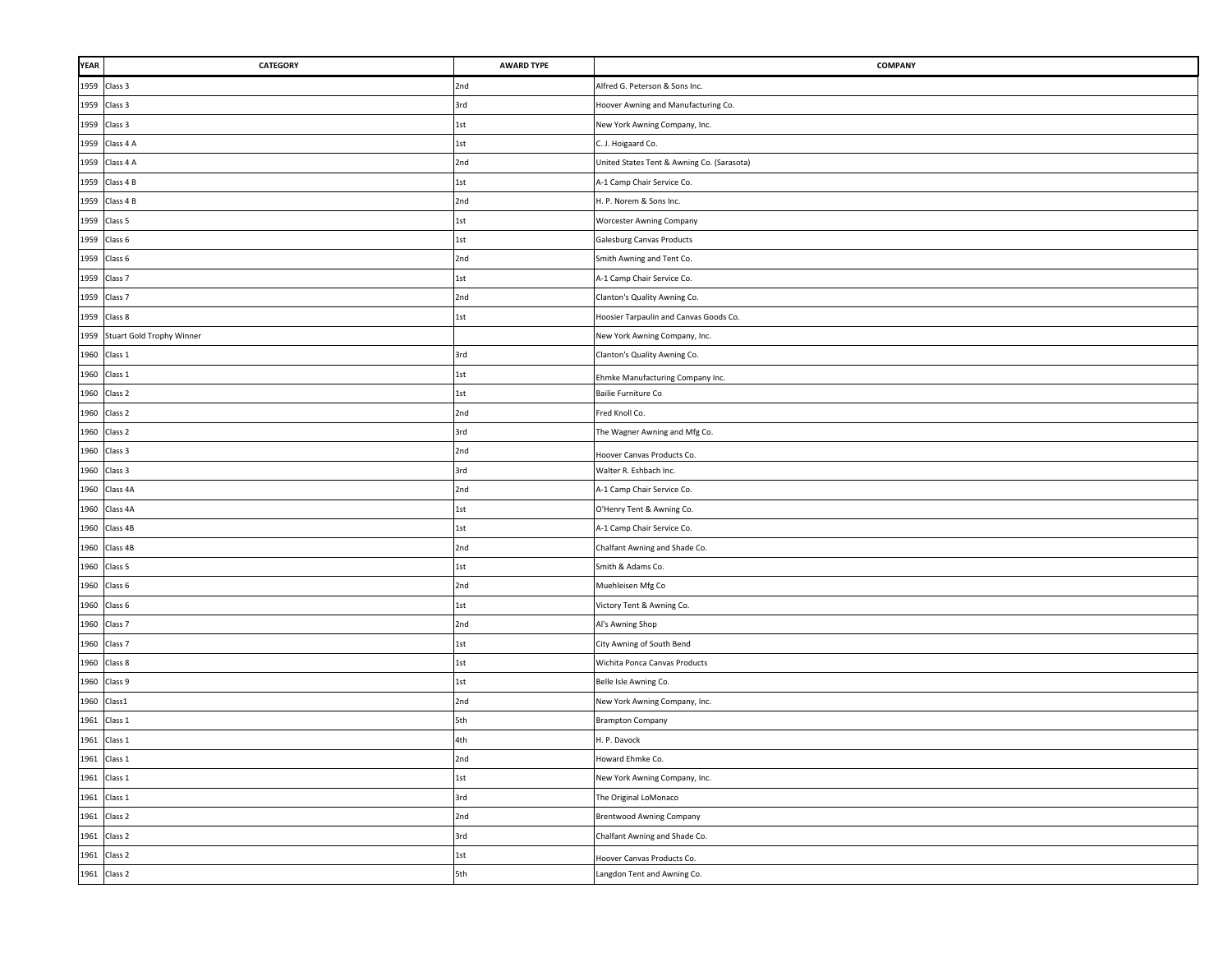| <b>YEAR</b> | CATEGORY           | <b>AWARD TYPE</b> | <b>COMPANY</b>                                   |
|-------------|--------------------|-------------------|--------------------------------------------------|
|             | 1961 Class 2       | 4th               | O'Neal Tarpauling & Awning Co.                   |
|             | 1961 Class 3       | 2nd               | Baker Lockwood Co                                |
| 1961        | Class 3            | 1st               | New York Awning Company, Inc.                    |
| 1961        | Class 3            | 3rd               | Sullivan Co.                                     |
| 1961        | Class 4A           | 2nd               | Bailey & Staub Inc.                              |
| 1961        | Class 4A           | 1st               | Hoosier Tarpaulin and Canvas Goods Co.           |
|             | 1961 Class 4B      | 1st               | Alfred G. Peterson & Sons Inc.                   |
| 1961        | Class 4B           | 2nd               | Peterson Awning Co.                              |
|             | 1961 Class 5       | 1st               | O'Neal Tarpauling & Awning Co.                   |
|             | 1961 Class 5       | 2nd               | T. William & Son                                 |
|             | 1961 Class 6       | 1st               | Howard Ehmke Co.                                 |
|             | 1961 Class 6       | 2nd               | O'Neal Tarpauling & Awning Co.                   |
| 1961        | Class 7            | 1st               | Mason City Tent Co.                              |
|             | 1961 Class 8       | 1st               | Jonesboro Tent & Awning Co.                      |
|             | 1962 Class 1       | 3rd               | Fred Knoll Co.                                   |
|             | 1962 Class 1       | 2nd               | Jose R. Nin                                      |
| 1962        | Class 1            | 1st               | The Wagner Awning and Mfg Co.                    |
| 1962        | Class 10           | 1st               | Columbia Tent and Awning                         |
| 1962        | Class 10           | 2nd               | Pontiac Tent & Awning Co.                        |
| 1962        | Class 10           | 3rd               | Seattle Tent & Fabric Products Co.               |
|             | 1962 Class 2       | 1st               | <b>Brentwood Awning Company</b>                  |
|             | 1962 Class 2       | 3rd               | Osmondson Tent & Awning                          |
|             | 1962 Class 2       | 2nd               | Sullivan Co.                                     |
|             | 1962 Class 3       | 2nd               | American Tent & Awning Company (West Palm Beach) |
|             | 1962 Class 3       | 3rd               | <b>Brampton Company</b>                          |
|             | 1962 Class 3       | 1st               | <b>Brentwood Awning Company</b>                  |
|             | 1962 Class 4       | 3rd               | Capital Awning Company                           |
|             | 1962 Class 4       | 2nd               | Hoover Canvas Products Co.                       |
|             | 1962 Class 4       | 1st               | Walter R. Eshbach Inc.                           |
|             | 1962 Class 5       | 2nd               | Danville Tent & Awning Co.                       |
|             | 1962 Class 5       | 1st               | O'Henry Tent & Awning Co.                        |
|             | 1962 Class 5       | 3rd               | South Akron Awning Co.                           |
|             | 1962 Class 6       | 1st               | South Akron Awning Co.                           |
|             | 1962 Class 7       | 1st               | A. Smith                                         |
| 1962        | Class <sub>7</sub> | 3rd               | Jonesboro Tent & Awning Co.                      |
|             | 1962 Class 7       | 2nd               | Robert Soper Limited                             |
|             | 1962 Class 8       | 1st               | <b>Brentwood Awning Company</b>                  |
|             | 1962 Class 8       | 2nd               | Robert Soper Limited                             |
|             | 1962 Class 9       | 3rd               | Percy W. Brusey & Sons                           |
|             | 1962 Class 9       | 1st               | Seattle Tent & Fabric Products Co.               |
|             | 1962 Class 9       | 2nd               | Victory Tent & Awning Co.                        |
|             | 1963 Class 1       | 1st               | Al's Awning Shop                                 |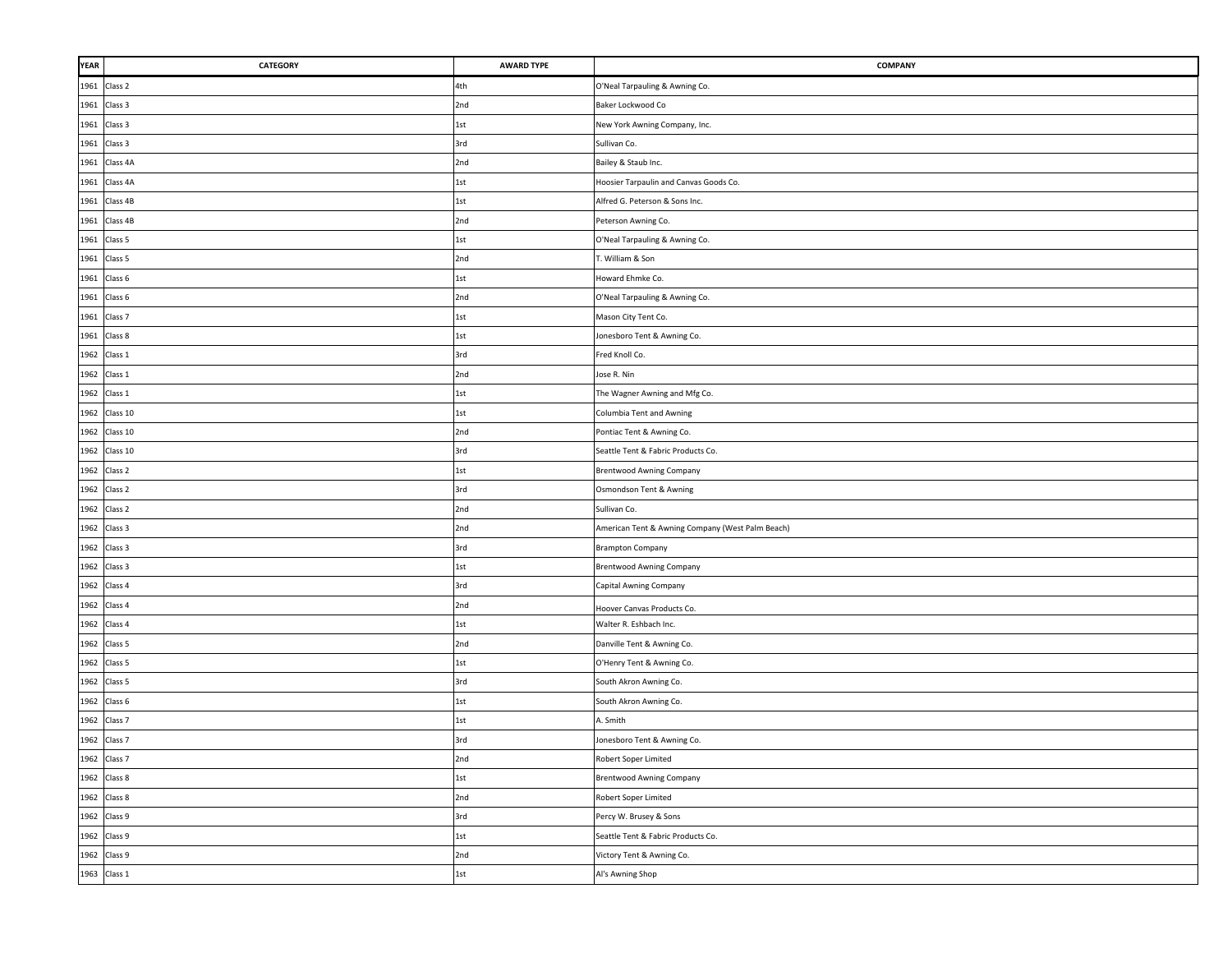| YEAR | CATEGORY      | <b>AWARD TYPE</b> | <b>COMPANY</b>                      |
|------|---------------|-------------------|-------------------------------------|
|      | 1963 Class 1  | 3rd               | S. L. Doery & Son Inc.              |
|      | 1963 Class 1  | 2nd               | Victory Tent & Awning Co.           |
|      | 1963 Class 10 | 2nd               | Hyde Park Awning Co.                |
|      | 1963 Class 10 | $1st$             | Miami Beach Awning Co. Inc.         |
|      | 1963 Class 10 | 3rd               | Sullivan Co.                        |
|      | 1963 Class 2  | 3rd               | Atlas Awning Co.                    |
|      | 1963 Class 2  | 1st               | Hoigaard Company of Minnesota       |
|      | 1963 Class 2  | 2nd               | Huntington Awning & Patio Shop Inc. |
|      | 1963 Class 3  | 2nd               | Clanton's Quality Awning Co.        |
|      | 1963 Class 3  | 1st               | Hoover Canvas Products Co.          |
|      | 1963 Class 3  | 3rd               | Southside Awning Co.                |
|      | 1963 Class 4  | 3rd               | Southside Awning Co.                |
|      | 1963 Class 4  | 2nd               | Sullivan Co.                        |
|      | 1963 Class 5  | 1st               | Sullivan Co.                        |
|      | 1963 Class 6  | $1st$             | A. G. Peterson & Son                |
| 1963 | Class 6       | 3rd               | Jonesboro Tent & Awning Co.         |
| 1963 | Class 9       | 2nd               | Clanton's Quality Awning Co.        |
| 1963 | Class 9       | 3rd               | F. M. Stevenson                     |
| 1963 | Class 9       | 1st               | Tharp Awning Co.                    |
| 1964 | Class 1       | 1st               | Krauss Awning & Furniture Inc.      |
|      | 1964 Class 1  | 2nd               | T. Williams & Son                   |
|      | 1964 Class 1  | 3rd               | Victory Tent & Awning Co.           |
|      | 1964 Class 10 | 3rd               | Air Tech Industries                 |
|      | 1964 Class 10 | 1st               | Osmondson Tent & Awning             |
|      | 1964 Class 10 | 2nd               | Victory Tent & Awning Co.           |
|      | 1964 Class 2  | 1st               | <b>Brampton Company</b>             |
|      | 1964 Class 2  | 2nd               | St. Cloud Tent & Awning Co.         |
|      | 1964 Class 2  | 3rd               | Sullivan Co.                        |
|      | 1964 Class 3  | 2nd               | Baker Lockwood Co                   |
|      | 1964 Class 3  | 3rd               | Jorgenson Awnings                   |
|      | 1964 Class 3  | $1st$             | Van Nuys Awning                     |
|      | 1964 Class 4  | 3rd               | Baker Lockwood Co                   |
|      | 1964 Class 4  | 2nd               | Spotless Awning & Shade Co.         |
| 1964 | Class 4       | 1st               | Sullivan Co.                        |
| H    | 1964 Class 5  | 3rd               | Nelson Tarpaulin Service            |
|      | 1964 Class 5  | $1st$             | O'Henry Tent & Awning Co.           |
|      | 1964 Class 5  | 2nd               | Smith Awning and Tent Co.           |
|      | 1964 Class 6  | 2nd               | A. G. Peterson & Son                |
|      | 1964 Class 6  | 1st               | Bailey & Staub Inc.                 |
|      | 1964 Class 7  | 3rd               | A. Hoffman Awning Co.               |
|      | 1964 Class 7  | 1st               | F. M. Stevenson                     |
|      | 1964 Class 7  | 2nd               | Hyde Park Awning Co.                |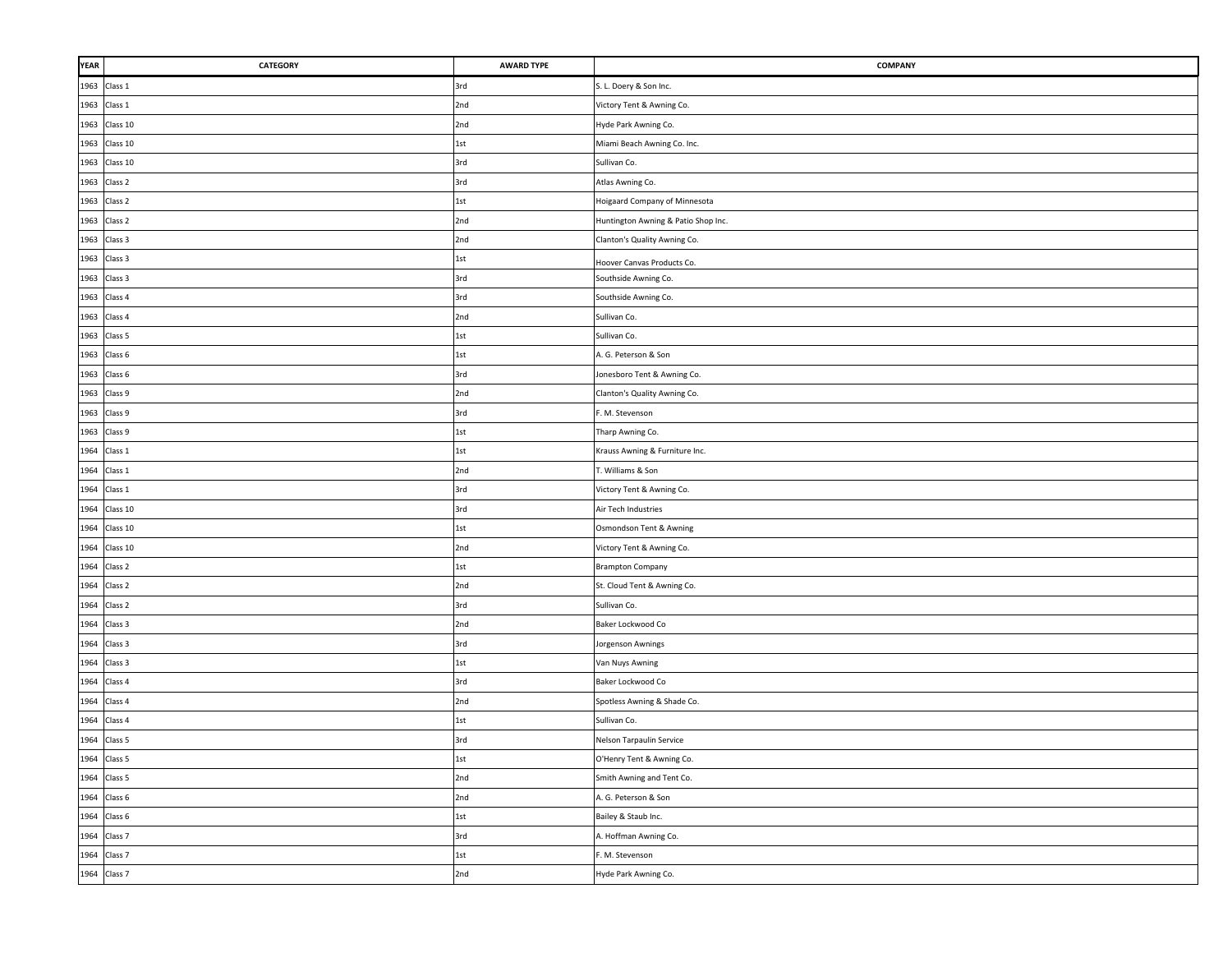| <b>YEAR</b> | <b>CATEGORY</b>                                     | <b>AWARD TYPE</b> | <b>COMPANY</b>                                   |
|-------------|-----------------------------------------------------|-------------------|--------------------------------------------------|
|             | 1964 Class 9                                        | 2nd               | A. Hoffman Awning Co.                            |
| 1964        | Class 9                                             | 1st               | Jonesboro Tent & Awning Co.                      |
| 1964        | Class 9                                             | 3rd               | Wilson Awning Co.                                |
| 1964        | <b>Grand Prize Trophy</b>                           |                   | Osmondson Tent & Awning                          |
| 1965        | <b>Commercial Awnings</b>                           | 1st               | American Tent & Awning Company (West Palm Beach) |
|             | 1965 Commercial Awnings                             | 3rd               | <b>Brampton Company</b>                          |
|             | 1965 Commercial Awnings                             | 2nd               | I. W. Hulme Co.                                  |
| 1965        | <b>Commercial Canopies</b>                          | 1st               | Hoover Canvas Products Co.                       |
| 1965        | <b>Commercial Canopies</b>                          | 3rd               | Mullen Canvas Products                           |
| 1965        | <b>Commercial Canopies</b>                          | 2nd               | Sullivan Co.                                     |
| 1965        | <b>Grand Prize Trophy</b>                           |                   | United States Tent & Awning Co. (Sarasota)       |
| 1965        | <b>Marine Applications</b>                          | 2nd               | Brown & Brown Inc.                               |
| 1965        | <b>Marine Applications</b>                          | 1st               | Macon Tent & Awning Co.                          |
| 1965        | New and Unusual Canvas Products                     | 3rd               | O'Neal Tarpauling & Awning Co.                   |
| 1965        | New and Unusual Canvas Products                     | 2nd               | Sullivan Co.                                     |
| 1965        | New and Unusual Canvas Products                     | 1st               | Victory Tent & Awning Co.                        |
| 1965        | <b>Residential Awnings</b>                          | 2nd               | <b>Galesburg Canvas Products</b>                 |
| 1965        | <b>Residential Awnings</b>                          | 1st               | <b>Mullen Canvas Products</b>                    |
| 1965        | <b>Residential Awnings</b>                          | 3rd               | Victory Tent & Awning Co.                        |
| 1965        | <b>Residential Canopies</b>                         | 2nd               | Alfred G. Peterson & Sons Inc.                   |
| 1965        | <b>Residential Canopies</b>                         | 3rd               | American Tent & Awning Company (West Palm Beach) |
|             | 1965 Residential Canopies                           | 1st               | Hoover Canvas Products Co.                       |
| 1965 Tents  |                                                     | 3rd               | Alfred G. Peterson & Sons Inc.                   |
| 1965 Tents  |                                                     | 2nd               | O'Henry Tent & Awning Co.                        |
| 1965 Tents  |                                                     | 1st               | United States Tent & Awning Co. (Sarasota)       |
| 1966        | <b>Commercial Awnings</b>                           | 3rd               | Belle Isle Awning Co.                            |
| 1966        | <b>Commercial Awnings</b>                           | 1st               | Dade Canvas Products dba Thomas Awnings          |
| 1966        | <b>Commercial Awnings</b>                           | 2nd               | T. Meyer Co., Inc.                               |
| 1966        | <b>Commercial Canopies</b>                          | 3rd               | Alfred G. Peterson & Sons Inc.                   |
|             | 1966 Commercial Canopies                            | 2nd               | Dade Canvas Products dba Thomas Awnings          |
|             | 1966 Commercial Canopies                            | 1st               | Sullivan Co.                                     |
|             | 1966 Grand Prize Trophy                             |                   | Dade Canvas Products dba Thomas Awnings          |
|             | 1966 Marine Applications                            | 1st               | Almo Products Inc.                               |
| 1966        | <b>Marine Applications</b>                          | 3rd               | Canvas Products Company Inc.                     |
|             | 1966 Marine Applications                            | 2nd               | Van Nuys Awning                                  |
|             | 1966 New, Unusual and Miscellaneous Canvas Products | 1st               | Louville Tent & Awning Co.                       |
| 1966        | New, Unusual and Miscellaneous Canvas Products      | 3rd               | The Original LoMonaco                            |
|             | 1966 New, Unusual and Miscellaneous Canvas Products | 2nd               | Wilson Awning Co.                                |
|             | 1966 Residential Awnings                            | 2nd               | Belle Isle Awning Co.                            |
|             | 1966 Residential Awnings                            | 3rd               | Dade Canvas Products dba Thomas Awnings          |
|             | 1966 Residential Awnings                            | 1st               | Van Nuys Awning                                  |
|             | 1966 Residential Canopies                           | 3rd               | Hyde Park Awning Co.                             |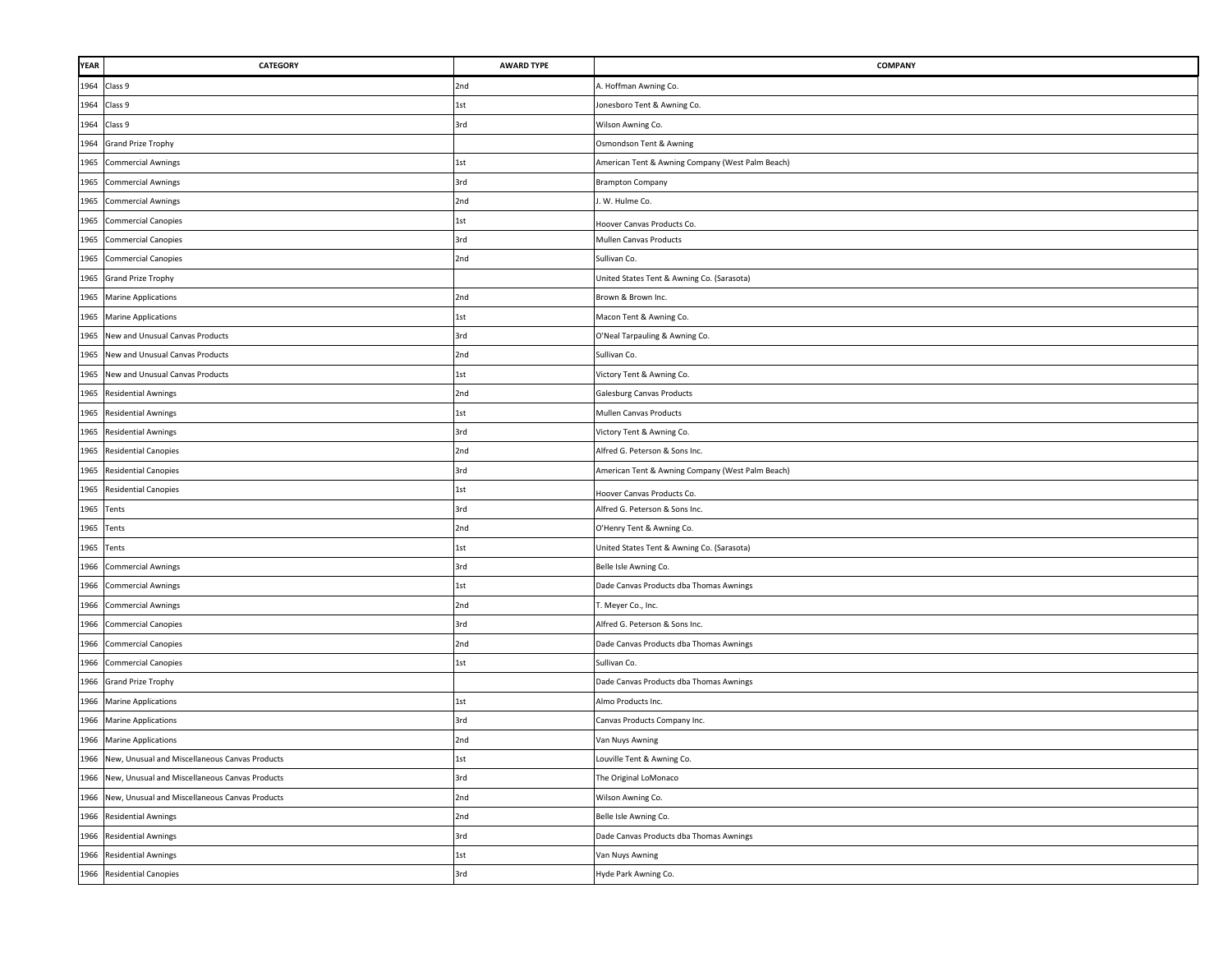| YEAR | <b>CATEGORY</b>                                    | <b>AWARD TYPE</b> | <b>COMPANY</b>                                   |
|------|----------------------------------------------------|-------------------|--------------------------------------------------|
| 1966 | <b>Residential Canopies</b>                        | 2nd               | Van Nuys Awning                                  |
| 1966 | <b>Residential Canopies</b>                        | 1st               | W. E. Canning Mfg Co. Ltd                        |
|      | 1966 Tents - All Applications                      | 2nd               | Alfred G. Peterson & Sons Inc.                   |
|      | 1966 Tents - All Applications                      | 1st               | Canvas Specialty Inc.                            |
|      | 1966 Tents - All Applications                      | 3rd               | Taiyo Kogyo Co Ltd (Osaka)                       |
| 1967 | <b>Commercial Awnings</b>                          | 2nd               | American Tent & Awning Company (West Palm Beach) |
| 1967 | <b>Commercial Awnings</b>                          | 3rd               | American Tent & Awning Company (West Palm Beach) |
| 1967 | <b>Commercial Awnings</b>                          | 1st               | Macon Tent & Awning Co.                          |
| 1967 | <b>Commercial Canopies</b>                         | 3rd               | Fred Knoll Co.                                   |
| 1967 | <b>Commercial Canopies</b>                         | 1st               | Port Chester Shade & Awning Co.                  |
| 1967 | <b>Commercial Canopies</b>                         | 2nd               | Taiyo Kogyo Corp. (Tokyo)                        |
| 1967 | <b>Grand Prize Trophy</b>                          |                   | American Tent & Awning Company (West Palm Beach) |
| 1967 | <b>Industrial Applications</b>                     | 1st               | Air-Tech Industries                              |
| 1967 | <b>Industrial Applications</b>                     | 2nd               | Sullivan Co.                                     |
| 1967 | <b>Industrial Applications</b>                     | 3rd               | Van Nuys Awning                                  |
| 1967 | <b>Marine Applications</b>                         | 3rd               | Almo Products Inc.                               |
| 1967 | <b>Marine Applications</b>                         | 2nd               | Van Nuys Awning                                  |
| 1967 | <b>Marine Applications</b>                         | 1st               | Victory Tent & Awning Co.                        |
| 1967 | New, Unusual & Miscellaneous Canvas Products       | 1st               | Alliance Industries Quebec                       |
| 1967 | New, Unusual & Miscellaneous Canvas Products       | 2nd               | Van Nuys Awning                                  |
| 1967 | New, Unusual & Miscellaneous Canvas Products       | 3rd               | Victory Tent & Awning Co.                        |
| 1967 | <b>Residenial Canopies</b>                         | 1st               | American Tent & Awning Company (West Palm Beach) |
| 1967 | <b>Residenial Canopies</b>                         | 2nd               | Macon Tent & Awning Co.                          |
|      | 1967 Residenial Canopies                           | 3rd               | Van Nuys Awning                                  |
| 1967 | <b>Residential Awnings</b>                         | 2nd               | Nin Industries                                   |
| 1967 | <b>Residential Awnings</b>                         | 1st               | Van Nuys Awning                                  |
| 1967 | <b>Residential Awnings</b>                         | 3rd               | Victory Tent & Awning Co.                        |
|      | 1967 Tents - All Applications                      | 2nd               | A. Bottles' Son                                  |
|      | 1967 Tents - All Applications                      | 1st               | Taiyo Kogyo Corp. (Tokyo)                        |
|      | 1967 Tents - All Applications                      | 3rd               | Taiyo Kogyo Corp. (Tokyo)                        |
|      | 1968 Commercial Awnings                            | 1st               | Nelson A. Taylor Company                         |
|      | 1968 Commercial Awnings                            | 2nd               | Sullivan Co.                                     |
| 1968 | <b>Commercial Awnings</b>                          | 3rd               | Sullivan Co.                                     |
| 1968 | <b>Commercial Canopies</b>                         | 2nd               | Hoover Canvas Products Co.                       |
| 1968 | <b>Commercial Canopies</b>                         | 3rd               | Kohler Awning Inc.                               |
|      | 1968 Commercial Canopies                           | 1st               | Washington Shade & Awning Co.                    |
|      | 1968 Grand Prize Trophy                            |                   | Air-Tech Industries                              |
|      | 1968 Industrial Applications                       | 1st               | Air-Tech Industries                              |
|      | 1968 Industrial Applications                       | 2nd               | Ehmke Manufacturing Company Inc.                 |
|      | 1968 Industrial Applications                       | 3rd               | Marion Inc.                                      |
|      | 1968 Marine Applications                           | 1st               | Almo Products Inc.                               |
|      | 1968 New, Unusual & Misceallaneous Canvas Products | 2nd               | Hoover Aircraft Co.                              |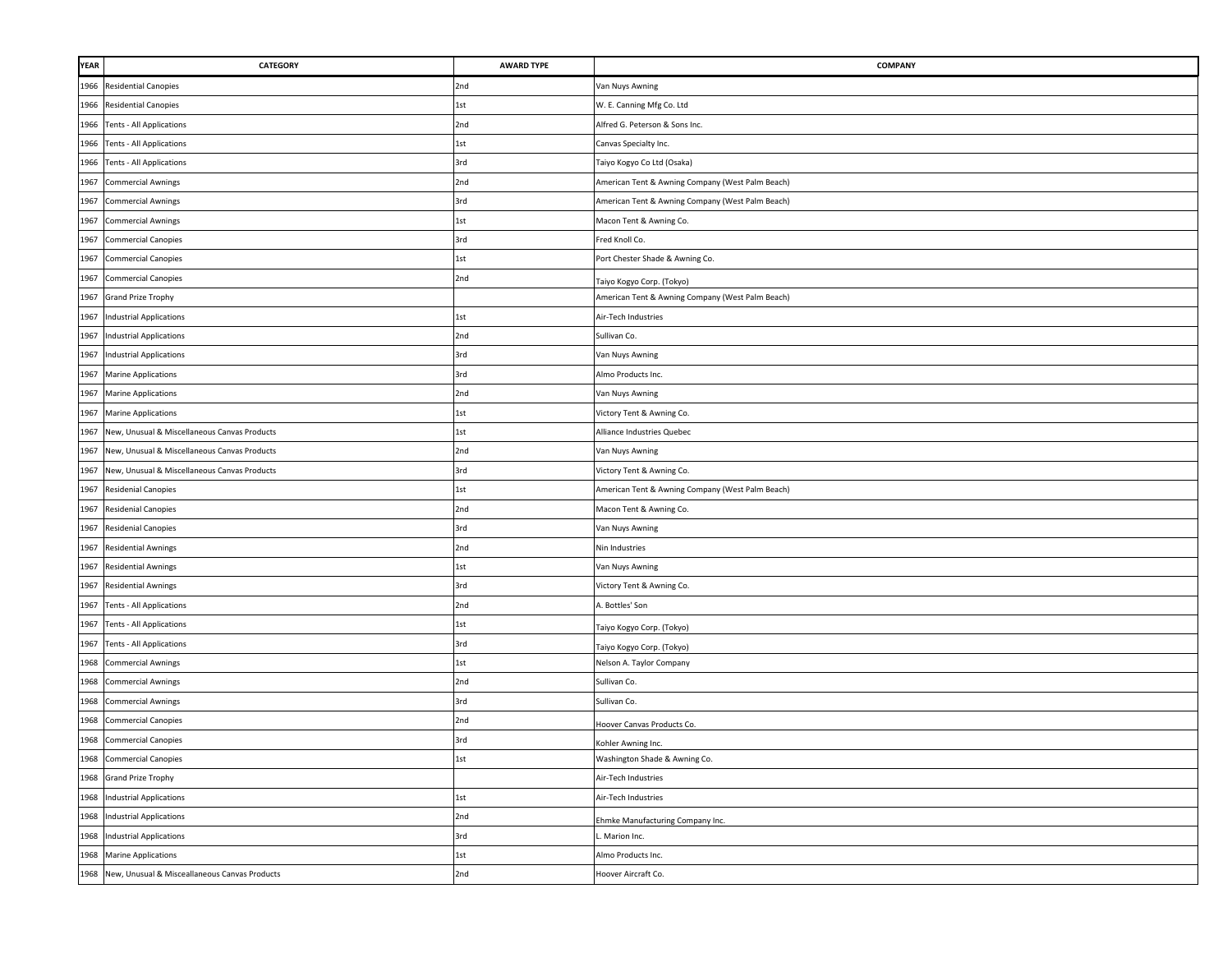| <b>YEAR</b> | <b>CATEGORY</b>                                   | <b>AWARD TYPE</b> | <b>COMPANY</b>                                   |
|-------------|---------------------------------------------------|-------------------|--------------------------------------------------|
| 1968        | New, Unusual & Misceallaneous Canvas Products     | 3rd               | Nelson A. Taylor Company                         |
| 1968        | New, Unusual & Misceallaneous Canvas Products     | 1st               | The Original LoMonaco                            |
| 1968        | <b>Residential Awnings</b>                        | 2nd               | Alfred G. Peterson & Sons Inc.                   |
| 1968        | <b>Residential Awnings</b>                        | $1st$             | Belle Isle Awning Co.                            |
| 1968        | <b>Residential Awnings</b>                        | 3rd               | Victory Tent & Awning Co.                        |
| 1968        | <b>Residential Canopies</b>                       | 2nd               | Van Nuys Awning                                  |
|             | 1968 Residential Canopies                         | 1st               | Victory Tent & Awning Co.                        |
| 1968        | <b>Residential Canopies</b>                       | 3rd               | Victory Tent & Awning Co.                        |
| 1968        | Tents - All Applications                          | 1st               | Alfred G. Peterson & Sons Inc.                   |
| 1968        | Tents - All Applications                          | 2nd               | Alfred G. Peterson & Sons Inc.                   |
| 1968        | <b>Tents - All Applications</b>                   | 3rd               | Wilson Awning Co.                                |
| 1969        | <b>Commercial Awnings</b>                         | 3rd               | American Tent & Awning Company (West Palm Beach) |
| 1969        | <b>Commercial Awnings</b>                         | 1st               | Guy Allen & Sons                                 |
|             | 1969 Commercial Awnings                           | 2nd               | Macon Tent & Awning Co.                          |
| 1969        | <b>Commercial Canopies</b>                        | 2nd               | Muehleisen Mfg Co                                |
| 1969        | <b>Commercial Canopies</b>                        | 1st               | Nelson A. Taylor Company                         |
| 1969        | <b>Commercial Canopies</b>                        | 3rd               | Port Chester Shade & Awning Co.                  |
| 1969        | <b>Grand Prize Trophy</b>                         |                   | Nelson A. Taylor Company                         |
| 1969        | <b>Industrial Applications</b>                    | 3rd               | Dade Canvas Products dba Thomas Awnings          |
| 1969        | <b>Industrial Applications</b>                    | $1st$             | Muehleisen Mfg Co                                |
| 1969        | <b>Industrial Applications</b>                    | 2nd               | Muehleisen Mfg Co                                |
| 1969        | <b>Marine Applications</b>                        | 2nd               | Almo Products Inc.                               |
|             | 1969 Marine Applications                          | 3rd               | Almo Products Inc.                               |
|             | 1969 Marine Applications                          | 1st               | Quality Custom Canvas by Basil                   |
|             | 1969 New, Unusual & Miscallaneous Canvas Products | 1st               | Dutron Corp                                      |
| 1969        | New, Unusual & Miscallaneous Canvas Products      | 3rd               | O.K. McCloy Awnings                              |
| 1969        | New, Unusual & Miscallaneous Canvas Products      | 2nd               | Wichita Ponca Canvas Products                    |
|             | 1969 Residential Awnings                          | $1st$             | Macon Tent & Awning Co.                          |
| 1969        | <b>Residential Awnings</b>                        | 2nd               | Port Chester Shade & Awning Co.                  |
| 1969        | <b>Residential Awnings</b>                        | 3rd               | Port Chester Shade & Awning Co.                  |
|             | 1969 Residential Canopies                         | 1st               | American Tent & Awning Company (West Palm Beach) |
|             | 1969 Residential Canopies                         | 3rd               | American Tent & Awning Company (West Palm Beach) |
| 1969        | <b>Residential Canopies</b>                       | 2nd               | Clanton's Quality Awning Co.                     |
| 1969        | Tents                                             | 1st               | Taiyo Kogyo Corp. (Tokyo)                        |
| 1969        | Tents                                             | 2nd               | Taiyo Kogyo Corp. (Tokyo)                        |
|             | 1969 Tents                                        | 3rd               | Taiyo Kogyo Corp. (Tokyo)                        |
|             | 1970 Commercial Awnings                           | 1st               | American Tent & Awning Company (West Palm Beach) |
|             | 1970 Commercial Awnings                           | 2nd               | Camp Lewis Tent & Awning Co.                     |
|             | 1970 Commercial Awnings                           | 3rd               | Sullivan Co.                                     |
|             | 1970 Commercial Canopies                          | 3rd               | Dade Canvas Products dba Thomas Awnings          |
|             | 1970 Commercial Canopies                          | 2nd               | G.E.A. Thomas Inc.                               |
|             | 1970 Commercial Canopies                          | $1st$             | Sullivan Co.                                     |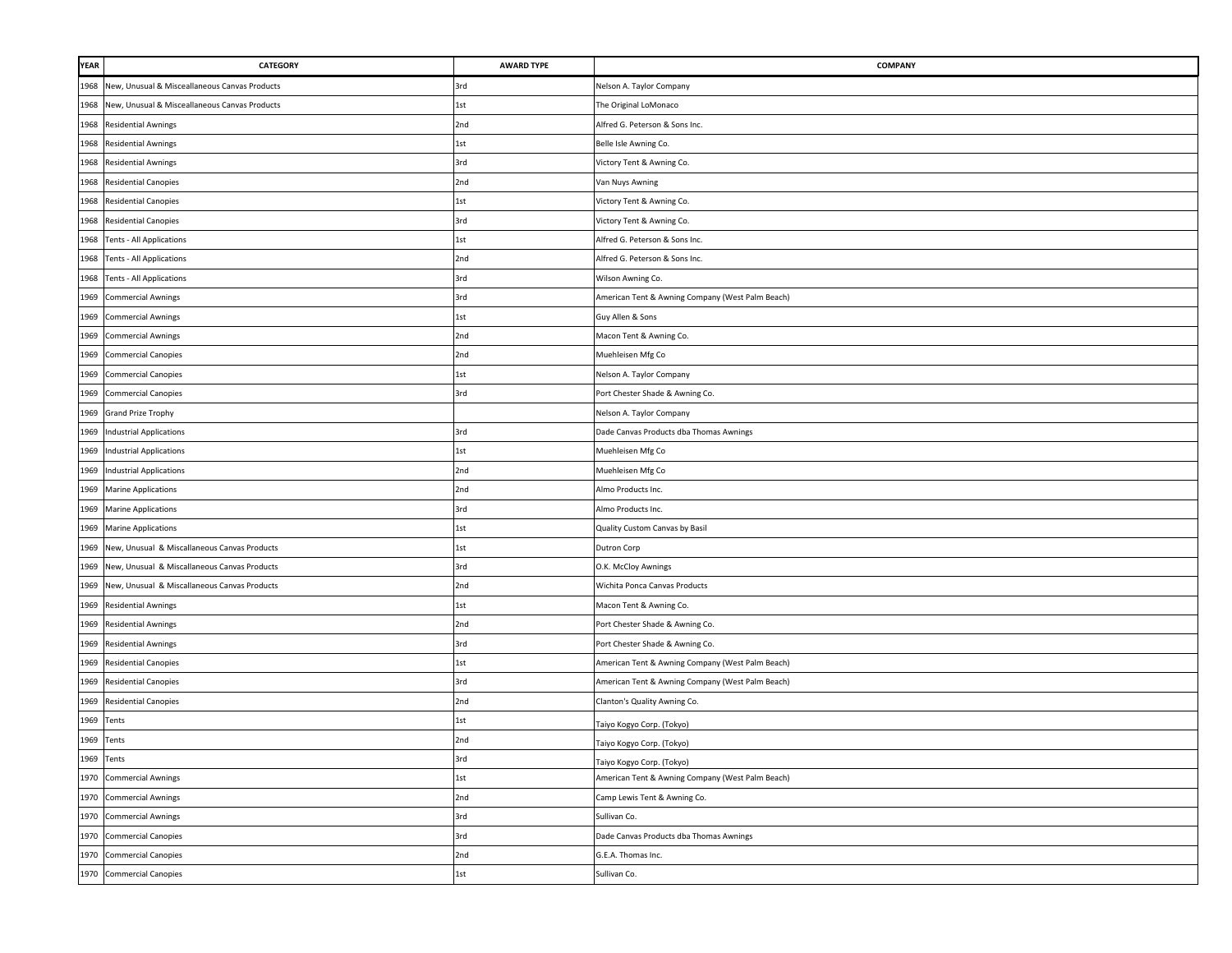| <b>YEAR</b> | CATEGORY                                          | <b>AWARD TYPE</b> | <b>COMPANY</b>                                   |
|-------------|---------------------------------------------------|-------------------|--------------------------------------------------|
| 1970        | <b>Grand Prize Trophy</b>                         |                   | Taiyo Kogyo Corp. (Tokyo)                        |
| 1970        | Industrial Applications                           | 1st               | Marino Systems Inc.                              |
| 1970        | <b>Marine Applications</b>                        | 1st               | Almo Products Inc.                               |
| 1970        | New, Unusual & Misceallaneous Canvas Products     | 3rd               | Northwest Tent & Awning Co. Ltd.                 |
| 1970        | New, Unusual & Misceallaneous Canvas Products     | 1st               | Taiyo Kogyo Corp. (Tokyo)                        |
| 1970        | New, Unusual & Misceallaneous Canvas Products     | 2nd               | Taiyo Kogyo Corp. (Tokyo)                        |
|             | 1970 Residential Awnings                          | 1st               | American Tent & Awning Company (West Palm Beach) |
|             | 1970 Residential Canopies                         | 1st               | Dade Canvas Products dba Thomas Awnings          |
| 1970        | <b>Residential Canopies</b>                       | 3rd               | Dade Canvas Products dba Thomas Awnings          |
| 1970        | <b>Residential Canopies</b>                       | 2nd               | Fred Knoll Co.                                   |
| 1970        | Tents - All Applications                          | 1st               | Alfred G. Peterson & Sons Inc.                   |
| 1970        | Tents - All Applications                          | 2nd               | Sullivan Co.                                     |
| 1971        | <b>Commercial Awnings</b>                         | 3rd               | American Awning Company                          |
| 1971        | <b>Commercial Awnings</b>                         | 2nd               | New York Awning Company, Inc.                    |
| 1971        | <b>Commercial Awnings</b>                         | 1st               | Sullivan Co.                                     |
| 1971        | <b>Commercial Canopies</b>                        | 1st               | American Awning Company                          |
| 1971        | <b>Commercial Canopies</b>                        | 3rd               | Dade Canvas Products dba Thomas Awnings          |
| 1971        | <b>Commercial Canopies</b>                        | 2nd               | Taiyo Kogyo Corp. (Tokyo)                        |
| 1971        | <b>Grand Prize Trophy</b>                         |                   | Taiyo Kogyo Corp. (Tokyo)                        |
| 1971        | industrial Applications                           | 1st               | Air-Tech Industries                              |
| 1971        | industrial Applications                           | 2nd               | Glawe Awning & Tent Co.                          |
| 1971        | <b>Marine Applications</b>                        | 1st               | Almo Products Inc.                               |
|             | 1971 Marine Applications                          | 2nd               | Sea Crest Canvas                                 |
|             | 1971 Marine Applications                          | 3rd               | Victory Tent & Awning Co.                        |
|             | 1971 New, Unusual & Miscellaneous Canvas Products | 2nd               | Ehmke Manufacturing Company Inc.                 |
| 1971        | New, Unusual & Miscellaneous Canvas Products      | 3rd               | ILC Dover Inc.                                   |
| 1971        | New, Unusual & Miscellaneous Canvas Products      | 1st               | Taiyo Kogyo Corp. (Tokyo)                        |
| 1971        | <b>Residential Awnings</b>                        | 1st               | Victory Tent & Awning Co.                        |
| 1971        | <b>Residential Awnings</b>                        | 2nd               | Victory Tent & Awning Co.                        |
| 1971        | <b>Residential Canopies</b>                       | 3rd               | American Awning Company                          |
|             | 1971 Residential Canopies                         | 1st               | Hoover Canvas Products Co.                       |
|             | 1971 Residential Canopies                         | 3rd               | Macon Tent & Awning Co.                          |
| 1971        | <b>Residential Canopies</b>                       | 2nd               | Victory Tent & Awning Co.                        |
| 1971        | Tents                                             | 1st               | Taiyo Kogyo Corp. (Tokyo)                        |
| 1971        | Tents                                             | 2nd               | Washington Shade & Awning Co.                    |
| 1971 Tents  |                                                   | 3rd               | Washington Shade & Awning Co.                    |
|             | 1972 Air & Tension Structures                     | 2nd               | Air-Tech Industries                              |
|             | 1972 Air & Tension Structures                     | 1st               | Seaman Building Systems                          |
|             | 1972 Air & Tension Structures                     | 3rd               | Sunset Canvas Products Inc.                      |
|             | 1972 Awnings - Commercial                         | 2nd               | Alfred G. Peterson & Sons Inc.                   |
|             | 1972 Awnings - Commercial                         | 3rd               | Sullivan Co.                                     |
|             | 1972 Awnings - Commercial                         | 1st               | Taiyo Kogyo Corp. (Tokyo)                        |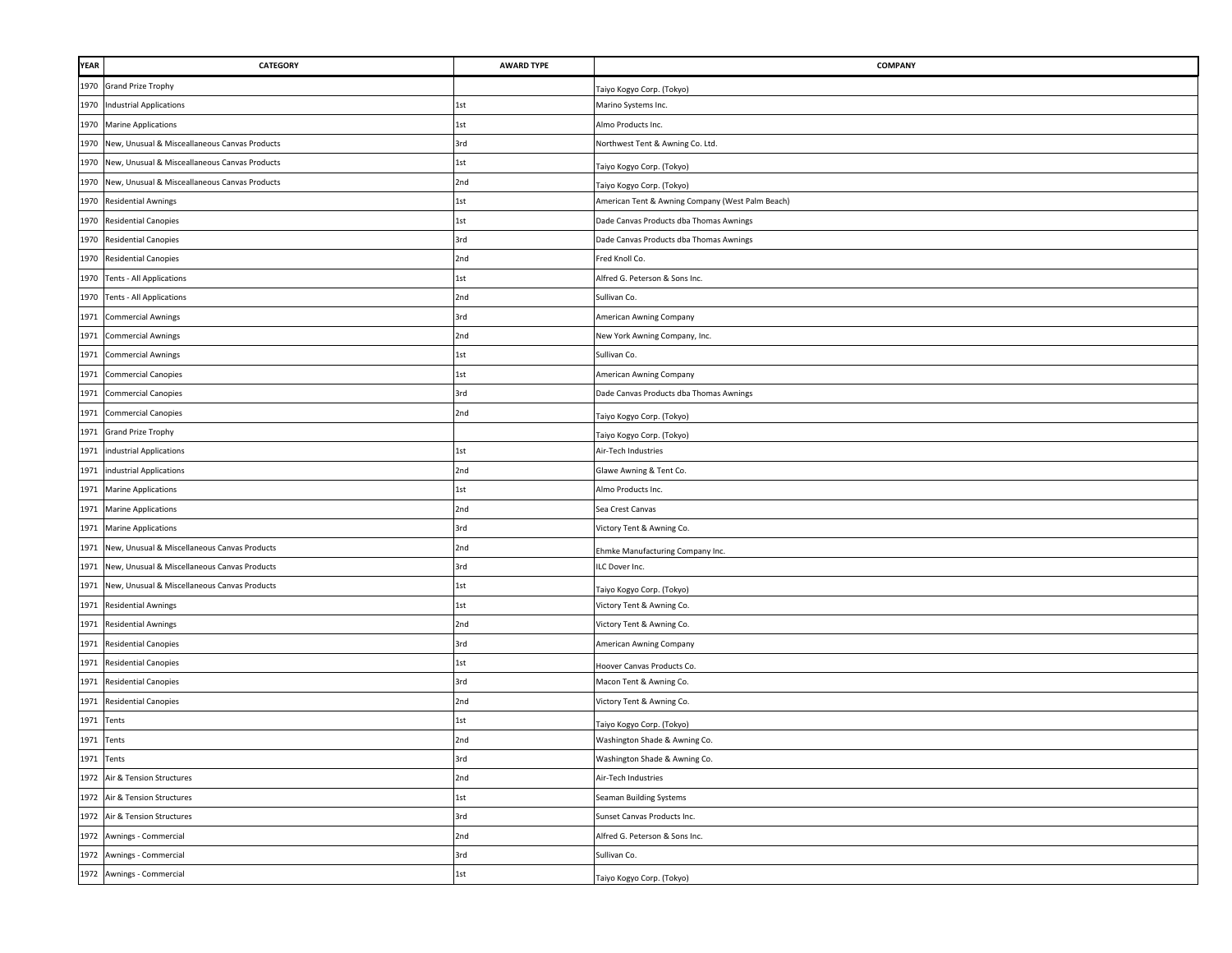| <b>YEAR</b> | CATEGORY                                          | <b>AWARD TYPE</b> | COMPANY                                  |
|-------------|---------------------------------------------------|-------------------|------------------------------------------|
| 1972        | Awnings & Canopies, Residential                   | 2nd               | Johnston Mfg.                            |
| 1972        | Awnings & Canopies, Residential                   | 3rd               | Macon Tent & Awning Co.                  |
| 1972        | Awnings & Canopies, Residential                   | 1st               | Van Nuys Awning                          |
| 1972        | Canopies - Commercial                             | 1st               | Sullivan Co.                             |
| 1972        | Canopies - Commercial                             | 2nd               | Taiyo Kogyo Corp. (Tokyo)                |
|             | 1972 Canopies - Commercial                        | 3rd               | Taiyo Kogyo Corp. (Tokyo)                |
|             | 1972 Display Rooms                                | 2nd               | Atlas Awning Co.                         |
|             | 1972 Display Rooms                                | 1st               | Sullivan Co.                             |
|             | 1972 Display Rooms                                | 3rd               | Sullivan Co.                             |
|             | 1972 Grand Prize Trophy                           |                   | Casa Planas Renta S.A. de C.V.           |
| 1972        | <b>Industrial Applications</b>                    | 1st               | False Creek Industries Inc.              |
| 1972        | <b>Industrial Applications</b>                    | 3rd               | Glawe Awning & Tent Co.                  |
| 1972        | <b>Industrial Applications</b>                    | 2nd               | Van Nuys Awning                          |
|             | 1972 Marine Applications                          | 1st               | Van Nuys Awning                          |
| 1972        | New, Unusual & Miscellaneoud Canvas Products      | 3rd               | Queen City Awning                        |
|             | 1972 New, Unusual & Miscellaneoud Canvas Products | 1st               | Taiyo Kogyo Corp. (Tokyo)                |
| 1972        | New, Unusual & Miscellaneoud Canvas Products      | 2nd               | Thermo-Flex, Inc.                        |
| 1972        | Tents - Commerical & Fair                         | 1st               | Casa Planas Renta S.A. de C.V.           |
| 1972        | Tents - Commerical & Fair                         | 2nd               | HDO Productions Inc. (Highland Park, IL) |
| 1972        | Tents - Commerical & Fair                         | 3rd               | HDO Productions Inc. (Highland Park, IL) |
| 1972        | Tents - Party                                     | 3rd               | Bailey & Staub Inc.                      |
|             | 1972 Tents - Party                                | 1st               | HDO Productions Inc. (Highland Park, IL) |
|             | 1972 Tents - Party                                | 2nd               | HDO Productions Inc. (Highland Park, IL) |
|             | 1973 Air & Tension Structures                     | 1st               | Taiyo Kogyo Corp. (Tokyo)                |
|             | 1973 Air & Tension Structures                     | 2nd               | Taiyo Kogyo Corp. (Tokyo)                |
|             | 1973 Air & Tension Structures                     | 3rd               | Taiyo Kogyo Corp. (Tokyo)                |
|             | 1973 Award of Excellence                          |                   | Taiyo Kogyo Corp. (Tokyo)                |
| 1973        | Awnings - Commercial                              | 1st               | Hoover Canvas Products Co.               |
| 1973        | Awnings - Commercial                              | 2nd               | Taiyo Kogyo Corp. (Tokyo)                |
|             | 1973 Awnings - Commercial                         | 3rd               | Washington Shade & Awning Co.            |
|             | 1973 Awnings & Canopies, Residential              | 2nd               | Macon Tent & Awning Co.                  |
|             | 1973 Awnings & Canopies, Residential              | 3rd               | Rader Awning                             |
| 1973        | Awnings & Canopies, Residential                   | 1st               | Sullivan Co.                             |
| 1973        | Canopies - Commercial                             | 1st               | Awning Corp. of America                  |
| 1973        | Canopies - Commercial                             | 2nd               | Major Canvas Products Inc.               |
|             | 1973 Canopies - Commercial                        | 3rd               | Sullivan Co.                             |
|             | 1973 Industrial Applications                      | 1st               | Glawe Awning & Tent Co.                  |
|             | 1973 Interior Awnings                             | 1st               | Capp Tent & Awning Co.                   |
|             | 1973 Interior Awnings                             | 2nd               | Hyde Park Awning Co.                     |
|             | 1973 Interior Awnings                             | 3rd               | The Original LoMonaco                    |
|             | 1973 Marine Applications                          | 1st               | Almo Products Inc.                       |
|             | 1973 Marine Applications                          | 2nd               | Almo Products Inc.                       |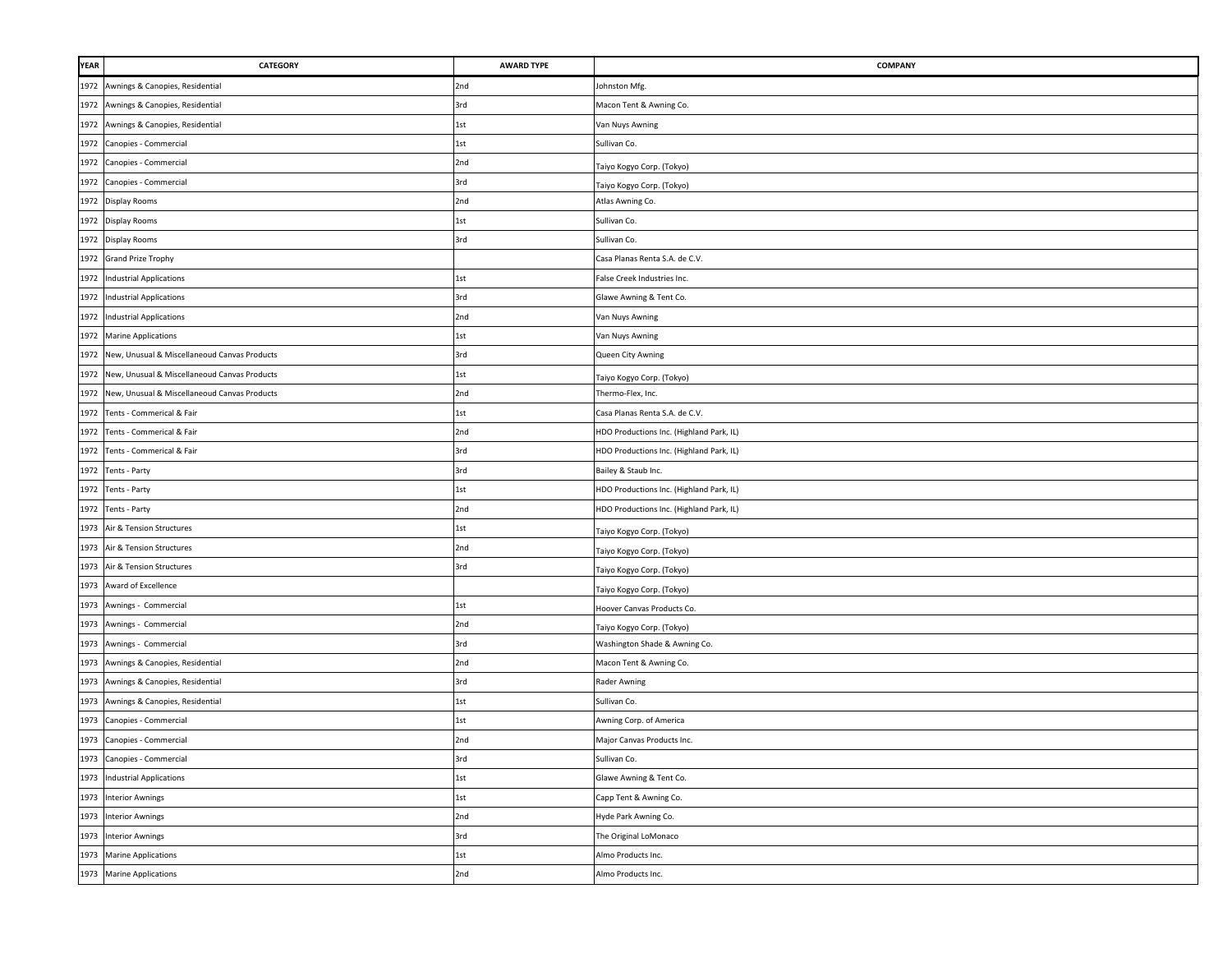| <b>YEAR</b> | <b>CATEGORY</b>                                   | <b>AWARD TYPE</b> | <b>COMPANY</b>                           |
|-------------|---------------------------------------------------|-------------------|------------------------------------------|
|             | 1973 Marine Applications                          | 3rd               | Johnston Mfg.                            |
|             | 1973 New, Unusual & Miscellaneous Canvas Products | 1st               | Sullivan Co.                             |
|             | 1973 Tents, Commercial & Fair                     | 2nd               | Casa Planas Renta S.A. de C.V.           |
|             | 1973 Tents, Commercial & Fair                     | 1st               | Taiyo Kogyo Corp. (Tokyo)                |
|             | 1973 Tents, Commercial & Fair                     | 3rd               | Taiyo Kogyo Corp. (Tokyo)                |
|             | 1973 Tents, Party                                 | 1st               | HDO Productions Inc. (Highland Park, IL) |
|             | 1973 Tents, Party                                 | 2nd               | Washington Shade & Awning Co.            |
|             | 1973 Tents, Party                                 | 3rd               | Washington Shade & Awning Co.            |
|             | 1974 Air & Tension Structures                     | 2nd               | Irvin Industries Inc.                    |
| 1974        | Air & Tension Structures                          | 1st               | <b>Seaman Building Systems</b>           |
| 1974        | Air & Tension Structures                          | 3rd               | Sullivan Co.                             |
| 1974        | Award of Highest Achievement                      |                   | Alfred G. Peterson & Sons Inc.           |
| 1974        | Commercial & Fair Tents                           | 1st               | Casa Planas Renta S.A. de C.V.           |
|             | 1974 Commercial & Fair Tents                      | 3rd               | HDO Productions Inc. (Highland Park, IL) |
| 1974        | Commercial & Fair Tents                           | 2nd               | Yano Tent Co Ltd                         |
|             | 1974 Commercial Awnings                           | 1st               | Awning Corp. of America                  |
| 1974        | <b>Commercial Awnings</b>                         | 3rd               | Victory Tent & Awning Co.                |
| 1974        | <b>Commercial Awnings</b>                         | 2nd               | Yano Tent Co Ltd                         |
| 1974        | <b>Commercial Canopies</b>                        | 2nd               | Casa Planas Renta S.A. de C.V.           |
| 1974        | <b>Commercial Canopies</b>                        | 1st               | Macon Tent & Awning Co.                  |
| 1974        | <b>Commercial Canopies</b>                        | 3rd               | Sullivan Co.                             |
|             | 1974 Industrial Applications                      | 1st               | Calgary Tent & Awning Ltd                |
|             | 1974 Industrial Applications                      | 2nd               | Denver Tent Company                      |
|             | 1974 Industrial Applications                      | 3rd               | Denver Tent Company                      |
|             | 1974 Interior Awnings                             | 2nd               | Alfred G. Peterson & Sons Inc.           |
|             | 1974 Interior Awnings                             | 1st               | Hoover Canvas Products Co.               |
|             | 1974 Interior Awnings                             | 3rd               | Van Nuys Awning                          |
|             | 1974 Marine Applications                          | 1st               | Almo Products Inc.                       |
|             | 1974 Marine Applications                          | 2nd               | Almo Products Inc.                       |
|             | 1974 Marine Applications                          | 3rd               | Almo Products Inc.                       |
|             | 1974 New, Unusual & Miscellaneous Canvas Products | 1st               | Alfred G. Peterson & Sons Inc.           |
|             | 1974 New, Unusual & Miscellaneous Canvas Products | 2nd               | Yano Tent Co Ltd                         |
|             | 1974 New, Unusual & Miscellaneous Canvas Products | 3rd               | Yano Tent Co Ltd                         |
| 1974        | Party Tents                                       | 2nd               | Acme Awning Co Ltd                       |
|             | 1974 Party Tents                                  | 3rd               | HDO Productions Inc. (Highland Park, IL) |
|             | 1974 Party Tents                                  | 1st               | Yano Tent Co Ltd                         |
|             | 1974 Residential Awnings & Canopies               | 1st               | Artcraft Awning & Canvas Co., Inc.       |
|             | 1974 Residential Awnings & Canopies               | 3rd               | Artcraft Awning & Canvas Co., Inc.       |
|             | 1974 Residential Awnings & Canopies               | 2nd               | Victory Tent & Awning Co.                |
|             | 1975 Air & Tension Structures                     | 1st               | Faiyo Kogyo Corp. (Tokyo)                |
|             | 1975 Air & Tension Structures                     | 2nd               | Taiyo Kogyo Corp. (Tokyo)                |
|             | 1975 Air & Tension Structures                     | 3rd               | Taiyo Kogyo Corp. (Tokyo)                |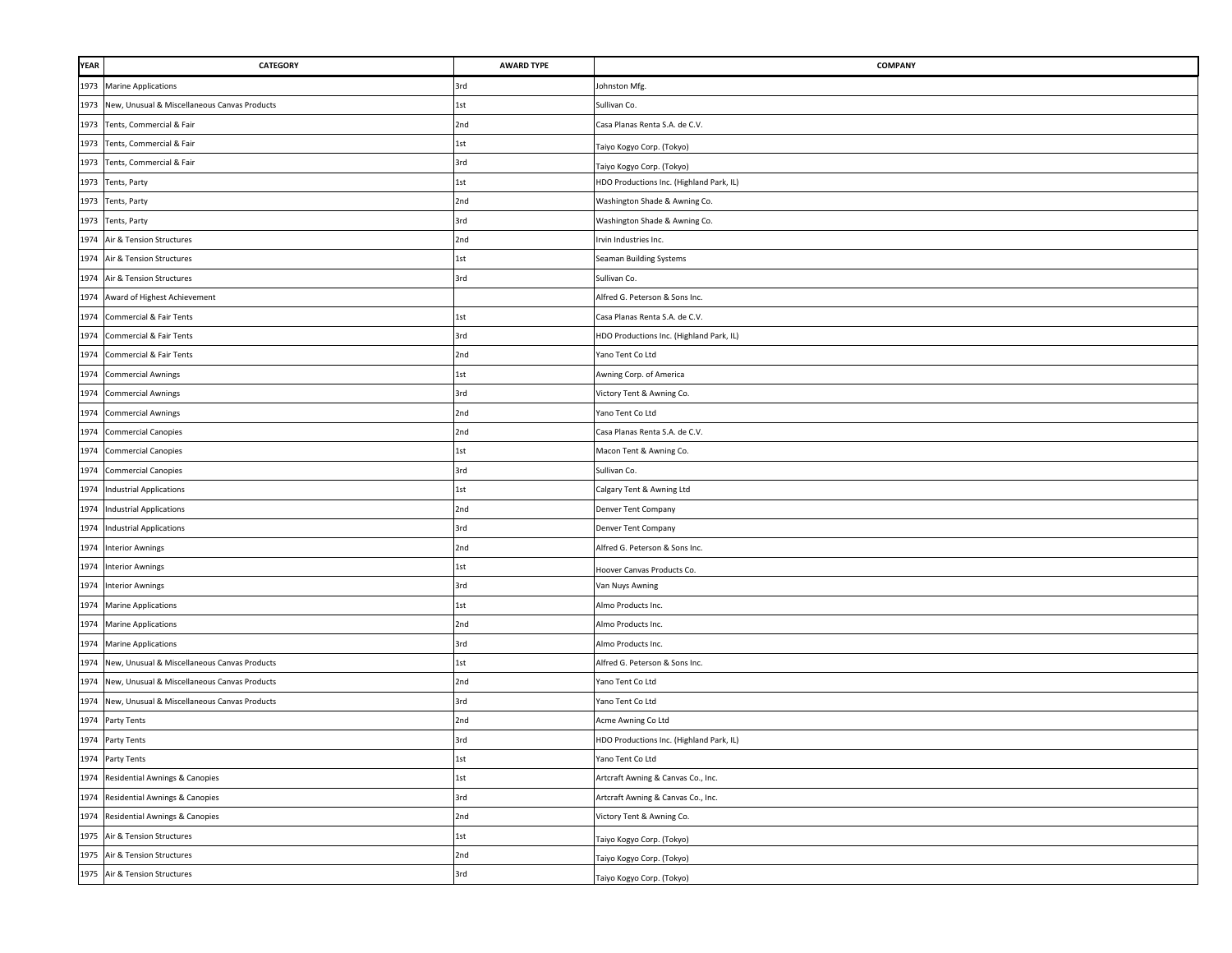| <b>YEAR</b> | CATEGORY                            | <b>AWARD TYPE</b> | <b>COMPANY</b>                           |
|-------------|-------------------------------------|-------------------|------------------------------------------|
| 1975        | Award of Highest Achievement        |                   | Van Nuys Awning                          |
| 1975        | Commercial & Fair Tents             | 1st               | Edmonton Tent & Awning Inc.              |
| 1975        | <b>Commercial Awnings</b>           | 1st               | Awning Corp. of America                  |
| 1975        | <b>Commercial Awnings</b>           | 3rd               | Kohler Awning Inc.                       |
| 1975        | <b>Commercial Awnings</b>           | 2nd               | Macon Tent & Awning Co.                  |
|             | 1975 Commercial Canopies            | 2nd               | Awning Corp. of America                  |
| 1975        | <b>Commercial Canopies</b>          | 1st               | Sullivan Co.                             |
| 1975        | <b>Commercial Canopies</b>          | 3rd               | Taiyo Kogyo Corp. (Tokyo)                |
| 1975        | <b>Industrial Applications</b>      | 1st               | Glawe Awning & Tent Co.                  |
| 1975        | <b>Industrial Applications</b>      | 3rd               | Sullivan Co.                             |
| 1975        | <b>Industrial Applications</b>      | 2nd               | Taiyo Kogyo Corp. (Tokyo)                |
| 1975        | <b>Interior Awnings</b>             | 3rd               | Awning Corp. of America                  |
|             | 1975 Interior Awnings               | 1st               | Taiyo Kogyo Corp. (Tokyo)                |
| 1975        | <b>Interior Awnings</b>             | 2nd               | The Original LoMonaco                    |
|             | 1975 Marine Applications            | 2nd               | Sullivan Co.                             |
| 1975        | <b>Marine Applications</b>          | 1st               | Taiyo Kogyo Corp. (Tokyo)                |
|             | 1975 Marine Applications            | 3rd               | Van Nuys Awning                          |
|             | 1975 Party Tents                    | 2nd               | Artcraft Awning & Canvas Co., Inc.       |
|             | 1975 Party Tents                    | 1st               | <b>Brampton Company</b>                  |
| 1975        | Residential Awnings & Canopies      | 3rd               | Kohler Awning Inc.                       |
|             | 1975 Residential Awnings & Canopies | 1st               | Macon Tent & Awning Co.                  |
| 1975        | Residential Awnings & Canopies      | 2nd               | Van Nuys Awning                          |
|             | 1976 Air & Tension Structures       | 2nd               | Birdair Structures Inc.                  |
| 1976        | Air & Tension Structures            | 3rd               | Seaman Building Systems                  |
| 1976        | Air & Tension Structures            | 1st               | Taiyo Kogyo Corp. (Tokyo)                |
|             | 1976 Award of Highest Achievement   |                   | Birdair Structures Inc.                  |
|             | 1976 Commercial & Fair Tents        | 2nd               | Edmonton Tent & Awning Inc.              |
| 1976        | Commercial & Fair Tents             | 3rd               | HDO Productions Inc. (Highland Park, IL) |
| 1976        | Commercial & Fair Tents             | 1st               | Lodi Tent & Awning Co.                   |
|             | 1976 Commercial Awnings             | 2nd               | Awning Corp. of America                  |
| 1976        | <b>Commercial Awnings</b>           | 3rd               | Seattle Tent & Fabric Products Co.       |
| 1976        | <b>Commercial Awnings</b>           | 1st               | Van Nuys Awning                          |
| 1976        | <b>Commercial Canopies</b>          | 1st               | Anthony Awning Co.                       |
| 1976        | <b>Commercial Canopies</b>          | 2nd               | Anthony Awning Co.                       |
|             | 1976 Commercial Canopies            | 3rd               | Anthony Awning Co.                       |
|             | 1976 Industrial Applications        | 1st               | Glawe Awning & Tent Co.                  |
| 1976        | <b>Industrial Applications</b>      | 3rd               | Precision Sewing Co. Inc.                |
|             | 1976 Industrial Applications        | 2nd               | Taiyo Kogyo Corp. (Tokyo)                |
|             | 1976 Interior Awnings               | 1st               | <b>Bailie's Canvas Specialites</b>       |
|             | 1976 Interior Awnings               | 3rd               | South West Canvas Mfg Inc.               |
|             | 1976 Interior Awnings               | 2nd               | Van Nuys Awning                          |
|             | 1976 Marine Applications            | 3rd               | Creighton Bros. Awning Co.               |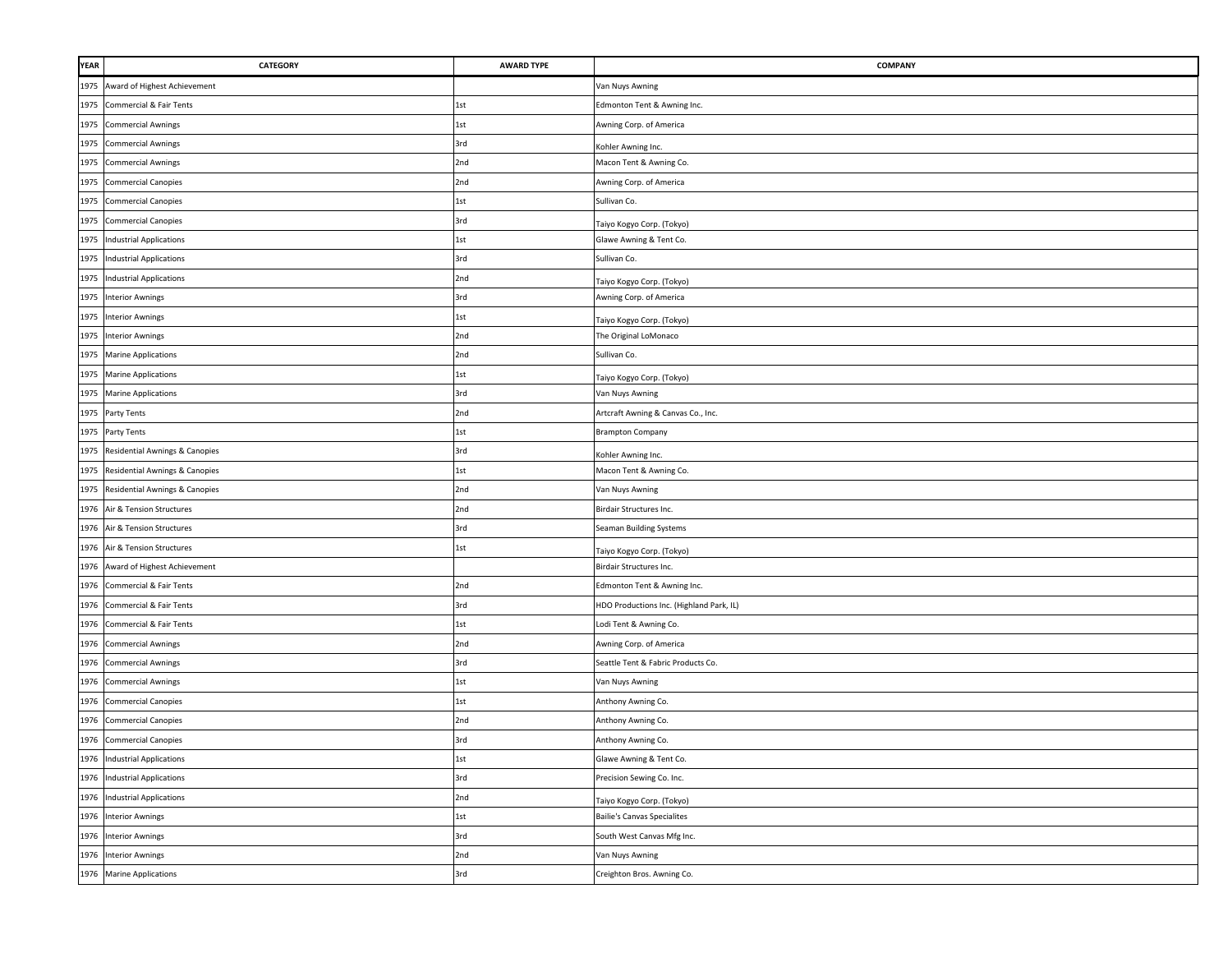| <b>YEAR</b> | <b>CATEGORY</b>                                   | <b>AWARD TYPE</b> | COMPANY                                   |
|-------------|---------------------------------------------------|-------------------|-------------------------------------------|
|             | 1976 Marine Applications                          | 1st               | Harbor Sailmakers                         |
| 1976        | <b>Marine Applications</b>                        | 2nd               | Harbor Sailmakers                         |
| 1976        | New, Unusual & Miscellaneous Canvas Products      | 2nd               | Denver Tent Company                       |
| 1976        | New, Unusual & Miscellaneous Canvas Products      | 1st               | Macon Tent & Awning Co.                   |
| 1976        | New, Unusual & Miscellaneous Canvas Products      | 3rd               | Sullivan Co.                              |
|             | 1976 Party Tents                                  | 1st               | HDO Productions Inc. (Highland Park, IL)  |
|             | 1976 Party Tents                                  | 2nd               | HDO Productions Inc. (Highland Park, IL)  |
|             | 1976 Party Tents                                  | 3rd               | HDO Productions Inc. (Highland Park, IL)  |
|             | 1976 Residential Awnings & Canopies               | 1st               | Georgia Tent & Awning Co.                 |
| 1976        | Residential Awnings & Canopies                    | 2nd               | Glawe Awning & Tent Co.                   |
| 1976        | Residential Awnings & Canopies                    | 3rd               | Southwest Canvas Mfg                      |
| 1977        | Air & Tension Structures                          | 2nd               | Boulevard Awnings & Venetian Blinds, Inc. |
| 1977        | Air & Tension Structures                          | 1st               | Seaman Building Systems                   |
| 1977        | Air & Tension Structures                          | 3rd               | Seaman Building Systems                   |
| 1977        | Award of Highest Achievement                      |                   | Sullivan Co.                              |
| 1977        | Commercial & Fair Tents                           | 3rd               | Ancient Mariner Industries                |
| 1977        | Commercial & Fair Tents                           | 2nd               | Artcraft Awning & Canvas Co., Inc.        |
| 1977        | Commercial & Fair Tents                           | 1st               | HDO Productions Inc. (Highland Park, IL)  |
| 1977        | <b>Commercial Awnings</b>                         | 2nd               | Ancient Mariner Industries                |
| 1977        | <b>Commercial Awnings</b>                         | 1st               | Sullivan Co.                              |
| 1977        | <b>Commercial Awnings</b>                         | 3rd               | Sullivan Co.                              |
| 1977        | <b>Commerical Canopies</b>                        | 2nd               | Anthony Awning Co.                        |
|             | 1977 Commerical Canopies                          | 1st               | Taiyo Kogyo Corp. (Tokyo)                 |
|             | 1977 Commerical Canopies                          | 3rd               | Taiyo Kogyo Corp. (Tokyo)                 |
|             | 1977 Industrial Applications                      | 3rd               | Muehleisen Mfg Co                         |
|             | 1977 Industrial Applications                      | 2nd               | Sullivan Co.                              |
| 1977        | <b>Industrial Applications</b>                    | 1st               | Taiyo Kogyo Co Ltd (Osaka)                |
| 1977        | <b>Interior Awnings</b>                           | 2nd               | Al's Awning Shop                          |
|             | 1977 Interior Awnings                             | 1st               | Macon Tent & Awning Co.                   |
|             | 1977 Interior Awnings                             | 3rd               | South Jersey Awning & Shade               |
|             | 1977 Marine Applications                          | 1st               | Harbor Sailmakers                         |
|             | 1977 Marine Applications                          | 2nd               | Harbor Sailmakers                         |
| 1977        | <b>Marine Applications</b>                        | 3rd               | Harbor Sailmakers                         |
| 1977        | New, Unusual & Miscellaneous Canvas Products      | 3rd               | Bailey & Staub Inc.                       |
| 1977        | New, Unusual & Miscellaneous Canvas Products      | 1st               | Baraboo Tent & Awning Inc.                |
|             | 1977 New, Unusual & Miscellaneous Canvas Products | 2nd               | MacMillan Industries Inc.                 |
|             | 1977 Party Tents                                  | 1st               | Glawe Awning & Tent Co.                   |
|             | 1977 Party Tents                                  | 2nd               | HDO Productions Inc. (Highland Park, IL)  |
|             | 1977 Party Tents                                  | 3rd               | HDO Productions Inc. (Highland Park, IL)  |
|             | 1977 Renewal                                      | 3rd               | Awnings by Dee                            |
|             | 1977 Renewal                                      | 2nd               | Jeune Bros & Peetz Ltd.                   |
|             | 1977 Renewal                                      | 1st               | Sullivan Co.                              |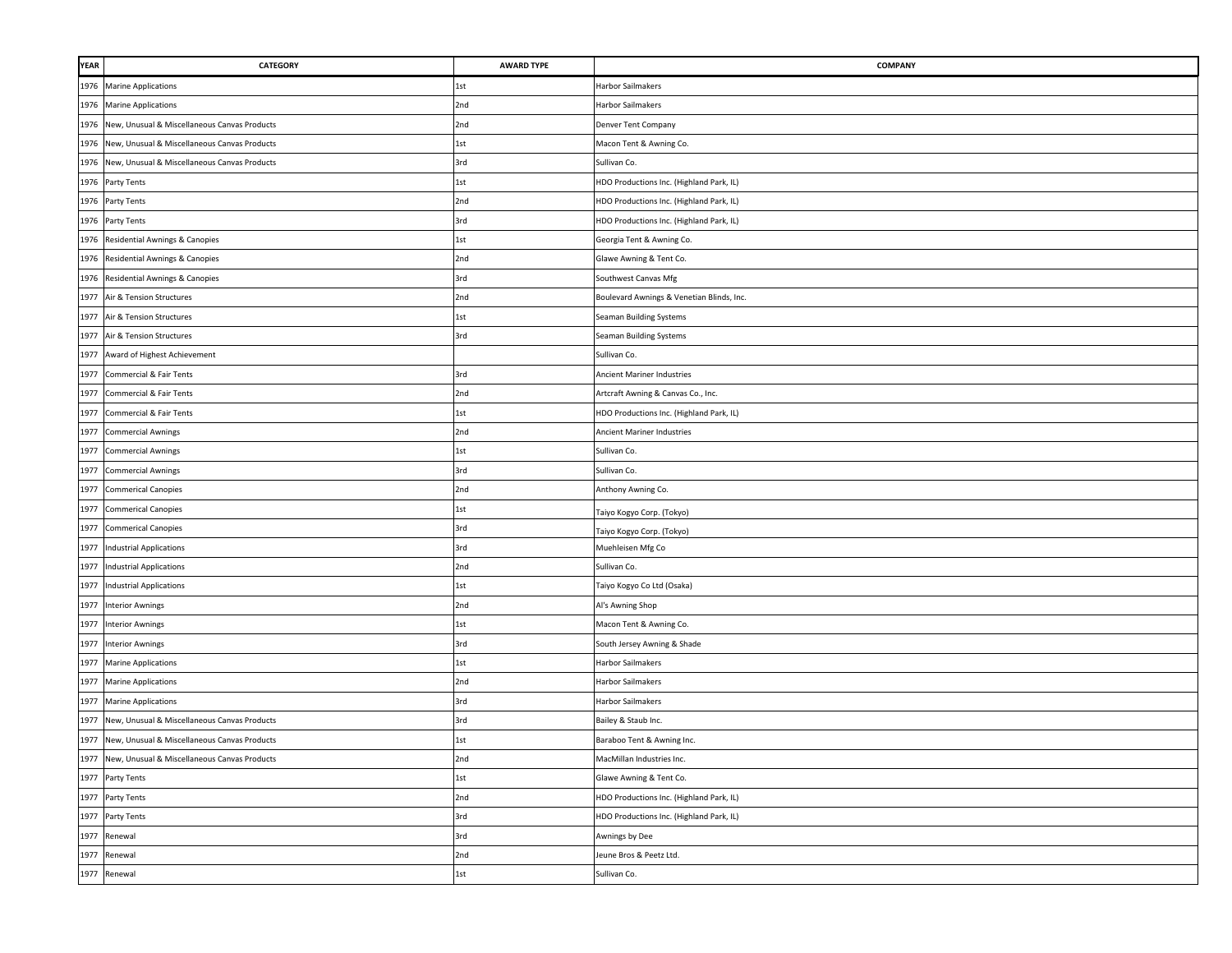| <b>YEAR</b> | <b>CATEGORY</b>                                  | <b>AWARD TYPE</b> | COMPANY                                     |
|-------------|--------------------------------------------------|-------------------|---------------------------------------------|
| 1977        | Residential Awnings & Canopies                   | 3rd               | Awnco Inc.                                  |
| 1977        | Residential Awnings & Canopies                   | 1st               | Clanton's Quality Awning Co.                |
| 1977        | Residential Awnings & Canopies                   | 2nd               | Long Beach Awning Co.                       |
| 1978        | Air and Tension Structures                       | 1st               | <b>Helios Tension Products</b>              |
| 1978        | Air and Tension Structures                       | 2nd               | <b>Helios Tension Products</b>              |
|             | 1978 Air and Tension Structures                  | 3rd               | Taiyo Kogyo Co Ltd (Osaka)                  |
|             | 1978 Award of Highest Achievement                |                   | Sunmaster of Naples                         |
| 1978        | Commercial and Fair Tents                        | 3rd               | Canvas Specialty Inc.                       |
| 1978        | <b>Commercial and Fair Tents</b>                 | 2nd               | Leaf Tent Inc.                              |
| 1978        | Commercial and Fair Tents                        | 1st               | Mahaffey Fabric Structures                  |
| 1978        | <b>Commercial Awnings</b>                        | 2nd               | Anthony Awning Co.                          |
| 1978        | <b>Commercial Awnings</b>                        | 3rd               | Awnco Inc.                                  |
| 1978        | <b>Commercial Awnings</b>                        | 1st               | Georgia Tent & Awning Co.                   |
| 1978        | <b>Commercial Canopies</b>                       | 3rd               | Anthony Awning Co.                          |
| 1978        | <b>Commercial Canopies</b>                       | 1st               | Hoover Canvas Products Co.                  |
| 1978        | <b>Commercial Canopies</b>                       | 2nd               | Taiyo Kogyo Corp. (Tokyo)                   |
| 1978        | <b>Industrial Applications</b>                   | 1st               | Creative Fabric Systems Inc.                |
| 1978        | <b>Industrial Applications</b>                   | 3rd               | Hawkeye Awning and Distributing             |
| 1978        | <b>Industrial Applications</b>                   | 2nd               | Taiyo Kogyo Co Ltd (Osaka)                  |
| 1978        | <b>Interior Awnings</b>                          | 3rd               | Al's Awning Shop                            |
| 1978        | <b>Interior Awnings</b>                          | 1st               | Van Nuys Awning                             |
|             | 1978 Interior Awnings                            | 2nd               | Van Nuys Awning                             |
|             | 1978 Marine Applications                         | 3rd               | Columbia Tent and Awning                    |
|             | 1978 Marine Applications                         | 1st               | Van Nuys Awning                             |
|             | 1978 Marine Applications                         | 2nd               | Van Nuys Awning                             |
|             | 1978 New, Unusual and Miscellaneous              | 1st               | Ancient Mariner Industries                  |
|             | 1978 New, Unusual and Miscellaneous              | 3rd               | Ancient Mariner Industries                  |
|             | 1978 New, Unusual and Miscellaneous              | 2nd               | Jeune Bros & Peetz Ltd.                     |
|             | 1978 Party Tents                                 | 2nd               | Alfred G. Peterson & Sons Inc.              |
|             | 1978 Party Tents                                 | 3rd               | Alfred G. Peterson & Sons Inc.              |
|             | 1978 Party Tents                                 | 1st               | Chattanooga Tent Co.                        |
|             | 1978 Renewal Projects                            | 2nd               | Seattle Tent & Fabric Products Co.          |
|             | 1978 Renewal Projects                            | 3rd               | Sullivan Co.                                |
| 1978        | <b>Renewal Projects</b>                          | 1st               | Sunmaster of Naples                         |
| 1978        | Residential Awnings & Canopies                   | 3rd               | Awnings by Dee                              |
|             | 1978 Residential Awnings & Canopies              | 2nd               | Hoover Canvas Products Co.                  |
| 1978        | Residential Awnings & Canopies                   | 1st               | Van Nuys Awning                             |
|             | 1979 Air and Tension Structures                  | 2nd               | <b>Birdair Engineered Fabric Structures</b> |
|             | 1979 Air and Tension Structures                  | 1st               | <b>Helios Tension Products</b>              |
|             | 1979 Air and Tension Structures                  | 3rd               | <b>Helios Tension Products</b>              |
|             | 1979 Award of Excellence for Highest Achievement |                   | Taiyo Kogyo Co Ltd (Osaka)                  |
|             | 1979 Commercial and Fair Tents                   | 2nd               | Leaf Tent Inc.                              |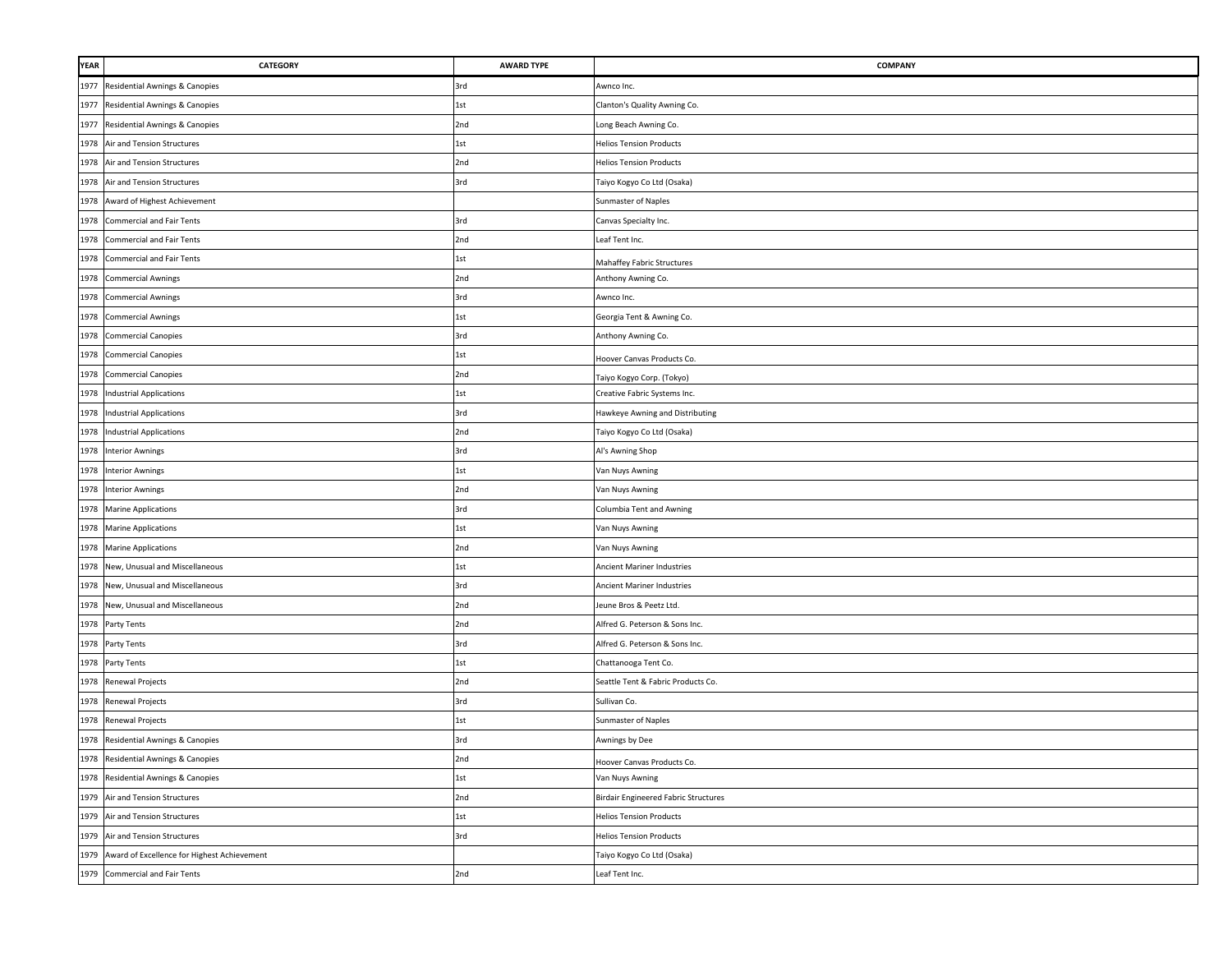| <b>YEAR</b> | CATEGORY                              | <b>AWARD TYPE</b> | COMPANY                                  |
|-------------|---------------------------------------|-------------------|------------------------------------------|
| 1979        | <b>Commercial and Fair Tents</b>      | 1st               | Sel-Kirk Awning Co. Ltd                  |
| 1979        | <b>Commercial and Fair Tents</b>      | 3rd               | Taiyo Kogyo Co Ltd (Osaka)               |
| 1979        | <b>Commercial Awnings</b>             | 1st               | Ancient Mariner Industries               |
| 1979        | <b>Commercial Awnings</b>             | 2nd               | Palo Alto Awning Co.                     |
| 1979        | <b>Commercial Awnings</b>             | 3rd               | Sullivan Co.                             |
| 1979        | <b>Commercial Canopies</b>            | 1st               | Arrow Tent & Awning Co Ltd               |
|             | 1979 Commercial Canopies              | 2nd               | Hoover Canvas Products Co.               |
| 1979        | <b>Commercial Canopies</b>            | 3rd               | Wm. Roberts & Son Ltd                    |
| 1979        | <b>Industrial Applications</b>        | 1st               | Calgary Tent & Awning Ltd                |
| 1979        | <b>Industrial Applications</b>        | 3rd               | Carroll Awning Co. Inc.                  |
| 1979        | <b>Industrial Applications</b>        | 2nd               | Palo Alto Awning Co.                     |
| 1979        | <b>Interior Awnings</b>               | 1st               | Clanton's Quality Awning Co.             |
| 1979        | <b>Interior Awnings</b>               | 3rd               | Presto Industries Inc                    |
|             | 1979 Interior Awnings                 | 2nd               | William Bartlett & Son Ltd               |
| 1979        | <b>Marine Applications</b>            | 1st               | Apache Awning Co.                        |
|             | 1979 Marine Applications              | 2nd               | Custom Canvas Products Inc (Texas)       |
| 1979        | <b>Marine Applications</b>            | 3rd               | Van Nuys Awning                          |
| 1979        | New, Unusual and Miscellaneous        | 1st               | Muehleisen Mfg Co                        |
| 1979        | New, Unusual and Miscellaneous        | 2nd               | Wm. Roberts & Son Ltd                    |
| 1979        | New, Unusual and Miscellaneous        | 3rd               | Wm. Roberts & Son Ltd                    |
|             | 1979 Party Tents                      | 1st               | Chattanooga Tent Co.                     |
|             | 1979 Party Tents                      | 2nd               | HDO Productions Inc. (Highland Park, IL) |
|             | 1979 Party Tents                      | 3rd               | The D. Pike (Ontario) Co. Ltd            |
|             | 1979 Renewal Projects                 | 2nd               | Ancient Mariner Industries               |
|             | 1979 Renewal Projects                 | 1st               | Anthony Awning Co.                       |
| 1979        | Renewal Projects                      | 3rd               | Calgary Tent & Awning Ltd                |
|             | 1979 Residential Awnings and Canopies | 1st               | Awnings by Dee                           |
| 1979        | Residential Awnings and Canopies      | 3rd               | S.L. Doery & Son Inc.                    |
| 1979        | Residential Awnings and Canopies      | 2nd               | Wm. Roberts & Son Ltd                    |
| 1980        | Air and Tension Structures            | 2nd               | Seaman Building Systems                  |
| 1980        | Air and Tension Structures            | 3rd               | Seaman Building Systems                  |
| 1980        | Air and Tension Structures            | 1st               | Thermo-Flex, Inc.                        |
| 1980        | <b>Camping Products</b>               | 1st               | Ketchum Canvas                           |
| 1980        | <b>Commercial and Fair Tents</b>      | 2nd               | Calgary Tent & Awning Ltd                |
| 1980        | <b>Commercial and Fair Tents</b>      | 1st               | Leaf Tent Inc.                           |
|             | 1980 Commercial and Fair Tents        | 3rd               | See Design & Production Inc.             |
| 1980        | <b>Commercial Awnings</b>             | 2nd               | Calgary Tent & Awning Ltd                |
|             | 1980 Commercial Awnings               | 1st               | Hoover Canvas Products Co.               |
|             | 1980 Commercial Awnings               | 3rd               | Moss Tent Works                          |
| 1980        | <b>Commercial Canopies</b>            | 3rd               | Awnco Inc.                               |
| 1980        | <b>Commercial Canopies</b>            | 2nd               | Hoover Canvas Products Co.               |
|             | 1980 Commercial Canopies              | 1st               | The Sullivan Co.                         |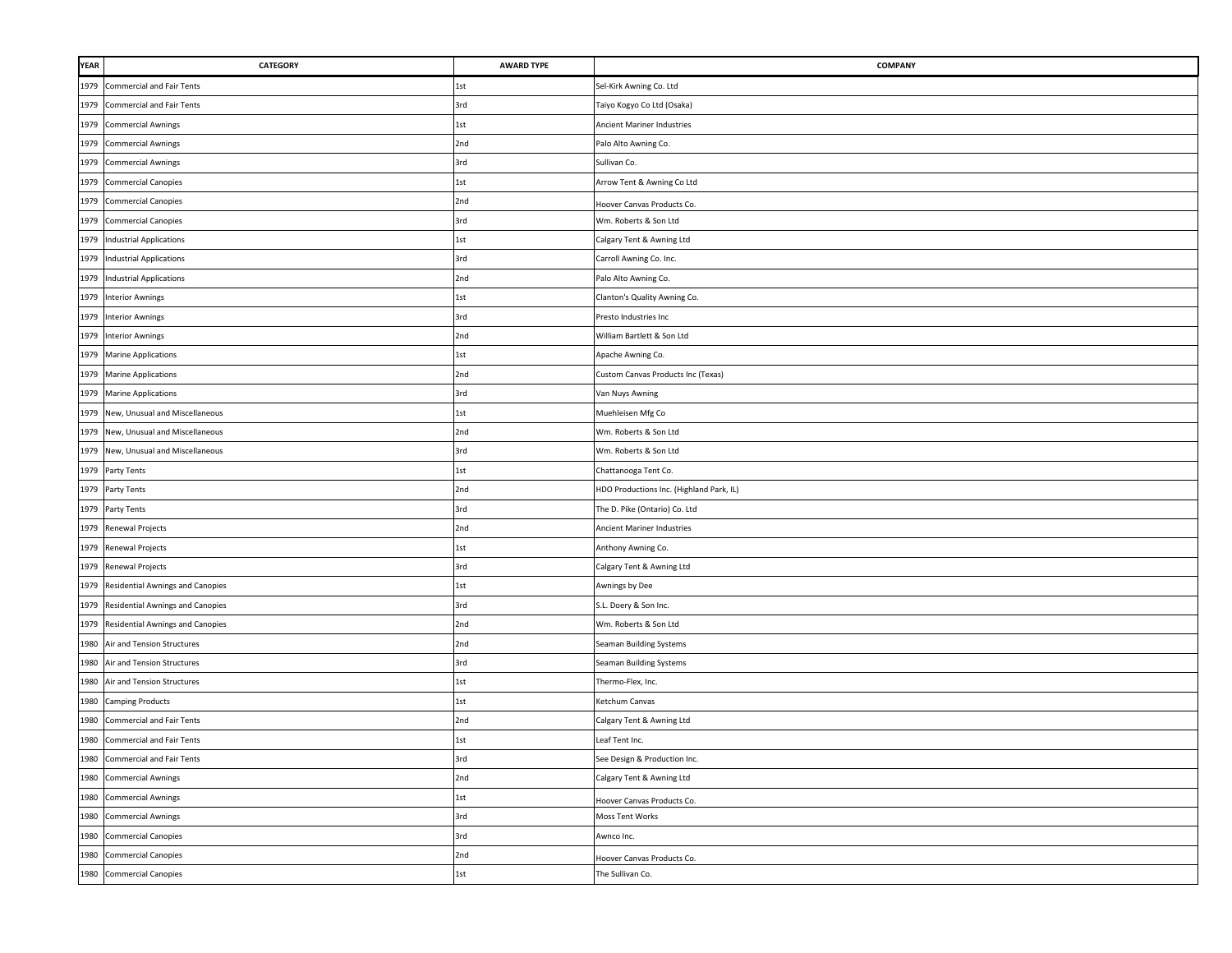| <b>YEAR</b> | <b>CATEGORY</b>                       | <b>AWARD TYPE</b> | <b>COMPANY</b>                               |
|-------------|---------------------------------------|-------------------|----------------------------------------------|
|             | 1980 Industrial Applications          | 2nd               | Calgary Tent & Awning Ltd                    |
| 1980        | <b>Industrial Applications</b>        | 1st               | The Sullivan Co.                             |
|             | 1980 Inflatable Boats                 | 1st               | Seaway                                       |
|             | 1980 Interior Projects                | 2nd               | Sol-R-Veil, Inc.                             |
|             | 1980 Interior Projects                | 1st               | South Jersey Awning & Shade                  |
|             | 1980 Interior Projects                | 3rd               | South Jersey Awning & Shade                  |
|             | 1980 International Achievement Award  |                   | Anthony Awning Co.                           |
|             | 1980 Marine Applications              | 3rd               | A.E. Miller & Sons                           |
|             | 1980 Marine Applications              | 1st               | Guthries Canvas Ltd                          |
|             | 1980 Marine Applications              | 2nd               | Sunmaster of Naples                          |
| 1980        | New, Unusual and Miscellaneous        | 3rd               | American Pneumatics                          |
| 1980        | New, Unusual and Miscellaneous        | 1st               | Moss Tent Works                              |
| 1980        | New, Unusual and Miscellaneous        | 2nd               | Roshan Bair/Burley Pacific                   |
|             | 1980 Party Tents                      | 3rd               | Darby Tent Co., Inc.                         |
|             | 1980 Party Tents                      | 1st               | Karpas Harem                                 |
|             | 1980 Party Tents                      | 2nd               | See Design & Production Inc.                 |
| 1980        | Passive Solar Products                | 1st               | Moss Tent Works                              |
| 1980        | Passive Solar Products                | 3rd               | Tymura Solardesigns                          |
| 1980        | Passive Solar Products                | 2nd               | Wovoak                                       |
| 1980        | Renewal Projects                      | 2nd               | Palo Alto Awning Co.                         |
| 1980        | Renewal Projects                      | 1st               | Sun Awning Company                           |
|             | 1980 Renewal Projects                 | 3rd               | The Sullivan Co.                             |
|             | 1980 Residential Awnings and Canopies | 3rd               | <b>Bailie's Canvas Specialites</b>           |
|             | 1980 Residential Awnings and Canopies | 2nd               | Lawrence Fabric & Metal Structures           |
| 1980        | Residential Awnings and Canopies      | 1st               | Palo Alto Awning Co.                         |
|             | 1981 Air and Tension Structures       | 3rd               | Casa Planas Renta S.A. de C.V.               |
| 1981        | Air and Tension Structures            | 2nd               | Future Tents Ltd                             |
| 1981        | Air and Tension Structures            | 1st               | Taiyo Kogyo Corp. (Tokyo)                    |
| 1981        | <b>Camping Products</b>               | 1st               | Taiyo Kogyo Corp. (Tokyo)                    |
| 1981        | <b>Commercial and Fair Tents</b>      | 2nd               | Future Tents Ltd                             |
| 1981        | <b>Commercial and Fair Tents</b>      | 1st               | Taiyo Kogyo Corp. (Tokyo)                    |
| 1981        | <b>Commercial and Fair Tents</b>      | 3rd               | Takara Co Ltd.                               |
| 1981        | <b>Commercial Awnings</b>             | 2nd               | Anthony Awning Co.                           |
| 1981        | <b>Commercial Awnings</b>             | 1st               | Takara Co Ltd.                               |
| 1981        | <b>Commercial Awnings</b>             | 3rd               | The Awning Man                               |
|             | 1981 Commercial Canopies              | 3rd               | Canvas Specialty Inc.                        |
| 1981        | <b>Commercial Canopies</b>            | 2nd               | Peterson Products                            |
|             | 1981 Commercial Canopies              | 1st               | Thermo-Flex Inc.                             |
|             | 1981 Industrial Applications          | 3rd               | Ancient Mariner Industries                   |
|             | 1981 Industrial Applications          | 2nd               | Barrier Consolidated Pty Ltd                 |
|             | 1981 Industrial Applications          | 1st               | Jacksonville Ship Chandlery & Awning Co Inc. |
|             | 1981 Inflatable Boats                 | 2nd               | Maravia Corp                                 |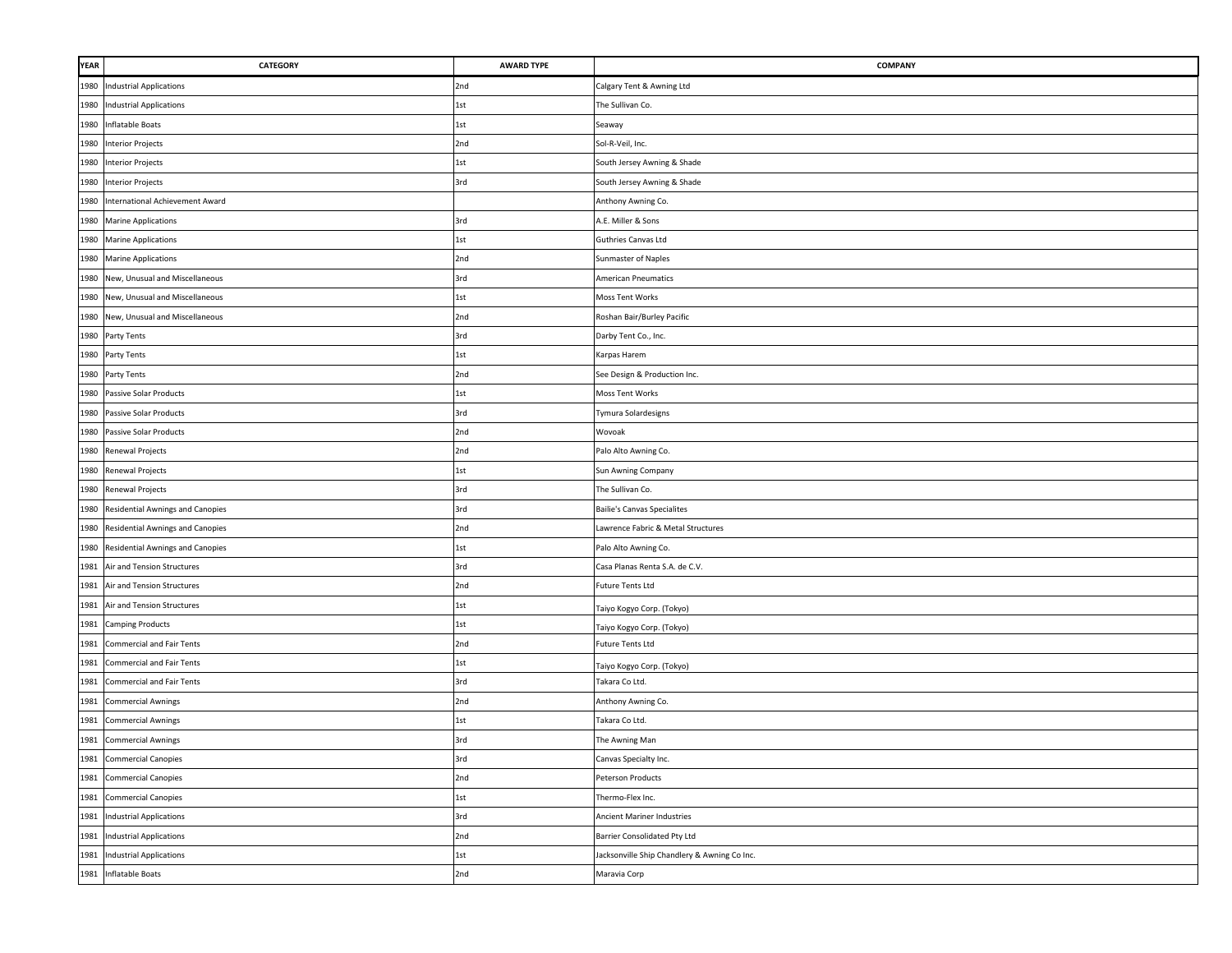| <b>YEAR</b> | <b>CATEGORY</b>                    | <b>AWARD TYPE</b> | COMPANY                               |
|-------------|------------------------------------|-------------------|---------------------------------------|
| 1981        | Inflatable Boats                   | 1st               | Zodiac of North America Inc.          |
| 1981        | <b>Interior Projects</b>           | 3rd               | Air & Sun Shade Products Inc.         |
| 1981        | <b>Interior Projects</b>           | 1st               | <b>Ancient Mariner Industries</b>     |
| 1981        | <b>Interior Projects</b>           | 2nd               | Sunmaster of Naples                   |
| 1981        | International Achievement Award    |                   | <b>Future Tents Ltd</b>               |
| 1981        | <b>Marine Applications</b>         | 1st               | Apache Awning Co.                     |
|             | 1981 Marine Applications           | 3rd               | Apache Awning Co.                     |
| 1981        | <b>Marine Applications</b>         | 2nd               | Taiyo Kogyo Corp. (Tokyo)             |
| 1981        | New, Unusual and Miscellaneous     | 3rd               | Bailey & Staub Inc.                   |
| 1981        | New, Unusual and Miscellaneous     | 1st               | Nike Inc.                             |
| 1981        | New, Unusual and Miscellaneous     | 2nd               | Takara Co Ltd.                        |
| 1981        | Party Tents                        | 3rd               | Bailey & Staub Inc.                   |
| 1981        | Party Tents                        | 1st               | Canvas Specialty Inc.                 |
| 1981        | Party Tents                        | 2nd               | South Akron Awning Co.                |
| 1981        | Passive Solar Projects             | 3rd               | Haluscreen                            |
| 1981        | Passive Solar Projects             | 1st               | Sun Quilt Corp                        |
| 1981        | Passive Solar Projects             | 2nd               | Sunmaster of Naples                   |
| 1981        | <b>Renewal Projects</b>            | 3rd               | Calgary Tent & Awning Ltd             |
| 1981        | Renewal Projects                   | 2nd               | Mt. Lebanon Awning & Tent Co.         |
| 1981        | Renewal Projects                   | 1st               | Toldos Dias S/A Industria E. Comercio |
| 1981        | Residential Awning and Canopy      | 2nd               | Awnings by Dee                        |
| 1981        | Residential Awning and Canopy      | 3rd               | New Haven Awning Co.                  |
|             | 1981 Residential Awning and Canopy | 1st               | Van Nuys Awning                       |
|             | 1982 Marine Applications           | 3rd               | Aldon Industries                      |
| 1982        | <b>Marine Applications</b>         | 1st               | <b>Custom Canvas Products</b>         |
|             | 1982 Marine Applications           | 2nd               | Guy Allen & Sons                      |
| 1982        | <b>Marine Applications</b>         | 3rd               | Kayot Inc.                            |
| 1982        | Air and Tension Structures         | 1st               | Robert Soper Ltd                      |
| 1982        | Air and Tension Structures         | 3rd               | Seaman Corp                           |
| 1982        | Air and Tension Structures         | 2nd               | Taiyo Kogyo Co Ltd (Osaka)            |
|             | 1982 Award of Excellence           |                   | Pike Awning Co.                       |
| 1982        | Award of Excellence                |                   | Van Nuys Awning                       |
| 1982        | Award of Excellence                |                   | Washington Canopies Inc.              |
| 1982        | <b>Camping Projects</b>            | 1st               | Outdoor Venture Corp                  |
| 1982        | <b>Camping Projects</b>            | 2nd               | See Design & Production Inc.          |
|             | 1982 Commercial & Fair Tents       | 1st               | Danville Tent & Awning Co.            |
| 1982        | Commercial & Fair Tents            | 3rd               | Moss Tent Works                       |
|             | 1982 Commercial & Fair Tents       | 2nd               | See Design & Production Inc.          |
|             | 1982 Commercial Awnings            | 2nd               | Edmonton Tent & Awning Inc.           |
|             | 1982 Commercial Awnings            | 1st               | Pike Awning Co.                       |
|             | 1982 Commercial Awnings            | 3rd               | Port Chester Shade & Awning Co        |
|             | 1982 Commercial Canopies           | 1st               | Anthony Awning Co.                    |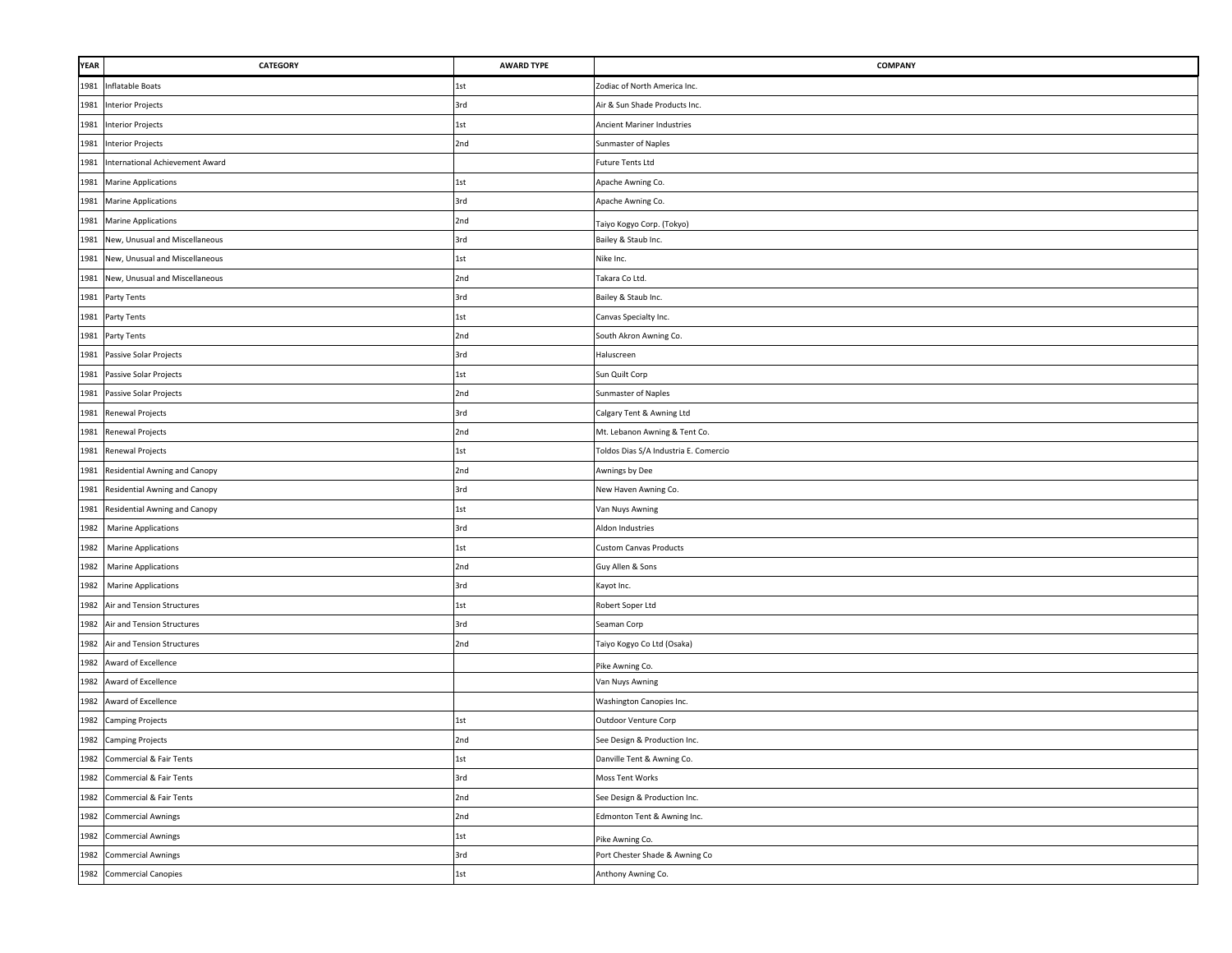| <b>YEAR</b> | <b>CATEGORY</b>                     | <b>AWARD TYPE</b> | COMPANY                               |
|-------------|-------------------------------------|-------------------|---------------------------------------|
| 1982        | <b>Commercial Canopies</b>          | 2nd               | Canvas Specialty Inc.                 |
| 1982        | <b>Commercial Canopies</b>          | 3rd               | Krauss Awning & Furniture Inc.        |
| 1982        | <b>Commercial Canopies</b>          | 3rd               | Sunmaster of Naples                   |
|             | 1982 Industrial Applications        | 3rd               | Calgary Tent & Awning Ltd             |
|             | 1982 Industrial Applications        | 2nd               | Manta Industries                      |
|             | 1982 Industrial Applications        | 1st               | Tensar Structures Inc                 |
|             | 1982 Inflatable Boats               | 1st               | Metzger Brothers                      |
|             | 1982 Interior Projects              | 2nd               | Awnings by Courtright                 |
|             | 1982 Interior Projects              | 1st               | <b>Future Tents Ltd</b>               |
|             | 1982 Interior Projects              | 3rd               | Toldos Dias S/A Industria E. Comercio |
| 1982        | New, Unusual and Miscellaneous      | 3rd               | Awnings by Jay                        |
| 1982        | New, Unusual and Miscellaneous      | 2nd               | Future Tents Ltd                      |
|             | 1982 New, Unusual and Miscellaneous | 1st               | O.K. McCloy Awnings                   |
| 1982        | New, Unusual and Miscellaneous      | 2nd               | Washington Canopies Inc.              |
|             | 1982 Party Tents                    | 3rd               | Daval Tents                           |
| 1982        | Party Tents                         | 1st               | Moss Tent Works                       |
|             | 1982 Party Tents                    | 2nd               | S.L. Doery & Sons Corp                |
| 1982        | Passive Solar                       | 3rd               | 3S Halu-Rollscreen                    |
| 1982        | Passive Solar                       | 2nd               | Awnings by Dee                        |
| 1982        | Passive Solar                       | 1st               | Moss Tent Works                       |
|             | 1982 Passive Solar                  | 3rd               | Phoenix Tent & Awning Company         |
| 1982        | President's Award of Merit          |                   | Birdair Structures Inc.               |
| 1982        | President's Award of Merit          |                   | E.I. duPont de Nemours & Co Inc.      |
| 1982        | President's Award of Merit          |                   | Geiger Engineers                      |
|             | 1982 President's Award of Merit     |                   | Owens-Corning Fiberglas Corp          |
| 1982        | President's Award of Merit          |                   | Skidmore, Owings & Merrill            |
| 1982        | Renewal Projects                    | 3rd               | <b>Ancient Mariner Industries</b>     |
| 1982        | Renewal Projects                    | 3rd               | Krauss Awning & Furniture Inc.        |
|             | 1982 Renewal Projects               | 1st               | Toldos Dias S/A Industria E. Comercio |
|             | 1982 Renewal Projects               | 2nd               | Van Nuys Awning                       |
|             | 1982 Residential Awnings & Canopies | 1st               | Future Tents Ltd                      |
|             | 1982 Residential Awnings & Canopies | 2nd               | Miami Awning                          |
|             | 1982 Residential Awnings & Canopies | 3rd               | Shore Awning                          |
|             | 1983 Air & Tension Structures       | 1st               | Helios Industries                     |
|             | 1983 Air & Tension Structures       | 3rd               | Seaman Corp                           |
|             | 1983 Air & Tension Structures       | 2nd               | Sun Awning Company                    |
| 1983        | Associate Projects                  | 1st               | Karl Hocker Stahlbau GmbH             |
|             | 1983 Associate Projects             | 2nd               | Phifer Wire Products                  |
|             | 1983 Award of Excellence            |                   | Hoover Canvas Products Co.            |
|             | 1983 Camping Products               | 3rd               | Camp Trails                           |
| 1983        | <b>Camping Products</b>             | 2nd               | Eureka! Party Tents                   |
|             | 1983 Camping Products               | 1st               | Outdoor Venture Corp                  |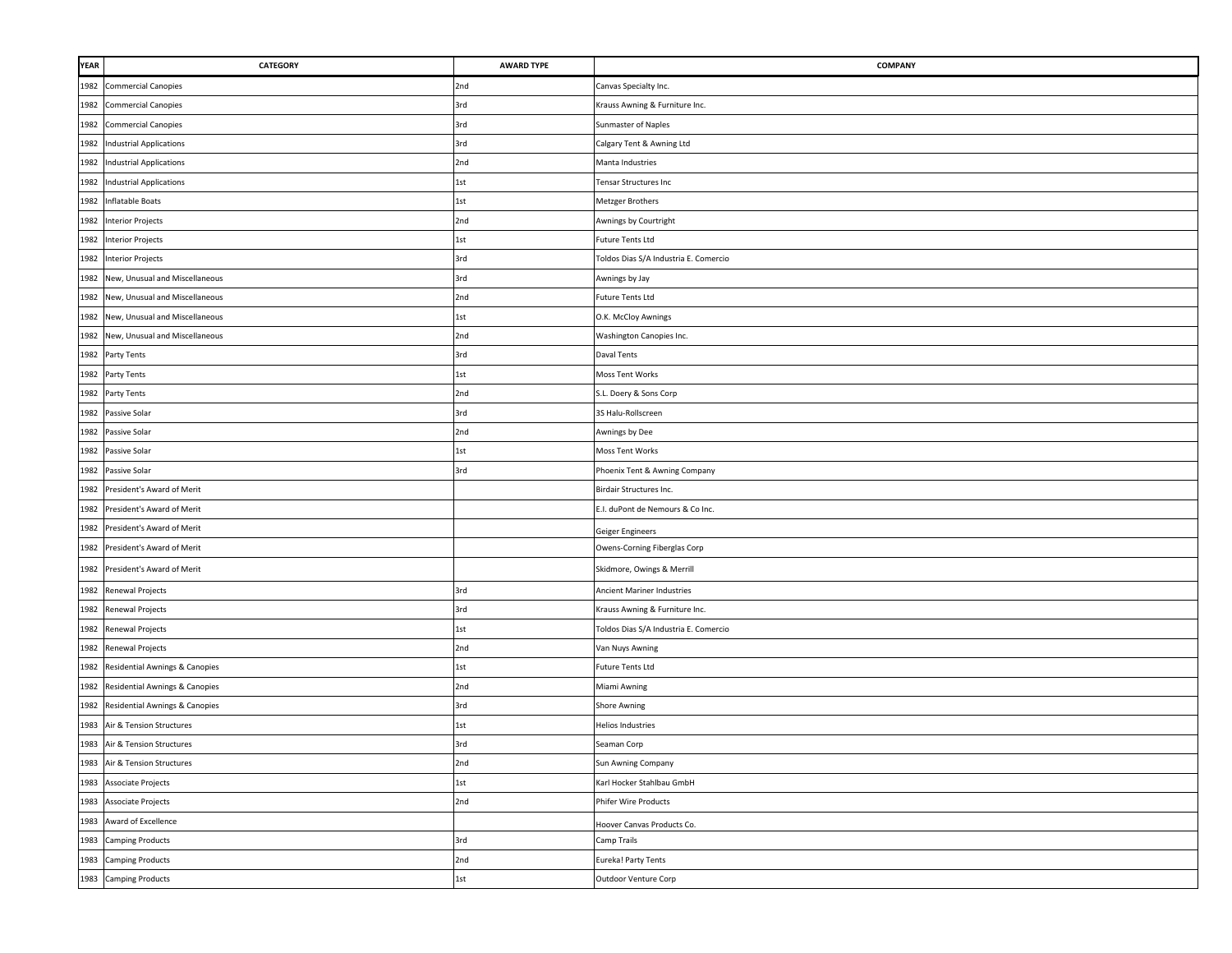| <b>YEAR</b> | <b>CATEGORY</b>                     | <b>AWARD TYPE</b>                    | COMPANY                              |
|-------------|-------------------------------------|--------------------------------------|--------------------------------------|
| 1983        | <b>Commercial and Fair Tents</b>    | 1st                                  | Canvas Tentworks and Design          |
| 1983        | Commercial and Fair Tents           | 3rd                                  | Takara Co Ltd.                       |
| 1983        | Commercial and Fair Tents           | 2nd                                  | Warner Shelter Systems Ltd           |
| 1983        | <b>Commercial Awnings</b>           | 3rd                                  | F. M. Stevenson                      |
|             | 1983 Commercial Awnings             | 2nd                                  | Sun Awning Company                   |
|             | 1983 Commercial Awnings             | 1st                                  | Takara Co Ltd.                       |
| 1983        | <b>Commerical Canopies</b>          | 2nd                                  | Acme Awning Co                       |
| 1983        | <b>Commerical Canopies</b>          | 3rd                                  | Awnco Inc.                           |
| 1983        | <b>Commerical Canopies</b>          | 3rd                                  | Awnings by Sandbrook                 |
| 1983        | <b>Commerical Canopies</b>          | 1st                                  | Washington Canopies Inc.             |
| 1983        | <b>Industrial Applications</b>      | 2nd                                  | AR Tech / A&R Tarpaulins Inc.        |
| 1983        | <b>Industrial Applications</b>      | 3rd                                  | <b>TCT&amp;A Industries</b>          |
|             | 1983 Industrial Applications        | 1st                                  | Warner Shelter Systems Ltd           |
|             | 1983 Interior Projecs               | 2nd                                  | Calgary Tent & Awning Ltd            |
|             | 1983 Interior Projecs               | 3rd                                  | Capital City Awning                  |
| 1983        | <b>Interior Projecs</b>             | 1st                                  | <b>Future Tents Ltd</b>              |
| 1983        | <b>Marine Applications</b>          | 2nd                                  | Aldon Industries                     |
| 1983        | <b>Marine Applications</b>          | 1st                                  | Guy Allen & Sons                     |
| 1983        | <b>Marine Applications</b>          | 3rd                                  | Pete's Tent and Awning               |
| 1983        | <b>Marine Applications</b>          | 3rd                                  | William J. Mills & Company           |
|             | 1983 New, Unusual and Miscellaneous | 1st                                  | Air & Sun Shade Products Inc.        |
|             | 1983 New, Unusual and Miscellaneous | 3rd                                  | <b>Blue Star Canvas Products</b>     |
|             | 1983 New, Unusual and Miscellaneous | 2nd                                  | Moss Tent Works                      |
|             | 1983 Party Tents                    | 3rd                                  | Academy Tent & Canvas Inc            |
|             | 1983 Party Tents                    | 2nd                                  | <b>Future Tents Ltd</b>              |
|             | 1983 Party Tents                    | 1st                                  | Kirby Rental Sales and Service       |
| 1983        | Party Tents                         | 3rd                                  | Leaf Tent Inc.                       |
| 1983        | Passive Solar                       | 1st                                  | 3S Halu-Rollscreen                   |
| 1983        | Passive Solar                       | 2nd                                  | Fresno Tent & Awning                 |
|             | 1983 Renewal                        | 1st                                  | American Awning & Shade              |
|             | 1983 Renewal                        | 3rd                                  | Ancient Mariner Industries           |
|             | 1983 Renewal                        | 3rd                                  | Calgary Tent & Awning Ltd            |
| 1983        | Renewal                             | 2nd                                  | <b>Eide Industries</b>               |
| 1983        | Renewal                             | 1st                                  | Washington Canopies Inc.             |
| 1983        | <b>Residential Awnings</b>          | 1st                                  | Hoover Canvas Products Co.           |
|             | 1983 Residential Awnings            | 2nd                                  | Moss Tent Works                      |
| 1983        | <b>Residential Awnings</b>          | 3rd                                  | Sunmaster of Naples                  |
|             | 1984 Air and Tension Structures     | 1st                                  | <b>Future Tents Ltd</b>              |
|             | 1984 Air and Tension Structures     | <b>Outstanding Achievement Award</b> | <b>Future Tents Ltd</b>              |
|             | 1984 Air and Tension Structures     | Outstanding Achievement Award        | Taiyo Kogyo Co Ltd (Osaka)           |
| 1984        | Air and Tension Structures          | Outstanding Achievement Award        | Warner Shelter Systems Ltd           |
|             | 1984 Associate Category             | 1st                                  | <b>Burlington Industrial Fabrics</b> |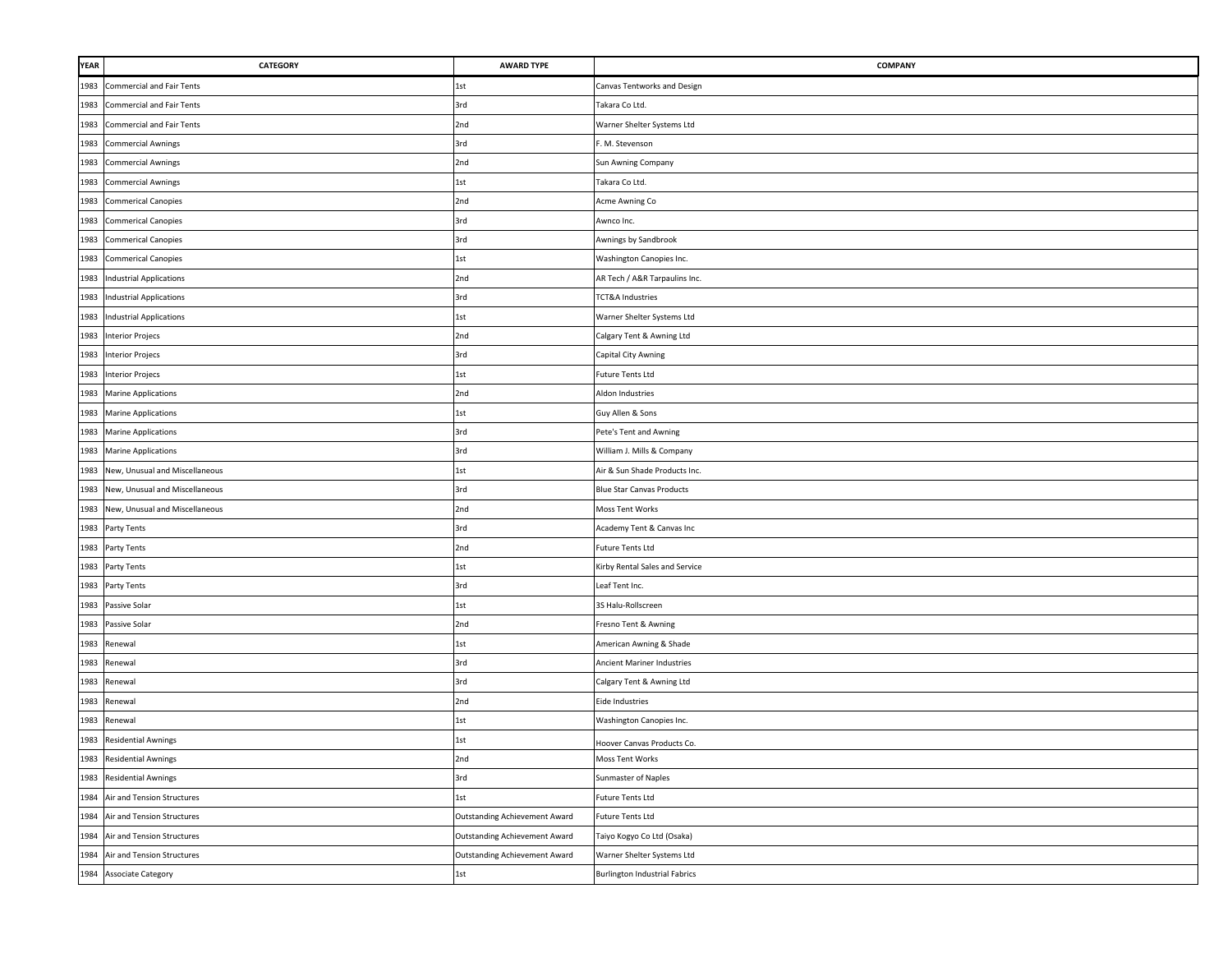| <b>YEAR</b> | <b>CATEGORY</b>                  | <b>AWARD TYPE</b>                    | COMPANY                             |
|-------------|----------------------------------|--------------------------------------|-------------------------------------|
| 1984        | Associate Category               | Outstanding Achievement Award        | ODC Inc.                            |
| 1984        | <b>Associate Category</b>        | <b>Outstanding Achievement Award</b> | Phifer Wire Products                |
| 1984        | <b>Camping Products</b>          | 1st                                  | Academy Tent & Canvas Inc           |
| 1984        | <b>Camping Products</b>          | <b>Outstanding Achievement Award</b> | Eureka! Party Tents                 |
| 1984        | Commercial and Fair Tents        | Outstanding Achievement Award        | Canvas Specialty Inc.               |
| 1984        | Commercial and Fair Tents        | 1st                                  | Danville Tent & Awning Co.          |
| 1984        | <b>Commercial and Fair Tents</b> | <b>Outstanding Achievement Award</b> | Moss Tent Works                     |
| 1984        | <b>Commercial and Fair Tents</b> | Outstanding Achievement Award        | Taiyo Kogyo Co Ltd (Osaka)          |
| 1984        | <b>Commercial Awnings</b>        | Outstanding Achievement Award        | <b>Ancient Mariner Industries</b>   |
| 1984        | <b>Commercial Awnings</b>        | 1st                                  | <b>Blue Star Canvas Products</b>    |
| 1984        | <b>Commercial Awnings</b>        | Outstanding Achievement Award        | Hudson Awning Co.                   |
| 1984        | <b>Commercial Awnings</b>        | Outstanding Achievement Award        | Marten's Inc.                       |
| 1984        | <b>Commercial Canopies</b>       | Outstanding Achievement Award        | Anthony G. Rafello Design and Mfg   |
| 1984        | <b>Commercial Canopies</b>       | Outstanding Achievement Award        | Custom Canvas Products (New Jersey) |
| 1984        | <b>Commercial Canopies</b>       | 1st                                  | Kansas City Tent & Awning Co.       |
| 1984        | <b>Commercial Canopies</b>       | <b>Outstanding Achievement Award</b> | The Sullivan Co.                    |
| 1984        | <b>Commercial Canopies</b>       | Award of Excellence                  | Washington Canopies Inc.            |
| 1984        | <b>Industrial Applications</b>   | 1st                                  | AR Tech / A&R Tarpaulins Inc.       |
| 1984        | <b>Industrial Applications</b>   | <b>Outstanding Achievement Award</b> | AR Tech / A&R Tarpaulins Inc.       |
| 1984        | <b>Industrial Applications</b>   | Outstanding Achievement Award        | Dow Canvas                          |
|             | 1984 Industrial Applications     | <b>Outstanding Achievement Award</b> | Lawrence Fabric & Metal Structures  |
|             | 1984 Interior Projects           | Outstanding Achievement Award        | Calgary Tent & Awning Ltd           |
|             | 1984 Interior Projects           | Award of Excellence                  | <b>Future Tents Ltd</b>             |
|             | 1984 Interior Projects           | Outstanding Achievement Award        | See Design & Production Inc.        |
|             | 1984 Marine Applications         | Outstanding Achievement Award        | Apache Awning Co.                   |
| 1984        | <b>Marine Applications</b>       | Outstanding Achievement Award        | Custom Canvas                       |
| 1984        | <b>Marine Applications</b>       | Outstanding Achievement Award        | Marlinspike Canvas                  |
| 1984        | <b>Marine Applications</b>       | 1st                                  | Wabash Canvas                       |
| 1984        | New, Unusual and Miscellaneous   | 1st                                  | Entertainment Research Group        |
| 1984        | New, Unusual and Miscellaneous   | Outstanding Achievement Award        | Manta Industries                    |
| 1984        | New, Unusual and Miscellaneous   | <b>Outstanding Achievement Award</b> | Wabash Canvas                       |
| 1984        | New, Unusual and Miscellaneous   | <b>Outstanding Achievement Award</b> | West Michigan Canvas                |
| 1984        | Party Tents                      | Outstanding Achievement Award        | Academy Tent & Canvas Inc           |
| 1984        | Party Tents                      | 1st                                  | <b>Moss Tent Works</b>              |
| 1984        | Party Tents                      | <b>Outstanding Achievement Award</b> | P.J. McBride Inc.                   |
|             | 1984 Renewal Projects            | Outstanding Achievement Award        | Ancient Mariner Industries          |
| 1984        | Renewal Projects                 | 1st                                  | Anthony G. Rafello Design and Mfg   |
|             | 1984 Renewal Projects            | Outstanding Achievement Award        | Awnings by Courtright               |
|             | 1984 Residential Awnings         | <b>Outstanding Achievement Award</b> | <b>Allied Griffin</b>               |
|             | 1984 Residential Awnings         | Outstanding Achievement Award        | American Awning & Shade             |
| 1984        | <b>Residential Awnings</b>       | <b>Outstanding Achievement Award</b> | Hoigaard Company of Minnesota       |
|             | 1984 Residential Awnings         | 1st                                  | Sunmaster of Naples                 |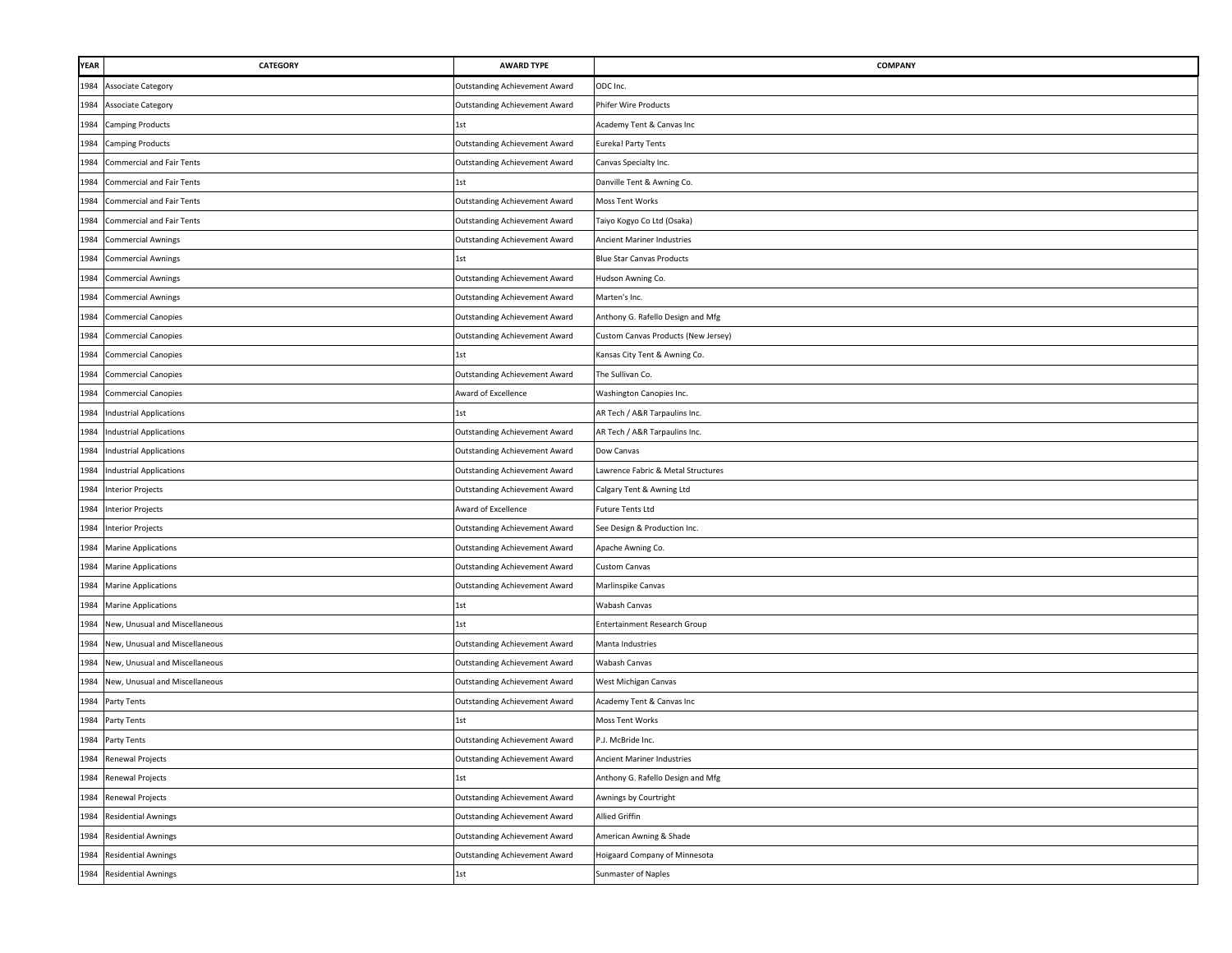| <b>YEAR</b> | <b>CATEGORY</b>                      | <b>AWARD TYPE</b>                    | <b>COMPANY</b>                      |
|-------------|--------------------------------------|--------------------------------------|-------------------------------------|
| 1984        | Signage and Graphics                 | 1st                                  | Ancient Mariner Industries          |
| 1984        | Signage and Graphics                 | <b>Outstanding Achievement Award</b> | <b>Ancient Mariner Industries</b>   |
| 1984        | Signage and Graphics                 | <b>Outstanding Achievement Award</b> | Anthony G. Rafello Design and Mfg   |
| 1984        | Single-Family                        | <b>Outstanding Achievement Award</b> | Awnings by Dee                      |
| 1984        | Single-Family                        | 1st                                  | Moss Tent Works                     |
| 1984        | Single-Family                        | <b>Outstanding Achievement Award</b> | O.K. McCloy Awnings                 |
|             | 1984 Single-Family                   | Outstanding Achievement Award        | Sunmaster of Naples                 |
| 1985        | Air and Tension Structures           | Outstanding Achievement Award        | FTL Design Engineering Studio       |
| 1985        | Air and Tension Structures           | Award of Excellence                  | Taiyo Kogyo Co Ltd (Osaka)          |
| 1985        | Air and Tension Structures           | <b>Outstanding Achievement Award</b> | Taiyo Kogyo Co Ltd (Osaka)          |
| 1985        | Associate Projects                   | <b>Outstanding Achievement Award</b> | Brella Ltd                          |
| 1985        | Associate Projects                   | <b>Outstanding Achievement Award</b> | Burlington Industries Inc.          |
| 1985        | Associate Projects                   | <b>Outstanding Achievement Award</b> | C.M. Offray & Sons Inc.             |
| 1985        | Associate Projects                   | 1st                                  | ODC Inc.                            |
| 1985        | <b>Back-lit Awnings and Canopies</b> | Outstanding Achievement Award        | Anthony G. Rafello Design and Mfg   |
| 1985        | <b>Back-lit Awnings and Canopies</b> | Outstanding Achievement Award        | Awnco, Inc.                         |
| 1985        | <b>Back-lit Awnings and Canopies</b> | 1st                                  | Edmonton Tent & Awning Inc.         |
| 1985        | <b>Back-lit Awnings and Canopies</b> | <b>Outstanding Achievement Award</b> | Sunmaster of Naples                 |
| 1985        | <b>Camping Products</b>              | 1st                                  | Eureka! Party Tents                 |
| 1985        | <b>Camping Products</b>              | <b>Outstanding Achievement Award</b> | Eureka! Party Tents                 |
| 1985        | <b>Camping Products</b>              | <b>Outstanding Achievement Award</b> | Moss Inc                            |
| 1985        | Commercial & Fair Tents              | <b>Outstanding Achievement Award</b> | Danville Tent & Awning Co.          |
| 1985        | Commercial & Fair Tents              | <b>Outstanding Achievement Award</b> | FTL Design Engineering Studio       |
| 1985        | Commercial & Fair Tents              | 1st                                  | Moss Inc                            |
| 1985        | <b>Commercial &amp; Fair Tents</b>   | <b>Outstanding Achievement Award</b> | Warner Shelter Systems Ltd          |
| 1985        | <b>Commercial Awnings</b>            | Outstanding Achievement Award        | Anthony G. Rafello Design and Mfg   |
| 1985        | <b>Commercial Awnings</b>            | 1st                                  | Awnings by Jay                      |
| 1985        | <b>Commercial Awnings</b>            | <b>Outstanding Achievement Award</b> | Phoenix Tent & Awning Company       |
| 1985        | <b>Commercial Awnings</b>            | <b>Outstanding Achievement Award</b> | Pike Awning Co.                     |
| 1985        | <b>Commercial Canopies</b>           | Award of Excellence                  | <b>Advance Awning</b>               |
| 1985        | <b>Commercial Canopies</b>           | <b>Outstanding Achievement Award</b> | Edmonton Tent & Awning Inc.         |
| 1985        | <b>Commercial Canopies</b>           | <b>Outstanding Achievement Award</b> | Miami Awning Co.                    |
| 1985        | <b>Commercial Canopies</b>           | <b>Outstanding Achievement Award</b> | Takara Co Ltd.                      |
| 1985        | Industrial                           | <b>Outstanding Achievement Award</b> | Canvas and Awning Shoppe            |
| 1985        | Industrial                           | <b>Outstanding Achievement Award</b> | Needle Loft of Texas (Seabrook, TX) |
|             | 1985 Industrial                      | 1st                                  | Pyrotect Inc.                       |
| 1985        | <b>Interior Projects</b>             | <b>Outstanding Achievement Award</b> | California Awning Co. Inc.          |
| 1985        | <b>Interior Projects</b>             | <b>Outstanding Achievement Award</b> | FTL Design Engineering Studio       |
|             | 1985 Interior Projects               | <b>Outstanding Achievement Award</b> | Pike Awning Co.                     |
| 1985        | <b>Interior Projects</b>             | 1st                                  | Taiyo Kogyo Co Ltd (Osaka)          |
|             | 1985 Marine Applications             | <b>Outstanding Achievement Award</b> | Custom Canvas Products (New Jersey) |
|             | 1985 Marine Applications             | <b>Outstanding Achievement Award</b> | Needle Loft of Texas (Seabrook, TX) |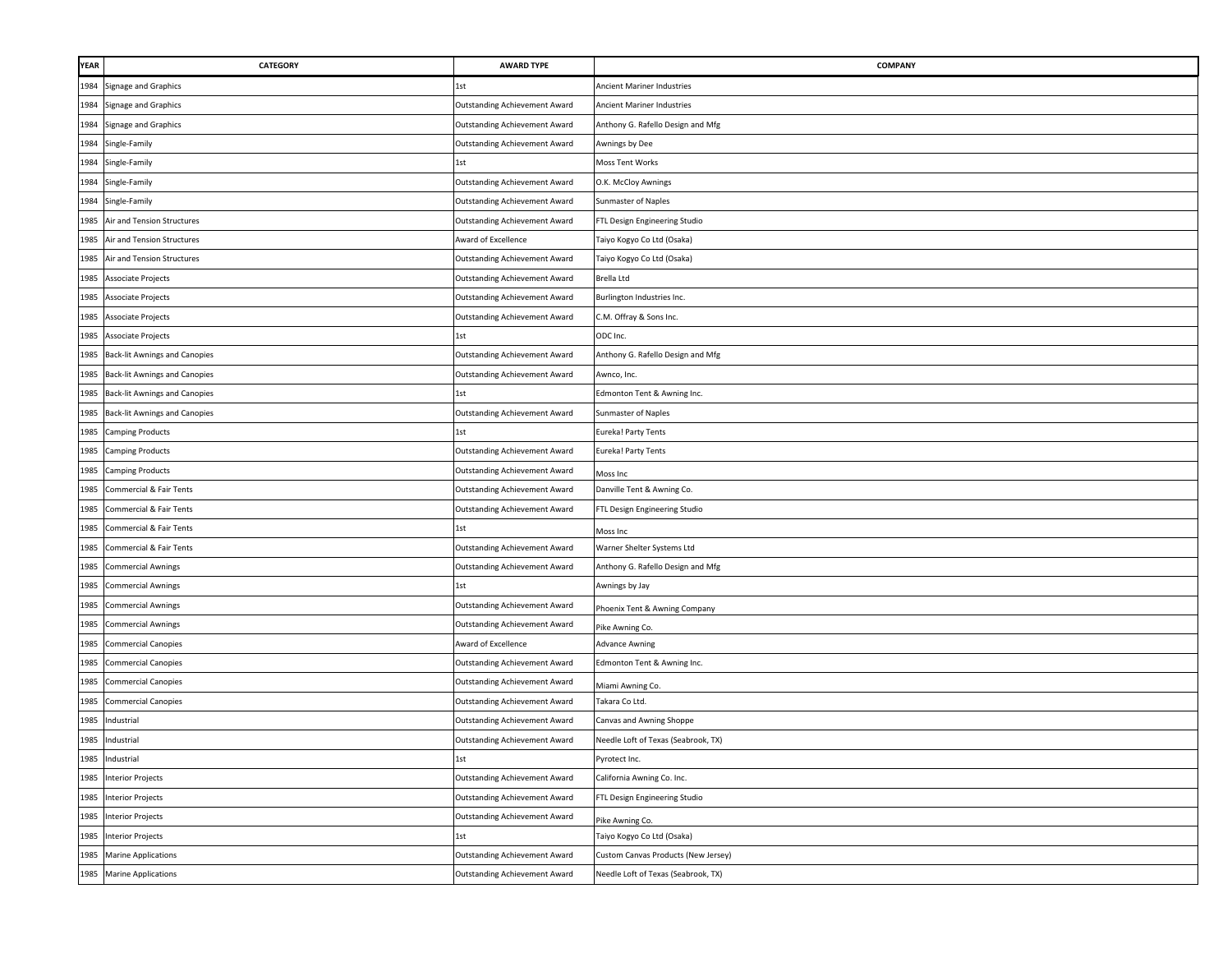| YEAR | CATEGORY                               | <b>AWARD TYPE</b>                    | COMPANY                                  |
|------|----------------------------------------|--------------------------------------|------------------------------------------|
| 1985 | <b>Marine Applications</b>             | 1st                                  | Port Arthur                              |
| 1985 | <b>Marine Applications</b>             | <b>Outstanding Achievement Award</b> | Van Nuys Awning                          |
| 1985 | Multiple-Family Residential Awnings    | <b>Outstanding Achievement Award</b> | California Awning Co. Inc.               |
| 1985 | Multiple-Family Residential Awnings    | <b>Outstanding Achievement Award</b> | Sullivan Co.                             |
| 1985 | Multiple-Family Residential Awnings    | 1st                                  | Sunmaster of Naples                      |
| 1985 | Multiple-Family Residential Awnings    | <b>Outstanding Achievement Award</b> | Van Nuys Awning                          |
| 1985 | New, Unusual and Miscellaneous         | <b>Outstanding Achievement Award</b> | <b>Blue Star Canvas Products</b>         |
| 1985 | New, Unusual and Miscellaneous         | 1st                                  | Canvas Specialty Inc.                    |
| 1985 | New, Unusual and Miscellaneous         | <b>Outstanding Achievement Award</b> | Houston Canvas and Awning Co.            |
| 1985 | New, Unusual and Miscellaneous         | <b>Outstanding Achievement Award</b> | Van Nuys Awning                          |
|      | 1985 Party Tents                       | <b>Outstanding Achievement Award</b> | Academy Tent & Canvas Inc                |
| 1985 | Party Tents                            | <b>Outstanding Achievement Award</b> | Leaf Tent Inc.                           |
|      | 1985 Party Tents                       | 1st                                  | Roder GmbH                               |
| 1985 | Renewal                                | <b>Outstanding Achievement Award</b> | Houston Canvas and Awning Co.            |
| 1985 | Renewal                                | <b>Outstanding Achievement Award</b> | Phoenix Tent & Awning Company            |
| 1985 | Renewal                                | 1st                                  | Washington Canopies Inc.                 |
| 1985 | Signage and Graphics                   | <b>Outstanding Achievement Award</b> | Calgary Tent & Awning Ltd                |
| 1985 | Signage and Graphics                   | <b>Outstanding Achievement Award</b> | Edmonton Tent & Awning Inc.              |
| 1985 | Signage and Graphics                   | 1st                                  | Sun Awning Company                       |
| 1985 | Signage and Graphics                   | <b>Outstanding Achievement Award</b> | Sun Awning Company                       |
| 1985 | Single-Family Residential Awnings      | <b>Outstanding Achievement Award</b> | Copallello Awning                        |
| 1985 | Single-Family Residential Awnings      | <b>Outstanding Achievement Award</b> | Houston Canvas and Awning Co.            |
|      | 1985 Single-Family Residential Awnings | Outstanding Achievement Award        | Sunmaster of Naples                      |
| 1985 | Single-Family Residential Awnings      | 1st                                  | Van Nuys Awning                          |
| 1986 | Air and Tension Structures             | <b>Outstanding Achievement Award</b> | FTL Design Engineering Studio            |
| 1986 | Air and Tension Structures             | 1st                                  | ODC Inc.                                 |
| 1986 | Air and Tension Structures             | <b>Outstanding Achievement Award</b> | ODC Inc.                                 |
| 1986 | Air and Tension Structures             | <b>Outstanding Achievement Award</b> | Sprung's Western Tent & Awning Ltd       |
| 1986 | Award of Excellence                    |                                      | William Bartlett & Son Ltd               |
| 1986 | <b>Back-Lit Awnings</b>                | <b>Outstanding Achievement Award</b> | Alpha Tent & Awning Ltd.                 |
| 1986 | <b>Back-Lit Awnings</b>                | <b>Outstanding Achievement Award</b> | Ancient Mariner Industries               |
| 1986 | <b>Back-Lit Awnings</b>                | 1st                                  | Anthony G. Rafello Design and Mfg        |
| 1986 | <b>Back-Lit Awnings</b>                | <b>Outstanding Achievement Award</b> | Guy Allen & Sons                         |
| 1986 | <b>Back-Lit Awnings</b>                | <b>Outstanding Achievement Award</b> | Kansas City Tent & Awning Co.            |
| 1986 | <b>Camping Products</b>                | 1st                                  | Johnson Camping Inc. / Eureka! Tent Div. |
|      | 1986 Camping Products                  | Outstanding Achievement Award        | Johnson Camping Inc. / Eureka! Tent Div. |
| 1986 | <b>Commercial Awnings</b>              | <b>Outstanding Achievement Award</b> | <b>Allied Griffin</b>                    |
|      | 1986 Commercial Awnings                | <b>Outstanding Achievement Award</b> | Puget Sound Tent & Awning                |
|      | 1986 Commercial Awnings                | 1st                                  | Sun Awning Company                       |
|      | 1986 Commercial Awnings                | <b>Outstanding Achievement Award</b> | Tahoma Awning & Fabric Co.               |
| 1986 | <b>Commercial Canopies</b>             | <b>Outstanding Achievement Award</b> | <b>CBF Industries</b>                    |
| 1986 | <b>Commercial Canopies</b>             | <b>Outstanding Achievement Award</b> | City Canvas                              |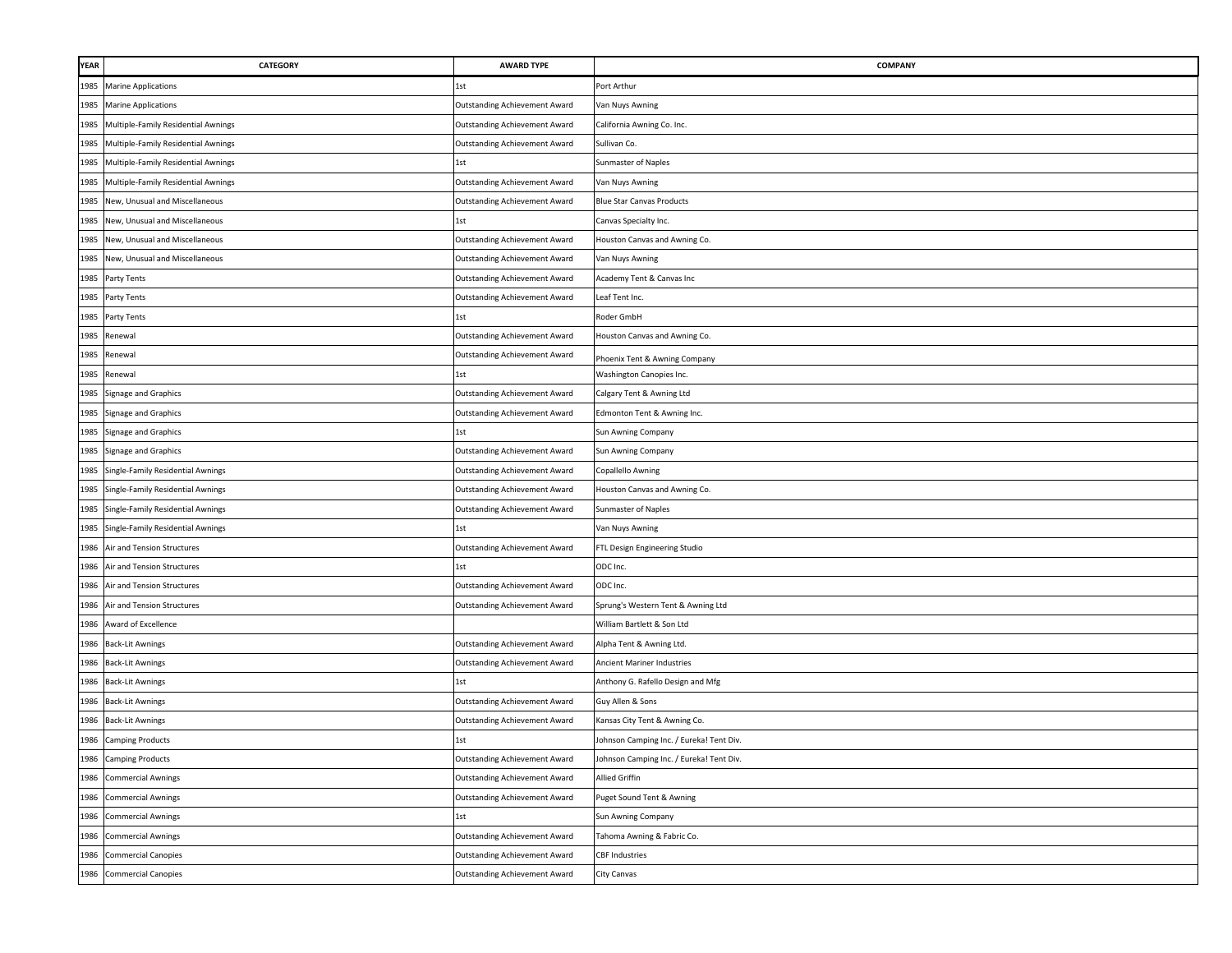| <b>YEAR</b> | <b>CATEGORY</b>                                    | <b>AWARD TYPE</b>                    | COMPANY                                                               |
|-------------|----------------------------------------------------|--------------------------------------|-----------------------------------------------------------------------|
| 1986        | <b>Commercial Canopies</b>                         | Outstanding Achievement Award        | Sunmaster of Naples                                                   |
| 1986        | <b>Commercial Canopies</b>                         | 1st                                  | William Bartlett & Son Ltd                                            |
| 1986        | Fair and Party Tent Rental                         | <b>Outstanding Achievement Award</b> | Academy Tent & Canvas Inc                                             |
| 1986        | Fair and Party Tent Rental                         | 1st                                  | Danville Tent & Awning Co.                                            |
| 1986        | Fair and Party Tent Rental                         | Outstanding Achievement Award        | Mahaffey Fabric Structures                                            |
|             | 1986 Industrial Category                           | 1st                                  | AR Tech / A&R Tarpaulins Inc.                                         |
| 1986        | <b>Industrial Category</b>                         | <b>Outstanding Achievement Award</b> | AR Tech / A&R Tarpaulins Inc.                                         |
| 1986        | <b>Industrial Category</b>                         | <b>Outstanding Achievement Award</b> | Calgary Tent & Awning Ltd                                             |
| 1986        | <b>Industrial Category</b>                         | Outstanding Achievement Award        | The Canvas and Awning Shoppe                                          |
| 1986        | <b>Interior Projects</b>                           | <b>Outstanding Achievement Award</b> | Anthony G. Rafello Design and Mfg                                     |
| 1986        | <b>Interior Projects</b>                           | <b>Outstanding Achievement Award</b> | FTL Design Engineering Studio                                         |
| 1986        | <b>Interior Projects</b>                           | 1st                                  | Van Nuys Awning                                                       |
|             | 1986 Interior Projects                             | Outstanding Achievement Award        | Winds Aloft                                                           |
| 1986        | New, Unusual and Miscellaneous                     | Outstanding Achievement Award        | Ancient Mariner Industries                                            |
| 1986        | New, Unusual and Miscellaneous                     | 1st                                  | Austin Cushion & Canvas                                               |
| 1986        | New, Unusual and Miscellaneous                     | Outstanding Achievement Award        | Houston Canvas and Awning Co.                                         |
| 1986        | New, Unusual and Miscellaneous                     | Outstanding Achievement Award        | William Bartlett & Son Ltd                                            |
| 1986        | Party Tent Rental                                  | <b>Outstanding Achievement Award</b> | Academy Tent & Canvas Inc                                             |
| 1986        | Party Tent Rental                                  | <b>Outstanding Achievement Award</b> | P.J. McBride Inc.                                                     |
| 1986        | Party Tent Rental                                  | 1st                                  | Tents and Tarps of the Southwest                                      |
|             | 1986 Party, Commercial and Fair Tent Manufacturing | 1st                                  | FTL Design Engineering Studio                                         |
|             | 1986 Party, Commercial and Fair Tent Manufacturing | <b>Outstanding Achievement Award</b> | Johnson Camping Inc. / Eureka! Tent Div.                              |
|             | 1986 Party, Commercial and Fair Tent Manufacturing | Outstanding Achievement Award        | Roder GmbH                                                            |
| 1986        | Power Boat / Sailboat Interiors                    | 1st                                  | Mohr's Professional Fiberglass Repair dba Fountain of Youth for Boats |
| 1986        | Power Boat / Sailboat Interiors                    | Outstanding Achievement Award        | Needle Loft of Texas (Seabrook, TX)                                   |
| 1986        | Power Boat Exterior Products                       | Outstanding Achievement Award        | <b>Buckeye Mobile Marine</b>                                          |
| 1986        | Power Boat Exterior Products                       | Outstanding Achievement Award        | Eagle Boat Top                                                        |
| 1986        | Power Boat Exterior Products                       | 1st                                  | Needle Loft of Texas (Seabrook, TX)                                   |
| 1986        | Power Boat Exterior Products                       | Outstanding Achievement Award        | Robert's Canvas Co. Inc.                                              |
|             | 1986 Renewal Projects                              | 1st                                  | Awnco Inc.                                                            |
|             | 1986 Renewal Projects                              | Outstanding Achievement Award        | Danieli Awning                                                        |
| 1986        | <b>Renewal Projects</b>                            | <b>Outstanding Achievement Award</b> | Houston Canvas and Awning Co.                                         |
| 1986        | Renewal Projects                                   | <b>Outstanding Achievement Award</b> | Perco Industries                                                      |
| 1986        | Sail Boat Exterior Products                        |                                      | Needle Loft of Texas (Seabrook, TX)                                   |
| 1986        | Sail Boat Exterior Products                        | Outstanding Achievement Award        | Needle Loft of Texas (Seabrook, TX)                                   |
|             | 1986 Signage & Graphics                            | Outstanding Achievement Award        | Calgary Tent & Awning Ltd                                             |
| 1986        | Signage & Graphics                                 | 1st                                  | Edmonton Tent & Awning Inc.                                           |
|             | 1986 Signage & Graphics                            | Outstanding Achievement Award        | Sunmaster of Naples                                                   |
| 1986        | Signage & Graphics                                 | Outstanding Achievement Award        | West Michigan Canvas                                                  |
| 1986        | Single-Family Residential Awnings and Canopies     | Outstanding Achievement Award        | Danieli Awning                                                        |
| 1986        | Single-Family Residential Awnings and Canopies     | <b>Outstanding Achievement Award</b> | Indian River Canvas Inc.                                              |
| 1986        | Single-Family Residential Awnings and Canopies     | 1st                                  | Lawrence Fabric & Metal Structures                                    |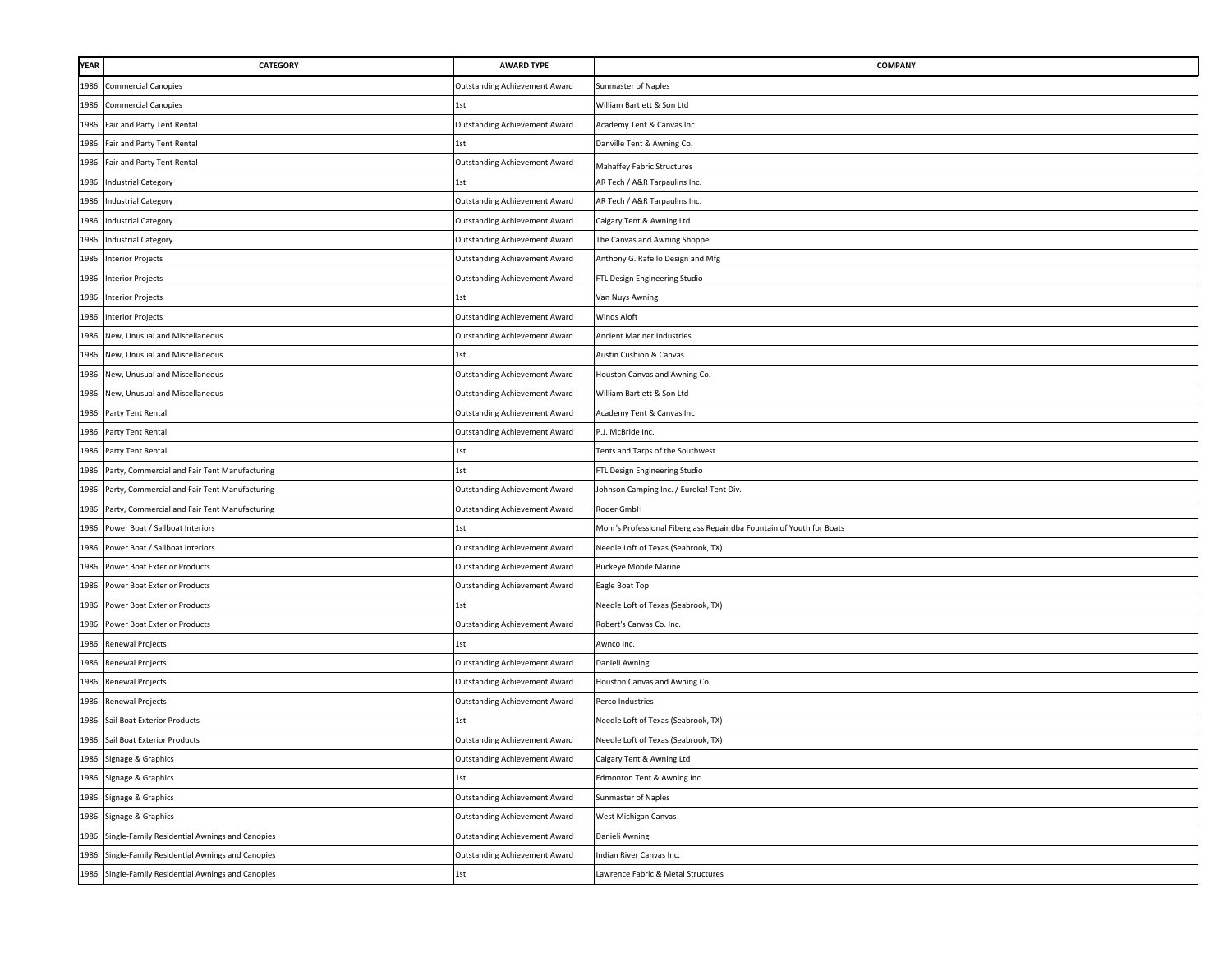| <b>YEAR</b> | CATEGORY                                         | <b>AWARD TYPE</b>                    | <b>COMPANY</b>                   |
|-------------|--------------------------------------------------|--------------------------------------|----------------------------------|
| 1986        | Single-Family Residential Awnings and Canopies   | <b>Outstanding Achievement Award</b> | Sunmaster of Naples              |
| 1986        | Specialty and Exhibit Tent Manufacturing         | <b>Outstanding Achievement Award</b> | Academy Tent & Canvas Inc        |
| 1986        | Specialty and Exhibit Tent Manufacturing         | <b>Outstanding Achievement Award</b> | FTL Design Engineering Studio    |
| 1986        | Specialty and Exhibit Tent Manufacturing         | 1st                                  | Houston Canvas and Awning Co.    |
| 1987        | Air and Tension Structures                       | <b>Outstanding Achievement Award</b> | FTL Design Engineering Studio    |
| 1987        | Air and Tension Structures                       | 1st                                  | Taiyo Kogyo Corp. (Tokyo)        |
| 1987        | Air and Tension Structures                       | <b>Outstanding Achievement Award</b> | Taiyo Kogyo Corp. (Tokyo)        |
| 1987        | Associate Projects                               | <b>Outstanding Achievement Award</b> | Karl Hocker Stahlbau GmbH        |
| 1987        | Associate Projects                               | 1st                                  | Mirafi Inc.                      |
| 1987        | Associate Projects                               | <b>Outstanding Achievement Award</b> | Mirafi Inc.                      |
| 1987        | Associate Projects                               | <b>Outstanding Achievement Award</b> | Roder USA                        |
| 1987        | Award of Excellence                              |                                      | Casa Planas Renta S.A. de C.V.   |
| 1987        | Award of Excellence                              |                                      | William C. Forster Corp.         |
| 1987        | <b>Camping Products</b>                          | <b>Outstanding Achievement Award</b> | Eureka! Party Tents              |
| 1987        | <b>Camping Products</b>                          | 1st                                  | Outdoor Venture Corp             |
| 1987        | <b>Commercial Awnings</b>                        | <b>Outstanding Achievement Award</b> | Edmonton Tent & Awning Inc.      |
| 1987        | <b>Commercial Awnings</b>                        | <b>Outstanding Achievement Award</b> | Hoover Canvas Products Co.       |
| 1987        | <b>Commercial Awnings</b>                        | <b>Outstanding Achievement Award</b> | New Haven Awning Co.             |
| 1987        | <b>Commercial Awnings</b>                        | Award of Excellence                  | William C. Forster Corp.         |
| 1987        | <b>Commerical Canopies</b>                       | 1st                                  | Casa Planas Renta S.A. de C.V.   |
| 1987        | <b>Commerical Canopies</b>                       | <b>Outstanding Achievement Award</b> | Phoenix Tent & Awning Company    |
| 1987        | <b>Commerical Canopies</b>                       | <b>Outstanding Achievement Award</b> | The Canvas and Awning Shoppe     |
| 1987        | <b>Commerical Canopies</b>                       | <b>Outstanding Achievement Award</b> | USA Canvas Shoppe                |
| 1987        | Fair and Exhibit Tent Rental                     | Outstanding Achievement Award        | Academy Tent & Canvas Inc        |
| 1987        | Fair and Exhibit Tent Rental                     | 1st                                  | HDO (Washington, DC)             |
| 1987        | Illuminated Awnings and Canopies                 | <b>Outstanding Achievement Award</b> | American Awning & Patio          |
| 1987        | Illuminated Awnings and Canopies                 | <b>Outstanding Achievement Award</b> | Awnings by Jay                   |
| 1987        | Illuminated Awnings and Canopies                 | 1st                                  | <b>Enduro Fabric Awnings</b>     |
| 1987        | Illuminated Awnings and Canopies                 | <b>Outstanding Achievement Award</b> | Wm. Bartlett & Son               |
| 1987        | <b>Industrial Applications</b>                   | Outstanding Achievement Award        | Academy Tent & Canvas Inc        |
| 1987        | <b>Industrial Applications</b>                   | <b>Outstanding Achievement Award</b> | AR Tech / A&R Tarpaulins Inc.    |
| 1987        | <b>Industrial Applications</b>                   | 1st                                  | Palo Alto Awning Co.             |
| 1987        | <b>Industrial Applications</b>                   | Outstanding Achievement Award        | Palo Alto Awning Co.             |
| 1987        | <b>Interior Projects</b>                         | <b>Outstanding Achievement Award</b> | A-Canvas Canopy                  |
| 1987        | <b>Interior Projects</b>                         | <b>Outstanding Achievement Award</b> | <b>Blue Star Canvas Products</b> |
| 1987        | <b>Interior Projects</b>                         | 1st                                  | FTL Design Engineering Studio    |
| 1987        | <b>Interior Projects</b>                         | <b>Outstanding Achievement Award</b> | Van Nuys Awning                  |
| 1987        | Multiple-Family Residential Awnings and Canopies | 1st                                  | <b>Allied Griffin</b>            |
| 1987        | Multiple-Family Residential Awnings and Canopies | Outstanding Achievement Award        | Awning Creations Inc.            |
| 1987        | Multiple-Family Residential Awnings and Canopies | Outstanding Achievement Award        | <b>Beloate's Awnings</b>         |
| 1987        | Multiple-Family Residential Awnings and Canopies | Outstanding Achievement Award        | Hoover Canvas Products Co.       |
| 1987        | New, Unusual and Miscellaneous                   | <b>Outstanding Achievement Award</b> | <b>Advance Awning</b>            |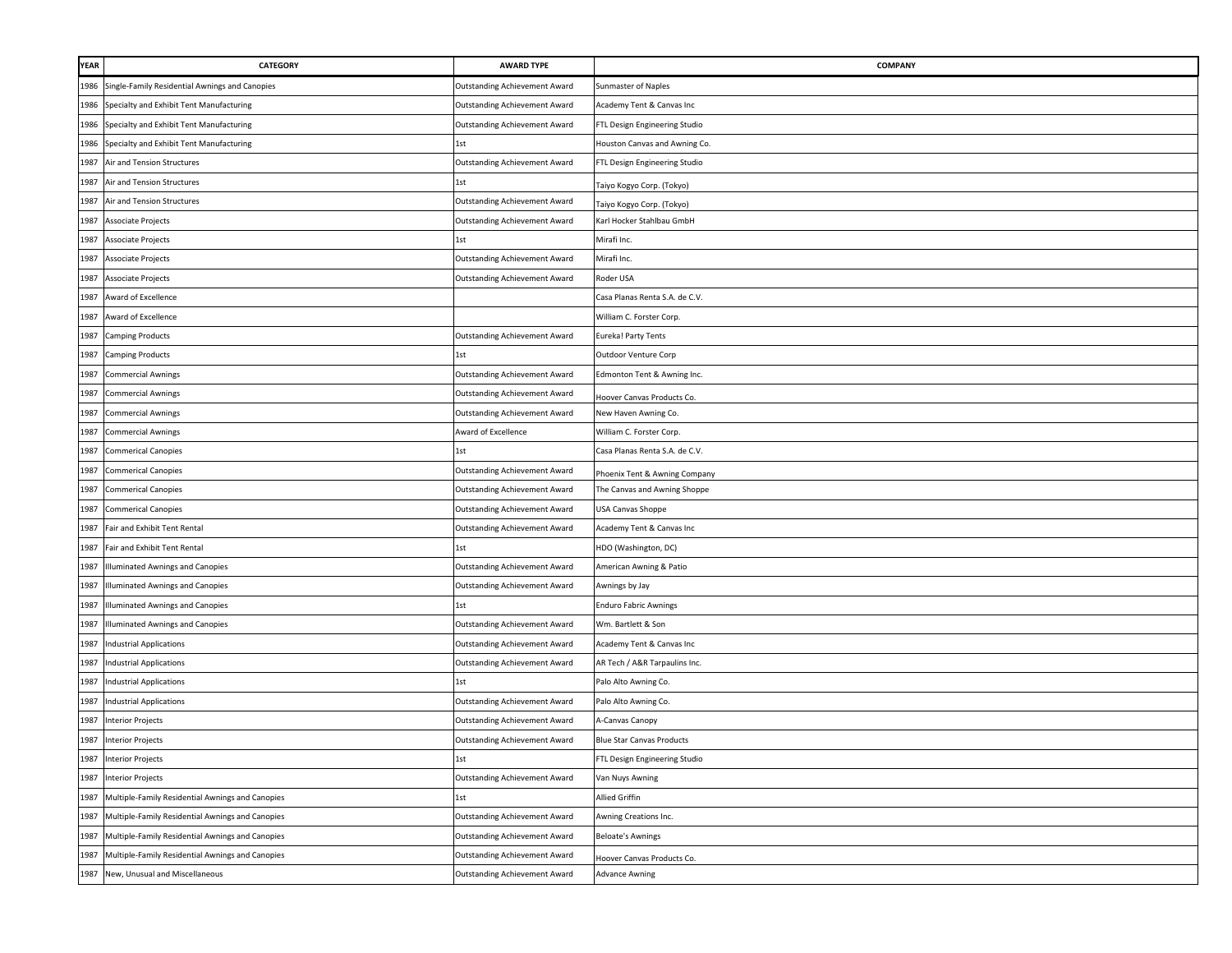| YEAR | CATEGORY                                       | <b>AWARD TYPE</b>                    | <b>COMPANY</b>                                                        |
|------|------------------------------------------------|--------------------------------------|-----------------------------------------------------------------------|
| 1987 | New, Unusual and Miscellaneous                 | Outstanding Achievement Award        | FTL Design Engineering Studio                                         |
| 1987 | New, Unusual and Miscellaneous                 | 1st                                  | Miami Awning Co.                                                      |
| 1987 | Party Tent Rental                              | Outstanding Achievement Award        | Academy Tent & Canvas Inc                                             |
| 1987 | Party Tent Rental                              | Outstanding Achievement Award        | Sconda Canvas Products, Sports Attractions Div.                       |
| 1987 | Party Tent Rental                              | <b>Outstanding Achievement Award</b> | Soper's Tent                                                          |
| 1987 | Party Tent Rental                              | 1st                                  | Van Tents                                                             |
| 1987 | Party, Commercial and Fair Tent Manufacturing  | <b>Outstanding Achievement Award</b> | Academy Tent & Canvas Inc                                             |
| 1987 | Party, Commercial and Fair Tent Manufacturing  | 1st                                  | Eide Industries                                                       |
| 1987 | Party, Commercial and Fair Tent Manufacturing  | <b>Outstanding Achievement Award</b> | Eureka! Party Tents                                                   |
| 1987 | Party, Commercial and Fair Tent Manufacturing  | Outstanding Achievement Award        | Undercover                                                            |
| 1987 | Power Boat / Sailboat Interiors                | <b>Outstanding Achievement Award</b> | Donna's                                                               |
| 1987 | Power Boat / Sailboat Interiors                | Outstanding Achievement Award        | Mohr's Professional Fiberglass Repair dba Fountain of Youth for Boats |
| 1987 | Power Boat / Sailboat Interiors                | 1st                                  | Needle Loft of Texas (Seabrook, TX)                                   |
| 1987 | Power Boat / Sailboat Interiors                | Outstanding Achievement Award        | The Cover Loft                                                        |
| 1987 | Power Boat and Exterior Fabric Products        | Outstanding Achievement Award        | Marlinspike Canvas                                                    |
| 1987 | Power Boat and Exterior Fabric Products        | Outstanding Achievement Award        | Mohr's Professional Fiberglass Repair dba Fountain of Youth for Boats |
| 1987 | Power Boat and Exterior Fabric Products        | 1st                                  | Needle Loft Inc. (Clinton, TX)                                        |
| 1987 | Power Boat and Exterior Fabric Products        | Outstanding Achievement Award        | Needle Loft Inc. (Clinton, TX)                                        |
| 1987 | Renewal Projects                               | <b>Outstanding Achievement Award</b> | Awnco Inc.                                                            |
| 1987 | Renewal Projects                               | Outstanding Achievement Award        | Coastal Canvas                                                        |
| 1987 | Renewal Projects                               | 1st                                  | Hoover Canvas Products Co.                                            |
| 1987 | <b>Renewal Projects</b>                        | <b>Outstanding Achievement Award</b> | Houston Canvas and Awning Co.                                         |
| 1987 | Sail Boat Exterior Fabric Products             | Outstanding Achievement Award        | Miller Marine Canvas Products                                         |
| 1987 | Sail Boat Exterior Fabric Products             | Outstanding Achievement Award        | Needle Loft of Texas (Seabrook, TX)                                   |
| 1987 | Sail Boat Exterior Fabric Products             | 1st                                  | Seafarer Canvas LLC                                                   |
| 1987 | Sail Boat Exterior Fabric Products             | Outstanding Achievement Award        | The Cover Loft                                                        |
| 1987 | Sails                                          | 1st                                  | D&D Sailmakers                                                        |
| 1987 | Signage and Graphics                           | Outstanding Achievement Award        | <b>Blue Star Canvas Products</b>                                      |
| 1987 | Signage and Graphics                           | 1st                                  | Canfab Products Ltd.                                                  |
| 1987 | Signage and Graphics                           | Outstanding Achievement Award        | Edmonton Tent & Awning Inc.                                           |
| 1987 | Signage and Graphics                           | Outstanding Achievement Award        | FTL Design Engineering Studio                                         |
| 1987 | Single-Family Residential Awnings and Canopies | <b>Outstanding Achievement Award</b> | City Canvas                                                           |
| 1987 | Single-Family Residential Awnings and Canopies | <b>Outstanding Achievement Award</b> | Houston Canvas and Awning Co.                                         |
| 1987 | Single-Family Residential Awnings and Canopies | 1st                                  | Sunmaster of Naples                                                   |
| 1987 | Specialty and Exhibit Tent Manufacturing       | Outstanding Achievement Award        | Canvas Specialty Inc.                                                 |
|      | 1987 Specialty and Exhibit Tent Manufacturing  | 1st                                  | FTL Design Engineering Studio                                         |
| 1987 | Specialty and Exhibit Tent Manufacturing       | <b>Outstanding Achievement Award</b> | FTL Design Engineering Studio                                         |
| 1987 | Specialty and Exhibit Tent Manufacturing       | <b>Outstanding Achievement Award</b> | See Design & Production Inc.                                          |
|      | 1988 Air and Tension Structures                | Outstanding Achievement Award        | Academy Tent & Canvas Inc                                             |
| 1988 | Air and Tension Structures                     | Design Award                         | FTL Design Engineering Studio                                         |
| 1988 | Air and Tension Structures                     | Outstanding Achievement Award        | Omar Inc.                                                             |
|      | 1988 Air and Tension Structures                | 1st                                  | Sky Structures Inc.                                                   |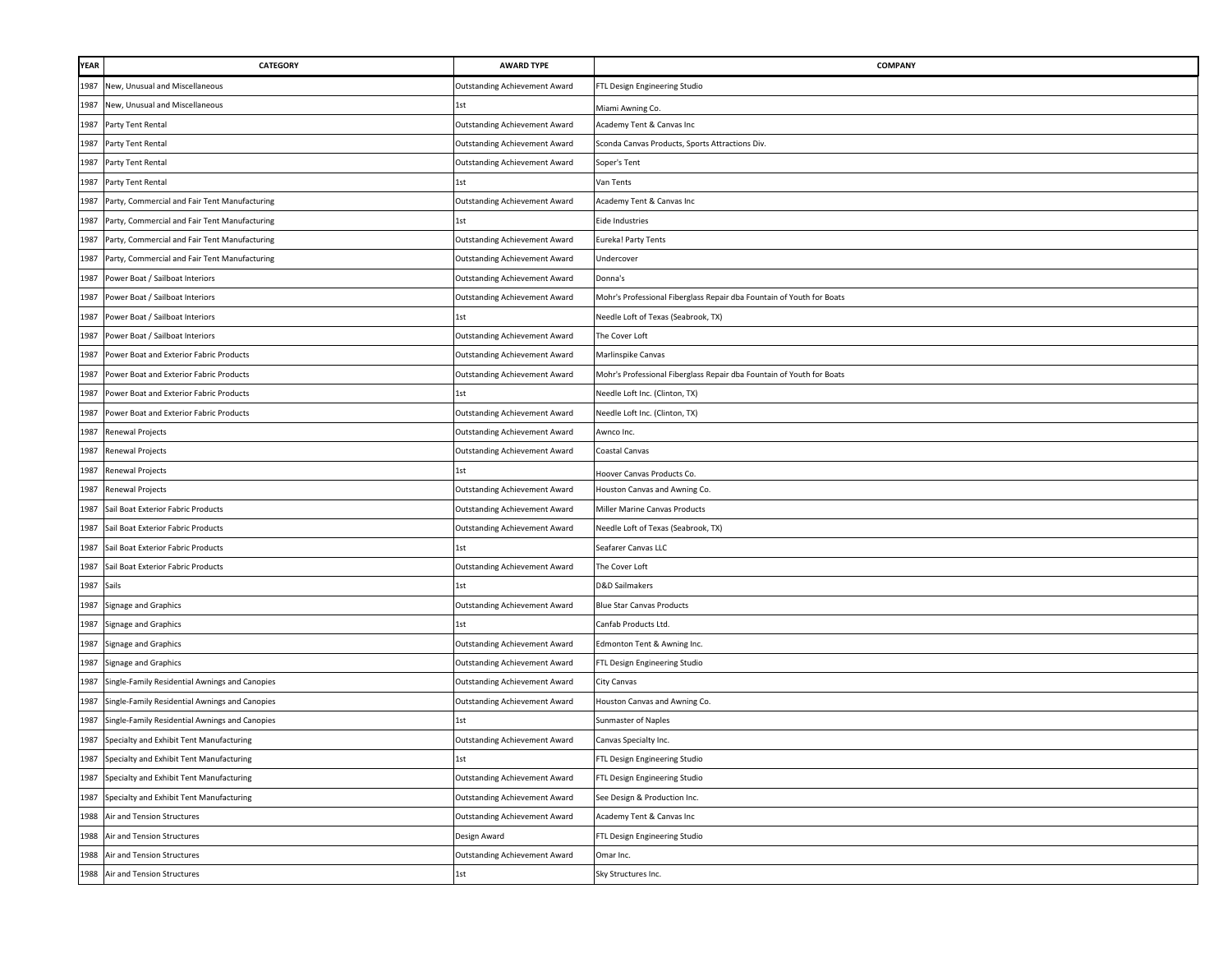| YEAR | CATEGORY                                           | <b>AWARD TYPE</b>                    | <b>COMPANY</b>                           |
|------|----------------------------------------------------|--------------------------------------|------------------------------------------|
| 1988 | Associate Projects                                 | Outstanding Achievement Award        | C.M. Offray & Sons Inc.                  |
| 1988 | Associate Projects                                 | 1st                                  | Karl Hocker Stahlbau GmbH                |
| 1988 | Award of Excellence                                |                                      | Sunmaster of Naples                      |
| 1988 | <b>Camping Products</b>                            | <b>Outstanding Achievement Award</b> | Foarm Inc.                               |
| 1988 | <b>Camping Products</b>                            | 1st                                  | Johnson Camping Inc. / Eureka! Tent Div. |
|      | 1988 Camping Products                              | <b>Outstanding Achievement Award</b> | Johnson Camping Inc. / Eureka! Tent Div. |
|      | 1988 Commercial Awnings                            | <b>Outstanding Achievement Award</b> | Sun Awning Company                       |
| 1988 | <b>Commercial Awnings</b>                          | 1st                                  | Wherry Wharf Ltd.                        |
| 1988 | <b>Commercial Awnings</b>                          | <b>Outstanding Achievement Award</b> | William C. Forster Corp.                 |
| 1988 | <b>Commercial Canopies</b>                         | Design Award                         | FTL Design Engineering Studio            |
| 1988 | <b>Commercial Canopies</b>                         | 1st                                  | Houston Canvas and Awning Co.            |
| 1988 | <b>Commercial Canopies</b>                         | Outstanding Achievement Award        | William C. Forster Corp.                 |
| 1988 | <b>Commercial Canopies</b>                         | Outstanding Achievement Award        | William C. Forster Corp.                 |
| 1988 | Fair and Exhibit Tent Rental                       | 1st                                  | Academy Tent & Canvas Inc                |
| 1988 | Fair and Exhibit Tent Rental                       | Outstanding Achievement Award        | Academy Tent & Canvas Inc                |
| 1988 | Illuminated Awnings and Canopies                   | Outstanding Achievement Award        | Calgary Tent & Awning Ltd                |
| 1988 | Illuminated Awnings and Canopies                   | Outstanding Achievement Award        | Puget Sound Tent & Awning                |
| 1988 | <b>Illuminated Awnings and Canopies</b>            | 1st                                  | Sunmaster of Naples                      |
| 1988 | <b>Illuminated Awnings and Canopies</b>            | <b>Outstanding Achievement Award</b> | Takara Co Ltd.                           |
| 1988 | <b>Industrial Applications</b>                     | 1st                                  | AR Tech / A&R Tarpaulins Inc.            |
| 1988 | <b>Industrial Applications</b>                     | Outstanding Achievement Award        | Gundle Lining Systems Inc.               |
| 1988 | <b>Industrial Applications</b>                     | Outstanding Achievement Award        | The Canvas and Awning Shoppe             |
|      | 1988 Interior Projects                             | 1st                                  | Carroll Awning Co. Inc.                  |
|      | 1988 Interior Projects                             | Design Award                         | FTL Design Engineering Studio            |
|      | 1988 Interior Projects                             | Outstanding Achievement Award        | Puget Sound Tent & Awning                |
|      | 1988 Interior Projects                             | Outstanding Achievement Award        | Takara Co Ltd.                           |
| 1988 | Multiple-Family Residential Awnings and Canopies   | Outstanding Achievement Award        | Awnings by Jay                           |
| 1988 | Multiple-Family Residential Awnings and Canopies   | Outstanding Achievement Award        | Puget Sound Tent & Awning                |
| 1988 | Multiple-Family Residential Awnings and Canopies   | 1st                                  | Sunmaster of Naples                      |
| 1988 | New, Unusual and Miscellaneous                     | Outstanding Achievement Award        | Houston Canvas and Awning Co.            |
| 1988 | New, Unusual and Miscellaneous                     | 1st                                  | Puget Sound Tent & Awning                |
| 1988 | New, Unusual and Miscellaneous                     | 1st                                  | Taiyo Kogyo Corp. (Tokyo)                |
| 1988 | New, Unusual and Miscellaneous                     | <b>Outstanding Achievement Award</b> | The Chism Company Inc.                   |
| 1988 | Party Tent Rental                                  | <b>Outstanding Achievement Award</b> | Alan Industries Inc.                     |
| 1988 | Party Tent Rental                                  | Outstanding Achievement Award        | Nelson Industries Ltd                    |
|      | 1988 Party Tent Rental                             | 1st                                  | Soper's Tent                             |
| 1988 | Party, Commercial and Fair Tent Manufacturing      | <b>Outstanding Achievement Award</b> | Academy Tent & Canvas Inc                |
| 1988 | Party, Commercial and Fair Tent Manufacturing      | <b>Outstanding Achievement Award</b> | Johnson Camping Inc. / Eureka! Tent Div. |
|      | 1988 Party, Commercial and Fair Tent Manufacturing | 1st                                  | <b>KD Kanopy Inc</b>                     |
| 1988 | Party, Commercial and Fair Tent Manufacturing      | <b>Outstanding Achievement Award</b> | KD Kanopy Inc                            |
| 1988 | Power Boat Exterior Fabric Products                | Outstanding Achievement Award        | Canadian Canopy Co. Ltd                  |
|      | 1988 Power Boat Exterior Fabric Products           | 1st                                  | Jax Canvas Inc.                          |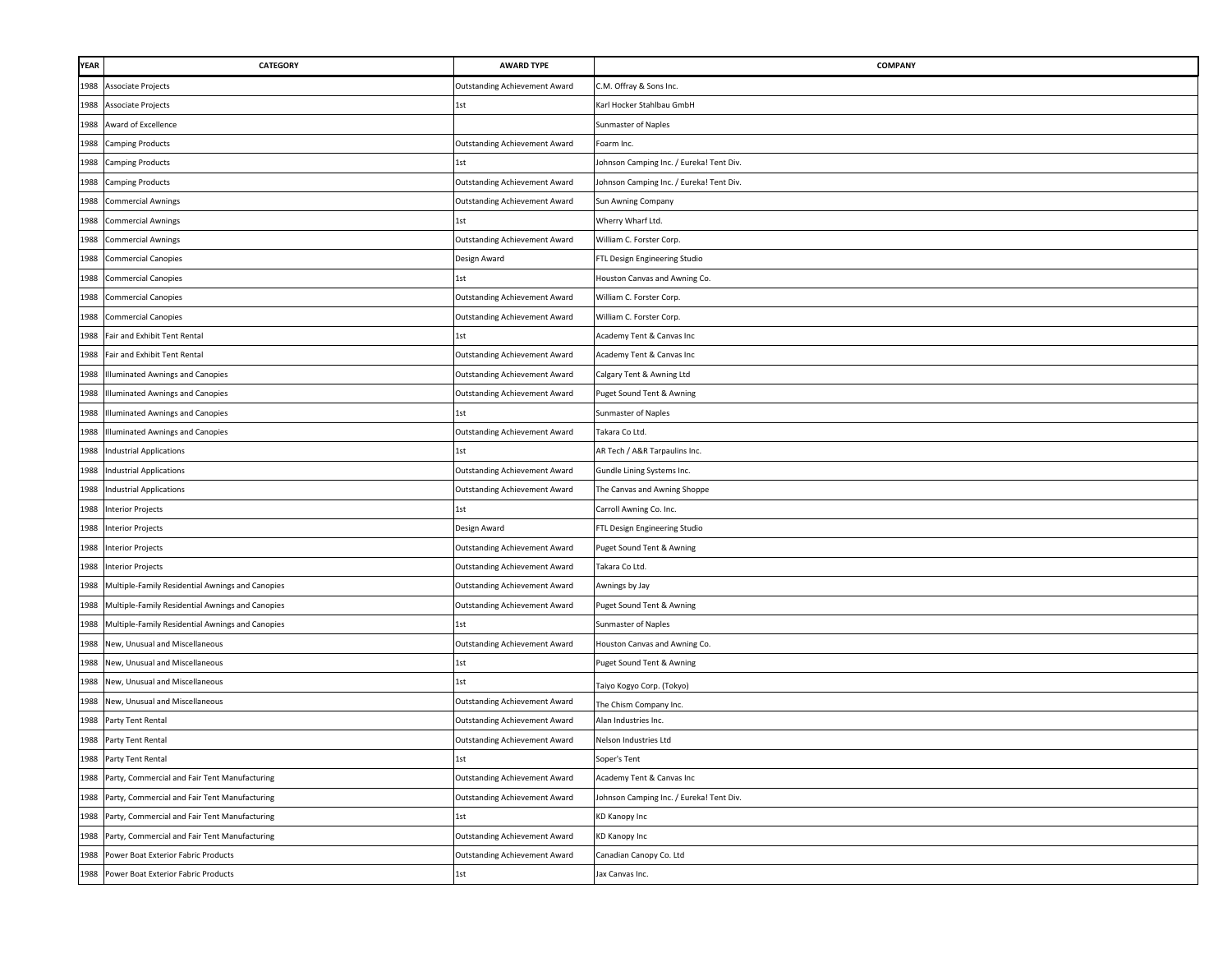| YEAR | CATEGORY                                       | <b>AWARD TYPE</b>                    | <b>COMPANY</b>                          |
|------|------------------------------------------------|--------------------------------------|-----------------------------------------|
| 1988 | Powerboat / Sailboat Interiors                 | Outstanding Achievement Award        | <b>Boat Tailors</b>                     |
| 1988 | Powerboat / Sailboat Interiors                 | 1st                                  | Needle Loft of Texas (Seabrook, TX)     |
| 1988 | Powerboat / Sailboat Interiors                 | <b>Outstanding Achievement Award</b> | Tacoma Tent & Awning Co. Inc.           |
| 1988 | Renewal Projects                               | <b>Outstanding Achievement Award</b> | Awning Creations Inc.                   |
|      | 1988 Renewal Projects                          | 1st                                  | Awnings by Jay                          |
|      | 1988 Renewal Projects                          | 1st                                  | Carroll Awning Co. Inc.                 |
|      | 1988 Renewal Projects                          | <b>Outstanding Achievement Award</b> | Sun Awning Company                      |
| 1988 | Sailboat Exterior Fabric Products              | Outstanding Achievement Award        | <b>Boat Tailors</b>                     |
| 1988 | Sailboat Exterior Fabric Products              | Outstanding Achievement Award        | Needle Loft of Texas (Seabrook, TX)     |
| 1988 | Sailboat Exterior Fabric Products              | 1st                                  | <b>Traverse Bay Canvas</b>              |
| 1988 | Signage and Graphics                           | Outstanding Achievement Award        | The Canvas and Awning Shoppe            |
| 1988 | <b>Signage and Graphics</b>                    | 1st                                  | William C. Forster Corp.                |
| 1988 | Signage and Graphics                           | Outstanding Achievement Award        | William C. Forster Corp.                |
| 1988 | Single-Family Residential Awnings and Canopies | 1st                                  | Miami Awning Co.                        |
| 1988 | Single-Family Residential Awnings and Canopies | Outstanding Achievement Award        | Sunmaster of Naples                     |
| 1988 | Single-Family Residential Awnings and Canopies | Outstanding Achievement Award        | The Canvas Shop Inc. (Florida)          |
| 1988 | Specialty and Exhibit Tent Manufacturing       | Outstanding Achievement Award        | Danville Tent & Awning Co.              |
| 1988 | Specialty and Exhibit Tent Manufacturing       | Outstanding Achievement Award        | Omar Inc.                               |
| 1988 | Specialty and Exhibit Tent Manufacturing       | 1st                                  | Takara Co Ltd.                          |
| 1988 | <b>Subcontracted Projects</b>                  | 1st                                  | Taiyo Kogyo Corp. (Tokyo)               |
| 1988 | <b>Subcontracted Projects</b>                  | Outstanding Achievement Award        | Taiyo Kogyo Corp. (Tokyo)               |
| 1989 | Air and Tension Structures                     | Design Award                         | FTL Design Engineering Studio           |
| 1989 | Air and Tension Structures                     | 1st                                  | Taiyo Kogyo Co Ltd (Osaka)              |
|      | 1989 Air and Tension Structures                | Outstanding Achievement Award        | Taiyo Kogyo Co Ltd (Osaka)              |
| 1989 | Award of Excellence                            |                                      | Dade Canvas Products dba Thomas Awnings |
| 1989 | Award of Excellence                            |                                      | Hoover Canvas Products Co.              |
| 1989 | <b>Commercial Awnings</b>                      | 1st                                  | Sun Awning Company                      |
| 1989 | <b>Commercial Awnings</b>                      | Outstanding Achievement Award        | Washington Canopies Inc.                |
| 1989 | <b>Commercial Canopies</b>                     | Outstanding Achievement Award        | All-Ways Inc                            |
| 1989 | <b>Commercial Canopies</b>                     | Outstanding Achievement Award        | Awnings by Jay                          |
| 1989 | <b>Commercial Canopies</b>                     | <b>Outstanding Achievement Award</b> | Capital City Awning                     |
| 1989 | <b>Commercial Canopies</b>                     | 1st                                  | Dade Canvas Products dba Thomas Awnings |
| 1989 | <b>Commercial Canopies</b>                     | 1st                                  | Hoover Canvas Products Co.              |
| 1989 | Fair and Exhibit Tent Rental                   | Outstanding Achievement Award        | Danville Tent & Awning Co.              |
| 1989 | Fair and Exhibit Tent Rental                   | 1st                                  | Glawe Awning & Tent Co.                 |
|      | 1989 Fair and Exhibit Tent Rental              | Outstanding Achievement Award        | Pleasuredomes Ltd                       |
| 1989 | Illuminated Awnings and Canopies               | 1st                                  | Awnings by Jay                          |
| 1989 | <b>Illuminated Awnings and Canopies</b>        | <b>Outstanding Achievement Award</b> | Four Seasons Awning and Patio           |
| 1989 | <b>Illuminated Awnings and Canopies</b>        | 1st                                  | Ins-Tent Mfg Co                         |
| 1989 | Illuminated Awnings and Canopies               | <b>Outstanding Achievement Award</b> | Sprung's Western Tent & Awning Ltd      |
| 1989 | <b>Industrial Applications</b>                 | <b>Outstanding Achievement Award</b> | AR Tech / A&R Tarpaulins Inc.           |
|      | 1989 Industrial Applications                   | Outstanding Achievement Award        | Ins-Tent Mfg Co                         |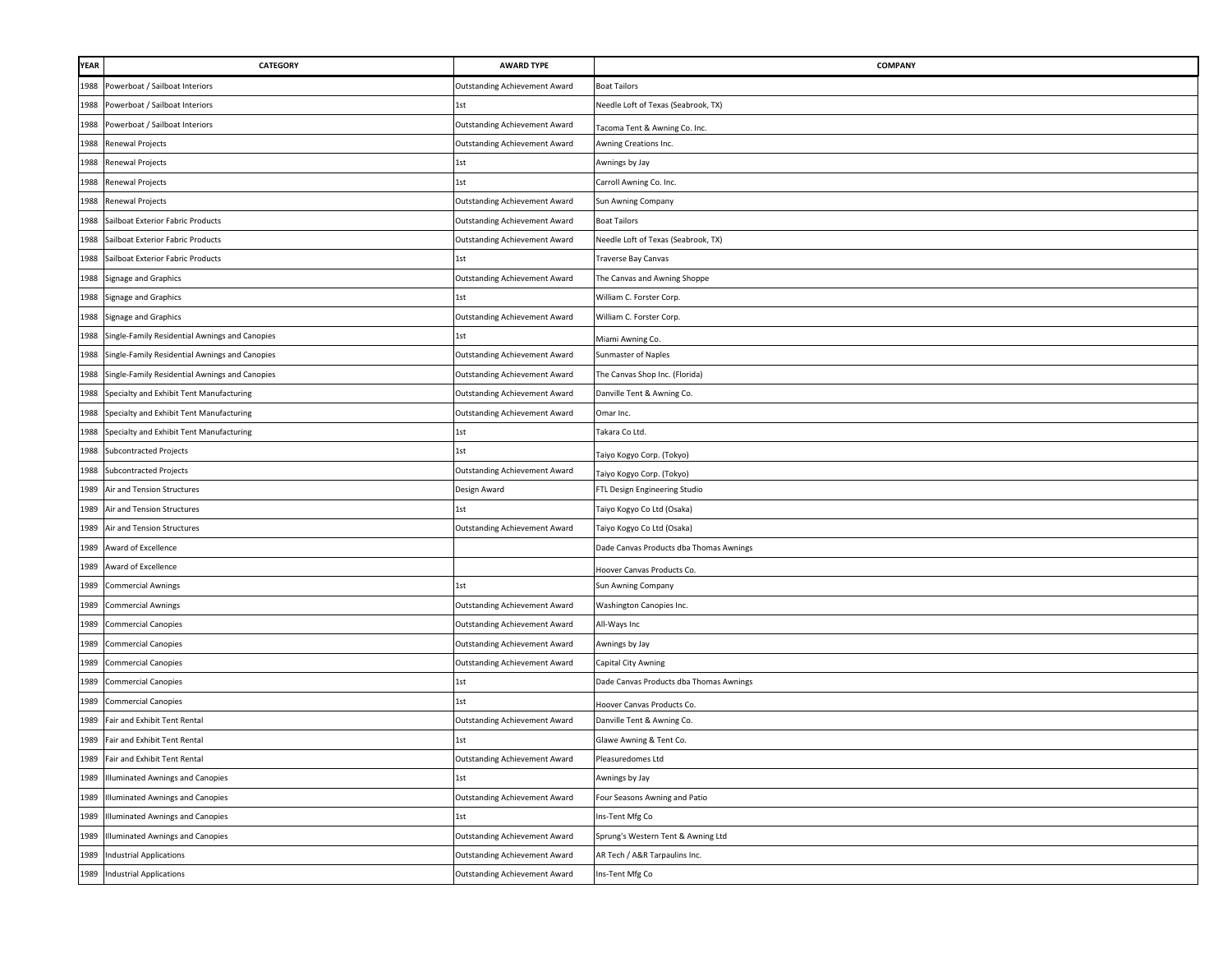| <b>YEAR</b> | <b>CATEGORY</b>                                     | <b>AWARD TYPE</b>                    | COMPANY                            |
|-------------|-----------------------------------------------------|--------------------------------------|------------------------------------|
| 1989        | Industrial Applications                             | 1st                                  | Lawrence Fabric & Metal Structures |
| 1989        | <b>Interior Projects</b>                            | <b>Outstanding Achievement Award</b> | FTL Design Engineering Studio      |
| 1989        | <b>Interior Projects</b>                            | 1st                                  | The Thomas Co.                     |
| 1989        | Multi-Family Residential Awnings and Canopies       | <b>Outstanding Achievement Award</b> | Awnings by Jay                     |
| 1989        | Multi-Family Residential Awnings and Canopies       | 1st                                  | Capital City Awning                |
|             | 1989 Multi-Family Residential Awnings and Canopies  | <b>Outstanding Achievement Award</b> | Washington Canopies Inc.           |
| 1989        | New, Unusual and Miscellaneous                      | Outstanding Achievement Award        | <b>Bigger Than Life</b>            |
| 1989        | New, Unusual and Miscellaneous                      | Outstanding Achievement Award        | Miami Awning Co.                   |
| 1989        | New, Unusual and Miscellaneous                      | 1st                                  | Washington Canopies Inc.           |
| 1989        | Party Tent Rental                                   | Outstanding Achievement Award        | Academy Tent & Canvas Inc          |
| 1989        | Party Tent Rental                                   | Outstanding Achievement Award        | Peppers Marquees Ltd               |
| 1989        | Party Tent Rental                                   | 1st                                  | The Stuart Rental Co.              |
| 1989        | Party, Commercial and Fair Tent Manufacturing       | Outstanding Achievement Award        | Eureka! Party Tents                |
| 1989        | Party, Commercial and Fair Tent Manufacturing       | Outstanding Achievement Award        | Marquee Tent & Tarpaulin           |
| 1989        | Party, Commercial and Fair Tent Manufacturing       | 1st                                  | Moss Inc                           |
| 1989        | Power Boat Exterior Fabric Products                 | Outstanding Achievement Award        | <b>Boat Tailors</b>                |
| 1989        | Power Boat Exterior Fabric Products                 | 1st                                  | John's Marine Service              |
| 1989        | Power Boat Exterior Fabric Products                 | Outstanding Achievement Award        | Robert's Canvas Co. Inc.           |
| 1989        | Powerboat / Sailboat Interiors                      | 1st                                  | <b>Boat Tailors</b>                |
| 1989        | Powerboat / Sailboat Interiors                      | Outstanding Achievement Award        | John's Marine Service              |
|             | 1989 Renewal Projects                               | 1st                                  | Awning Creations Inc.              |
|             | 1989 Renewal Projects                               | Outstanding Achievement Award        | <b>Enduro Fabric Awnings</b>       |
|             | 1989 Renewal Projects                               | <b>Outstanding Achievement Award</b> | The Thomas Co.                     |
| 1989        | Sailboat Exterior Fabric Products                   | 1st                                  | <b>Boat Tailors</b>                |
| 1989        | Sailboat Exterior Fabric Products                   | Outstanding Achievement Award        | <b>Boat Tailors</b>                |
| 1989        | Sailboat Exterior Fabric Products                   | Outstanding Achievement Award        | D&D Sailmakers                     |
| 1989        | Signage and Graphics                                | Outstanding Achievement Award        | Baraboo Tent & Awning Inc.         |
| 1989        | Signage and Graphics                                | Outstanding Achievement Award        | <b>Bigger Than Life</b>            |
| 1989        | Signage and Graphics                                | 1st                                  | Ins-Tent Mfg Co                    |
|             | 1989 Signage and Graphics                           | 1st                                  | Queen City Awning                  |
| 1989        | Signage and Graphics                                | Outstanding Achievement Award        | Washington Canopies Inc.           |
| 1989        | Single-Family Residential Awnings and Canopies      | <b>Outstanding Achievement Award</b> | Awnings by Dee                     |
| 1989        | Single-Family Residential Awnings and Canopies      | Outstanding Achievement Award        | Four Seasons Awning and Patio      |
| 1989        | Single-Family Residential Awnings and Canopies      |                                      | Manrique Industrial C & A          |
| 1989        | Single-Family Residential Awnings and Canopies      | <b>Outstanding Achievement Award</b> | Miami Awning Co.                   |
|             | 1989 Single-Family Residential Awnings and Canopies | Outstanding Achievement Award        | Redwood Empire Awning & Furniture  |
| 1989        | Specialty and Exhibit Tent Manufacturing            | Outstanding Achievement Award        | KD Kanopy Inc                      |
|             | 1989 Specialty and Exhibit Tent Manufacturing       | 1st                                  | Moss Inc                           |
| 1989        | Specialty and Exhibit Tent Manufacturing            | <b>Outstanding Achievement Award</b> | Moss Inc                           |
|             | 1989 Subcontracted Projects                         | 1st                                  | Taiyo Kogyo Corp. (Tokyo)          |
| 1989        | <b>Subcontracted Projects</b>                       | Outstanding Achievement Award        | Taiyo Kogyo Corp. (Tokyo)          |
| 1990        | Air and Tension Structures                          | Award of Excellence                  | Birdair Inc.                       |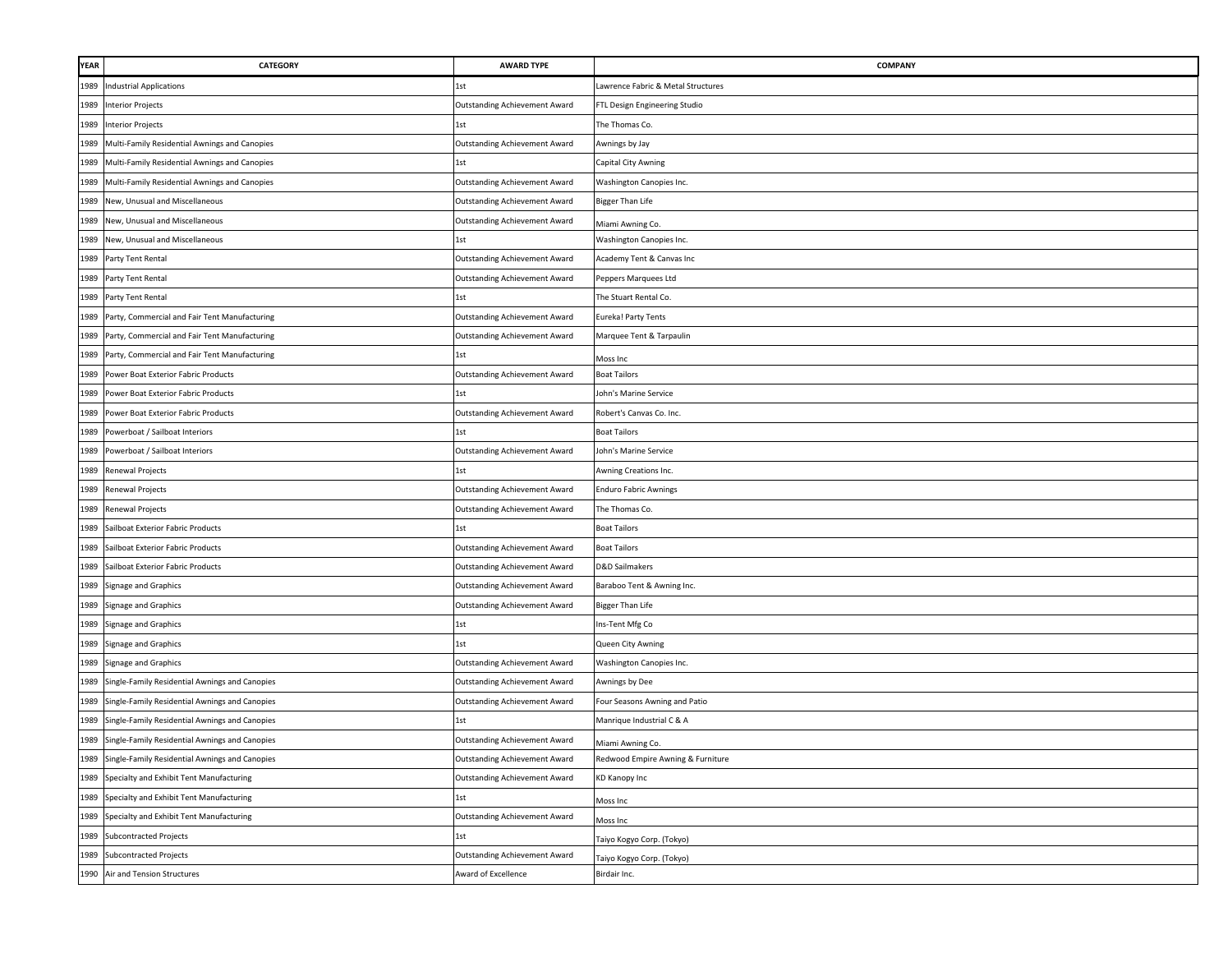| YEAR | <b>CATEGORY</b>                                  | <b>AWARD TYPE</b>                    | COMPANY                             |
|------|--------------------------------------------------|--------------------------------------|-------------------------------------|
| 1990 | Air and Tension Structures                       | Design Award                         | FTL Design Engineering Studio       |
| 1990 | Air and Tension Structures                       | Award of Excellence                  | Taiyo Kogyo Co Ltd (Osaka)          |
| 1990 | Air and Tension Structures                       | <b>Outstanding Achievement Award</b> | Taiyo Kogyo Co Ltd (Osaka)          |
| 1990 | <b>Banners and Flags</b>                         | Award of Excellence                  | Edmonton Tent & Awning Inc.         |
| 1990 | <b>Banners and Flags</b>                         | <b>Outstanding Achievement Award</b> | Queen City Awning                   |
| 1990 | <b>Commercial Awnings</b>                        | Outstanding Achievement Award        | Miami Awning Co.                    |
| 1990 | <b>Commercial Awnings</b>                        | Award of Excellence                  | Palo Alto Awning Inc.               |
| 1990 | <b>Commercial Awnings</b>                        | <b>Outstanding Achievement Award</b> | Palo Alto Awning Inc.               |
| 1990 | <b>Commercial Canopies</b>                       | <b>Outstanding Achievement Award</b> | Awnings by Jay                      |
| 1990 | <b>Commercial Canopies</b>                       | <b>Outstanding Achievement Award</b> | Canfab Products Ltd.                |
| 1990 | <b>Commercial Canopies</b>                       | Award of Excellence                  | Sundance Awning & Fabric Structure  |
| 1990 | Fair & Exhibit Tent Rental                       | <b>Outstanding Achievement Award</b> | Casa Planas Renta S.A. de C.V.      |
| 1990 | Fair & Exhibit Tent Rental                       | <b>Outstanding Achievement Award</b> | Roder GmbH                          |
| 1990 | Fair & Exhibit Tent Rental                       | Award of Excellence                  | Warner Shelter Systems Ltd          |
| 1990 | Fair & Exhibit Tent Rental                       | Outstanding Achievement Award        | Warner Shelter Systems Ltd          |
| 1990 | Illuminated Awnings and Canopies                 | <b>Outstanding Achievement Award</b> | Alpha Tent & Awning Ltd.            |
| 1990 | Illuminated Awnings and Canopies                 | <b>Outstanding Achievement Award</b> | <b>Building Identities</b>          |
| 1990 | Illuminated Awnings and Canopies                 | Award of Excellence                  | Edmonton Tent & Awning Inc.         |
| 1990 | Illuminated Awnings and Canopies                 | <b>Outstanding Achievement Award</b> | Queen City Awning                   |
| 1990 | <b>Industrial Applications</b>                   | Outstanding Achievement Award        | Calgary Tent & Awning Ltd           |
| 1990 | <b>Industrial Applications</b>                   | <b>Outstanding Achievement Award</b> | Clamshell Buildings Inc.            |
| 1990 | <b>Industrial Applications</b>                   | Award of Excellence                  | Houston Canvas and Awning Co.       |
| 1990 | <b>Industrial Applications</b>                   | <b>Outstanding Achievement Award</b> | Huntington Awning & Patio Shop Inc. |
| 1990 | <b>Interior Projects</b>                         | Award of Excellence                  | FTL Design Engineering Studio       |
| 1990 | <b>Interior Projects</b>                         | Design Award                         | FTL Design Engineering Studio       |
| 1990 | <b>Interior Projects</b>                         | <b>Outstanding Achievement Award</b> | Sundance Awning & Fabric Structure  |
| 1990 | Multiple-Family Residential Awnings and Canopies | Award of Excellence                  | Awnings by Jay                      |
| 1990 | Multiple-Family Residential Awnings and Canopies | <b>Outstanding Achievement Award</b> | Sunmaster of Naples                 |
| 1990 | New, Unusual and Miscellaneous                   | Outstanding Achievement Award        | FTL Design Engineering Studio       |
| 1990 | New, Unusual and Miscellaneous                   | Award of Excellence                  | Longview Canvas Products            |
| 1990 | New, Unusual and Miscellaneous                   | <b>Outstanding Achievement Award</b> | Lucky Auto and Boat Works           |
| 1990 | New, Unusual and Miscellaneous                   | <b>Outstanding Achievement Award</b> | Moss Inc                            |
| 1990 | Party Tent Rental                                | Award of Excellence                  | Academy Tent & Canvas Inc           |
| 1990 | Party Tent Rental                                | <b>Outstanding Achievement Award</b> | Roder GmbH                          |
|      | 1990 Party Tent Rental                           | <b>Outstanding Achievement Award</b> | <b>RSVP Special Events</b>          |
|      | 1990 Party Tent Rental                           | Outstanding Achievement Award        | Warner Shelter Systems Ltd          |
| 1990 | Powerboat / Sailboat Interiors                   | Award of Excellence                  | <b>Boat Tailors</b>                 |
|      | 1990 Powerboat / Sailboat Interiors              | <b>Outstanding Achievement Award</b> | Needle Loft Inc. (Clinton, TX)      |
| 1990 | Powerboat Exterior Fabric Products               | Award of Excellence                  | Awnings by Jay                      |
| 1990 | Powerboat Exterior Fabric Products               | Award of Excellence                  | <b>Boat Tailors</b>                 |
| 1990 | Powerboat Exterior Fabric Products               | Outstanding Achievement Award        | <b>Boat Tailors</b>                 |
| 1990 | Renewal Projects                                 | <b>Outstanding Achievement Award</b> | Coastal Canvas                      |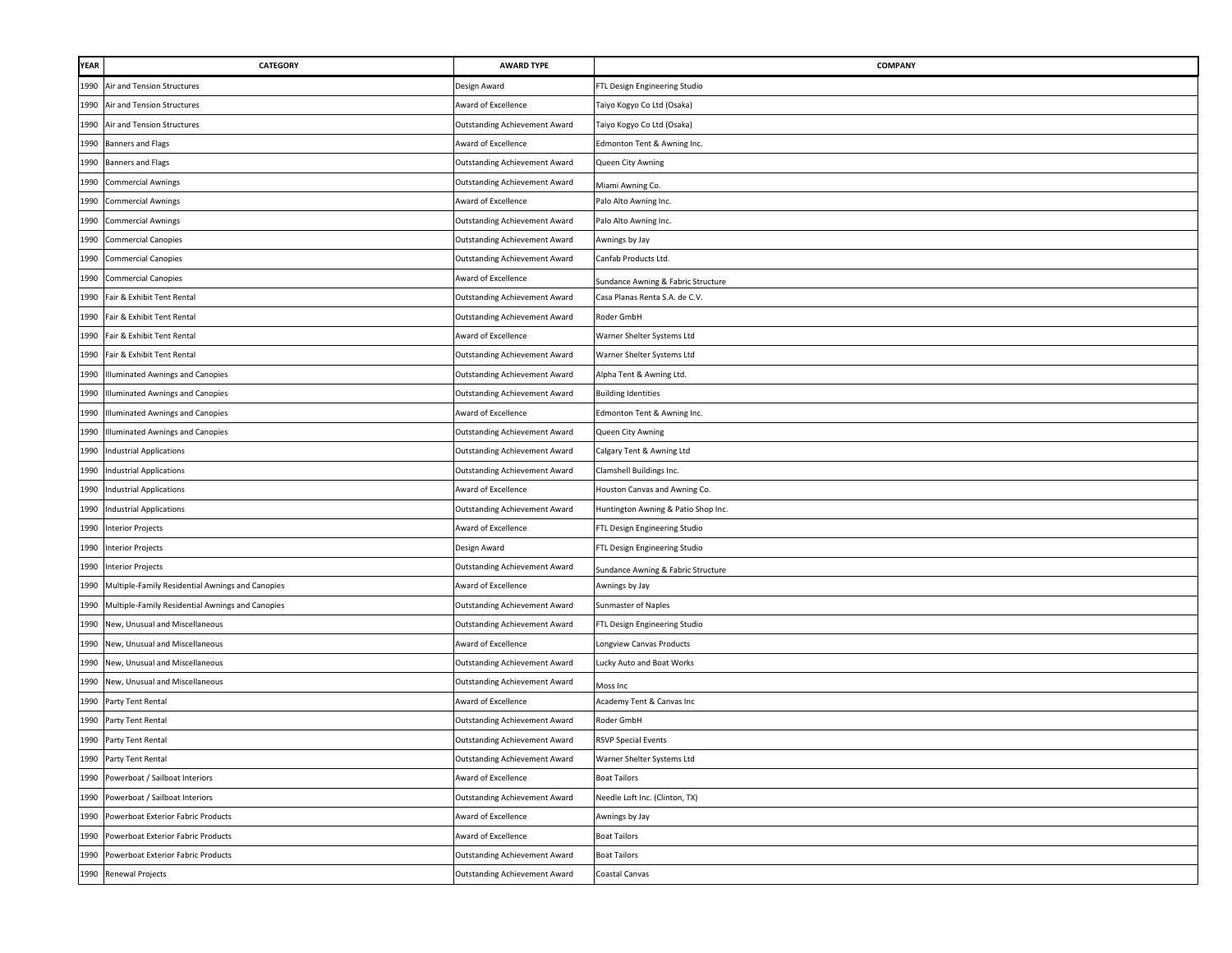| <b>YEAR</b> | <b>CATEGORY</b>                                | <b>AWARD TYPE</b>                    | COMPANY                                     |
|-------------|------------------------------------------------|--------------------------------------|---------------------------------------------|
| 1990        | Renewal Projects                               | Outstanding Achievement Award        | Miami Awning Co.                            |
| 1990        | <b>Renewal Projects</b>                        | Award of Excellence                  | The Canvas Shop Inc. (Florida)              |
| 1990        | <b>Rental Tent Manufacturing</b>               | <b>Outstanding Achievement Award</b> | Armbruster Mfg                              |
| 1990        | <b>Rental Tent Manufacturing</b>               | Design Award                         | FTL Design Engineering Studio               |
| 1990        | <b>Rental Tent Manufacturing</b>               | Award of Excellence                  | Roder GmbH                                  |
|             | 1990 Rental Tent Manufacturing                 | Outstanding Achievement Award        | Warner Shelter Systems Ltd                  |
| 1990        | Sailboat Exterior Fabric Products              | Award of Excellence                  | <b>Boat Tailors</b>                         |
| 1990        | Sailboat Exterior Fabric Products              | Award of Excellence                  | Lucky Auto and Boat Works                   |
| 1990        | Signage & Graphics                             | Outstanding Achievement Award        | <b>Bigger Than Life</b>                     |
| 1990        | Signage & Graphics                             | Award of Excellence                  | Edmonton Tent & Awning Inc.                 |
| 1990        | Signage & Graphics                             | <b>Outstanding Achievement Award</b> | Edmonton Tent & Awning Inc.                 |
| 1990        | Signage & Graphics                             | Outstanding Achievement Award        | <b>Enduro Fabric Awnings</b>                |
| 1990        | Single-Family Residential Awnings and Canopies | Outstanding Achievement Award        | All-Ways Inc.                               |
| 1990        | Single-Family Residential Awnings and Canopies | Outstanding Achievement Award        | Ins-Tent Mfg Co                             |
| 1990        | Single-Family Residential Awnings and Canopies | Award of Excellence                  | Moss Inc                                    |
| 1990        | <b>Subcontracted Projects</b>                  | Outstanding Achievement Award        | All-Ways Inc.                               |
| 1990        | <b>Subcontracted Projects</b>                  | Award of Excellence                  | Clycan Alpha Ltd                            |
| 1990        | <b>Subcontracted Projects</b>                  | Outstanding Achievement Award        | Sunbelt Contractors                         |
| 1991        | Air and Tension Structures                     | Award of Excellence                  | Taiyo Kogyo Co Ltd (Osaka)                  |
| 1991        | Air and Tension Structures                     | <b>Outstanding Achievement Award</b> | Taiyo Kogyo Co Ltd (Osaka)                  |
| 1991        | <b>Banners and Flags</b>                       | Award of Excellence                  | Banner Creations Inc.                       |
| 1991        | <b>Banners and Flags</b>                       | Outstanding Achievement Award        | <b>Bannerworks</b>                          |
|             | 1991 Banners and Flags                         | Outstanding Achievement Award        | Precision Technical Sewing Inc.             |
| 1991        | <b>Commercial Awnings</b>                      | Outstanding Achievement Award        | Awning Creations Inc.                       |
| 1991        | <b>Commercial Awnings</b>                      | Award of Excellence                  | <b>Blue Star Canvas Products</b>            |
| 1991        | <b>Commercial Awnings</b>                      | Outstanding Achievement Award        | Glawe Awning & Tent Co.                     |
| 1991        | <b>Commercial Canopies</b>                     | Outstanding Achievement Award        | Hoover Canvas Products Co.                  |
| 1991        | <b>Commercial Canopies</b>                     | Award of Excellence                  | Queen City Awning                           |
| 1991        | <b>Commercial Canopies</b>                     | Outstanding Achievement Award        | Queen City Awning                           |
| 1991        | <b>Commercial Canopies</b>                     | Outstanding Achievement Award        | The Canvas Shack                            |
| 1991        | <b>Commercial Canopies</b>                     | Award of Excellence                  | Washington Canopies Inc.                    |
| 1991        | Fair & Exhibit Tent Rental                     | Award of Excellence                  | Academy Tent & Canvas Inc                   |
| 1991        | Fair & Exhibit Tent Rental                     | Outstanding Achievement Award        | American Pavilion                           |
| 1991        | Fair & Exhibit Tent Rental                     | Outstanding Achievement Award        | Warner Shelter Systems Ltd                  |
| 1991        | Geosynthetic Projects                          | Outstanding Achievement Award        | Construction Techniques Inc.                |
| 1991        | Geosynthetic Projects                          | Award of Excellence                  | Exxon Chemical Co.                          |
| 1991        | Geosynthetic Projects                          | <b>Outstanding Achievement Award</b> | Exxon Chemical Co.                          |
| 1991        | Illuminated Awnings and Canopies               | Award of Excellence                  | Kansas City Tent & Awning Co.               |
| 1991        | Illuminated Awnings and Canopies               | Outstanding Achievement Award        | Omar Canvas & Awning Co., Inc.              |
| 1991        | Illuminated Awnings and Canopies               | Outstanding Achievement Award        | Wesco Awning / James Whitehurst Enterprises |
| 1991        | <b>Industrial Applications</b>                 | Award of Excellence                  | AR Tech / A&R Tarpaulins Inc.               |
| 1991        | <b>Industrial Applications</b>                 | Outstanding Achievement Award        | AR Tech / A&R Tarpaulins Inc.               |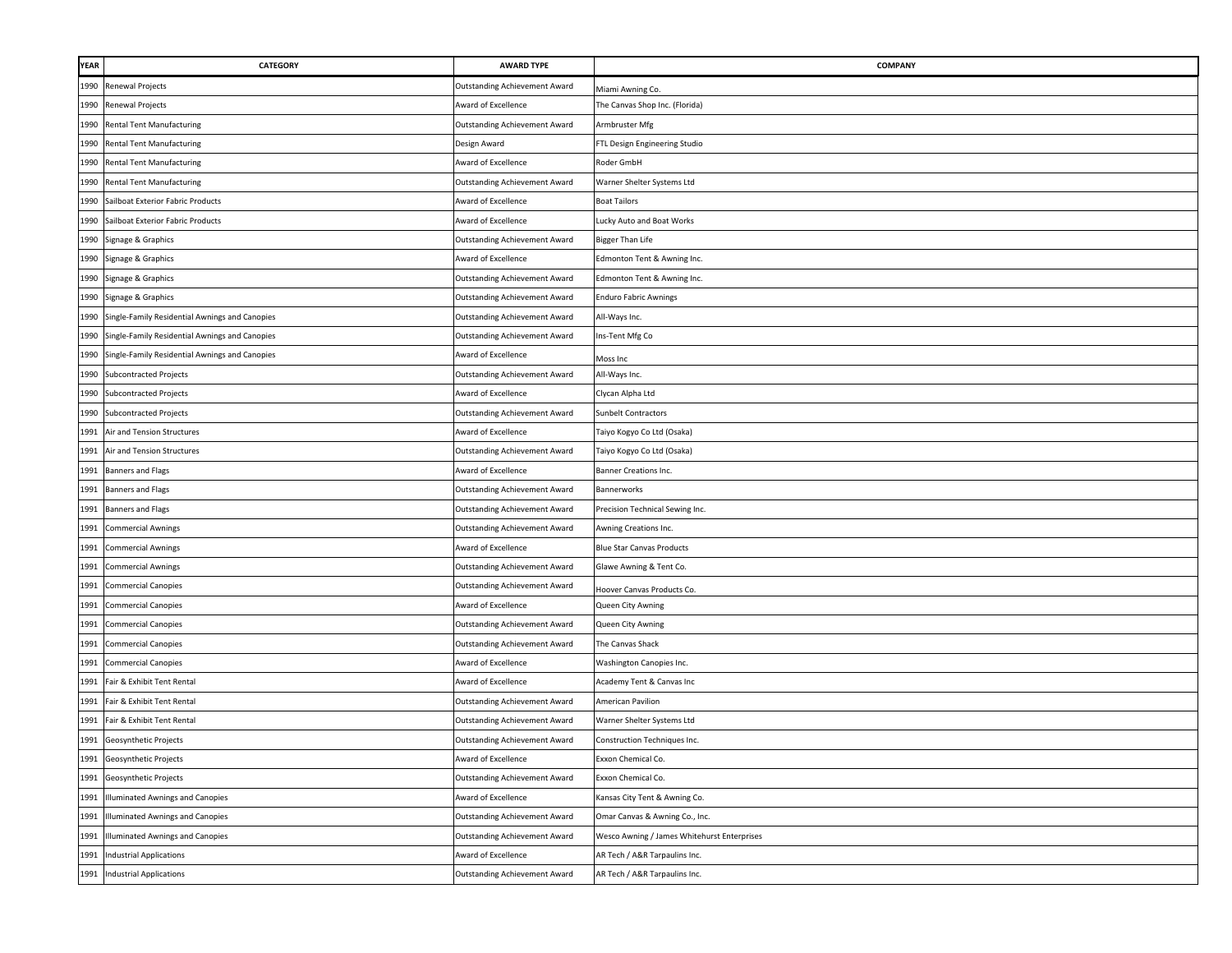| <b>YEAR</b> | CATEGORY                                         | <b>AWARD TYPE</b>                    | <b>COMPANY</b>                                  |
|-------------|--------------------------------------------------|--------------------------------------|-------------------------------------------------|
| 1991        | <b>Industrial Applications</b>                   | <b>Outstanding Achievement Award</b> | Warner Shelter Systems Ltd                      |
| 1991        | <b>Interior Projects</b>                         | <b>Outstanding Achievement Award</b> | GoldmanArts Inc.                                |
| 1991        | <b>Interior Projects</b>                         | Award of Excellence                  | ns-Tent Mfg Co                                  |
| 1991        | <b>Interior Projects</b>                         | Award of Excellence                  | The Thomas Co.                                  |
| 1991        | <b>Interior Projects</b>                         | <b>Outstanding Achievement Award</b> | Transformit                                     |
| 1991        | Multiple-Family Residential Awnings and Canopies | Outstanding Achievement Award        | <b>Enduro Fabric Awnings</b>                    |
| 1991        | Multiple-Family Residential Awnings and Canopies | Award of Excellence                  | Washington Canopies Inc.                        |
| 1991        | Multiple-Family Residential Awnings and Canopies | <b>Outstanding Achievement Award</b> | Washington Canopies Inc.                        |
| 1991        | New, Unusual and Miscellaneous                   | Award of Excellence                  | Baraboo Tent & Awning Inc.                      |
| 1991        | New, Unusual and Miscellaneous                   | <b>Outstanding Achievement Award</b> | Blanco Canvas Co.                               |
| 1991        | New, Unusual and Miscellaneous                   | <b>Outstanding Achievement Award</b> | GoldmanArts Inc.                                |
| 1991        | New, Unusual and Miscellaneous                   | <b>Outstanding Achievement Award</b> | Transformit                                     |
| 1991        | Party Tent Rental                                | <b>Outstanding Achievement Award</b> | Camel Custom Canvas Shop                        |
| 1991        | Party Tent Rental                                | <b>Outstanding Achievement Award</b> | <b>TCT&amp;A Industries</b>                     |
| 1991        | Party Tent Rental                                | Award of Excellence                  | Warner Shelter Systems Ltd                      |
| 1991        | Power Boat Fabric Products                       | <b>Outstanding Achievement Award</b> | <b>Boat Tailors</b>                             |
| 1991        | Power Boat Fabric Products                       | Award of Excellence                  | Donna Humphrey Inc.                             |
| 1991        | Powerboat / Sailboat Interiors                   | Award of Excellence                  | <b>Boat Tailors</b>                             |
| 1991        | Powerboat / Sailboat Interiors                   | <b>Outstanding Achievement Award</b> | <b>Boat Tailors</b>                             |
| 1991        | <b>Renewal Projects</b>                          | <b>Outstanding Achievement Award</b> | Awning Engineering Corp / Div Steel Stitch Corp |
| 1991        | Renewal Projects                                 | Award of Excellence                  | City Awning of South Bend                       |
| 1991        | Renewal Projects                                 | Outstanding Achievement Award        | The Canvas Shop Inc. (Florida)                  |
| 1991        | <b>Rental Tent Manufacturing</b>                 | Design Award                         | H.B. Daugherty P.E. Consulting Engineers        |
| 1991        | <b>Rental Tent Manufacturing</b>                 | Award of Excellence                  | Neptunus International Tent Rental              |
| 1991        | <b>Rental Tent Manufacturing</b>                 | <b>Outstanding Achievement Award</b> | Neptunus International Tent Rental              |
| 1991        | <b>Rental Tent Manufacturing</b>                 | <b>Outstanding Achievement Award</b> | Warner Shelter Systems Ltd                      |
| 1991        | Sailboat Exterior Fabric Products                | Outstanding Achievement Award        | <b>Boat Tailors</b>                             |
| 1991        | Sailboat Exterior Fabric Products                | Award of Excellence                  | <b>D&amp;D Sailmakers</b>                       |
| 1991        | Sailboat Exterior Fabric Products                | Outstanding Achievement Award        | Thin Air Canvas Inc.                            |
| 1991        | Signage & Graphics                               | Outstanding Achievement Award        | <b>Blue Star Canvas Products</b>                |
| 1991        | Signage & Graphics                               | <b>Outstanding Achievement Award</b> | Calgary Tent & Awning Ltd                       |
| 1991        | Signage & Graphics                               | Award of Excellence                  | GoldmanArts Inc.                                |
| 1991        | Single-Family Residential Awnings and Canopies   | <b>Outstanding Achievement Award</b> | Bill Moss Inc.                                  |
| 1991        | Single-Family Residential Awnings and Canopies   | <b>Outstanding Achievement Award</b> | Campbell & Heeps Pty Ltd                        |
| 1991        | Single-Family Residential Awnings and Canopies   | Award of Excellence                  | Hoover Canvas Products Co.                      |
| 1991        | <b>Subcontracted Projects</b>                    | <b>Outstanding Achievement Award</b> | Bill Moss Inc.                                  |
| 1991        | <b>Subcontracted Projects</b>                    | Award of Excellence                  | <b>Hoechst Celanese Technical Fibers</b>        |
| 1992        | Air and Tension Structures                       | Award of Excellence                  | Birdair Inc.                                    |
|             | 1992 Air and Tension Structures                  | <b>Outstanding Achievement Award</b> | Taiyo Kogyo Co Ltd (Osaka)                      |
| 1992        | Air and Tension Structures                       | Design Award                         | Toltz, King, Duvall, Anderson & Associates Inc. |
| 1992        | Air and Tension Structures                       | Design Award                         | <b>Weidlinger Associates</b>                    |
| 1992        | <b>Banners and Flags</b>                         | Award of Excellence                  | Atlas Textile Print Ltd                         |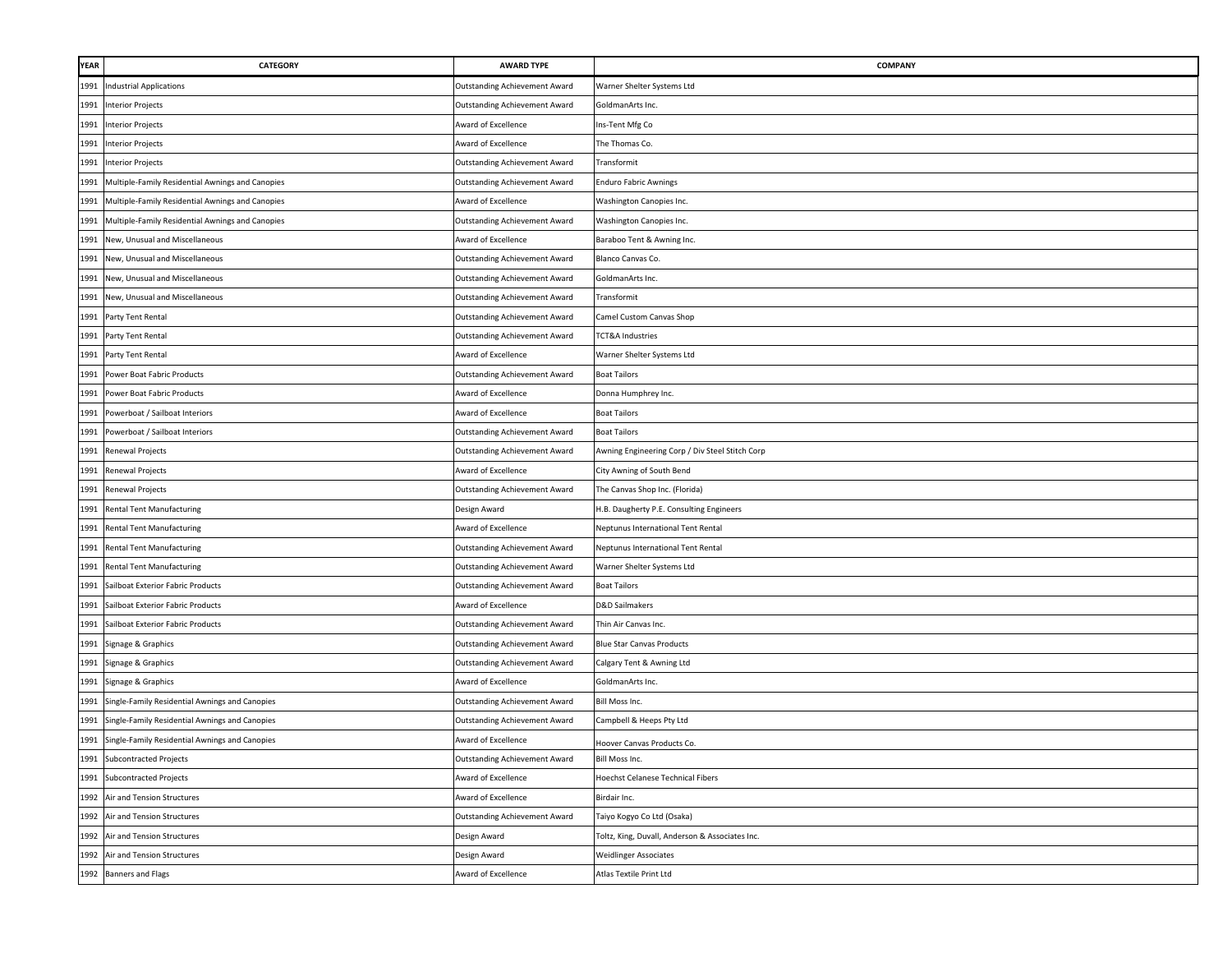| YEAR | CATEGORY                                              | <b>AWARD TYPE</b>                    | <b>COMPANY</b>                                |
|------|-------------------------------------------------------|--------------------------------------|-----------------------------------------------|
| 1992 | <b>Banners and Flags</b>                              | Outstanding Achievement Award        | Banner Creations Inc.                         |
| 1992 | <b>Banners and Flags</b>                              | Outstanding Achievement Award        | Doublet Mfg Inc.                              |
| 1992 | <b>Commercial Awnings</b>                             | Award of Excellence                  | Pacific Canopy & Tarp                         |
| 1992 | <b>Commercial Awnings</b>                             | <b>Outstanding Achievement Award</b> | Structureflex Australia Pty Ltd (Australia)   |
| 1992 | <b>Commercial Awnings</b>                             | Outstanding Achievement Award        | Sundance Awning & Fabric Structure            |
| 1992 | <b>Commercial Canopies</b>                            | Award of Excellence                  | Birdair Inc.                                  |
| 1992 | <b>Commercial Canopies</b>                            | <b>Outstanding Achievement Award</b> | Canfab Products Ltd.                          |
| 1992 | <b>Commercial Canopies</b>                            | Design Award                         | FTL Design Engineering Studio                 |
| 1992 | <b>Commercial Canopies</b>                            | Outstanding Achievement Award        | Miami Awning Co.                              |
| 1992 | Fair & Exhibit Tent Rental                            | Outstanding Achievement Award        | Canvas Specialty Inc.                         |
| 1992 | Fair & Exhibit Tent Rental                            | Award of Excellence                  | HDO Productions (Rockville, MD)               |
| 1992 | Fair & Exhibit Tent Rental                            | Outstanding Achievement Award        | Warner Shelter Systems Ltd                    |
| 1992 | Geosynthetic Projects                                 | Award of Excellence                  | Construction Techniques Inc.                  |
| 1992 | Illuminated Awnings and Canopies                      | Outstanding Achievement Award        | Awnex Inc.                                    |
| 1992 | Illuminated Awnings and Canopies                      | <b>Award of Excellence</b>           | Omar Canvas & Awning Co., Inc.                |
| 1992 | Illuminated Awnings and Canopies                      | <b>Outstanding Achievement Award</b> | The Awning & Sign Center (ASC)                |
| 1992 | <b>Industrial Applications</b>                        | Outstanding Achievement Award        | Airborne Structures Inc.                      |
| 1992 | <b>Industrial Applications</b>                        | Award of Excellence                  | AR Tech / A&R Tarpaulins Inc.                 |
| 1992 | <b>Industrial Applications</b>                        | Outstanding Achievement Award        | Structureflex Australia Pty Ltd (New Zealand) |
| 1992 | <b>Interior Projects</b>                              | Design Award                         | Gisela Stromeyer Architectural Design         |
| 1992 | <b>Interior Projects</b>                              | Award of Excellence                  | GoldmanArts Inc.                              |
|      | 1992 Interior Projects                                | <b>Outstanding Achievement Award</b> | Kansas City Tent & Awning Co.                 |
|      | 1992 Interior Projects                                | Outstanding Achievement Award        | Windlines                                     |
|      | 1992 Multiple-Family Residential Awnings and Canopies | Outstanding Achievement Award        | Miami Awning Co.                              |
| 1992 | Multiple-Family Residential Awnings and Canopies      | Award of Excellence                  | Structureflex Australia Pty Ltd (Australia)   |
| 1992 | Multiple-Family Residential Awnings and Canopies      | Outstanding Achievement Award        | TCT&A Industries                              |
| 1992 | New, Unusual and Miscellaneous                        | Outstanding Achievement Award        | <b>Enduro Fabric Awnings</b>                  |
| 1992 | New, Unusual and Miscellaneous                        | Award of Excellence                  | GoldmanArts Inc.                              |
| 1992 | New, Unusual and Miscellaneous                        | Outstanding Achievement Award        | TCT&A Industries                              |
| 1992 | New, Unusual and Miscellaneous                        | Outstanding Achievement Award        | The All-Atar Awning Co.                       |
| 1992 | New, Unusual and Miscellaneous                        | Design Award                         | Transformit                                   |
|      | 1992 Party Tent Rental                                | ward of Excellence                   | George Veldeman NV                            |
| 1992 | Party Tent Rental                                     | Outstanding Achievement Award        | Remsberg Tent Rentals Inc.                    |
| 1992 | Party Tent Rental                                     | Outstanding Achievement Award        | Stamford Tent & Party Rental                  |
| 1992 | Power Boat Fabric Products                            | Outstanding Achievement Award        | Donna Humphrey Inc.                           |
|      | 1992 Power Boat Fabric Products                       | Award of Excellence                  | The Canvas Exchange Inc.                      |
| 1992 | Renewal Projects                                      | <b>Outstanding Achievement Award</b> | <b>Enduro Fabric Awnings</b>                  |
|      | 1992 Renewal Projects                                 | <b>Outstanding Achievement Award</b> | Gallagher Tent & Awning Co.                   |
|      | 1992 Renewal Projects                                 | Award of Excellence                  | Pike Awning Co.                               |
|      | 1992 Renewal Projects                                 | <b>Outstanding Achievement Award</b> | Puget Sound Tent & Awning                     |
| 1992 | <b>Rental Tent Manufacturing</b>                      | Design Award                         | FTL Design Engineering Studio                 |
|      | 1992 Sail Boat Fabric Products                        | Award of Excellence                  | North Sails Group Inc.                        |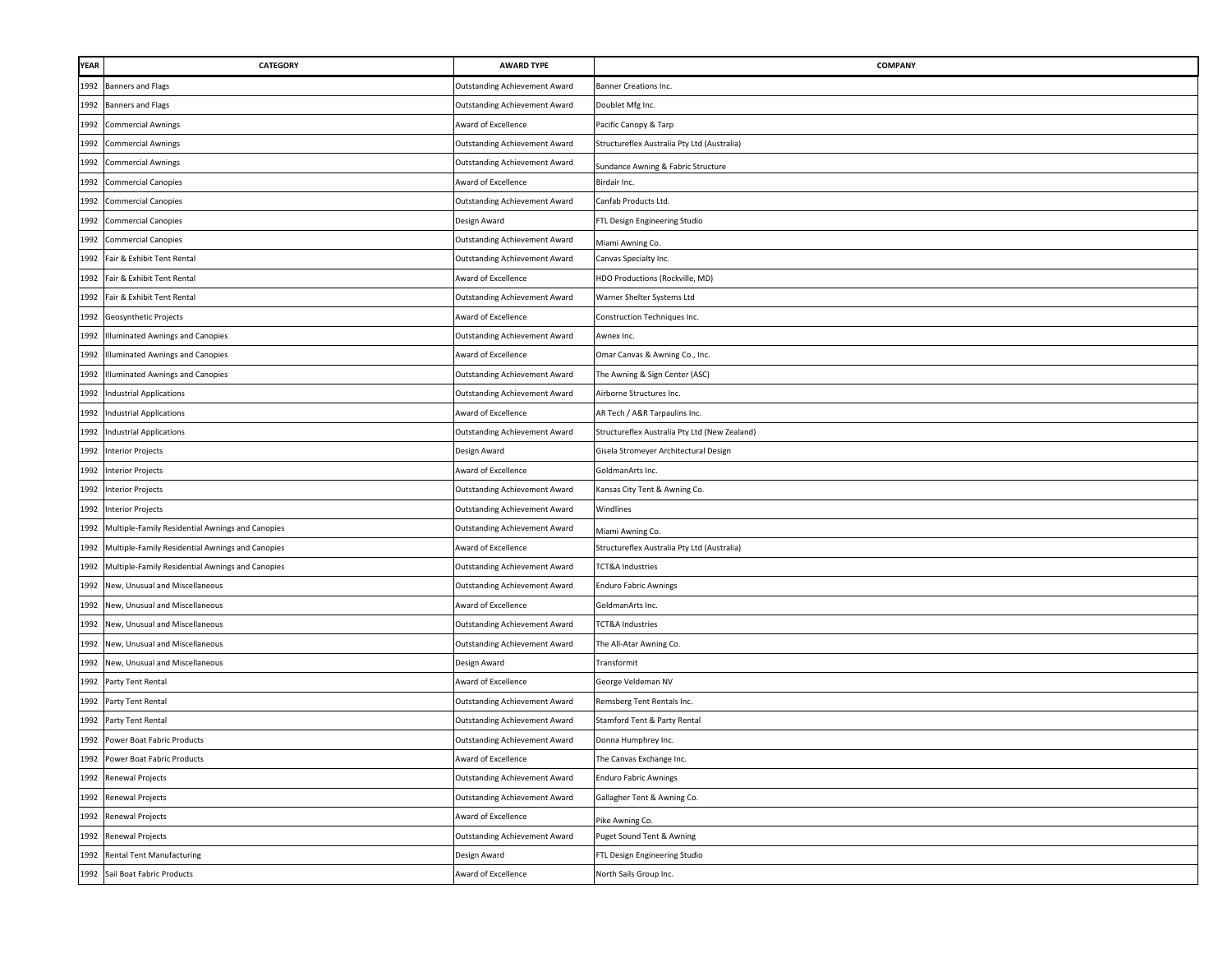| <b>YEAR</b> | CATEGORY                                         | <b>AWARD TYPE</b>                    | <b>COMPANY</b>                                 |
|-------------|--------------------------------------------------|--------------------------------------|------------------------------------------------|
| 1992        | Sail Boat Fabric Products                        | <b>Outstanding Achievement Award</b> | Robert's Canvas Co. Inc.                       |
| 1992        | Signage & Graphics                               | Award of Excellence                  | Confab Products Ltd                            |
| 1992        | Signage & Graphics                               | <b>Outstanding Achievement Award</b> | Puget Sound Tent & Awning                      |
| 1992        | Single-Family Residential Awnings and Canopies   | Award of Excellence                  | Beavers Canvas Goods & Marquee Hire            |
| 1992        | Single-Family Residential Awnings and Canopies   | Design Award                         | Bill Moss Inc.                                 |
| 1992        | Single-Family Residential Awnings and Canopies   | Outstanding Achievement Award        | <b>Enduro Fabric Awnings</b>                   |
| 1992        | Single-Family Residential Awnings and Canopies   | Outstanding Achievement Award        | Miami Awning Co.                               |
| 1992        | <b>Subcontracted Projects</b>                    | Award of Excellence                  | Bill Moss Inc.                                 |
| 1992        | <b>Subcontracted Projects</b>                    | <b>Outstanding Achievement Award</b> | North Sails FabriTech                          |
| 1993        | <b>Commercial Awnings</b>                        | <b>Outstanding Achievement Award</b> | Alpha Tent & Awning Ltd.                       |
| 1993        | <b>Commercial Awnings</b>                        | Award of Excellence                  | Marygrove Awning                               |
| 1993        | <b>Commercial Awnings</b>                        | <b>Outstanding Achievement Award</b> | Miami Awning Co.                               |
| 1993        | <b>Commercial Awnings</b>                        | <b>Outstanding Achievement Award</b> | Queen City Awning                              |
| 1993        | <b>Commercial Canopies</b>                       | <b>Outstanding Achievement Award</b> | ABC Awning Co.                                 |
| 1993        | <b>Commercial Canopies</b>                       | <b>Outstanding Achievement Award</b> | Awnings by Jay                                 |
| 1993        | <b>Commercial Canopies</b>                       | Award of Excellence                  | Miami Awning Co.                               |
| 1993        | Fair & Exhibit Tent Rental                       | Award of Excellence                  | Academy Tent & Canvas Inc                      |
| 1993        | Geosynthetic Projects                            | <b>Outstanding Achievement Award</b> | Colloid Environmental Technologies Co. (CETCO) |
| 1993        | Geosynthetic Projects                            | Award of Excellence                  | Construction Techniques Inc.                   |
| 1993        | Geosynthetic Projects                            | <b>Outstanding Achievement Award</b> | <b>ESA Consultants</b>                         |
| 1993        | Illuminated Awnings and Canopies                 | <b>Outstanding Achievement Award</b> | Awningtec Inc.                                 |
| 1993        | <b>Illuminated Awnings and Canopies</b>          | <b>Outstanding Achievement Award</b> | Kansas City Tent & Awning Co.                  |
| 1993        | Illuminated Awnings and Canopies                 | Award of Excellence                  | Lawrence Fabric & Metal Structures             |
|             | 1993 Industrial Applications                     | Outstanding Achievement Award        | AR Tech / A&R Tarpaulins Inc.                  |
| 1993        | <b>Industrial Applications</b>                   | Award of Excellence                  | Structureflex Australia Pty Ltd (Australia)    |
| 1993        | <b>Industrial Applications</b>                   | <b>Outstanding Achievement Award</b> | Structureflex Australia Pty Ltd (New Zealand)  |
| 1993        | <b>Interior Projects</b>                         | <b>Outstanding Achievement Award</b> | Filum Ltd                                      |
| 1993        | <b>Interior Projects</b>                         | Award of Excellence                  | GoldmanArts Inc.                               |
| 1993        | <b>Interior Projects</b>                         | Design Award                         | $R + E =$                                      |
| 1993        | <b>Interior Projects</b>                         | Outstanding Achievement Award        | Transformit                                    |
| 1993        | Marine Exterior Fabric Products                  | <b>Outstanding Achievement Award</b> | Canadian Canopy Co. Ltd                        |
| 1993        | Marine Exterior Fabric Products                  | Award of Excellence                  | Donna Humphrey Inc.                            |
| 1993        | Marine Exterior Fabric Products                  | <b>Outstanding Achievement Award</b> | Moran Canvas Products                          |
| 1993        | Marine Interior Fabric Products and Upholstery   | Award of Excellence                  | Canvas Designers Inc.                          |
| 1993        | Marine Interior Fabric Products and Upholstery   | Outstanding Achievement Award        | Canvas Designers Inc.                          |
| 1993        | Marine Interior Fabric Products and Upholstery   | Outstanding Achievement Award        | Omar Canvas & Awning Co., Inc.                 |
| 1993        | Multiple-Family Residential Awnings and Canopies | Outstanding Achievement Award        | AAA Canvas & Awning Co., Ltd                   |
| 1993        | Multiple-Family Residential Awnings and Canopies | Outstanding Achievement Award        | Omar Canvas & Awning Co., Inc.                 |
| 1993        | Multiple-Family Residential Awnings and Canopies | Award of Excellence                  | Puget Sound Tent & Awning                      |
| 1993        | New, Unusual and Miscellaneous                   | Design Award                         | FTL Design Engineering Studio                  |
| 1993        | New, Unusual and Miscellaneous                   | Award of Excellence                  | GoldmanArts Inc.                               |
| 1993        | New, Unusual and Miscellaneous                   | Outstanding Achievement Award        | Keiser Sports Health Equipment                 |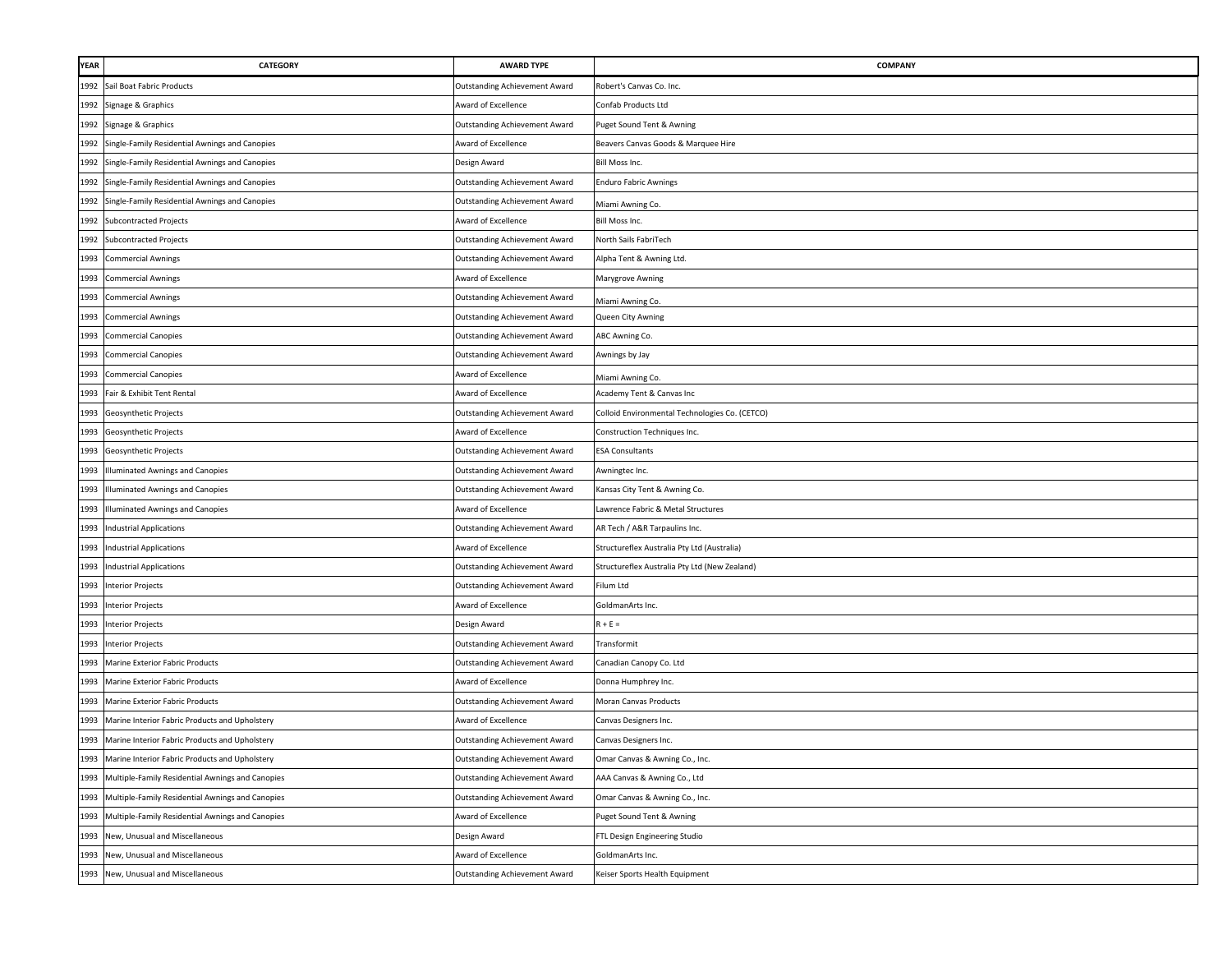| <b>YEAR</b> | CATEGORY                                           | <b>AWARD TYPE</b>                    | COMPANY                                       |
|-------------|----------------------------------------------------|--------------------------------------|-----------------------------------------------|
| 1993        | New, Unusual and Miscellaneous                     | Outstanding Achievement Award        | <b>TCT&amp;A Industries</b>                   |
| 1993        | Party Tent Rental                                  | Award of Excellence                  | Academy Tent & Canvas Inc                     |
| 1993        | Party Tent Rental                                  | Outstanding Achievement Award        | Kansas City Tent & Awning Co.                 |
| 1993        | Party Tent Rental                                  | Outstanding Achievement Award        | Stamford Tent & Party Rental                  |
|             | 1993 Renewal Projects                              | Outstanding Achievement Award        | Hoover Canvas Products Co.                    |
|             | 1993 Renewal Projects                              | <b>Outstanding Achievement Award</b> | PSCO Corp                                     |
|             | 1993 Renewal Projects                              | Award of Excellence                  | Structureflex Australia Pty Ltd (Australia)   |
| 1993        | <b>Rental Tent Manufacturing</b>                   | Outstanding Achievement Award        | Academy Tent & Canvas Inc                     |
| 1993        | <b>Rental Tent Manufacturing</b>                   | Design Award                         | Bill Moss Inc.                                |
| 1993        | <b>Rental Tent Manufacturing</b>                   | Outstanding Achievement Award        | Johnson Camping Inc.                          |
| 1993        | <b>Rental Tent Manufacturing</b>                   | Award of Excellence                  | Takara Co Ltd.                                |
| 1993        | Signage & Graphics                                 | <b>Outstanding Achievement Award</b> | AAA Canvas & Awning Co., Ltd                  |
| 1993        | Signage & Graphics                                 | Award of Excellence                  | Makutekku Co., Ltd                            |
| 1993        | Signage & Graphics                                 | <b>Outstanding Achievement Award</b> | TCT&A Industries                              |
| 1993        | Single-Family Residential Awnings and Canopies     | Outstanding Achievement Award        | AAA Canvas & Awning Co., Ltd                  |
| 1993        | Single-Family Residential Awnings and Canopies     | Outstanding Achievement Award        | Miami Awning Co.                              |
| 1993        | Single-Family Residential Awnings and Canopies     | Award of Excellence                  | Sunmaster of Naples                           |
| 1993        | <b>Subcontracted Projects</b>                      | Award of Excellence                  | Lawrence Fabric & Metal Structures            |
| 1994        | Air & Tension Structures: Less than 30,000 Sq. Ft. | Design Award                         | Bill Moss Inc.                                |
| 1994        | Air & Tension Structures: Less than 30,000 Sq. Ft. | Award of Excellence                  | Birdair Inc.                                  |
| 1994        | Air & Tension Structures: Less than 30,000 Sq. Ft. | Design Award                         | H.B. Daugherty P.E. Consulting Engineers      |
| 1994        | Air & Tension Structures: Less than 30,000 Sq. Ft. | Outstanding Achievement Award        | Structureflex Australia Pty Ltd (New Zealand) |
| 1994        | Air & Tension Structures: Less than 30,000 Sq. Ft. | Outstanding Achievement Award        | Taiyo Kogyo Co Ltd (Osaka)                    |
| 1994        | Air & Tension Structures: More than 30,000 Sq. Ft. | Outstanding Achievement Award        | Birdair Inc.                                  |
| 1994        | Air & Tension Structures: More than 30,000 Sq. Ft. | Award of Excellence                  | Taiyo Kogyo Co Ltd (Osaka)                    |
| 1994        | Air & Tension Structures: More than 30,000 Sq. Ft. | Outstanding Achievement Award        | Taiyo Kogyo Co Ltd (Osaka)                    |
| 1994        | Banners and Flags                                  | <b>Outstanding Achievement Award</b> | <b>Banner Arts</b>                            |
| 1994        | Banners and Flags                                  | <b>Outstanding Achievement Award</b> | Banner Creations Inc.                         |
| 1994        | <b>Banners and Flags</b>                           | ward of Excellence                   | Doublet Mfg Inc.                              |
|             | 1994 Banners and Flags                             | Design Award                         | Judy Dioszegi, Designer                       |
| 1994        | <b>Commercial Awnings</b>                          | Award of Excellence                  | Structureflex Australia Pty Ltd (Australia)   |
| 1994        | <b>Commercial Awnings</b>                          | Outstanding Achievement Award        | Sundance Awning & Fabric Structure            |
| 1994        | <b>Commercial Awnings</b>                          | Outstanding Achievement Award        | Taiyo Kogyo Co Ltd (Osaka)                    |
| 1994        | <b>Commercial Canopies</b>                         | Award of Excellence                  | Structureflex Australia Pty Ltd (Australia)   |
| 1994        | <b>Commercial Canopies</b>                         | Outstanding Achievement Award        | Taiyo Kogyo Co Ltd (Osaka)                    |
|             | 1994 Fair & Exhibit Tent Rental                    | Award of Excellence                  | Academy Tent & Canvas Inc                     |
| 1994        | Fair & Exhibit Tent Rental                         | <b>Outstanding Achievement Award</b> | Takara Co Ltd.                                |
| 1994        | Fair & Exhibit Tent Rental                         | Outstanding Achievement Award        | <b>TSP Taiyo Inc.</b>                         |
|             | 1994 Geosynthetic Projects                         | Award of Excellence                  | Nicolon Corp                                  |
| 1994        | Illuminated Awnings and Canopies                   | <b>Outstanding Achievement Award</b> | Awnex Inc.                                    |
| 1994        | <b>Illuminated Awnings and Canopies</b>            | Award of Excellence                  | C.B. Dombach & Son                            |
|             | 1994 Industrial Applications                       | Award of Excellence                  | Sullivan & Brampton                           |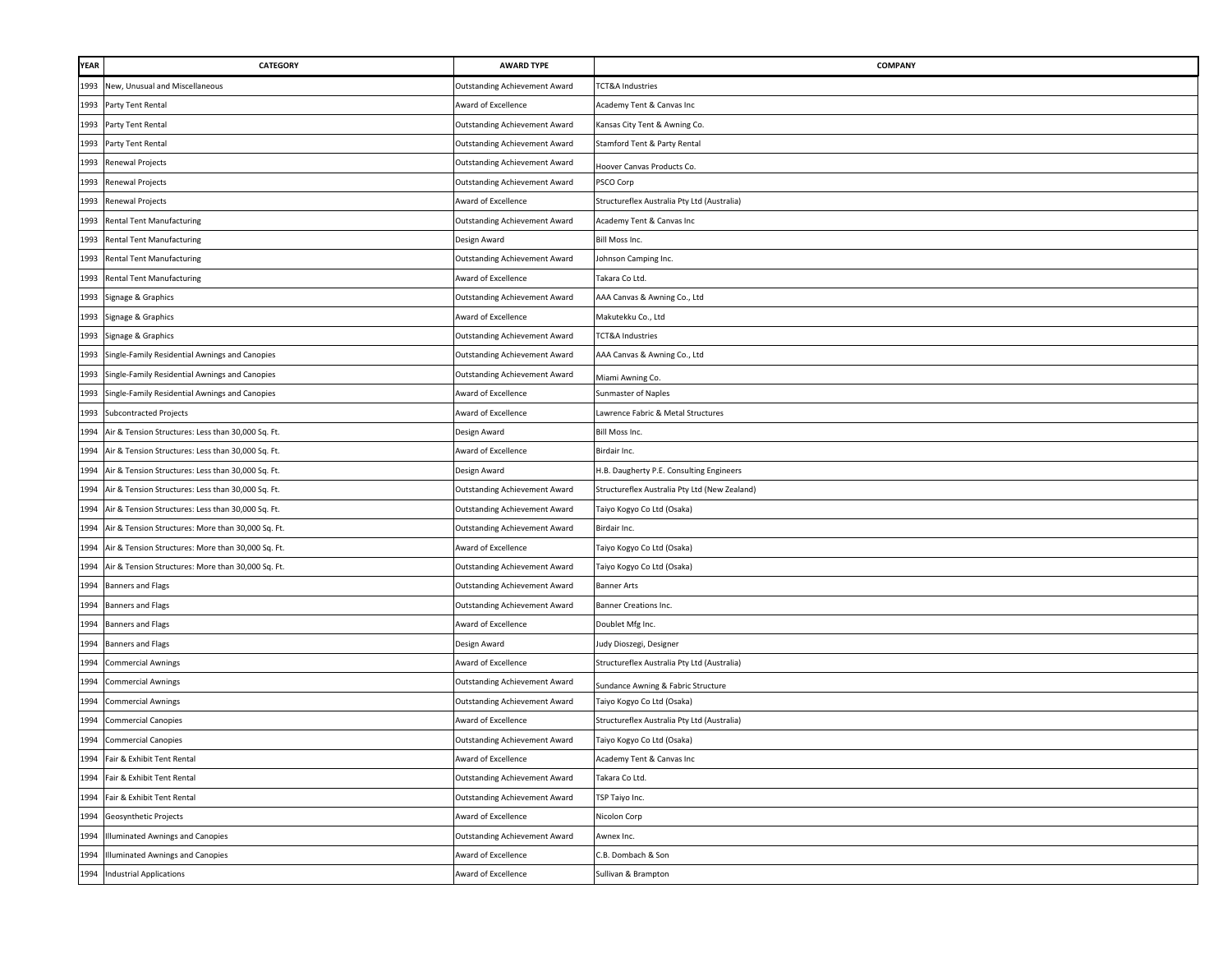| <b>YEAR</b> | <b>CATEGORY</b>                                       | <b>AWARD TYPE</b>                    | <b>COMPANY</b>                              |
|-------------|-------------------------------------------------------|--------------------------------------|---------------------------------------------|
| 1994        | <b>Interior Projects</b>                              | Design Award                         | Gisela Stromeyer Architectural Design       |
|             | 1994 Interior Projects                                | Award of Excellence                  | Taiyo Kogyo Co Ltd (Osaka)                  |
|             | 1994 Interior Projects                                | <b>Outstanding Achievement Award</b> | Transformit                                 |
| 1994        | Marine Exterior Fabric Products                       | <b>Outstanding Achievement Award</b> | <b>Banner Canvas</b>                        |
| 1994        | Marine Exterior Fabric Products                       | <b>Outstanding Achievement Award</b> | <b>Banner Canvas</b>                        |
| 1994        | Marine Exterior Fabric Products                       | Award of Excellence                  | Caribbean Canvas                            |
| 1994        | Marine Interior Fabric Products and Upholstery        | Outstanding Achievement Award        | Fox Tops Inc. / The Compass Rose Co.        |
| 1994        | Marine Interior Fabric Products and Upholstery        | Award of Excellence                  | North Beach Marine Canvas                   |
| 1994        | Marine Interior Fabric Products and Upholstery        | Outstanding Achievement Award        | Ocean Beach Boat & Auto Upholstery          |
| 1994        | Multiple-Family Residential Awnings and Canopies      | Award of Excellence                  | AAA Canvas & Awning Co., Ltd                |
| 1994        | Multiple-Family Residential Awnings and Canopies      | Outstanding Achievement Award        | Edmonton Tent & Awning Inc.                 |
| 1994        | Multiple-Family Residential Awnings and Canopies      | Outstanding Achievement Award        | Sunmaster of Naples                         |
| 1994        | New, Unusual and Miscellaneous                        | Design Award                         | Fluxion Inc.                                |
| 1994        | New, Unusual and Miscellaneous                        | <b>Outstanding Achievement Award</b> | Structureflex Australia Pty Ltd (Australia) |
| 1994        | New, Unusual and Miscellaneous                        | Award of Excellence                  | Sundance Awning & Fabric Structure          |
| 1994        | New, Unusual and Miscellaneous                        | Outstanding Achievement Award        | Taiyo Kogyo Co Ltd (Osaka)                  |
| 1994        | New, Unusual and Miscellaneous                        | <b>Outstanding Achievement Award</b> | Transformit                                 |
| 1994        | Party Tent Rental                                     | Award of Excellence                  | Stamford Tent & Party Rental                |
| 1994        | Party Tent Rental                                     | <b>Outstanding Achievement Award</b> | Stamford Tent & Party Rental                |
| 1994        | Party Tent Rental                                     | Outstanding Achievement Award        | Warner Shelter Systems Ltd                  |
| 1994        | Renewal Projects                                      | Outstanding Achievement Award        | Academy Tent & Canvas Inc                   |
| 1994        | Renewal Projects                                      | <b>Outstanding Achievement Award</b> | Alpha Tent & Awning Ltd.                    |
| 1994        | Renewal Projects                                      | Award of Excellence                  | Sunmaster of Naples                         |
| 1994        | <b>Rental Tent Manufacturing</b>                      | <b>Outstanding Achievement Award</b> | Academy Tent & Canvas Inc                   |
| 1994        | <b>Rental Tent Manufacturing</b>                      | Award of Excellence                  | Warner Shelter Systems Ltd                  |
| 1994        | <b>Rental Tent Manufacturing</b>                      | <b>Outstanding Achievement Award</b> | Warner Shelter Systems Ltd                  |
| 1994        | Signage & Graphics                                    | Outstanding Achievement Award        | Awnings by Jay                              |
| 1994        | Signage & Graphics                                    | Award of Excellence                  | GoldmanArts Inc.                            |
| 1994        | Signage & Graphics                                    | Award of Excellence                  | Sundance Awning & Fabric Structure          |
| 1994        | Signage & Graphics                                    | Outstanding Achievement Award        | TCT&A Industries                            |
| 1994        | Single-Family Residential Awnings and Canopies        | Design Award                         | Hartman Baldwin                             |
| 1994        | Single-Family Residential Awnings and Canopies        | <b>Outstanding Achievement Award</b> | Hoover Canvas Products Co.                  |
| 1994        | Single-Family Residential Awnings and Canopies        | Award of Excellence                  | Lawrence Fabric & Metal Structures          |
| 1994        | Single-Family Residential Awnings and Canopies        | <b>Outstanding Achievement Award</b> | Miami Awning Co.                            |
| 1994        | <b>Subcontracted Projects</b>                         | Award of Excellence                  | Lawrence Fabric & Metal Structures          |
| 1994        | <b>Subcontracted Projects</b>                         | Outstanding Achievement Award        | Miami Awning Co.                            |
| 1994        | <b>Subcontracted Projects</b>                         | <b>Outstanding Achievement Award</b> | Otter Creek Industries Inc.                 |
| 1995        | Air and Tension Structures: more than 30,000 Sq. Ft.  | Outstanding Achievement Award        | Birdair Inc.                                |
| 1995        | Air and Tension Structures: more than 30,000 Sq. Ft.  | Design Award                         | Fukui University                            |
| 1995        | Air and Tension Structures: more than 30,000 Sq. Ft.  | Award of Excellence                  | Taiyo Kogyo Co Ltd (Osaka)                  |
| 1995        | Air and Tension Structures: more than 30,000 Sq. Ft.  | Outstanding Achievement Award        | Taiyo Kogyo Co Ltd (Osaka)                  |
|             | 1995 Air and Tension Structures: under 30,000 Sq. Ft. | Outstanding Achievement Award        | Academy Tent & Canvas Inc                   |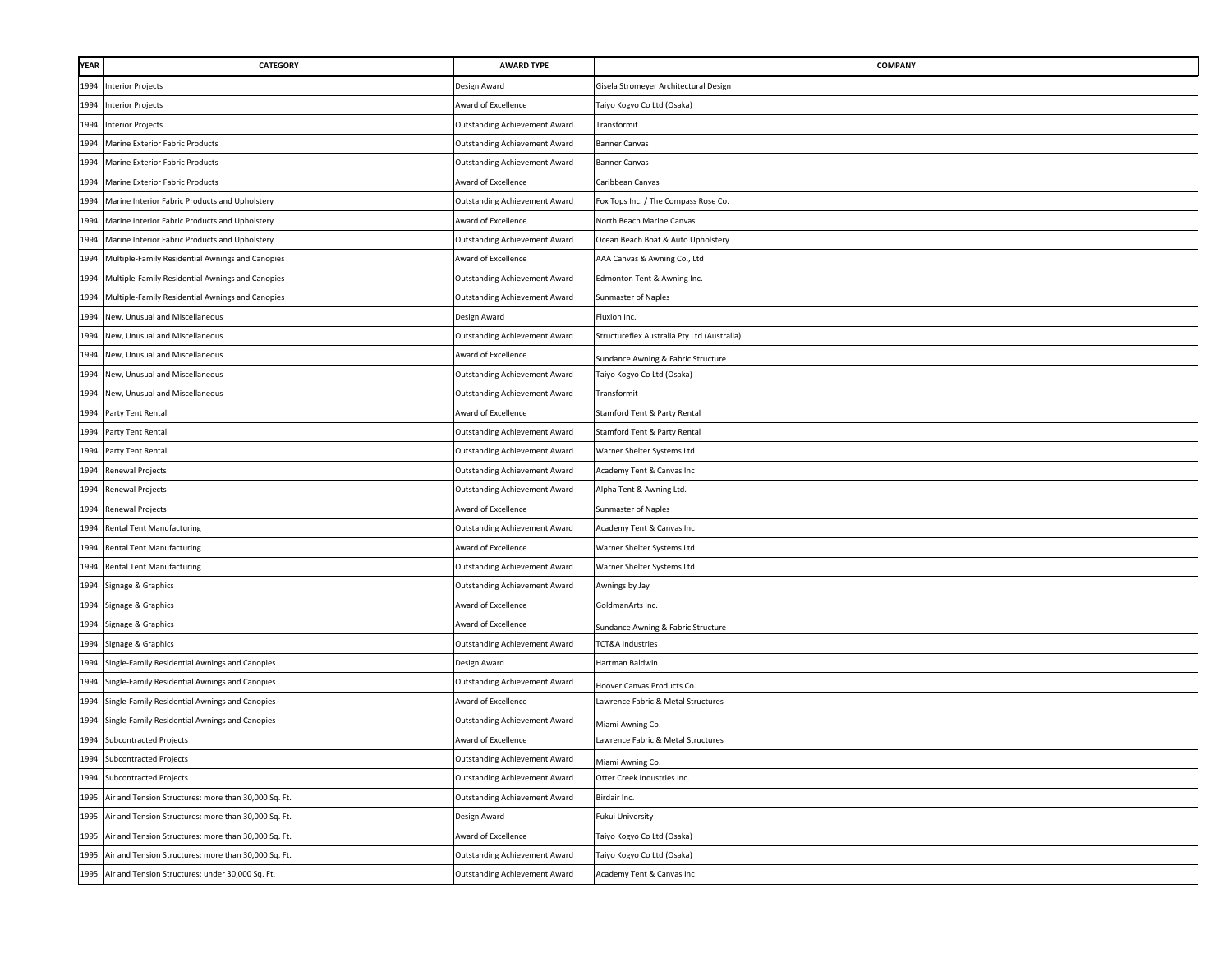| YEAR | CATEGORY                                         | <b>AWARD TYPE</b>                    | <b>COMPANY</b>                                      |
|------|--------------------------------------------------|--------------------------------------|-----------------------------------------------------|
| 1995 | Air and Tension Structures: under 30,000 Sq. Ft. | Outstanding Achievement Award        | Birdair Inc.                                        |
| 1995 | Air and Tension Structures: under 30,000 Sq. Ft. | Design Award                         | School of Architecture                              |
| 1995 | Air and Tension Structures: under 30,000 Sq. Ft. | Award of Excellence                  | Taiyo Kogyo Co Ltd (Osaka)                          |
| 1995 | <b>Banners and Flags</b>                         | Outstanding Achievement Award        | AAA Flag and Banner Manufacturing                   |
| 1995 | <b>Banners and Flags</b>                         | <b>Outstanding Achievement Award</b> | Calgary Tent & Awning Ltd                           |
| 1995 | <b>Banners and Flags</b>                         | Award of Excellence                  | Scythes Inc / Flying Colours Int'l                  |
| 1995 | <b>Commercial Awnings</b>                        | Award of Excellence                  | Miami Awning Co.                                    |
| 1995 | <b>Commercial Awnings</b>                        | Outstanding Achievement Award        | Miami Awning Co.                                    |
| 1995 | <b>Commercial Awnings</b>                        | Outstanding Achievement Award        | Structureflex Australia Pty Ltd (Australia)         |
| 1995 | <b>Commercial Canopies</b>                       | Award of Excellence                  | Lawrence Fabric & Metal Structures                  |
| 1995 | <b>Commercial Canopies</b>                       | Outstanding Achievement Award        | Miami Awning Co.                                    |
| 1995 | Illuminated Awnings and Canopies                 | Award of Excellence                  | Chilson's Shops Inc.                                |
| 1995 | Illuminated Awnings and Canopies                 | Design Award                         | DKSJ Architecture-Planning-Interiors                |
| 1995 | Illuminated Awnings and Canopies                 | Outstanding Achievement Award        | Edmonton Tent & Awning Inc.                         |
| 1995 | Illuminated Awnings and Canopies                 | Outstanding Achievement Award        | Steel Stitch Corp (Awning Engineering Div)          |
| 1995 | <b>Industrial Applications</b>                   | <b>Outstanding Achievement Award</b> | Eide Industries                                     |
| 1995 | <b>Industrial Applications</b>                   | Award of Excellence                  | Shoreline Design                                    |
| 1995 | <b>Industrial Applications</b>                   | Outstanding Achievement Award        | Warner Shelter Systems Ltd                          |
| 1995 | <b>Interior Projects</b>                         | <b>Outstanding Achievement Award</b> | Gisela Stromeyer Architectural Design               |
| 1995 | <b>Interior Projects</b>                         | Award of Excellence                  | GoldmanArts Inc.                                    |
| 1995 | <b>Interior Projects</b>                         | Design Award                         | Metaform                                            |
| 1995 | Marine Exterior Fabric Products                  | Award of Excellence                  | <b>Banner Canvas</b>                                |
| 1995 | Marine Exterior Fabric Products                  | Outstanding Achievement Award        | <b>Banner Canvas</b>                                |
|      | 1995 Marine Exterior Fabric Products             | <b>Outstanding Achievement Award</b> | R&S Upholstery & Custom Boat Tops                   |
| 1995 | Marine Exterior Fabric Products                  | Outstanding Achievement Award        | The Canvas Shop (Texas)                             |
| 1995 | Multiple-Family Residential Awnings and Canopies | Outstanding Achievement Award        | Miami Awning Co.                                    |
| 1995 | Multiple-Family Residential Awnings and Canopies | Outstanding Achievement Award        | Queen City Awning                                   |
| 1995 | Multiple-Family Residential Awnings and Canopies | Award of Excellence                  | Structureflex Australia Pty Ltd (Australia)         |
| 1995 | New, Unusual and Miscellaneous                   | Award of Excellence                  | Academy Tent & Canvas Inc                           |
| 1995 | New, Unusual and Miscellaneous                   | Award of Excellence                  | Contitech/Continental General Tire Inc              |
| 1995 | New, Unusual and Miscellaneous                   | Outstanding Achievement Award        | <b>Earthome Campworks</b>                           |
| 1995 | New, Unusual and Miscellaneous                   | Outstanding Achievement Award        | Greeley Tent & Awning Co.                           |
| 1995 | New, Unusual and Miscellaneous                   | Outstanding Achievement Award        | Kirby                                               |
| 1995 | New, Unusual and Miscellaneous                   | Outstanding Achievement Award        | Warner Shelter Systems Ltd                          |
| 1995 | Renewal Projects                                 | Outstanding Achievement Award        | Capital City Awning                                 |
|      | 1995 Renewal Projects                            | Award of Excellence                  | Steel Stitch Corp (Awning Engineering Div)          |
| 1995 | Renewal Projects                                 | <b>Outstanding Achievement Award</b> | Wilcox Awning & Sign Div / Toledo Tarp Service Inc. |
| 1995 | <b>Rental Tent Manufacturing</b>                 | <b>Outstanding Achievement Award</b> | Eureka! Party Tents                                 |
| 1995 | <b>Rental Tent Manufacturing</b>                 | Design Award                         | Filum Ltd                                           |
| 1995 | <b>Rental Tent Manufacturing</b>                 | Award of Excellence                  | Losberger Intertent GmbH                            |
| 1995 | Rental Tent Manufacturing                        | Outstanding Achievement Award        | Losberger Intertent GmbH                            |
|      | 1995 Signage & Graphics                          | Award of Excellence                  | AAA Flag and Banner Manufacturing                   |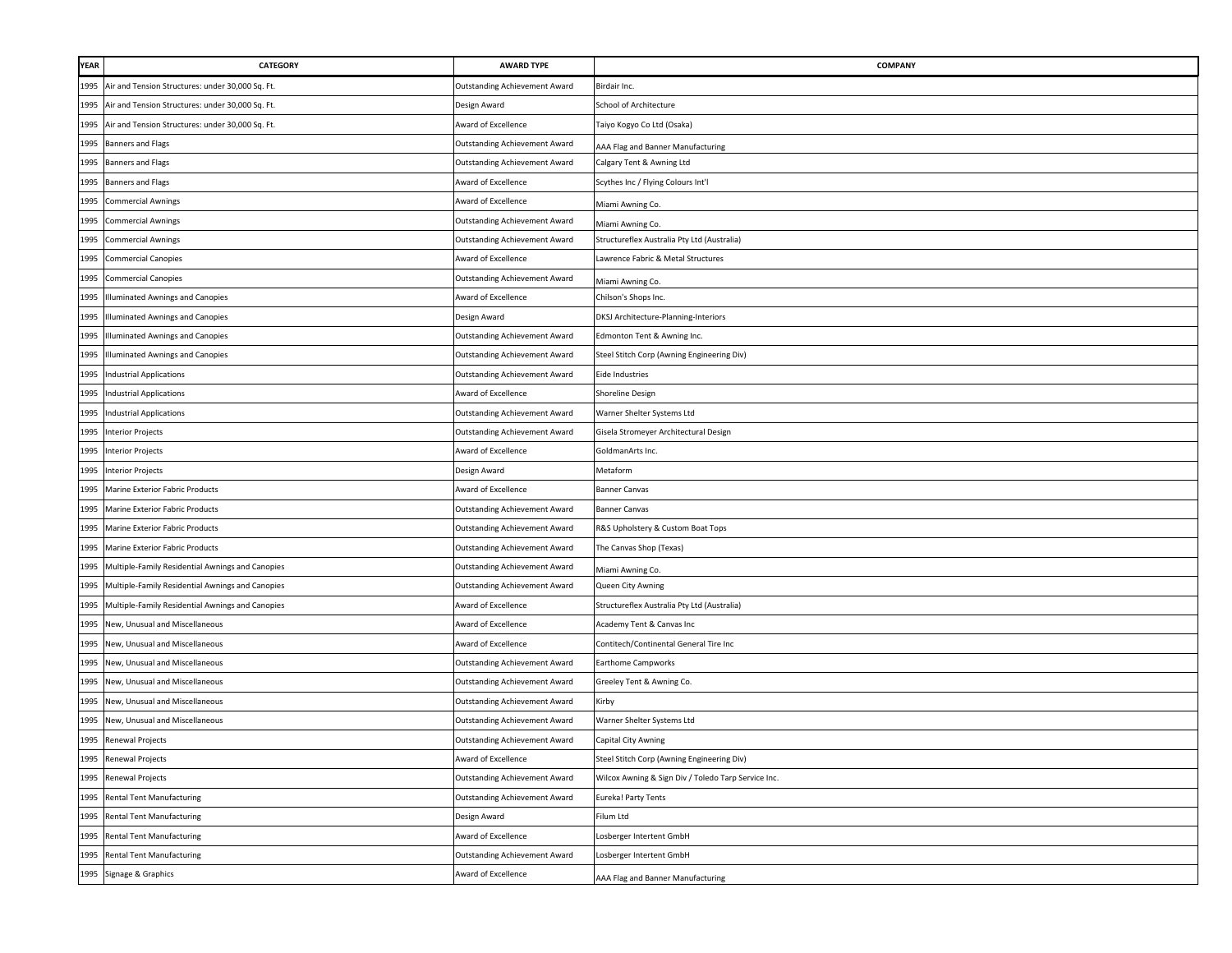| <b>YEAR</b> | CATEGORY                                             | <b>AWARD TYPE</b>                    | <b>COMPANY</b>                                   |
|-------------|------------------------------------------------------|--------------------------------------|--------------------------------------------------|
| 1995        | Signage & Graphics                                   | <b>Outstanding Achievement Award</b> | GoldmanArts Inc.                                 |
| 1995        | Signage & Graphics                                   | <b>Outstanding Achievement Award</b> | Steel Stitch Corp (Awning Engineering Div)       |
| 1995        | Single-Family Residential Awnings and Canopies       | <b>Outstanding Achievement Award</b> | Longview Canvas Products                         |
| 1995        | Single-Family Residential Awnings and Canopies       | Award of Excellence                  | Miami Awning Co.                                 |
| 1995        | Single-Family Residential Awnings and Canopies       | Design Award                         | Omar Canvas & Awning Co., Inc.                   |
| 1995        | Single-Family Residential Awnings and Canopies       | <b>Outstanding Achievement Award</b> | Queen City Awning                                |
| 1995        | <b>Subcontracted Projects</b>                        | Outstanding Achievement Award        | Ortega's Sail & Canvas Repair                    |
| 1995        | <b>Subcontracted Projects</b>                        | <b>Outstanding Achievement Award</b> | Precision Technical Sewing Inc.                  |
| 1995        | <b>Subcontracted Projects</b>                        | Award of Excellence                  | Sunmaster of Naples                              |
| 1996        | Air and Tension Structures: 10,000 - 30,000 Sq. Ft.  | Design Award                         | Ace Textile Architecture Inc.                    |
| 1996        | Air and Tension Structures: 10,000 - 30,000 Sq. Ft.  | Outstanding Achievement Award        | Birdair Inc.                                     |
| 1996        | Air and Tension Structures: 10,000 - 30,000 Sq. Ft.  | Outstanding Achievement Award        | De Boer Textiel                                  |
| 1996        | Air and Tension Structures: 10,000 - 30,000 Sq. Ft.  | Award of Excellence                  | Taiyo Kogyo Co Ltd (Osaka)                       |
| 1996        | Air and Tension Structures: More than 30,000 Sq. Ft. | <b>Outstanding Achievement Award</b> | Birdair Inc.                                     |
| 1996        | Air and Tension Structures: More than 30,000 Sq. Ft. | Design Award                         | FTL Design Engineering Studio                    |
| 1996        | Air and Tension Structures: More than 30,000 Sq. Ft. | <b>Outstanding Achievement Award</b> | Structureflex Australia Pty Ltd (New Zealand)    |
| 1996        | Air and Tension Structures: More than 30,000 Sq. Ft. | Award of Excellence                  | Taiyo Kogyo Co Ltd (Osaka)                       |
| 1996        | Air and Tension Structures: Under 10,000 Sq. Ft.     | Design Award                         | <b>Advanced Textile Structures</b>               |
| 1996        | Air and Tension Structures: Under 10,000 Sq. Ft.     | Outstanding Achievement Award        | Birdair Inc.                                     |
| 1996        | Air and Tension Structures: Under 10,000 Sq. Ft.     | Outstanding Achievement Award        | G.H. Bruce LLC                                   |
| 1996        | Air and Tension Structures: Under 10,000 Sq. Ft.     | Award of Excellence                  | Structureflex Australia Pty Ltd (Australia)      |
| 1996        | Air and Tension Structures: Under 10,000 Sq. Ft.     | Outstanding Achievement Award        | Structureflex Australia Pty Ltd (Australia)      |
| 1996        | Air and Tension Structures: Under 10,000 Sq. Ft.     | Outstanding Achievement Award        | Tensoforma Trading S.r.l.                        |
| 1996        | Air and Tension Structures: Under 10,000 Sq. Ft.     | Outstanding Achievement Award        | <b>VESL Tension Span</b>                         |
| 1996        | <b>Banners and Flags</b>                             | <b>Outstanding Achievement Award</b> | AAA Flag and Banner Manufacturing                |
| 1996        | <b>Banners and Flags</b>                             | Award of Excellence                  | Arte del Cielo                                   |
|             | 1996 Banners and Flags                               | Design Award                         | Arte del Cielo                                   |
|             | 1996 Banners and Flags                               | Award of Excellence                  | Flying Colors Inc.                               |
| 1996        | Banners and Flags                                    | <b>Outstanding Achievement Award</b> | Flying Colours International Dov of Scythes Inc. |
| 1996        | <b>Commercial Awnings</b>                            | Award of Excellence                  | Hoover Canvas Products Co.                       |
| 1996        | <b>Commercial Awnings</b>                            | Design Award                         | Lawrence Fabric & Metal Structures               |
| 1996        | <b>Commercial Awnings</b>                            | <b>Outstanding Achievement Award</b> | Miami Awning Co.                                 |
| 1996        | <b>Commercial Awnings</b>                            | <b>Outstanding Achievement Award</b> | Sunair Awnings                                   |
| 1996        | <b>Commercial Canopies</b>                           | Design Award                         | <b>Advanced Textile Structures</b>               |
| 1996        | <b>Commercial Canopies</b>                           | Award of Excellence                  | Aerosail                                         |
|             | 1996 Commercial Canopies                             | <b>Outstanding Achievement Award</b> | Fabric Structures Inc.                           |
| 1996        | <b>Commercial Canopies</b>                           | <b>Outstanding Achievement Award</b> | Sundance Awning & Fabric Structure               |
| 1996        | <b>Commercial Tent Rental</b>                        | Award of Excellence                  | American Pavilion                                |
| 1996        | <b>Commercial Tent Rental</b>                        | <b>Outstanding Achievement Award</b> | Kirby Rental Sales and Service                   |
| 1996        | <b>Commercial Tent Rental</b>                        | <b>Outstanding Achievement Award</b> | RÖDER Zelt - Und Veranstaltungsservice GmbH      |
|             | 1996 Geosynthetic Projects                           | Design Award                         | Genap B.V's                                      |
| 1996        | Geosynthetic Projects                                | <b>Outstanding Achievement Award</b> | Genap B.V's                                      |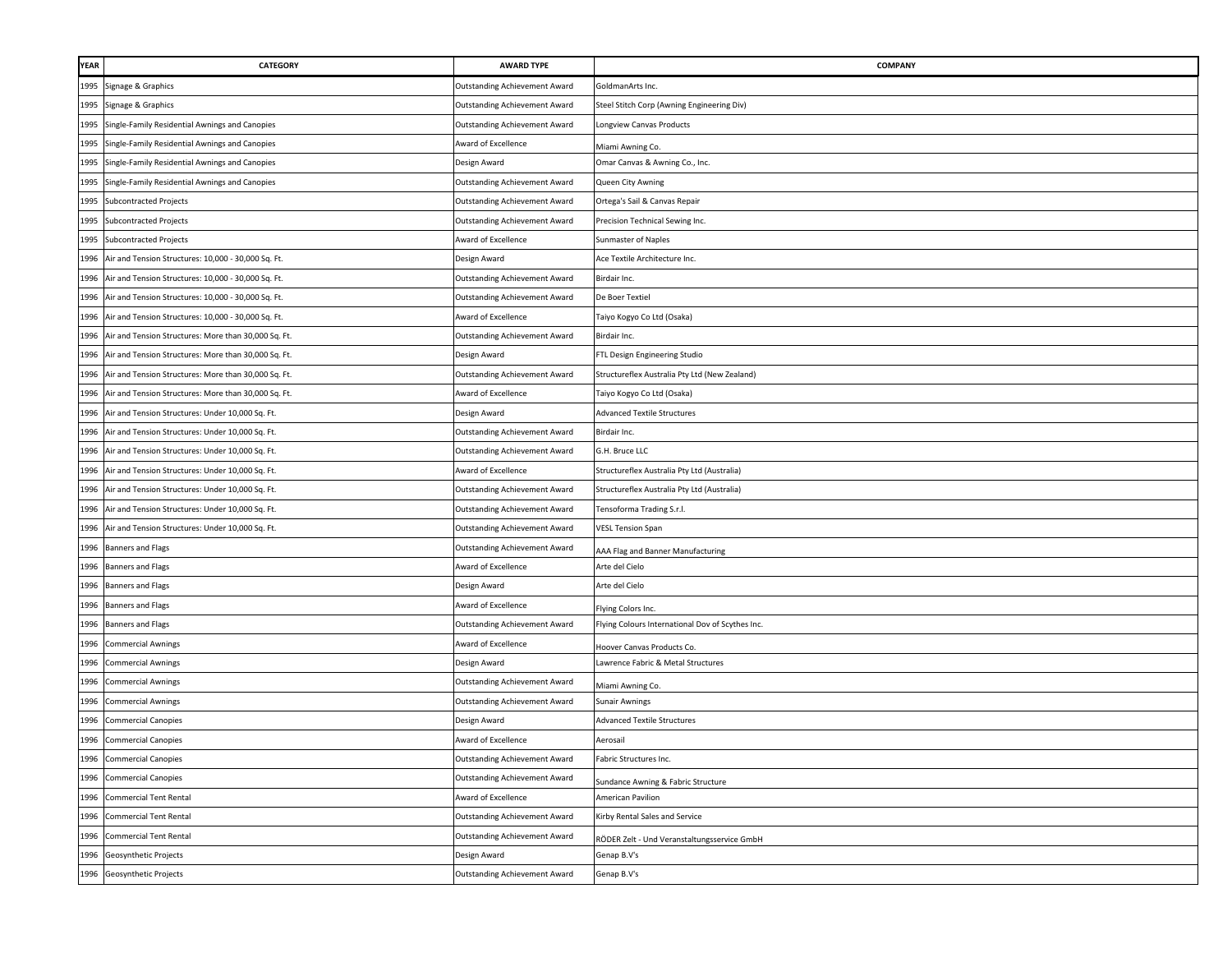| <b>YEAR</b> | CATEGORY                                              | <b>AWARD TYPE</b>                    | COMPANY                                                         |
|-------------|-------------------------------------------------------|--------------------------------------|-----------------------------------------------------------------|
| 1996        | Geosynthetic Projects                                 | Award of Excellence                  | Synthetic Industries                                            |
| 1996        | Geosynthetic Projects                                 | Outstanding Achievement Award        | Tensar Earth Technologies Inc.                                  |
| 1996        | <b>Illuminated Awnings and Canopies</b>               | Outstanding Achievement Award        | G & J Awning and Canvas                                         |
| 1996        | <b>Illuminated Awnings and Canopies</b>               | Design Award                         | Haxel Awning Co.                                                |
| 1996        | <b>Illuminated Awnings and Canopies</b>               | Outstanding Achievement Award        | Rainier Industries Ltd.                                         |
| 1996        | Illuminated Awnings and Canopies                      | Award of Excellence                  | William C. Forster Corp.                                        |
| 1996        | <b>Industrial Applications</b>                        | Outstanding Achievement Award        | AR Tech / A&R Tarpaulins Inc.                                   |
| 1996        | <b>Industrial Applications</b>                        | Outstanding Achievement Award        | J.T. Inglis & Sons Ltd / School of Arch, U of Dundee            |
| 1996        | <b>Industrial Applications</b>                        | Award of Excellence                  | Needle Loft of Texas Inc. (Kemah, TX)                           |
| 1996        | <b>Industrial Applications</b>                        | Design Award                         | School of Architecture, Univ of Dundee / J.T. Inglis & Sons Ltd |
| 1996        | <b>Industrial Applications</b>                        | Design Award                         | School of Architecture, Univ of Dundee / J.T. Inglis & Sons Ltd |
| 1996        | <b>Interior Projects</b>                              | Design Award                         | FTL Design Engineering Studio                                   |
| 1996        | <b>Interior Projects</b>                              | Award of Excellence                  | Metaform                                                        |
| 1996        | <b>Interior Projects</b>                              | Outstanding Achievement Award        | Structureflex Australia Pty Ltd (Australia)                     |
| 1996        | <b>Interior Projects</b>                              | Outstanding Achievement Award        | Transformit                                                     |
| 1996        | Marine Exterior Fabric Products                       | Award of Excellence                  | Grand Traverse Canvas Works                                     |
| 1996        | Marine Exterior Fabric Products                       | Design Award                         | Moran Canvas Products                                           |
| 1996        | Marine Exterior Fabric Products                       | Outstanding Achievement Award        | Omar Canvas & Awning Co., Inc.                                  |
| 1996        | Marine Exterior Fabric Products                       | Outstanding Achievement Award        | <b>Sunair Awnings</b>                                           |
| 1996        | Marine Interior Fabric Products and Upholstery        | Award of Excellence                  | Fox Tops Inc. / The Compass Rose Co.                            |
| 1996        | Marine Interior Fabric Products and Upholstery        | <b>Outstanding Achievement Award</b> | Omar Canvas & Awning Co., Inc.                                  |
| 1996        | Multiple-Family Residential Awnings and Canopies      | Outstanding Achievement Award        | Hoover Canvas Products Co.                                      |
|             | 1996 Multiple-Family Residential Awnings and Canopies | Award of Excellence                  | Rainier Industries Ltd.                                         |
| 1996        | Multiple-Family Residential Awnings and Canopies      | Design Award                         | Sundance Awning & Fabric Structure                              |
| 1996        | Multiple-Family Residential Awnings and Canopies      | Outstanding Achievement Award        | TCT&A Industries                                                |
| 1996        | New, Unusual and Miscellaneous                        | Design Award                         | FTL Design Engineering Studio                                   |
| 1996        | New, Unusual and Miscellaneous                        | Award of Excellence                  | Hercule Ballon Inc.                                             |
| 1996        | New, Unusual and Miscellaneous                        | Outstanding Achievement Award        | Moss Inc                                                        |
| 1996        | New, Unusual and Miscellaneous                        | Outstanding Achievement Award        | Nicole Starnes                                                  |
|             | 1996 Party Tent Rental                                | Award of Excellence                  | HDO Productions (Northbrook, IL)                                |
|             | 1996 Party Tent Rental                                | Outstanding Achievement Award        | Stamford Tent & Party Rental                                    |
| 1996        | Renewal Projects                                      | Design Award                         | FTL Design Engineering Studio                                   |
| 1996        | Renewal Projects                                      | Outstanding Achievement Award        | Sundance Awning & Fabric Structure                              |
| 1996        | Renewal Projects                                      | Award of Excellence                  | Sunmaster of Naples                                             |
| 1996        | Renewal Projects                                      | <b>Outstanding Achievement Award</b> | Valley Canvas & Awning 1994 Ltd.                                |
|             | 1996 Safety and Protective Products                   | Outstanding Achievement Award        | AR Tech / A&R Tarpaulins Inc.                                   |
| 1996        | Safety and Protective Products                        | Award of Excellence                  | Guilford Mills Inc.                                             |
|             | 1996 Safety and Protective Products                   | Outstanding Achievement Award        | Rainier Industries Ltd.                                         |
| 1996        | Signage & Graphics                                    | Award of Excellence                  | Fabric Images Inc.                                              |
| 1996        | Signage & Graphics                                    | <b>Outstanding Achievement Award</b> | GoldmanArts Inc.                                                |
| 1996        | Signage & Graphics                                    | Outstanding Achievement Award        | Heinlein Awning Co.                                             |
| 1996        | Single-Family Residential Awnings and Canopies        | Award of Excellence                  | Air & Sun Shade Products Inc.                                   |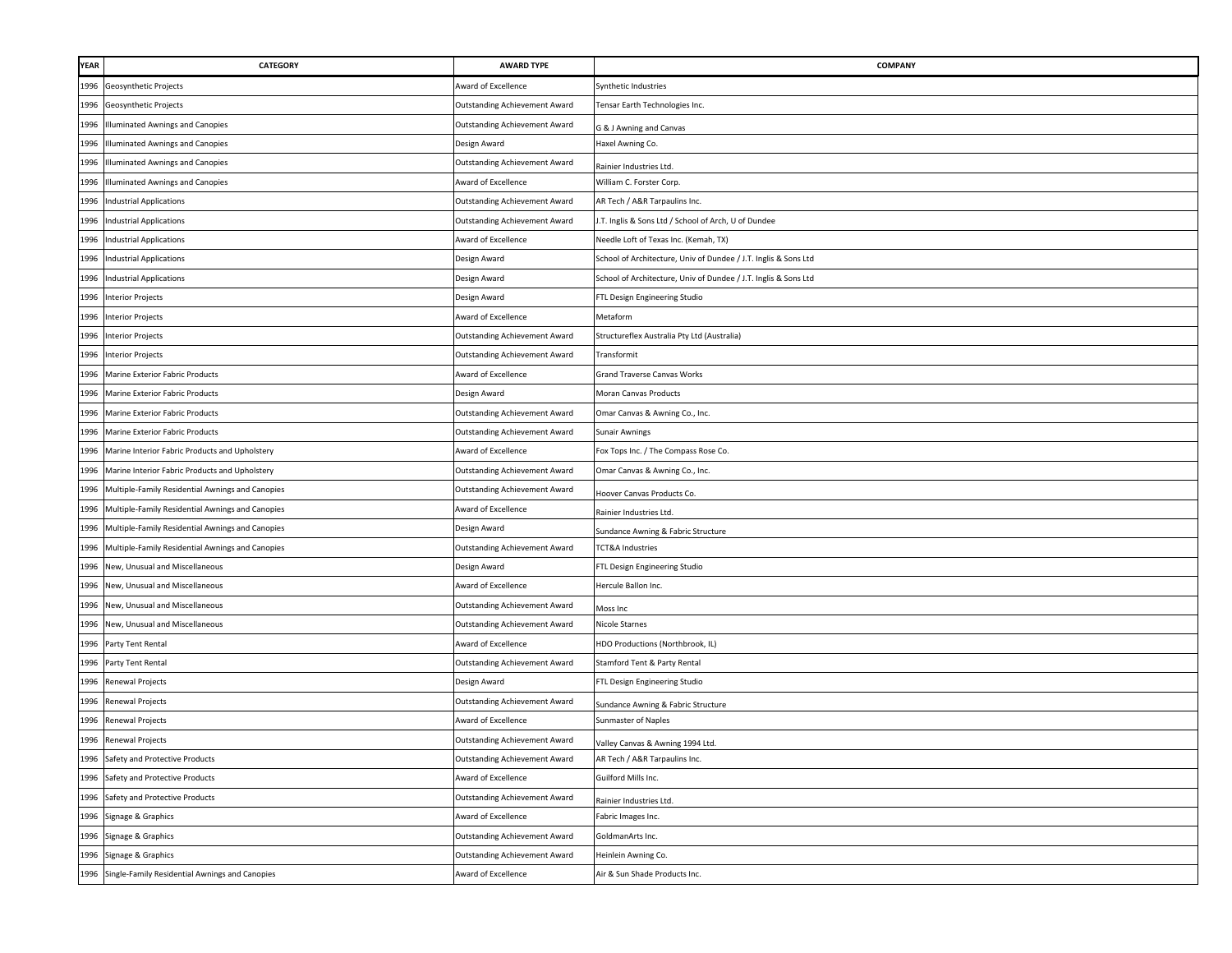| YEAR | CATEGORY                                             | <b>AWARD TYPE</b>                    | <b>COMPANY</b>                                   |
|------|------------------------------------------------------|--------------------------------------|--------------------------------------------------|
| 1996 | Single-Family Residential Awnings and Canopies       | Design Award                         | American Made Awnings and Banners                |
| 1996 | Single-Family Residential Awnings and Canopies       | Outstanding Achievement Award        | Hoover Canvas Products Co.                       |
| 1996 | Single-Family Residential Awnings and Canopies       | Outstanding Achievement Award        | Miami Awning Co.                                 |
| 1996 | <b>Subcontracted Projects</b>                        | Outstanding Achievement Award        | Duvall Design                                    |
| 1996 | <b>Subcontracted Projects</b>                        | Design Award                         | FTL Design Engineering Studio                    |
|      | 1996 Subcontracted Projects                          | Award of Excellence                  | Lawrence Fabric & Metal Structures               |
|      | 1996 Subcontracted Projects                          | Outstanding Achievement Award        | TCT&A Industries                                 |
| 1996 | <b>Tent Manufacturing</b>                            | Award of Excellence                  | Fabric Structures Inc.                           |
| 1996 | <b>Tent Manufacturing</b>                            | Design Award                         | FTL Design Engineering Studio                    |
| 1996 | <b>Tent Manufacturing</b>                            | Outstanding Achievement Award        | Sundance Awning & Fabric Structure               |
| 1996 | <b>Tent Manufacturing</b>                            | Outstanding Achievement Award        | Warner Shelter Systems Ltd                       |
| 1997 | Air and Tension Structures, Under 10,000 Square Feet | Outstanding Achievement Award        | Birdair Inc.                                     |
| 1997 | Air and Tension Structures, Under 10,000 Square Feet | <b>Outstanding Achievement Award</b> | Castro Rojas Ingenieros y Arquitectos Ltda.      |
| 1997 | Air and Tension Structures, Under 10,000 Square Feet | <b>Award of Excellence</b>           | Fabric Structures Inc.                           |
| 1997 | Air and Tension Structures, Under 10,000 Square Feet | Design Award                         | Prat S.A. Structural Engineering                 |
| 1997 | Air and Tension Structures, Under 10,000 Square Feet | Outstanding Achievement Award        | <b>VESL Tension Span</b>                         |
| 1997 | Air and Tension Structures: 10,000 - 30,000 Sq. Ft.  | Award of Excellence                  | Architen Ltd                                     |
| 1997 | Air and Tension Structures: 10,000 - 30,000 Sq. Ft.  | <b>Outstanding Achievement Award</b> | Architen Ltd                                     |
| 1997 | Air and Tension Structures: 10,000 - 30,000 Sq. Ft.  | Outstanding Achievement Award        | Birdair Inc.                                     |
| 1997 | Air and Tension Structures: 10,000 - 30,000 Sq. Ft.  | Outstanding Achievement Award        | Kuraray Co., Ltd                                 |
| 1997 | Air and Tension Structures: More than 30,000 Sq. Ft. | Outstanding Achievement Award        | Alom Building Systems SDN BHD                    |
| 1997 | Air and Tension Structures: More than 30,000 Sq. Ft. | <b>Outstanding Achievement Award</b> | Koch Membrane Structures GmbH                    |
| 1997 | Air and Tension Structures: More than 30,000 Sq. Ft. | Award of Excellence                  | Taiyo Kogyo Co Ltd (Osaka)                       |
| 1997 | Air and Tension Structures: More than 30,000 Sq. Ft. | Outstanding Achievement Award        | Taiyo Kogyo Co Ltd (Osaka)                       |
| 1997 | Air and Tension Structures: More than 30,000 Sq. Ft. | Design Award                         | Yamashita Sekki Inc. / Taisei Corp               |
| 1997 | <b>Banners and Flags</b>                             | Award of Excellence                  | Doublet Mfg Inc.                                 |
| 1997 | <b>Banners and Flags</b>                             | Outstanding Achievement Award        | Flying Colours International Dov of Scythes Inc. |
| 1997 | Banners and Flags                                    | Design Award                         | Highflying Banners Inc.                          |
| 1997 | <b>Commercial Awnings</b>                            | Outstanding Achievement Award        | <b>Hustead's Canvas Creations</b>                |
| 1997 | <b>Commercial Awnings</b>                            | Outstanding Achievement Award        | Koch Membrane Structures GmbH                    |
| 1997 | <b>Commercial Awnings</b>                            | Award of Excellence                  | Landrell Fabric Engineering Ltd                  |
| 1997 | <b>Commercial Awnings</b>                            | Design Award                         | Welhener Awning Co.                              |
| 1997 | <b>Commercial Canopies</b>                           | Award of Excellence                  | Alpha Tent & Awning Ltd.                         |
| 1997 | <b>Commercial Canopies</b>                           | Outstanding Achievement Award        | American Made Awnings and Banners                |
| 1997 | <b>Commercial Canopies</b>                           | <b>Outstanding Achievement Award</b> | Miami Awning Co.                                 |
|      | 1997 Commercial Canopies                             | Outstanding Achievement Award        | Parasol Awnings LLC                              |
| 1997 | <b>Commercial Tent Rental</b>                        | Outstanding Achievement Award        | Losberger U.S. LLC (Indianapolis)                |
| 1997 | <b>Commercial Tent Rental</b>                        | <b>Outstanding Achievement Award</b> | Tentnology Co.                                   |
| 1997 | <b>Commercial Tent Rental</b>                        | Award of Excellence                  | Veldman Tent Technologies                        |
| 1997 | Geosynthetic Projects                                | <b>Outstanding Achievement Award</b> | Engineered Textile Products Inc.                 |
| 1997 | Geosynthetic Projects                                | Design Award                         | High County Consulting Denver Terra Task         |
| 1997 | Geosynthetic Projects                                | Award of Excellence                  | Presto Products Co.                              |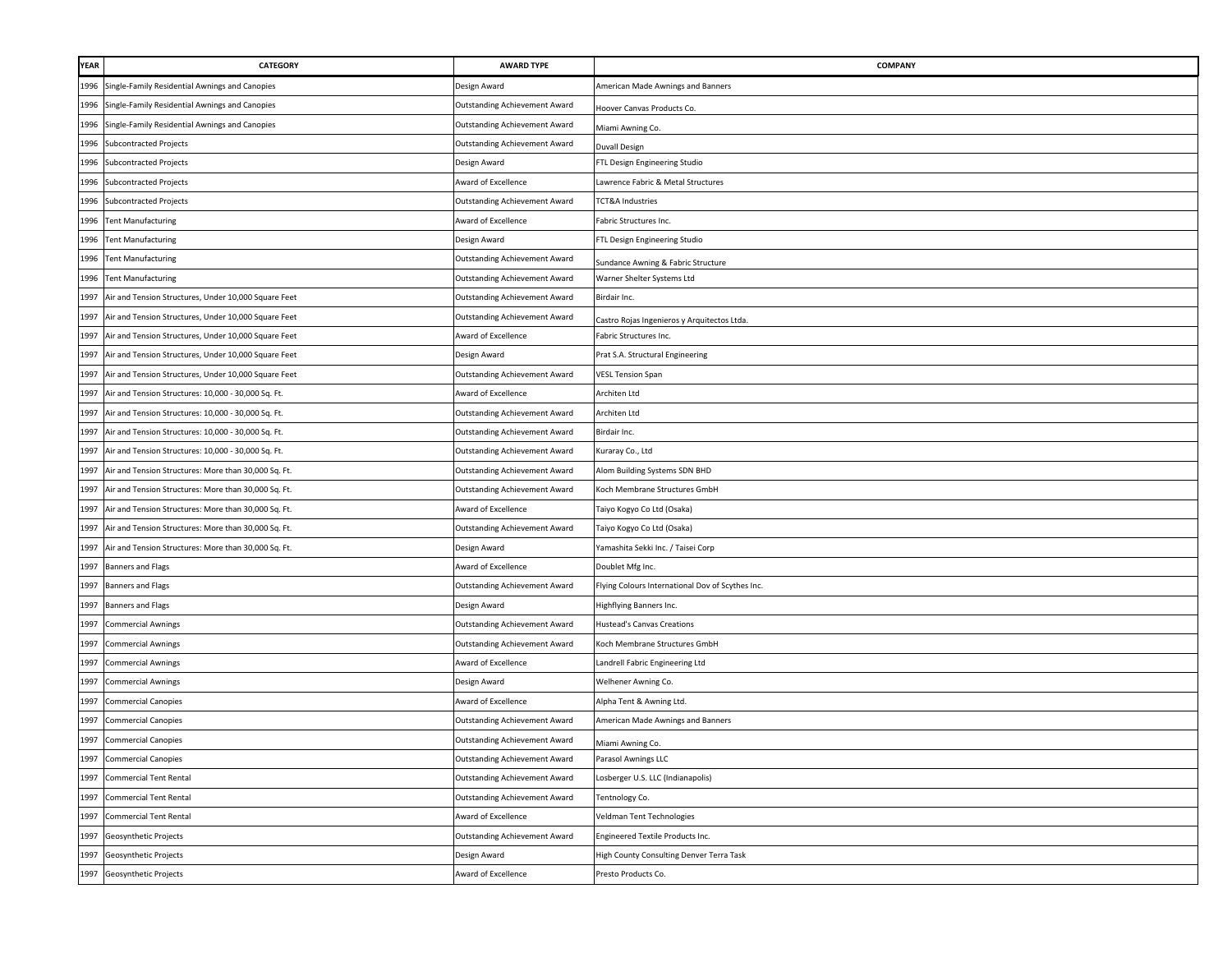| YEAR | <b>CATEGORY</b>                                  | <b>AWARD TYPE</b>                    | COMPANY                               |
|------|--------------------------------------------------|--------------------------------------|---------------------------------------|
| 1997 | Geosynthetic Projects                            | <b>Outstanding Achievement Award</b> | Presto Products Co.                   |
| 1997 | Geosynthetic Projects                            | Design Award                         | Yenter Companies                      |
| 1997 | <b>Illuminated Awnings and Canopies</b>          | <b>Outstanding Achievement Award</b> | Advanced Awning Design                |
| 1997 | Illuminated Awnings and Canopies                 | <b>Outstanding Achievement Award</b> | Benjamin's Pacific Trends Inc.        |
| 1997 | Illuminated Awnings and Canopies                 | Award of Excellence                  | Koch Membrane Structures GmbH         |
| 1997 | Illuminated Awnings and Canopies                 | Design Award                         | Windsor Tent & Awning Inc.            |
| 1997 | <b>Industrial Applications</b>                   | <b>Outstanding Achievement Award</b> | AR Tech / A&R Tarpaulins Inc.         |
| 1997 | <b>Industrial Applications</b>                   | Award of Excellence                  | ILC Dover Inc.                        |
| 1997 | <b>Industrial Applications</b>                   | Design Award                         | ILC Dover Inc.                        |
| 1997 | <b>Industrial Applications</b>                   | <b>Outstanding Achievement Award</b> | Moss Inc                              |
| 1997 | <b>Interior Projects</b>                         | Design Award                         | Moss Inc                              |
| 1997 | <b>Interior Projects</b>                         | Award of Excellence                  | Transformit                           |
| 1997 | <b>Interior Projects</b>                         | <b>Outstanding Achievement Award</b> | Transformit                           |
| 1997 | Marine Exterior Fabric Products                  | Award of Excellence                  | Omar Canvas & Awning Co., Inc.        |
| 1997 | Marine Interior Fabric Products and Upholstery   | Award of Excellence                  | Needle Loft of Texas Inc. (Kemah, TX) |
| 1997 | Marine Interior Fabric Products and Upholstery   | Outstanding Achievement Award        | Needle Loft of Texas Inc. (Kemah, TX) |
| 1997 | Marine Interior Fabric Products and Upholstery   | Outstanding Achievement Award        | Omar Canvas & Awning Co., Inc.        |
| 1997 | Multiple-Family Residential Awnings and Canopies | <b>Outstanding Achievement Award</b> | Capitol Awning Co., Inc.              |
| 1997 | Multiple-Family Residential Awnings and Canopies | <b>Outstanding Achievement Award</b> | Haxel Awning Co.                      |
| 1997 | Multiple-Family Residential Awnings and Canopies | Award of Excellence                  | Sunmaster of Naples                   |
| 1997 | New, Unusual and Miscellaneous                   | Award of Excellence                  | Air Dimensional Design Inc.           |
| 1997 | New, Unusual and Miscellaneous                   | Design Award                         | Air Dimensional Design Inc.           |
| 1997 | New, Unusual and Miscellaneous                   | Outstanding Achievement Award        | Air Dimensional Design Inc.           |
| 1997 | New, Unusual and Miscellaneous                   | <b>Outstanding Achievement Award</b> | AR Tech / A&R Tarpaulins Inc.         |
| 1997 | Party Tent Rental                                | <b>Outstanding Achievement Award</b> | Hood Tents & Events                   |
| 1997 | Party Tent Rental                                | Award of Excellence                  | Multi Pavillion International ApS     |
| 1997 | Party Tent Rental                                | <b>Outstanding Achievement Award</b> | P.J. McBride Inc.                     |
| 1997 | Renewal Projects                                 | <b>Outstanding Achievement Award</b> | Camel Custom Canvas Shop              |
| 1997 | Renewal Projects                                 | Design Award                         | Capital City Awning                   |
| 1997 | Renewal Projects                                 | <b>Outstanding Achievement Award</b> | Pelletier Awning Co.                  |
| 1997 | Renewal Projects                                 | Award of Excellence                  | Sunmaster of Naples                   |
| 1997 | Safety and Protective Products                   | Award of Excellence                  | Omar Canvas & Awning Co., Inc.        |
| 1997 | Signage & Graphics                               | Design Award                         | Capitol Awning Co., Inc.              |
| 1997 | Signage & Graphics                               | <b>Outstanding Achievement Award</b> | <b>Event Promotion Supply</b>         |
| 1997 | Signage & Graphics                               | <b>Outstanding Achievement Award</b> | Fabric Images Inc.                    |
| 1997 | Signage & Graphics                               | Award of Excellence                  | GoldmanArts Inc.                      |
| 1997 | Signage & Graphics                               | <b>Outstanding Achievement Award</b> | Rainier Industries Ltd                |
| 1997 | Single-Family Residential Awnings and Canopies   | Award of Excellence                  | Awning and Canvas Work                |
| 1997 | Single-Family Residential Awnings and Canopies   | <b>Outstanding Achievement Award</b> | Fabric Structures Inc.                |
| 1997 | Single-Family Residential Awnings and Canopies   | Outstanding Achievement Award        | <b>Hustead's Canvas Creations</b>     |
| 1997 | Single-Family Residential Awnings and Canopies   | Award of Excellence                  | Sunmaster of Naples                   |
| 1997 | <b>Subcontracted Projects</b>                    | Design Award                         | ATS / Advanced Tensile Structures     |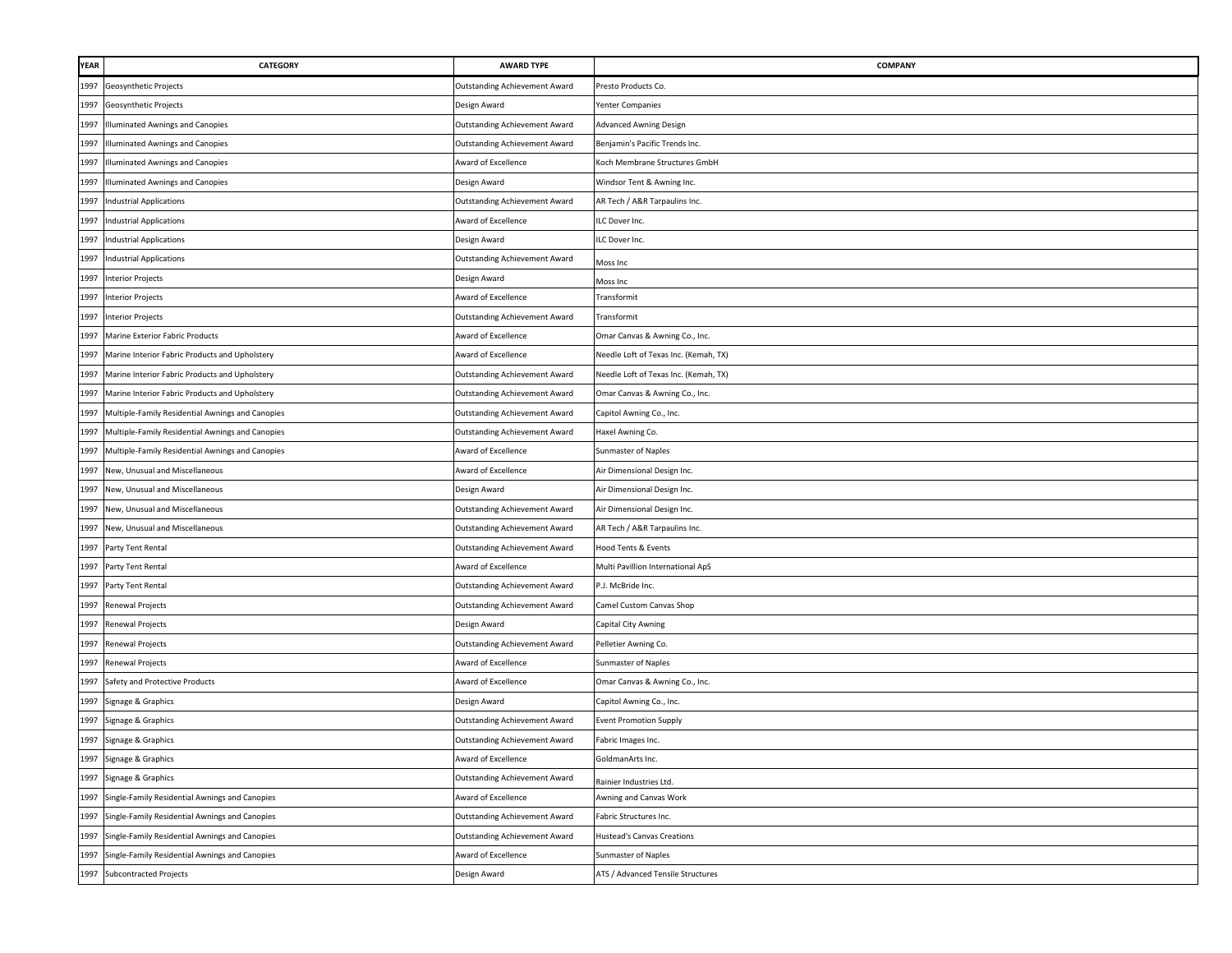| <b>YEAR</b> | <b>CATEGORY</b>                                          | <b>AWARD TYPE</b>                    | COMPANY                                          |
|-------------|----------------------------------------------------------|--------------------------------------|--------------------------------------------------|
| 1997        | <b>Subcontracted Projects</b>                            | <b>Outstanding Achievement Award</b> | ATS / Advanced Tensile Structures                |
| 1997        | <b>Subcontracted Projects</b>                            | Outstanding Achievement Award        | Design Craftsmen Inc. / Moss Inc.                |
| 1997        | <b>Subcontracted Projects</b>                            | Award of Excellence                  | Display Craft Inc. / Moss Inc.                   |
|             | 1997 Subcontracted Projects                              | <b>Outstanding Achievement Award</b> | Foster-Miller, Inc.Composites                    |
| 1997        | <b>Subcontracted Projects</b>                            | <b>Outstanding Achievement Award</b> | Moss Inc. / Design Craftsmen Inc.                |
| 1997        | <b>Subcontracted Projects</b>                            | Award of Excellence                  | Moss Inc. / Display Craft Inc.                   |
|             | 1997 Tent Manufacturing                                  | Design Award                         | J & J Carter Ltd                                 |
|             | 1997 Tent Manufacturing                                  | Award of Excellence                  | Koch Membrane Structures GmbH                    |
| 1997        | <b>Tent Manufacturing</b>                                | <b>Outstanding Achievement Award</b> | Koch Membrane Structures GmbH                    |
| 1997        | <b>Tent Manufacturing</b>                                | <b>Outstanding Achievement Award</b> | Landrell Fabric Engineering Ltd                  |
| 1997        | <b>Tent Manufacturing</b>                                | <b>Outstanding Achievement Award</b> | Neptunus International Tent Rental               |
| 1998        | Air and Tension Structures, More Than 30,000 Square Feet | Award of Excellence                  | Koch Membrane Structures GmbH                    |
| 1998        | Air and Tension Structures, More Than 30,000 Square Feet | <b>Outstanding Achievement Award</b> | Koch Membrane Structures GmbH                    |
| 1998        | Air and Tension Structures, More Than 30,000 Square Feet | <b>Outstanding Achievement Award</b> | Landrell Fabric Engineering Ltd                  |
| 1998        | Air and Tension Structures, More Than 30,000 Square Feet | <b>Outstanding Achievement Award</b> | Faiyo Kogyo Corp. (Tokyo)                        |
| 1998        | Air and Tension Structures, More Than 30,000 Square Feet | Design Award                         | Werner Sobek Ingenieure GmbH                     |
| 1998        | Air and Tension Structures, Under 10,000 Square Feet     | Design Award                         | ASI Advanced Structures Inc.                     |
| 1998        | Air and Tension Structures, Under 10,000 Square Feet     | <b>Outstanding Achievement Award</b> | Carpas Y Lonas El Carrousel S.A. de C.V.         |
| 1998        | Air and Tension Structures, Under 10,000 Square Feet     | <b>Outstanding Achievement Award</b> | Hendee Enterprises Inc.                          |
| 1998        | Air and Tension Structures, Under 10,000 Square Feet     | <b>Outstanding Achievement Award</b> | Sullivan & Brampton                              |
| 1998        | Air and Tension Structures, Under 10,000 Square Feet     | <b>Outstanding Achievement Award</b> | Taiyo Birdair Asia PTE Ltd.                      |
| 1998        | Air and Tension Structures, Under 10,000 Square Feet     | Award of Excellence                  | Faiyo Kogyo Corp. (Tokyo)                        |
| 1998        | Air and Tension Structures, Under 10,000 Square Feet     | <b>Outstanding Achievement Award</b> | Faiyo Kogyo Corp. (Tokyo)                        |
|             | 1998 Air and Tension Structures: 10,000 - 30,000 Sq. Ft. | Design Award                         | Arcora                                           |
| 1998        | Air and Tension Structures: 10,000 - 30,000 Sq. Ft.      | Award of Excellence                  | Birdair Inc.                                     |
| 1998        | Air and Tension Structures: 10,000 - 30,000 Sq. Ft.      | Award of Excellence                  | Permafab Pty. Ltd.                               |
| 1998        | Air and Tension Structures: 10,000 - 30,000 Sq. Ft.      | Outstanding Achievement Award        | Taiyo Birdair Asia PTE Ltd.                      |
| 1998        | Air and Tension Structures: 10,000 - 30,000 Sq. Ft.      | <b>Outstanding Achievement Award</b> | Taiyo Kogyo Corp. (Tokyo)                        |
| 1998        | Banners and Flags                                        | <b>Outstanding Achievement Award</b> | F.W. Haxel Co. Inc.                              |
|             | 1998 Banners and Flags                                   | <b>Outstanding Achievement Award</b> | Flying Colours International Dov of Scythes Inc. |
|             | 1998 Banners and Flags                                   | Design Award                         | Judy Dioszegi, Designer                          |
|             | 1998 Banners and Flags                                   | Award of Excellence                  | Transformit                                      |
| 1998        | <b>Commercial Awnings</b>                                | Award of Excellence                  | Koch Membrane Structures GmbH                    |
| 1998        | <b>Commercial Awnings</b>                                | <b>Outstanding Achievement Award</b> | Miami Awning Co.                                 |
| 1998        | <b>Commercial Awnings</b>                                | <b>Outstanding Achievement Award</b> | Sundance Awning & Fabric Structure               |
|             | 1998 Commercial Canopies                                 | Award of Excellence                  | Lawrence Fabric & Metal Structures               |
| 1998        | <b>Commercial Canopies</b>                               | Design Award                         | Lawrence Fabric & Metal Structures               |
|             | 1998 Commercial Canopies                                 | <b>Outstanding Achievement Award</b> | Miami Awning Co.                                 |
|             | 1998 Commercial Canopies                                 | <b>Outstanding Achievement Award</b> | Sundance Awning & Fabric Structure               |
|             | 1998 Commercial Tent Rental                              | <b>Outstanding Achievement Award</b> | Losberger U.S. LLC (Indianapolis)                |
|             | 1998 Commercial Tent Rental                              | <b>Outstanding Achievement Award</b> | Roder USA Inc.                                   |
|             | 1998 Commercial Tent Rental                              | Award of Excellence                  | RÖDER Zelt - Und Veranstaltungsservice GmbH      |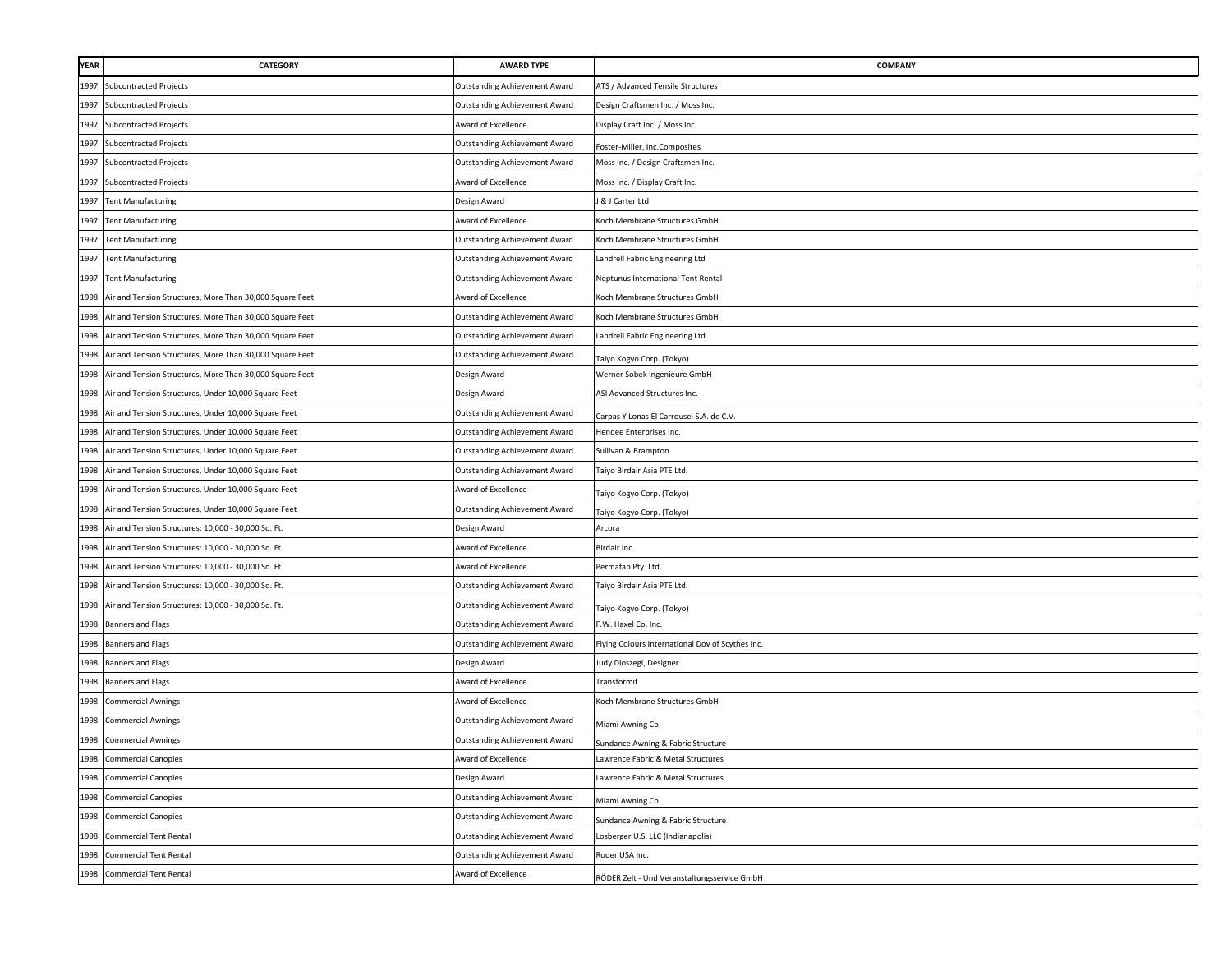| YEAR | <b>CATEGORY</b>                                                | <b>AWARD TYPE</b>                    | COMPANY                                              |
|------|----------------------------------------------------------------|--------------------------------------|------------------------------------------------------|
| 1998 | <b>Commercial Tent Rental</b>                                  | <b>Outstanding Achievement Award</b> | RÖDER Zelt - Und Veranstaltungsservice GmbH          |
| 1998 | Geosynthetic Projects                                          | Award of Excellence                  | Stevens Geomembranes, Div. of JPS Elastomerics Corp. |
| 1998 | Illuminated Awnings and Canopies                               | <b>Outstanding Achievement Award</b> | Empire/Forster Sign & Awning                         |
| 1998 | <b>Illuminated Awnings and Canopies</b>                        | <b>Outstanding Achievement Award</b> | Maruhachi Tent Syokai Co. Ltd                        |
| 1998 | <b>Illuminated Awnings and Canopies</b>                        | <b>Outstanding Achievement Award</b> | Sundance Awning & Fabric Structure                   |
| 1998 | Illuminated Awnings and Canopies                               | Award of Excellence                  | Valley Canvas & Awning 1994 Ltd.                     |
| 1998 | <b>Industrial Applications</b>                                 | Award of Excellence                  | <b>Hustead's Canvas Creations</b>                    |
| 1998 | <b>Industrial Applications</b>                                 | <b>Outstanding Achievement Award</b> | Presto Products Co.                                  |
| 1998 | <b>Industrial Applications</b>                                 | Outstanding Achievement Award        | Synthetic Industries                                 |
| 1998 | <b>Interior Projects</b>                                       | Design Award                         | Gisela Stromeyer Architectural Design                |
| 1998 | <b>Interior Projects</b>                                       | Design Award                         | Moss Inc                                             |
| 1998 | <b>Interior Projects</b>                                       | Award of Excellence                  | Transformit                                          |
| 1998 | <b>Interior Projects</b>                                       | <b>Outstanding Achievement Award</b> | Transformit                                          |
| 1998 | <b>Interior Projects</b>                                       | <b>Outstanding Achievement Award</b> | <b>FSP Taiyo Inc.</b>                                |
| 1998 | Marine Exterior Fabric Products (Powerboats)                   | <b>Outstanding Achievement Award</b> | Barrett Enclosures Inc.                              |
| 1998 | Marine Exterior Fabric Products (Powerboats)                   | Design Award                         | <b>Boat Trailers</b>                                 |
| 1998 | Marine Exterior Fabric Products (Powerboats)                   | Award of Excellence                  | Canfab Products Ltd.                                 |
| 1998 | Marine Exterior Fabric Products (Powerboats)                   | <b>Outstanding Achievement Award</b> | EGE System Sun Control Inc                           |
| 1998 | Marine Exterior Fabric Products (Sailboats)                    | <b>Outstanding Achievement Award</b> | <b>Custom Marine Canvas</b>                          |
| 1998 | Marine Exterior Fabric Products (Sailboats)                    | Design Award                         | Gemini Marine Canvas                                 |
| 1998 | Marine Exterior Fabric Products (Sailboats)                    | Award of Excellence                  | J & B Brown's Marine Canvas Inc                      |
| 1998 | Marine Upholstery & Interior Fabric Products (Powerboats)      | Award of Excellence                  | Barrett Enclosures Inc.                              |
|      | 1998 Marine Upholstery & Interior Fabric Products (Powerboats) | Outstanding Achievement Award        | Barrett Enclosures Inc.                              |
| 1998 | Marine Upholstery & Interior Fabric Products (Powerboats)      | Design Award                         | Needle Loft of Texas Inc. (Kemah, TX)                |
| 1998 | Marine Upholstery & Interior Fabric Products (Sailboats)       | Award of Excellence                  | <b>Custom Marine Canvas</b>                          |
| 1998 | Marine Upholstery & Interior Fabric Products (Sailboats)       | <b>Outstanding Achievement Award</b> | <b>Custom Marine Canvas</b>                          |
| 1998 | Multiple-Family Residential Awnings and Canopies               | Award of Excellence                  | AAA Canvas & Awning Co., Ltd                         |
| 1998 | New, Unusual and Miscellaneous                                 | Award of Excellence                  | Alpha Tent & Awning Ltd.                             |
| 1998 | New, Unusual and Miscellaneous                                 | Design Award                         | ASI Advanced Structures Inc.                         |
| 1998 | New, Unusual and Miscellaneous                                 | <b>Outstanding Achievement Award</b> | Ehmke Manufacturing Company Inc.                     |
| 1998 | New, Unusual and Miscellaneous                                 | <b>Outstanding Achievement Award</b> | Taiyo Kogyo Corp. (Tokyo)                            |
| 1998 | New, Unusual and Miscellaneous                                 | <b>Outstanding Achievement Award</b> | The Awning & Sign Center (ASC)                       |
| 1998 | Party Tent Rental                                              | Award of Excellence                  | HDO Productions (Northbrook, IL)                     |
| 1998 | Party Tent Rental                                              | <b>Outstanding Achievement Award</b> | Loane Brothers Inc.                                  |
|      | 1998 Party Tent Rental                                         | <b>Outstanding Achievement Award</b> | Warner Shelter Systems Ltd                           |
|      | 1998 Renewal Projects                                          | <b>Outstanding Achievement Award</b> | Pike Awning Co.                                      |
| 1998 | Renewal Projects                                               | <b>Outstanding Achievement Award</b> | Sunmaster of Naples                                  |
|      | 1998 Renewal Projects                                          | Award of Excellence                  | Valley Canvas & Awning 1994 Ltd.                     |
| 1998 | Signage & Graphics                                             | <b>Outstanding Achievement Award</b> | Banner Creations Inc.                                |
| 1998 | Signage & Graphics                                             | Award of Excellence                  | Fabric Images Inc.                                   |
| 1998 | Signage & Graphics                                             | <b>Outstanding Achievement Award</b> | Scherba Industries Inc.                              |
| 1998 | Single-Family Residential Awnings and Canopies                 | <b>Outstanding Achievement Award</b> | <b>Custom Marine Canvas</b>                          |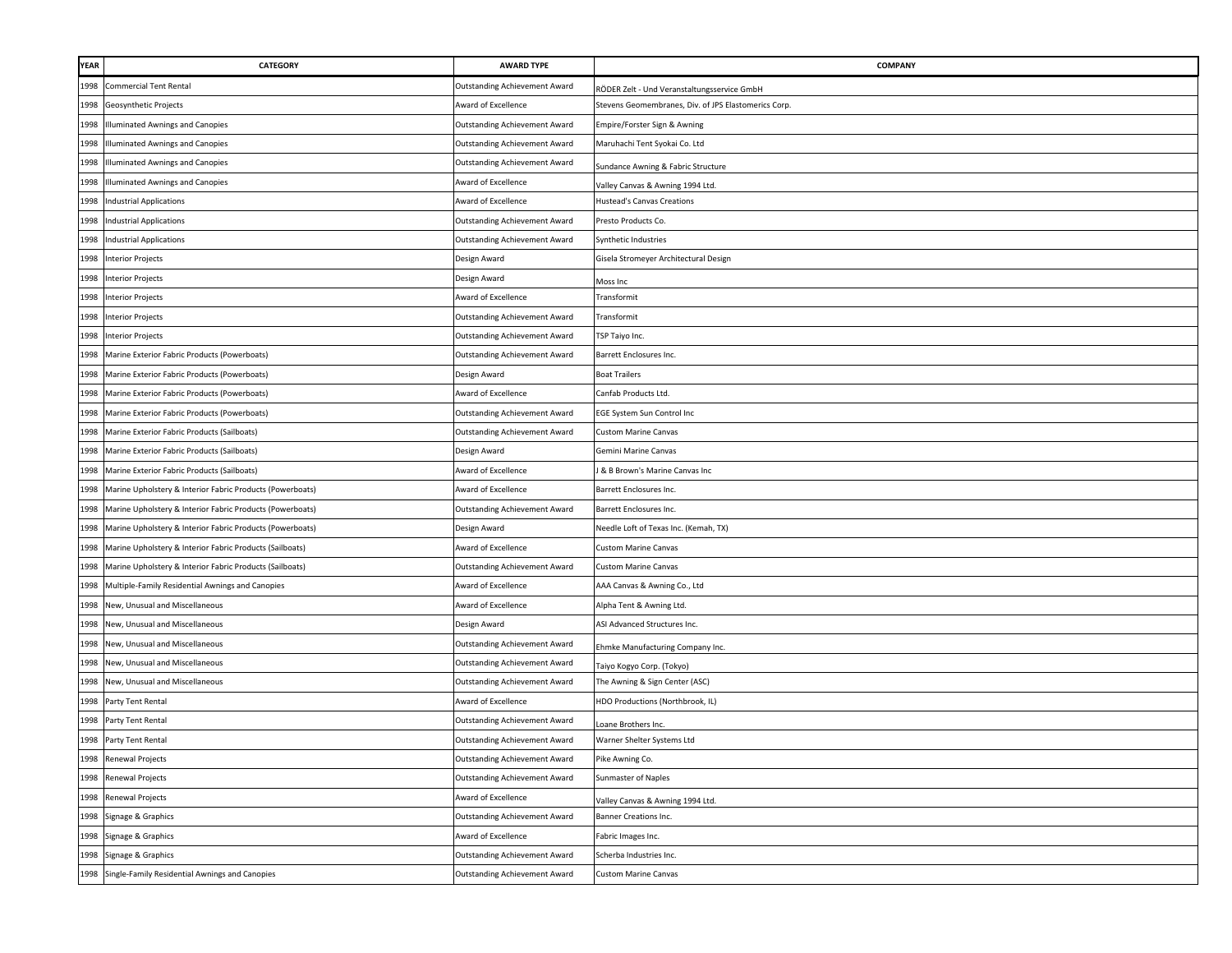| YEAR | CATEGORY                                               | <b>AWARD TYPE</b>                    | <b>COMPANY</b>                                                |
|------|--------------------------------------------------------|--------------------------------------|---------------------------------------------------------------|
| 1998 | Single-Family Residential Awnings and Canopies         | Award of Excellence                  | Fabric Structures Inc.                                        |
| 1998 | Single-Family Residential Awnings and Canopies         | <b>Outstanding Achievement Award</b> | Fabric Structures Inc.                                        |
| 1998 | Single-Family Residential Awnings and Canopies         | Outstanding Achievement Award        | Hoover Canvas Products Co.                                    |
| 1998 | <b>Subcontracted Projects</b>                          | <b>Outstanding Achievement Award</b> | Camel Manufacturing Co.                                       |
| 1998 | <b>Subcontracted Projects</b>                          | <b>Outstanding Achievement Award</b> | Fabri-Tech Inc.                                               |
|      | 1998 Subcontracted Projects                            | Design Award                         | Moss Inc                                                      |
|      | 1998 Subcontracted Projects                            | <b>Outstanding Achievement Award</b> | Moss Inc                                                      |
| 1998 | <b>Subcontracted Projects</b>                          | Award of Excellence                  | Rainier Industries Ltd.                                       |
| 1998 | <b>Tent Manufacturing</b>                              | Outstanding Achievement Award        | Camera Essentials                                             |
| 1998 | <b>Tent Manufacturing</b>                              | Outstanding Achievement Award        | Koch Membrane Structures GmbH                                 |
| 1998 | <b>Tent Manufacturing</b>                              | Award of Excellence                  | Losberger U.S. LLC (Indianapolis)                             |
| 1998 | <b>Tent Manufacturing</b>                              | Outstanding Achievement Award        | Roder USA Inc.                                                |
| 1998 | <b>Tent Manufacturing</b>                              | Design Award                         | Werner Sobek Ingenieure GmbH                                  |
| 1999 | Air and Tension Structures: 10,000 - 30,000 Sq. Ft.    | Outstanding Achievement Award        | Beijing Granlit Space Membrane Technology Engineering Co. Ltd |
| 1999 | Air and Tension Structures: 10,000 - 30,000 Sq. Ft.    | Outstanding Achievement Award        | Birdair Inc.                                                  |
| 1999 | Air and Tension Structures: 10,000 - 30,000 Sq. Ft.    | Award of Excellence                  | Koch Membrane Structures GmbH                                 |
| 1999 | Air and Tension Structures: More than 30,000 Sq. Ft.   | Design Award                         | Alom Building Systems SDN BHD                                 |
| 1999 | Air and Tension Structures: More than 30,000 Sq. Ft.   | Outstanding Achievement Award        | Alom Building Systems SDN BHD                                 |
| 1999 | Air and Tension Structures: More than 30,000 Sq. Ft.   | Outstanding Achievement Award        | Taiyo Kogyo Corp. (Tokyo)                                     |
| 1999 | Air and Tension Structures: Under 10,000 Sq. Ft.       | Design Award                         | Castro Rojas Ingenieros y Arquitectos Ltda                    |
| 1999 | Air and Tension Structures: Under 10,000 Sq. Ft.       | Design Award                         | G.H. Bruce LLC                                                |
| 1999 | Air and Tension Structures: Under 10,000 Sq. Ft.       | Design Award                         | H.B. Daugherty P.E. Consulting Engineers                      |
| 1999 | Air and Tension Structures: Under 10,000 Sq. Ft.       | Outstanding Achievement Award        | Koch Membrane Structures GmbH                                 |
|      | 1999 Air and Tension Structures: Under 10,000 Sq. Ft.  | Outstanding Achievement Award        | Landrell Fabric Engineering Ltd                               |
| 1999 | Air and Tension Structures: Under 10,000 Sq. Ft.       | Award of Excellence                  | Permafab Pty. Ltd.                                            |
| 1999 | Air and Tenstion Structures: More than 30,000 Sq. Ft.  | Award of Excellence                  | Birdair Inc.                                                  |
|      | 1999 Awnings, Commercial                               | Award of Excellence                  | Sundance Awning & Fabric Structure                            |
| 1999 | Awnings, Illuminated                                   | Award of Excellence                  | Maple Leaf Canvas Co, Inc.                                    |
| 1999 | Awnings, Retractable                                   | Award of Excellence                  | Sunmaster of Naples                                           |
| 1999 | Awnings, Single-Family Residential                     | Award of Excellence                  | Hoover Canvas Products Co.                                    |
|      | 1999 Awnings: Illuminated                              | Outstanding Achievement Award        | Valley Canvas & Awning 1994 Ltd.                              |
| 1999 | Awnings: Single-Family Residential                     | Outstanding Achievement Award        | Miami Awning Co.                                              |
| 1999 | Awnings: Single-Family Residential                     | Outstanding Achievement Award        | Sunmaster of Naples                                           |
| 1999 | Banners & Flags: Arts and Crafts                       | Award of Excellence                  | Arte del Cielo                                                |
| 1999 | Banners & Flags: Exhibitions                           | Award of Excellence                  | Doublet Mfg Inc.                                              |
|      | 1999 Banners & Flags: Special or Large Scale Events    | Award of Excellence                  | Highflying Banners Inc.                                       |
| 1999 | Banners and Flags: Arts and Crafts                     | Design Award                         | <b>Banner Arts</b>                                            |
| 1999 | Banners and Flags: Exhibitions                         | Outstanding Achievement Award        | Arkansas Flag & Banner Inc.                                   |
| 1999 | Banners and Flags: Exhibitions                         | Outstanding Achievement Award        | Banner Creations Inc.                                         |
|      | 1999 Banners and Flags: Exhibitions                    | Outstanding Achievement Award        | Scythes Inc / Flying Colours Int'l                            |
| 1999 | Banners and Flags: Special and Large-Scale Events      | Design Award                         | Flying Colors Inc.                                            |
|      | 1999 Banners and Flags: Special and Large-Scale Events | <b>Outstanding Achievement Award</b> | Landrell Fabric Engineering Ltd                               |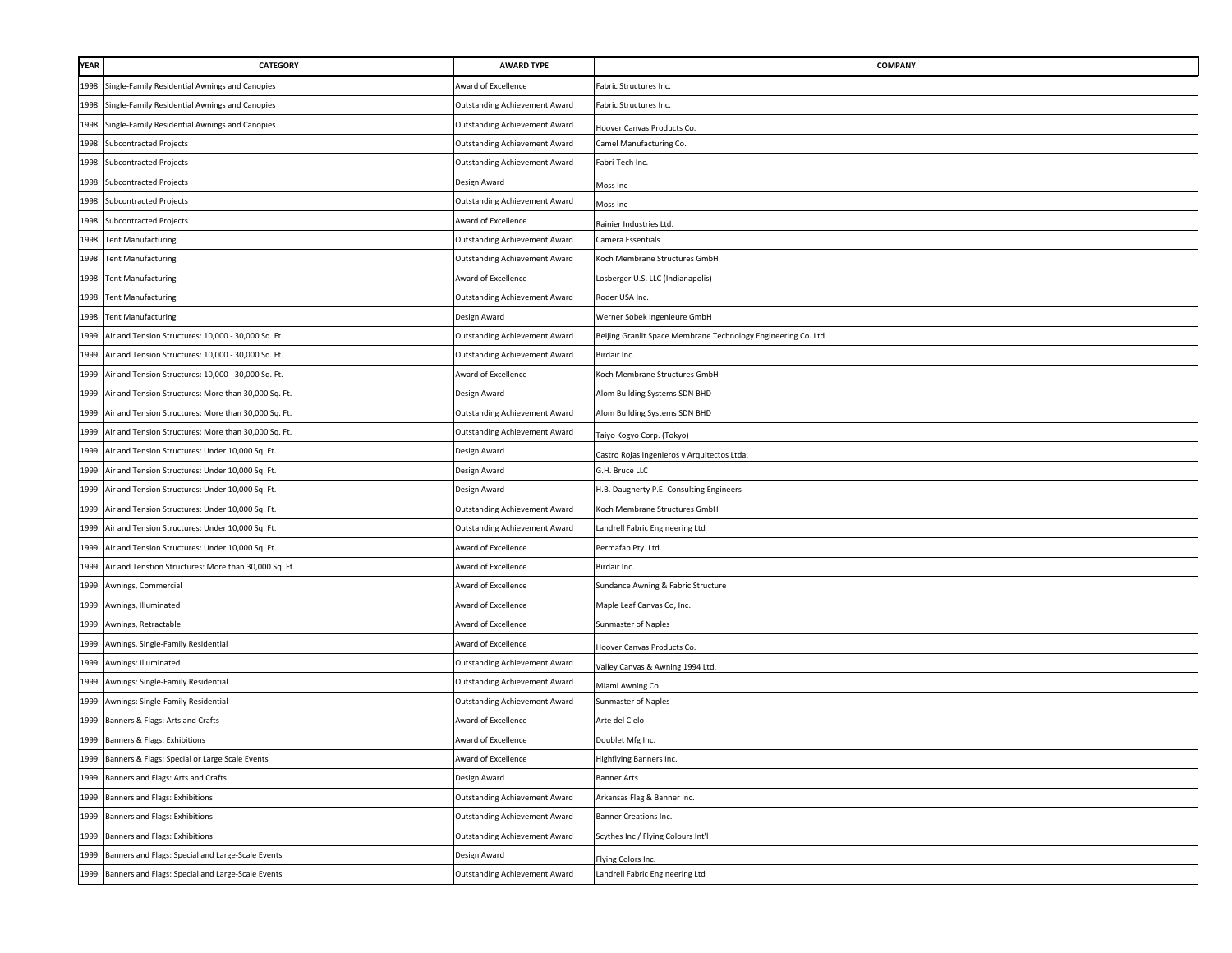| YEAR | <b>CATEGORY</b>                                             | <b>AWARD TYPE</b>                    | COMPANY                                             |
|------|-------------------------------------------------------------|--------------------------------------|-----------------------------------------------------|
| 1999 | Banners and Flags: Special and Large-Scale Events           | Outstanding Achievement Award        | Scythes Inc / Flying Colours Int'l                  |
| 1999 | Canopies, Commercial                                        | Award of Excellence                  | Miami Awning Co.                                    |
| 1999 | Canopies, Illuminated                                       | Award of Excellence                  | Fabric Structures Inc.                              |
| 1999 | Canopies, Multiple-Family Residential                       | Award of Excellence                  | Raymond Brothers Ltd.                               |
| 1999 | Canopies, Single-Family Residential                         | Award of Excellence                  | Wilcox Awning & Sign Div / Toledo Tarp Service Inc. |
| 1999 | Canopies: Commercial                                        | <b>Outstanding Achievement Award</b> | Carroll Awning Co. Inc.                             |
| 1999 | Canopies: Commercial                                        | Design Award                         | FTL Design Engineering Studio                       |
| 1999 | Canopies: Commercial                                        | Outstanding Achievement Award        | Haxel Awning Co.                                    |
| 1999 | Canopies: Single-Family Residential                         | Design Award                         | H.B. Daugherty P.E. Consulting Engineers            |
| 1999 | Canopies: Single-Family Residential                         | Outstanding Achievement Award        | Hoover Canvas Products Co.                          |
| 1999 | <b>Commercial Tent Rental</b>                               | Award of Excellence                  | Kirby Rental Sales and Service                      |
| 1999 | <b>Commercial Tent Rental</b>                               | Outstanding Achievement Award        | Roder USA Inc.                                      |
| 1999 | Geosynthetic Projects                                       | Award of Excellence                  | Presto Products Co.                                 |
| 1999 | Geosynthetic Projects                                       | Outstanding Achievement Award        | Ruppert Landscape Co.                               |
| 1999 | <b>Industrial Applications</b>                              | Award of Excellence                  | AR Tech / A&R Tarpaulins Inc.                       |
| 1999 | <b>Industrial Applications</b>                              | Outstanding Achievement Award        | AR Tech / A&R Tarpaulins Inc.                       |
| 1999 | Industrial Applications                                     | Outstanding Achievement Award        | Johnson Worldwide Associates / Eureka Tents         |
| 1999 | <b>Interior Projecs</b>                                     | Outstanding Achievement Award        | Moss Inc                                            |
| 1999 | <b>Interior Projects</b>                                    | Award of Excellence                  | Empire/Forster Sign & Awning                        |
| 1999 | <b>Interior Projects</b>                                    | Design Award                         | Moss Inc                                            |
|      | 1999 Interior Projects                                      | Award of Excellence                  | Transformit                                         |
|      | 1999 Interior Projects                                      | <b>Outstanding Achievement Award</b> | Transformit                                         |
|      | 1999 Marine Exterior Fabric Products                        | Award of Excellence                  | Gemini Marine Canvas                                |
| 1999 | Marine Exterior Fabric Products (Powerboats)                | Award of Excellence                  | Barrett Enclosures Inc.                             |
| 1999 | Marine Exterior Fabric Products (Powerboats)                | Outstanding Achievement Award        | Barrett Enclosures Inc.                             |
| 1999 | Marine Exterior Fabric Products (Powerboats)                | Outstanding Achievement Award        | <b>Custom Marine Canvas</b>                         |
| 1999 | Marine Exterior Fabric Products (Powerboats)                | Outstanding Achievement Award        | Recovery Room                                       |
| 1999 | Marine Exterior Fabric Products (Sailboats)                 | Outstanding Achievement Award        | <b>Flyer Canvas</b>                                 |
| 1999 | Marine Exterior Fabric Products (Sailboats)                 | <b>Outstanding Achievement Award</b> | North Canvas & Upholstery                           |
| 1999 | Marine Exterior Fabric Products (Sailboats)                 | Design Award                         | The Canvas Shop (Texas)                             |
| 1999 | Marine Exterior Fabric Products (Sailboats)                 | Outstanding Achievement Award        | The Canvas Shop (Texas)                             |
| 1999 | Marine Upholstery and Interior Fabric Products (Powerboats  | Award of Excellence                  | Canvas & Cushions Inc.                              |
| 1999 | Marine Upholstery and Interior Fabric Products (Powerboats) | Outstanding Achievement Award        | Little Bay Marine Canvas & Sails                    |
| 1999 | Marine Upholstery and Interior Fabric Products (Sailboats)  | Award of Excellence                  | Little Bay Marine Canvas & Sails                    |
| 1999 | New, Unusual and Miscellaneous                              | Award of Excellence                  | Beijing Airhouse Corp                               |
|      | 1999 New, Unusual and Miscellaneous                         | Design Award                         | Beijing Airhouse Corp                               |
| 1999 | New, Unusual and Miscellaneous                              | <b>Outstanding Achievement Award</b> | Beijing Airhouse Corp                               |
|      | 1999 New, Unusual and Miscellaneous                         | Outstanding Achievement Award        | Transformit                                         |
|      | 1999 Party Tent Rental                                      | <b>Outstanding Achievement Award</b> | Mahaffey Fabric Structures                          |
|      | 1999 Party Tent Rental                                      | Award of Excellence                  | Partytime Productions, Inc.                         |
| 1999 | Party Tent Rental                                           | <b>Outstanding Achievement Award</b> | Roder USA Inc.                                      |
|      | 1999 Renewal Projects                                       | Award of Excellence                  | Academy Awning Inc.                                 |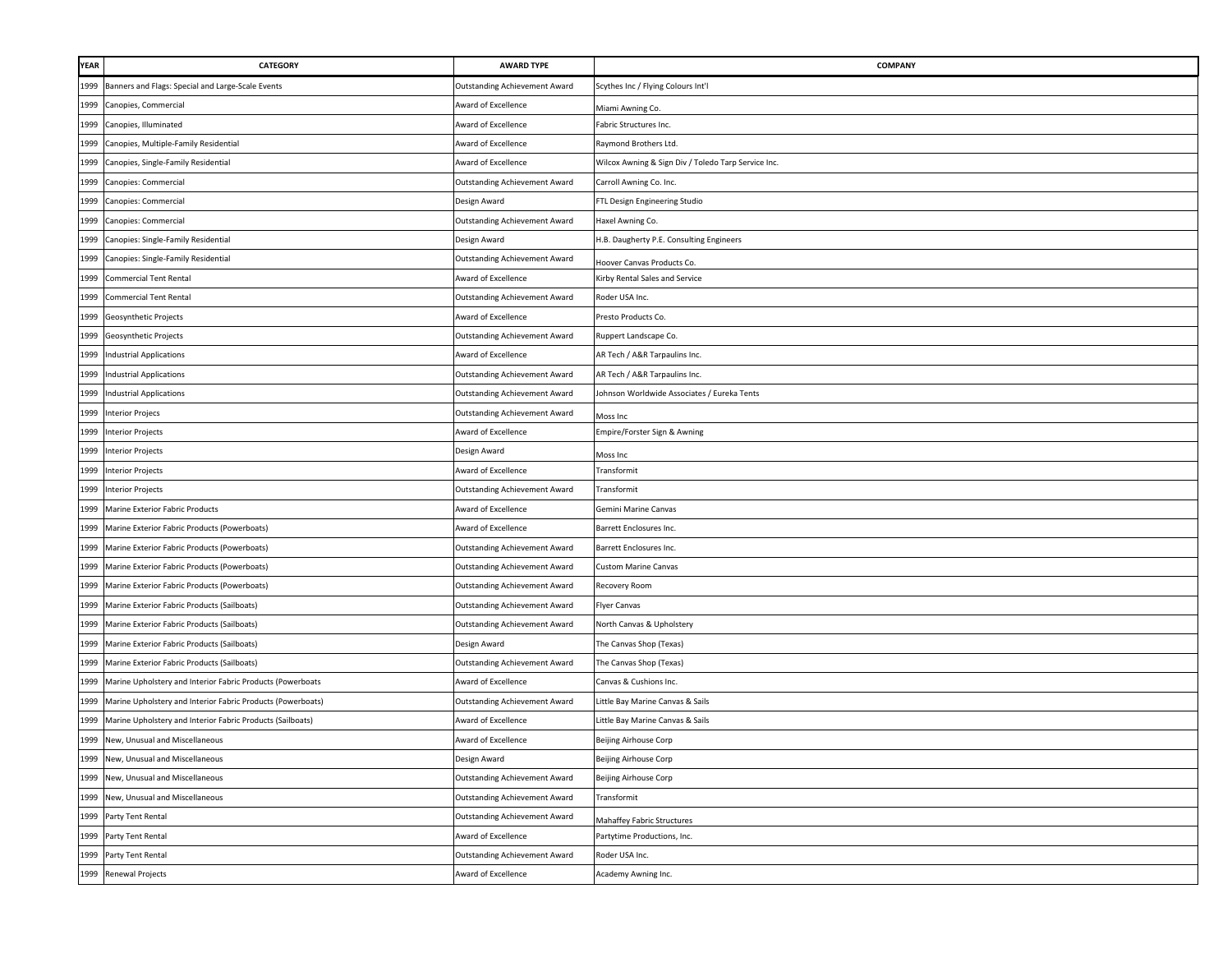| YEAR | CATEGORY                                                  | <b>AWARD TYPE</b>                    | <b>COMPANY</b>                           |
|------|-----------------------------------------------------------|--------------------------------------|------------------------------------------|
| 1999 | Renewal Projects                                          | Outstanding Achievement Award        | Ehmke Manufacturing Company Inc.         |
| 1999 | Renewal Projects                                          | Outstanding Achievement Award        | Fabric Structures Inc.                   |
| 1999 | <b>Renewal Projects</b>                                   | Design Award                         | Pfau Architecture                        |
| 1999 | Renewal Projects                                          | Award of Excellence                  | Pike Awning Co.                          |
| 1999 | Safety and Protective Products                            | Outstanding Achievement Award        | AR Tech / A&R Tarpaulins Inc.            |
| 1999 | Safety and Protective Products                            | Award of Excellence                  | North Canvas & Upholstery                |
| 1999 | Signage & Graphics                                        | <b>Outstanding Achievement Award</b> | Birdair Inc.                             |
| 1999 | Signage & Graphics                                        | Award of Excellence                  | Fabric Images Inc.                       |
| 1999 | Signage & Graphics                                        | Award of Excellence                  | Fabric Images Inc.                       |
| 1999 | Signage & Graphics                                        | <b>Outstanding Achievement Award</b> | Fabric Images Inc.                       |
| 1999 | Signage & Graphics                                        | Design Award                         | Maple Leaf Canvas Co, Inc.               |
| 1999 | <b>Subcontracted Projects</b>                             | Award of Excellence                  | Birdair Inc.                             |
| 1999 | <b>Subcontracted Projects</b>                             | <b>Outstanding Achievement Award</b> | Birdair Inc.                             |
| 1999 | <b>Subcontracted Projects</b>                             | <b>Outstanding Achievement Award</b> | Lawrence Fabric & Metal Structures       |
| 1999 | <b>Subcontracted Projects</b>                             | Design Award                         | Stillwell Awnings LLC                    |
| 1999 | <b>Subcontracted Projects</b>                             | <b>Outstanding Achievement Award</b> | Transformit                              |
| 1999 | <b>Tent Manufacturing</b>                                 | Award of Excellence                  | Calpas Y Lonas El Carrousel S.A. de C.V  |
| 1999 | <b>Tent Manufacturing</b>                                 | Outstanding Achievement Award        | Carpas Y Lonas El Carrousel S.A. de C.V. |
| 1999 | <b>Tent Manufacturing</b>                                 | Design Award                         | FTL Design Engineering Studio            |
| 1999 | <b>Tent Manufacturing</b>                                 | Outstanding Achievement Award        | Specialist Structures Ltd                |
| 2000 | Air and Tension Structuers: 10,000 - 30,000 Sq. Ft.       | Award of Excellence                  | Birdair Inc.                             |
| 2000 | Air and Tension Structuers: 10,000 - 30,000 Sq. Ft.       | Outstanding Achievement Award        | Shade Structures Pacific                 |
| 2000 | Air and Tension Structuers: 10,000 - 30,000 Sq. Ft.       | Outstanding Achievement Award        | Skyspan (Europe) GmbH                    |
|      | 2000 Air and Tension Structures: More than 30,000 Sq. Ft. | <b>Outstanding Achievement Award</b> | Landrell Fabric Engineering Ltd          |
| 2000 | Air and Tension Structures: More than 30,000 Sq. Ft.      | Award of Excellence                  | Taiyo Kogyo Corp. (Tokyo)                |
| 2000 | Air and Tension Structures: More than 30,000 Sq. Ft.      | Outstanding Achievement Award        | TSP Taiyo Inc.                           |
| 2000 | Air and Tension Structures: Under 10,000 Sq. Ft.          | Award of Excellence                  | Permafab Pty. Ltd.                       |
| 2000 | Air and Tension Structures: Under 10,000 Sq. Ft.          | Outstanding Achievement Award        | Shade Structures Pacific                 |
| 2000 | Air and Tension Structures: Under 10,000 Sq. Ft.          | Award of Excellence                  | Taiyo Kogyo Corp. (Tokyo)                |
| 2000 | Air and Tension Structures: Under 10,000 Sq. Ft.          | Outstanding Achievement Award        | Taiyo Kogyo Corp. (Tokyo)                |
| 2000 | Banners & Flags: Special or Large Scale Events            | Outstanding Achievement Award        | Fabric Structures Inc.                   |
| 2000 | Banners & Flags: Special or Large Scale Events            | Outstanding Achievement Award        | Flying Colors Inc.                       |
| 2000 | Banners & Flags: Special or Large Scale Events            | Award of Excellence                  | Rainier Industries Ltd.                  |
| 2000 | Banners & Flags: Exhibitions                              | Award of Excellence                  | Banner Creations Inc.                    |
| 2000 | Banners & Flags: Exhibitions                              | Outstanding Achievement Award        | Fabric Images Inc.                       |
|      | 2000 Banners & Flags: Exhibitions                         | Outstanding Achievement Award        | Lawrence Fabric & Metal Structures       |
| 2000 | <b>Commercial Awnings</b>                                 | <b>Outstanding Achievement Award</b> | Alpha Tent & Awning Ltd.                 |
| 2000 | <b>Commercial Awnings</b>                                 | <b>Outstanding Achievement Award</b> | Maple Leaf Canvas Co, Inc.               |
| 2000 | <b>Commercial Awnings</b>                                 | Award of Excellence                  | Sunmaster of Naples                      |
| 2000 | <b>Commercial Canopies</b>                                | Outstanding Achievement Award        | Birdair Inc.                             |
| 2000 | <b>Commercial Canopies</b>                                | Outstanding Achievement Award        | Parasol Awnings LLC                      |
|      | 2000 Commercial Canopies                                  | Award of Excellence                  | Pelletier Awning Co.                     |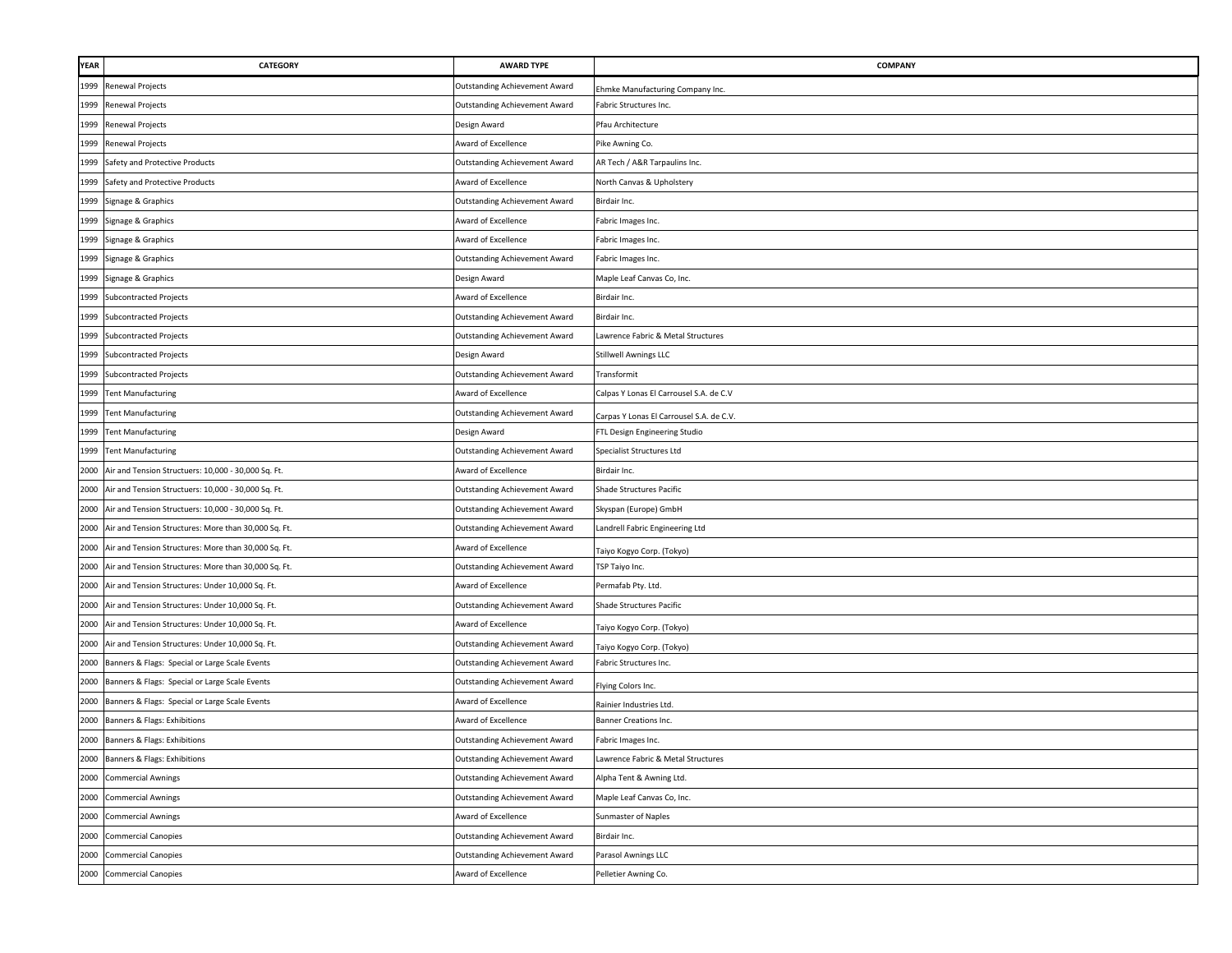| <b>YEAR</b> | <b>CATEGORY</b>                      | <b>AWARD TYPE</b>                    | COMPANY                                  |
|-------------|--------------------------------------|--------------------------------------|------------------------------------------|
| 2000        | <b>Commercial Tent Rental</b>        | Award of Excellence                  | Show Management Inc.                     |
| 2000        | Geosynthetic Projects                | Award of Excellence                  | Large Containment Systems Inc.           |
| 2000        | Geosynthetic Projects                | Award of Excellence                  | Presto Products Co.                      |
| 2000        | Geosynthetic Projects                | Outstanding Achievement Award        | Presto Products Co.                      |
| 2000        | <b>Illuminated Awnings</b>           | Outstanding Achievement Award        | Air & Sun Shade Products Inc.            |
| 2000        | <b>Illuminated Awnings</b>           | Award of Excellence                  | Alpha Tent & Awning Ltd.                 |
| 2000        | <b>Illuminated Awnings</b>           | <b>Outstanding Achievement Award</b> | Hi Plains Canvas Products Inc.           |
| 2000        | <b>Industrial Applications</b>       | Outstanding Achievement Award        | Bellutti Planen GmbH                     |
| 2000        | <b>Industrial Applications</b>       | Award of Excellence                  | Ehmke Manufacturing Company Inc.         |
| 2000        | <b>Industrial Applications</b>       | Outstanding Achievement Award        | Eide Industries                          |
| 2000        | <b>Interior Projects</b>             | Outstanding Achievement Award        | Air Dimensional Design Inc.              |
| 2000        | <b>Interior Projects</b>             | Award of Excellence                  | Transformit                              |
|             | 2000 Interior Projects               | Outstanding Achievement Award        | Transformit                              |
| 2000        | Marine Exterior Fabric: Powerboats   | <b>Outstanding Achievement Award</b> | Barrett Enclosures Inc.                  |
| 2000        | Marine Exterior Fabric: Powerboats   | Award of Excellence                  | Skookum Canvas Works                     |
| 2000        | Marine Exterior Fabric: Sailboats    | Award of Excellence                  | Barrett Enclosures Inc.                  |
| 2000        | Marine Exterior Fabric: Sailboats    | Outstanding Achievement Award        | Neptune's Loft                           |
| 2000        | Marine Interior Fabric: Powerboats   | <b>Outstanding Achievement Award</b> | Barrett Enclosures Inc.                  |
| 2000        | Marine Interior Fabric: Powerboats   | Award of Excellence                  | <b>Custom Marine Canvas</b>              |
| 2000        | Multiple-Family Residential          | Award of Excellence                  | Jacquart Fabric Products                 |
| 2000        | Multiple-Family Residential          | Outstanding Achievement Award        | Sun State Awnings Inc.                   |
| 2000        | Multiple-Family Residential Canopies | Award of Excellence                  | Sunmaster of Naples                      |
|             | 2000 New, Unusual and Miscellaneous  | <b>Outstanding Achievement Award</b> | Sunpro Awnings and Shade Systems Inc.    |
| 2000        | New, Unusual and Miscellaneous       | Outstanding Achievement Award        | Transformit                              |
| 2000        | New, Unusual and Miscellaneous       | Award of Excellence                  | TSP Taiyo Inc.                           |
| 2000        | Party Tent Rental                    | Award of Excellence                  | Casa Planas Renta S.A. de C.V.           |
|             | 2000 Party Tent Rental               | Outstanding Achievement Award        | Casa Planas Renta S.A. de C.V.           |
| 2000        | Party Tent Rental                    | Outstanding Achievement Award        | P.J. McBride Inc.                        |
|             | 2000 Party Tent Rental               | Outstanding Achievement Award        | Plettac Roder Zeltsysteme GmbH           |
|             | 2000 Renewal Projects                | Outstanding Achievement Award        | Carpas Y Lonas El Carrousel S.A. de C.V. |
|             | 2000 Renewal Projects                | <b>Outstanding Achievement Award</b> | Miami Awning Co.                         |
| 2000        | <b>Renewal Projects</b>              | Award of Excellence                  | Sunmaster of Naples                      |
| 2000        | Retractable Awnings                  | <b>Outstanding Achievement Award</b> | Aristocrat Shade Products Ltd            |
| 2000        | Retractable Awnings                  | Award of Excellence                  | <b>Sunair Awnings</b>                    |
| 2000        | Retractable Awnings                  | Outstanding Achievement Award        | Sunmaster of Naples                      |
|             | 2000 Safety and Protective Products  | Award of Excellence                  | Carolina CoverTech                       |
| 2000        | Safety and Protective Products       | <b>Outstanding Achievement Award</b> | Carolina CoverTech                       |
| 2000        | Signage and Graphics                 | Award of Excellence                  | Capital City Awning                      |
| 2000        | <b>Signage and Graphics</b>          | <b>Outstanding Achievement Award</b> | Fabric Images Inc.                       |
| 2000        | <b>Signage and Graphics</b>          | Award of Excellence                  | Sundance Awning & Fabric Structure       |
| 2000        | Single-Family Residential Awnings    | <b>Outstanding Achievement Award</b> | Sun State Awnings Inc.                   |
| 2000        | Single-Family Residential Awnings    | Award of Excellence                  | Texas Awning & Canvas Inc.               |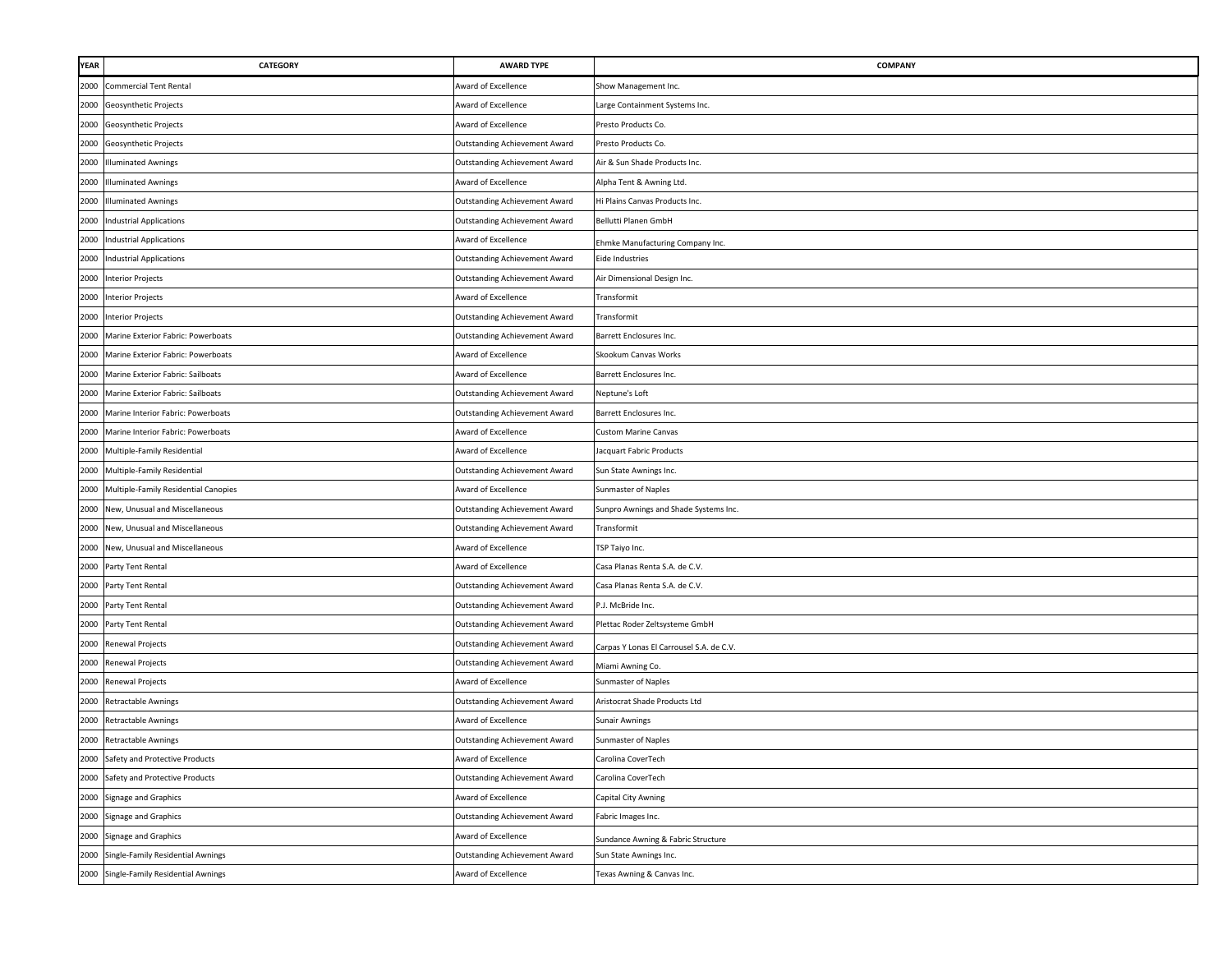| YEAR | CATEGORY                                              | <b>AWARD TYPE</b>                    | <b>COMPANY</b>                   |
|------|-------------------------------------------------------|--------------------------------------|----------------------------------|
| 2000 | Single-Family Residential Awnings                     | Outstanding Achievement Award        | Valley Canvas & Awning 1994 Ltd. |
| 2000 | Single-Family Residential Canopies                    | Outstanding Achievement Award        | Miami Awning Co.                 |
| 2000 | Single-Family Residential Canopies                    | Award of Excellence                  | Phoenix Tent & Awning Company    |
| 2000 | Single-Family Residential Canopies                    | <b>Outstanding Achievement Award</b> | Sun State Awnings Inc.           |
| 2000 | <b>Tent Manufacturing</b>                             | <b>Outstanding Achievement Award</b> | Academy Tent & Canvas Inc        |
| 2000 | <b>Tent Manufacturing</b>                             | Award of Excellence                  | Baytex Manufacturing Co. Ltd     |
| 2000 | <b>Tent Manufacturing</b>                             | <b>Outstanding Achievement Award</b> | Losberger Intertent GmbH         |
| 2001 | Air and Tension Structures: 10,000 - 30,000 Sq. Ft.   | Outstanding Achievement Award        | Birdair Inc.                     |
| 2001 | Air and Tension Structures: 10,000 - 30,000 Sq. Ft.   | Award of Excellence                  | Skyspan (Europe) GmbH            |
| 2001 | Air and Tension Structures: 10,000 - 30,000 Sq. Ft.   | Outstanding Achievement Award        | Skyspan (Europe) GmbH            |
| 2001 | Air and Tension Structures: More than 30,000 Sq. Ft.  | Award of Excellence                  | Birdair Inc.                     |
| 2001 | Air and Tension Structures: More than 30,000 Sq. Ft.  | Outstanding Achievement Award        | Shade Structures Birdair Pty Ltd |
| 2001 | Air and Tension Structures: More than 30,000 Sq. Ft.  | Outstanding Achievement Award        | Skyspan (Europe) GmbH            |
| 2001 | Air and Tension Structures: More than 30,000 Sq. Ft.  | Outstanding Achievement Award        | Taiyo Kogyo Corp. (Tokyo)        |
| 2001 | Air and Tension Structures: Under 10,000 Sq. Ft.      | Outstanding Achievement Award        | Grupo Estran C.A.                |
| 2001 | Air and Tension Structures: Under 10,000 Sq. Ft.      | Award of Excellence                  | J & J Carter Ltd                 |
| 2001 | Air and Tension Structures: Under 10,000 Sq. Ft.      | <b>Outstanding Achievement Award</b> | Lindstrand Balloons Ltd.         |
| 2001 | Banners and Flags: Arts and Crafts                    | Award of Excellence                  | Design Loft Inc.                 |
| 2001 | Banners and Flags: Arts and Crafts                    | Outstanding Achievement Award        | Judy Dioszegi, Designer          |
| 2001 | Banners and Flags: Exhibitions                        | <b>Outstanding Achievement Award</b> | Highflying Banners Inc.          |
| 2001 | Banners and Flags: Exhibitions                        | Outstanding Achievement Award        | Rainier Industries Ltd.          |
| 2001 | Banners and Flags: Exhibitions                        | Award of Excellence                  | The Design Loft Inc.             |
| 2001 | Banners and Flags: Special or Large Scale Events      | Award of Excellence                  | Flying Colors Inc.               |
|      | 2001 Banners and Flags: Special or Large Scale Events | Outstanding Achievement Award        | Flying Colors Inc.               |
| 2001 | Banners and Flags: Special or Large Scale Events      | Outstanding Achievement Award        | Judy Dioszegi, Designer          |
| 2001 | <b>Commercial Canopies</b>                            | Outstanding Achievement Award        | Birdair Inc.                     |
| 2001 | <b>Commercial Canopies</b>                            | Award of Excellence                  | Capitol Awning Co., Inc.         |
| 2001 | <b>Commercial Canopies</b>                            | Outstanding Achievement Award        | Hendee Enterprises Inc.          |
| 2001 | <b>Commercial Tent Rental</b>                         | Award of Excellence                  | Plettac Roder Zeltsysteme GmbH   |
| 2001 | <b>Commercial Tent Rental</b>                         | Outstanding Achievement Award        | Shade Structures Birdair Pty Ltd |
| 2001 | <b>Commercial Tent Rental</b>                         | Outstanding Achievement Award        | TSP Taiyo Inc.                   |
| 2001 | <b>Commerical Awnings</b>                             | Outstanding Achievement Award        | Architectural Fabric Structures  |
| 2001 | <b>Commerical Awnings</b>                             | Award of Excellence                  | Peterson Canvas Inc.             |
| 2001 | <b>Commerical Awnings</b>                             | Outstanding Achievement Award        | Pike Awning Co.                  |
| 2001 | Geoysnthetic Projects                                 | Award of Excellence                  | <b>Geosyntec Consultants</b>     |
|      | 2001 Geoysnthetic Projects                            | Outstanding Achievement Award        | Presto Products Co.              |
| 2001 | <b>Illuminated Awnings</b>                            | Award of Excellence                  | Canfab Products Ltd.             |
| 2001 | <b>Illuminated Awnings</b>                            | <b>Outstanding Achievement Award</b> | Canfab Products Ltd.             |
| 2001 | <b>Illuminated Awnings</b>                            | Outstanding Achievement Award        | Valley Canvas & Awning 1994 Ltd. |
|      | 2001 Industrial Applications                          | Outstanding Achievement Award        | AR Tech / A&R Tarpaulins Inc.    |
| 2001 | <b>Industrial Applications</b>                        | Award of Excellence                  | <b>Eide Industries</b>           |
|      | 2001 Industrial Applications                          | Outstanding Achievement Award        | U.S. Cover LLC                   |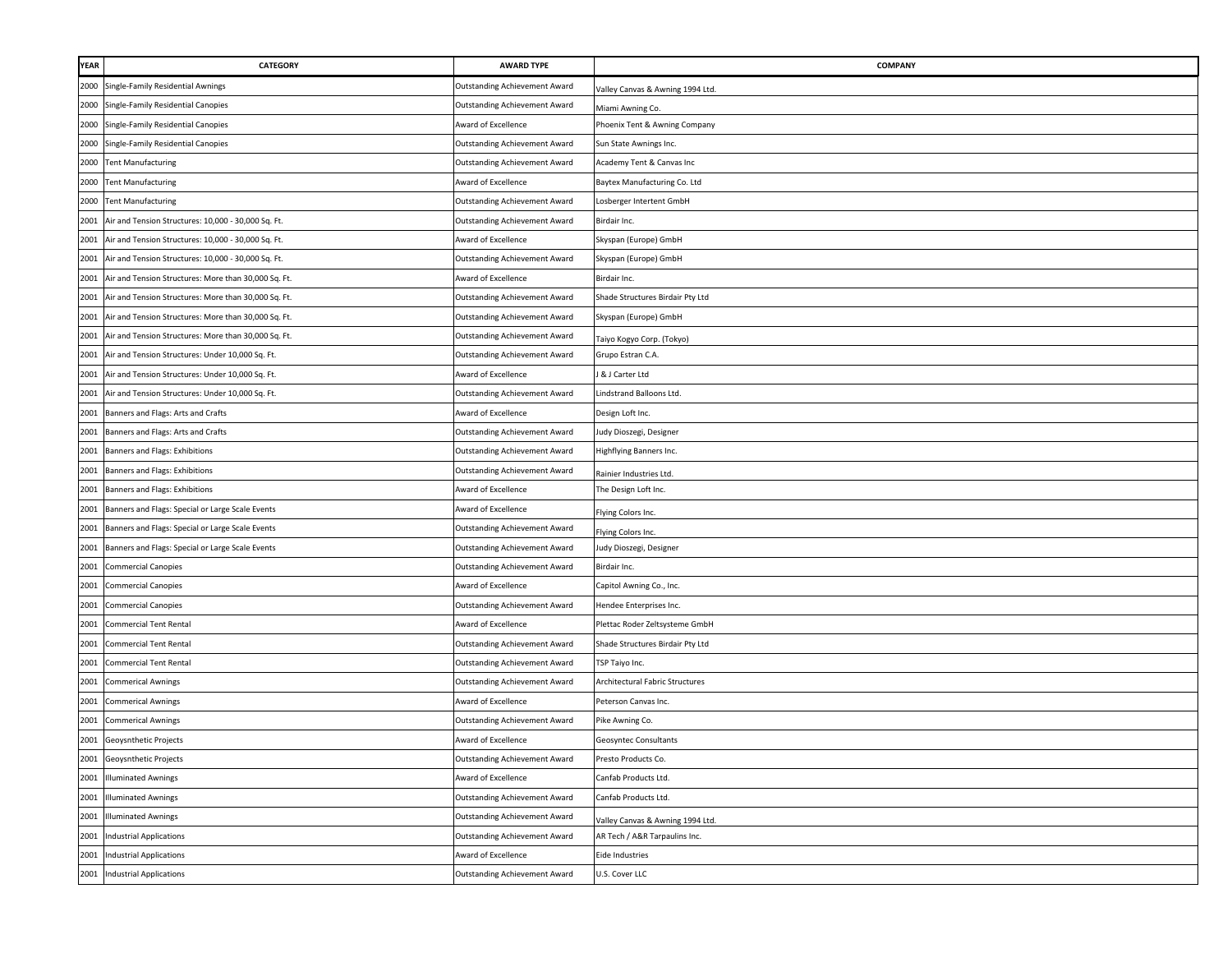| <b>YEAR</b> | CATEGORY                                            | <b>AWARD TYPE</b>                    | <b>COMPANY</b>                        |
|-------------|-----------------------------------------------------|--------------------------------------|---------------------------------------|
| 2001        | <b>Interior Projects</b>                            | Award of Excellence                  | Architen Landrell Associates          |
| 2001        | <b>Interior Projects</b>                            | Dе                                   | The Design Loft Inc.                  |
| 2001        | <b>Interior Projects</b>                            | оe                                   | Transformit                           |
| 2001        | Marine Exterior Fabric Products, Powerboats         | <b>Outstanding Achievement Award</b> | Barrett Enclosures Inc.               |
| 2001        | Marine Exterior Fabric Products, Powerboats         | Award of Excellence                  | Nautical Intex Inc.                   |
| 2001        | Marine Exterior Fabric Products, Powerboats         | <b>Outstanding Achievement Award</b> | Nautical Intex Inc.                   |
| 2001        | Marine Exterior Fabric Products, Sailboats          | Award of Excellence                  | Ehmke Manufacturing Company Inc.      |
| 2001        | Marine Exterior Fabric Products, Sailboats          | <b>Outstanding Achievement Award</b> | Seawind Canvas & Sails                |
| 2001        | Marine Interior Fabric Products, Powerboats         | Outstanding Achievement Award        | Little Bay Marine Canvas & Sails      |
| 2001        | Marine Interior Fabric Products, Powerboats         | Award of Excellence                  | Needle Loft of Texas Inc. (Kemah, TX) |
| 2001        | Marine Interior Fabric Products, Powerboats         | <b>Outstanding Achievement Award</b> | Needle Loft of Texas Inc. (Kemah, TX) |
| 2001        | Multiple-Family Residential Canopies                | <b>Outstanding Achievement Award</b> | Acme Awning Co                        |
| 2001        | Multiple-Family Residential Canopies                | <b>Outstanding Achievement Award</b> | Sunmaster of Naples                   |
| 2001        | New, Unusual and Miscellaneous                      | <b>Outstanding Achievement Award</b> | Alpha Tent & Awning Ltd.              |
| 2001        | New, Unusual and Miscellaneous                      | Award of Excellence                  | Awnings Direct                        |
| 2001        | New, Unusual and Miscellaneous                      | <b>Outstanding Achievement Award</b> | <b>Eide Industries</b>                |
| 2001        | Party Tent Rental                                   | <b>Outstanding Achievement Award</b> | Academy Tent & Canvas Inc             |
| 2001        | Party Tent Rental                                   | Award of Excellence                  | Stamford Tent & Party Rental          |
| 2001        | <b>Renewal Projects</b>                             | Award of Excellence                  | Canvas Specialty Inc.                 |
| 2001        | Renewal Projects                                    | <b>Outstanding Achievement Award</b> | Capitol Awning Co., Inc.              |
| 2001        | Renewal Projects                                    | <b>Outstanding Achievement Award</b> | Skyspan (Europe) GmbH                 |
| 2001        | <b>Retractable Awnings</b>                          | Award of Excellence                  | Aristocrat Shade Products Ltd         |
| 2001        | Safety and Protective Products                      |                                      | Achidatex Nazareth Elite (1977) Ltd   |
| 2001        | Safety and Protective Products                      | Dе                                   | Arthur D. Little Inc.                 |
| 2001        | Safety and Protective Products                      | Award of Excellence                  | PTI                                   |
| 2001        | Safety and Protective Products                      |                                      | PTI                                   |
| 2001        | Signage and Graphics                                | Award of Excellence                  | Karen Scofield Design Inc.            |
| 2001        | Signage and Graphics                                | <b>Outstanding Achievement Award</b> | Moss Inc                              |
| 2001        | Signage and Graphics                                | <b>Outstanding Achievement Award</b> | Rainier Industries Ltd.               |
| 2001        | Single Family Residential Awnings                   | <b>Outstanding Achievement Award</b> | Calypso Marine Canvas                 |
| 2001        | Single Family Residential Awnings                   | Award of Excellence                  | Hoover Canvas Products Co.            |
| 2001        | Single Family Residential Awnings                   | <b>Outstanding Achievement Award</b> | Miami Awning Co.                      |
| 2001        | Single-Family Residential Canopies                  | Award of Excellence                  | Awnings by Coversol                   |
| 2001        | Single-Family Residential Canopies                  | <b>Outstanding Achievement Award</b> | <b>Evanston Awning Company</b>        |
| 2001        | Single-Family Residential Canopies                  | Outstanding Achievement Award        | Miami Awning Co.                      |
| 2001        | <b>Tent Manufacturing</b>                           | <b>Outstanding Achievement Award</b> | In Tents                              |
| 2001        | <b>Tent Manufacturing</b>                           | Award of Excellence                  | Sundance Awning & Fabric Structure    |
| 2001        | <b>Tent Manufacturing</b>                           | <b>Outstanding Achievement Award</b> | TSP Taiyo Inc.                        |
| 2003        | Air and Tension Structures 10,000-30,000 sq. ft.    | Outstanding Achievement Award        | Skyspan (Europe) GmbH                 |
| 2003        | Air and Tension Structures 10,000-30,000 sq. ft.    | Outstanding Achievement Award        | TSP Taiyo Inc.                        |
| 2003        | Air and Tension Structures More Than 30,000 sq. ft. | <b>Outstanding Achievement Award</b> | Covertex GmbH                         |
| 2003        | Air and Tension Structures More Than 30,000 sq. ft. | <b>Outstanding Achievement Award</b> | Geiger Engineers                      |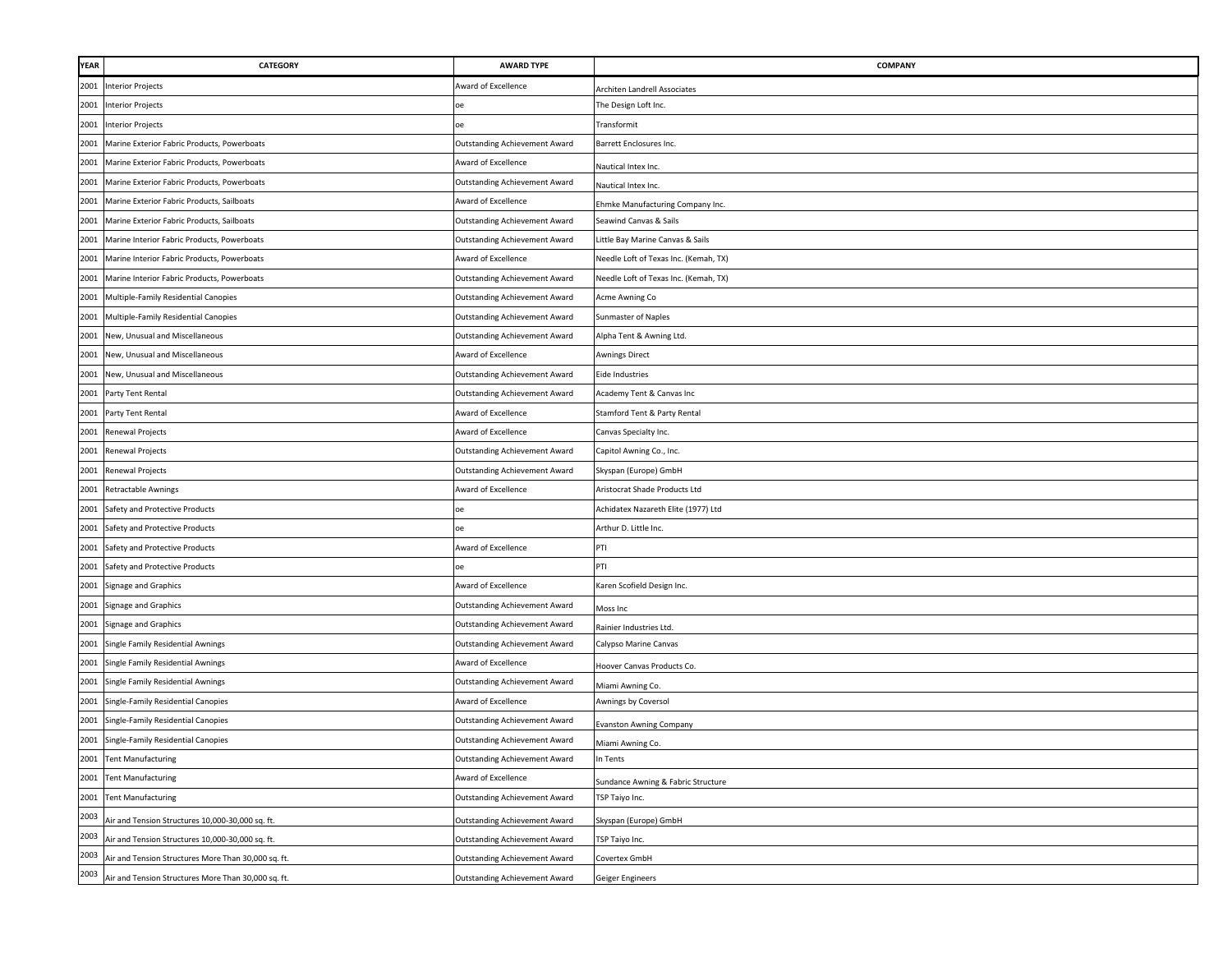| YEAR | <b>CATEGORY</b>                                             | <b>AWARD TYPE</b>                    | COMPANY                                                                           |
|------|-------------------------------------------------------------|--------------------------------------|-----------------------------------------------------------------------------------|
| 2003 | Air and Tension Structures More Than 30,000 sq. ft.         | Outstanding Achievement Award        | Skyspan (Europe) GmbH                                                             |
| 2003 | Air and Tension Structures Under 10,000 sq. ft.             | Outstanding Achievement Award        | Downer International Ltd.                                                         |
| 2003 | Air and Tension Structures Under 10,000 sq. ft.             | <b>Outstanding Achievement Award</b> | <b>FSP Taiyo Inc.</b>                                                             |
| 2003 | Architectural Structures - Other                            | <b>Outstanding Achievement Award</b> | Design: Daiken Sekkei, Inc., Architect: Asanuma Corporation and Taiyo Kogyo Corp. |
| 2003 | Architectural Structures - Other                            | Outstanding Achievement Award        | Miami Awning Co.                                                                  |
| 2003 | Awnings and Canopies, Illuminated                           | Outstanding Achievement Award        | Advanced Awning Design                                                            |
| 2003 | Awnings and Canopies, Illuminated                           | Outstanding Achievement Award        | G & J Awning and Canvas                                                           |
| 2003 | Awnings and Canopies, Illuminated                           | <b>Outstanding Achievement Award</b> | Muskegon Awning & Manufacturing Inc.                                              |
| 2003 | Awnings, Commercial, Interior and Multi-Residential         | <b>Outstanding Achievement Award</b> | Rainier Industries Ltd                                                            |
| 2003 | Awnings, Commercial, Interior and Multi-Residential         | <b>Outstanding Achievement Award</b> | Valley Canvas & Awning 1994 Ltd.                                                  |
| 2003 | Awnings, Retractable                                        | <b>Outstanding Achievement Award</b> | Calypso Marine Canvas (Trinidad) Ltd.                                             |
| 2003 | Awnings, Retractable                                        | <b>Outstanding Achievement Award</b> | Canvas Experts                                                                    |
| 2003 | Awnings, Single-Family Residential                          | <b>Outstanding Achievement Award</b> | <b>Total Identity Group</b>                                                       |
| 2003 | Awnings, Single-Family Residential                          | <b>Outstanding Achievement Award</b> | Valley Canvas & Awning 1994 Ltd.                                                  |
| 2003 | Banners & Flags Exhibitions and Arts and Crafts             | <b>Outstanding Achievement Award</b> | Rainier Industries Ltd.                                                           |
| 2003 | Banners & Flags Exhibitions and Arts and Crafts             | <b>Outstanding Achievement Award</b> | Rainier Industries Ltd.                                                           |
| 2003 | Banners & Flags Special or Large Scale Events               | <b>Outstanding Achievement Award</b> | Architen Landrell Associates                                                      |
| 2003 | Banners & Flags Special or Large Scale Events               | Outstanding Achievement Award        | Flying Colors Inc.                                                                |
| 2003 | Canopies, Commercial and Multi-Family Residential           | <b>Outstanding Achievement Award</b> | Canfab Products Ltd.                                                              |
| 2003 | Canopies, Commercial and Multi-Family Residential           | Outstanding Achievement Award        | Muskegon Awning & Manufacturing Inc.                                              |
| 2003 | Canopies, Single-Family Residential                         | <b>Outstanding Achievement Award</b> | Architectural Fabric Structures                                                   |
| 2003 | Canopies, Single-Family Residential                         | Outstanding Achievement Award        | Sun State Awnings Inc.                                                            |
| 2003 | <b>Commercial Tent Rental</b>                               | Outstanding Achievement Award        | Fiesta Tents Ltd.                                                                 |
| 2003 | <b>Commercial Tent Rental</b>                               | Outstanding Achievement Award        | <b>Main Attractions</b>                                                           |
| 2003 | Commercial Tent Rental                                      | <b>Outstanding Achievement Award</b> | RÖDER Zelt - Und Veranstaltungsservice GmbH                                       |
| 2003 | Geosynthetic Projects                                       | Outstanding Achievement Award        | Terrafix Geosynthetics Inc.                                                       |
| 2003 | Geosynthetic Projects                                       | <b>Outstanding Achievement Award</b> | Tuncer B. Edil, Geo Engineering Consultant                                        |
| 2003 | <b>Industrial Applications</b>                              | <b>Outstanding Achievement Award</b> | Camel Manufacturing Co.                                                           |
| 2003 | <b>Industrial Applications</b>                              | <b>Outstanding Achievement Award</b> | North Texas Tarp & Awning                                                         |
| 2003 | <b>Interior Projects</b>                                    | <b>Outstanding Achievement Award</b> | Covertex GmbH                                                                     |
| 2003 | Interior Projects                                           | Outstanding Achievement Award        | Transformit                                                                       |
| 2003 | Marine Exterior Fabric Products - Powerboats                | <b>Outstanding Achievement Award</b> | Mike's Marine Custom Canvas                                                       |
| 2003 | Marine Exterior Fabric Products - Powerboats                | <b>Outstanding Achievement Award</b> | Mike's Marine Custom Canvas                                                       |
| 2003 | Marine Exterior Fabric Products - Sailboats                 | <b>Outstanding Achievement Award</b> | Cramer's Custom Canvas                                                            |
| 2003 | Marine Exterior Fabric Products - Sailboats                 | <b>Outstanding Achievement Award</b> | Nautical Intex Inc.                                                               |
| 2003 | Marine Upholstery and Interior Fabric Products - Powerboats | Outstanding Achievement Award        | Calypso Marine Canvas (Trinidad) Ltd.                                             |
| 2003 | Marine Upholstery and Interior Fabric Products - Powerboats | <b>Outstanding Achievement Award</b> | <b>Custom Marine Canvas</b>                                                       |
| 2003 | Marine Upholstery and Interior Fabric Products - Sailboats  | <b>Outstanding Achievement Award</b> | Needle Loft of Texas Inc. (Kemah, TX)                                             |
| 2003 | Marine Upholstery and Interior Fabric Products - Sailboats  | Outstanding Achievement Award        | Needle Loft of Texas Inc. (Kemah, TX)                                             |
| 2003 | New, Unusual and Miscellaneous                              | <b>Outstanding Achievement Award</b> | Alpha Tent & Awning Ltd.                                                          |
| 2003 | New, Unusual and Miscellaneous                              | <b>Outstanding Achievement Award</b> | Canvasland Holdings Ltd.                                                          |
| 2003 | Party Tent Rental                                           | <b>Outstanding Achievement Award</b> | <b>Celebration Rentals</b>                                                        |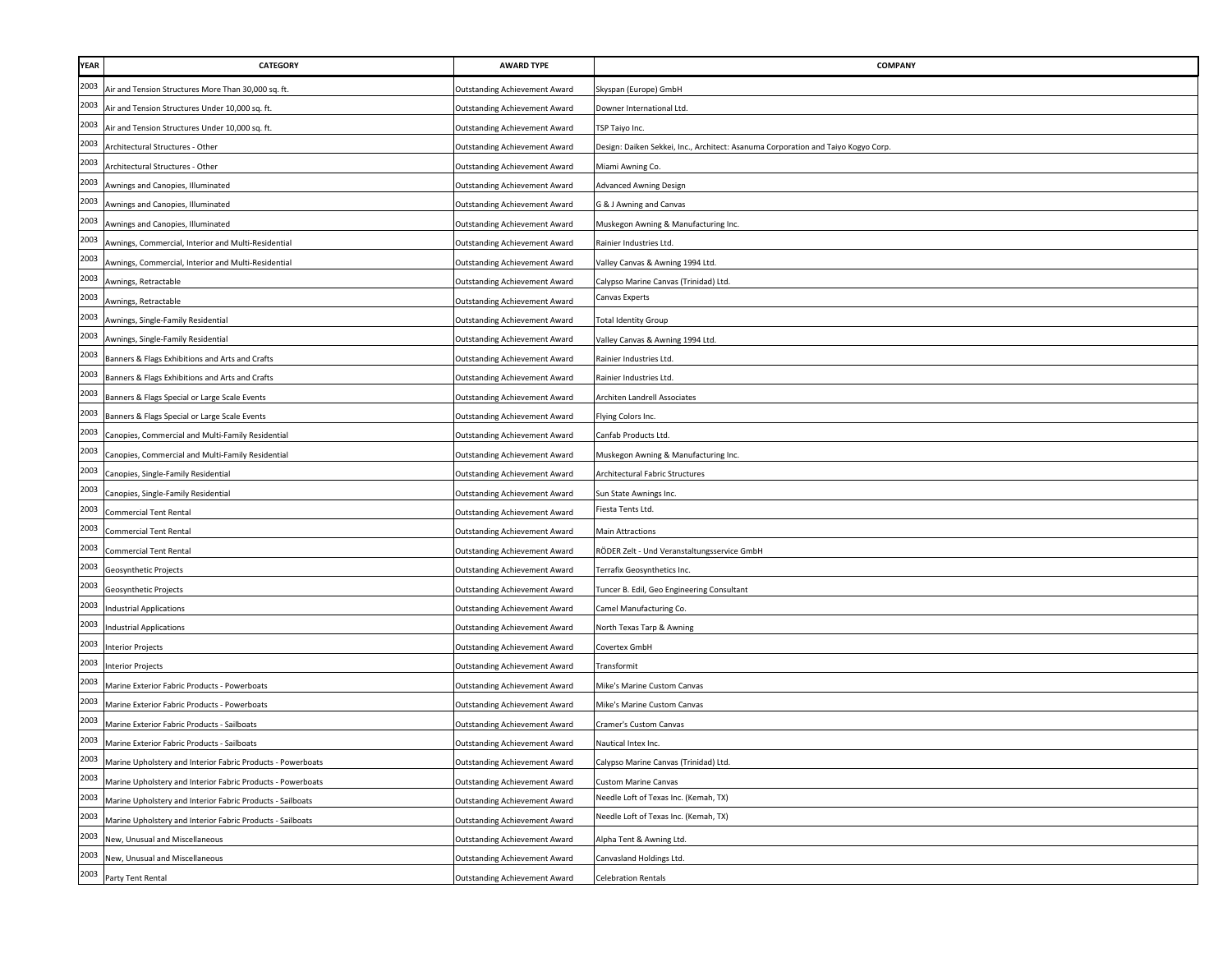| YEAR | <b>CATEGORY</b>                                          | <b>AWARD TYPE</b>                    | COMPANY                                                                                                                                            |
|------|----------------------------------------------------------|--------------------------------------|----------------------------------------------------------------------------------------------------------------------------------------------------|
| 2003 | Party Tent Rental                                        | <b>Outstanding Achievement Award</b> | Regal Tent Productions Ltd.                                                                                                                        |
| 2003 | Safety and Protective Products                           | <b>Outstanding Achievement Award</b> | AR Tech / A&R Tarpaulins Inc.                                                                                                                      |
| 2003 | Safety and Protective Products                           | <b>Outstanding Achievement Award</b> | AR Tech / A&R Tarpaulins Inc.                                                                                                                      |
| 2003 | Signage & Graphics                                       | <b>Outstanding Achievement Award</b> | Fabric Images Inc.                                                                                                                                 |
| 2003 | Signage & Graphics                                       | <b>Outstanding Achievement Award</b> | Rainier Industries Ltd.                                                                                                                            |
| 2003 | Signage & Graphics                                       | <b>Outstanding Achievement Award</b> | TSP Taiyo Inc.                                                                                                                                     |
| 2003 | <b>Tent Manufacturing</b>                                | <b>Outstanding Achievement Award</b> | Canvas Specialty Inc.                                                                                                                              |
| 2003 | <b>Tent Manufacturing</b>                                | <b>Outstanding Achievement Award</b> | Canvas Specialty Inc.                                                                                                                              |
| 2003 | <b>Tent Manufacturing</b>                                | <b>Outstanding Achievement Award</b> | RÖDER Zelt - Und Veranstaltungsservice GmbH                                                                                                        |
| 2003 |                                                          | Award of Excellence                  | <b>Advanced Awning Design</b>                                                                                                                      |
| 2003 |                                                          | Award of Excellence                  | Advanced Tent Rental Ltd.                                                                                                                          |
| 2003 |                                                          | Award of Excellence                  | <b>B &amp; O Hightex GmbH</b>                                                                                                                      |
| 2003 |                                                          | Award of Excellence                  | <b>B &amp; O Hightex GmbH</b>                                                                                                                      |
| 2003 |                                                          | Award of Excellence                  | Brainchild Design Lab LLC                                                                                                                          |
| 2003 |                                                          | Award of Excellence                  | Canfab Products Ltd.                                                                                                                               |
| 2003 |                                                          | Award of Excellence                  | Canvas Designers Inc.                                                                                                                              |
| 2003 |                                                          | Award of Excellence                  | Canvas Experts                                                                                                                                     |
| 2003 |                                                          | Award of Excellence                  | <b>Custom Marine Canvas</b>                                                                                                                        |
| 2003 |                                                          | Award of Excellence                  | Darling Downs Tarpaulins                                                                                                                           |
| 2003 |                                                          | Award of Excellence                  | Design: Research Institute of Architecture, Architect Shimizu Corporation & Sumitomo Mitsui Construction Co., Ltd. Joint Venture Taiyo Kogyo Corp. |
| 2003 |                                                          | Award of Excellence                  | Dillon Co.                                                                                                                                         |
| 2003 |                                                          | Award of Excellence                  | Foster-Miller, Inc.Composites                                                                                                                      |
| 2003 |                                                          | Award of Excellence                  | FTL Design Engineering Studio                                                                                                                      |
| 2003 |                                                          | Award of Excellence                  | Lindstrand Balloons Ltd.                                                                                                                           |
| 2003 |                                                          | Award of Excellence                  | Lindstrand Balloons Ltd.                                                                                                                           |
| 2003 |                                                          | Award of Excellence                  | Mike's Marine Custom Canvas                                                                                                                        |
| 2003 |                                                          | Award of Excellence                  | Moss Inc                                                                                                                                           |
| 2003 |                                                          | Award of Excellence                  | Rainier Industries Ltd.                                                                                                                            |
| 2003 |                                                          | Award of Excellence                  | RÖDER Zelt - Und Veranstaltungsservice GmbH                                                                                                        |
| 2003 |                                                          | Award of Excellence                  | Shade Stuctures Birdair                                                                                                                            |
| 2003 |                                                          | Award of Excellence                  | Shade Stuctures Birdair                                                                                                                            |
| 2003 |                                                          | Award of Excellence                  | Sugar House Awning & Canvas Products                                                                                                               |
| 2003 |                                                          | Award of Excellence                  | Sunmaster of Naples                                                                                                                                |
| 2003 |                                                          | Award of Excellence                  | Sunmaster of Naples                                                                                                                                |
| 2003 |                                                          | Award of Excellence                  | Taiyo Kogyo Co Ltd (Osaka)                                                                                                                         |
| 2003 |                                                          | Award of Excellence                  | Takara Co Ltd.                                                                                                                                     |
| 2003 |                                                          | Award of Excellence                  | Transformit                                                                                                                                        |
| 2004 | Air and Tension Structures, 10,000-30,000 Square Feet    | <b>Outstanding Achievement Award</b> | B & O Hightex GmbH                                                                                                                                 |
| 2004 | Air and Tension Structures, 10,000-30,000 Square Feet    | <b>Outstanding Achievement Award</b> | B & O Hightex GmbH                                                                                                                                 |
| 2004 | Air and Tension Structures, 10,000-30,000 Square Feet    | Award of Excellence                  | Taiyo Membrane Corp                                                                                                                                |
| 2004 | Air and Tension Structures, More Than 30,000 Square Feet | <b>Outstanding Achievement Award</b> | B & O Hightex GmbH                                                                                                                                 |
| 2004 | Air and Tension Structures, More Than 30,000 Square Feet | <b>Outstanding Achievement Award</b> | Taiyo Birdair Corp.                                                                                                                                |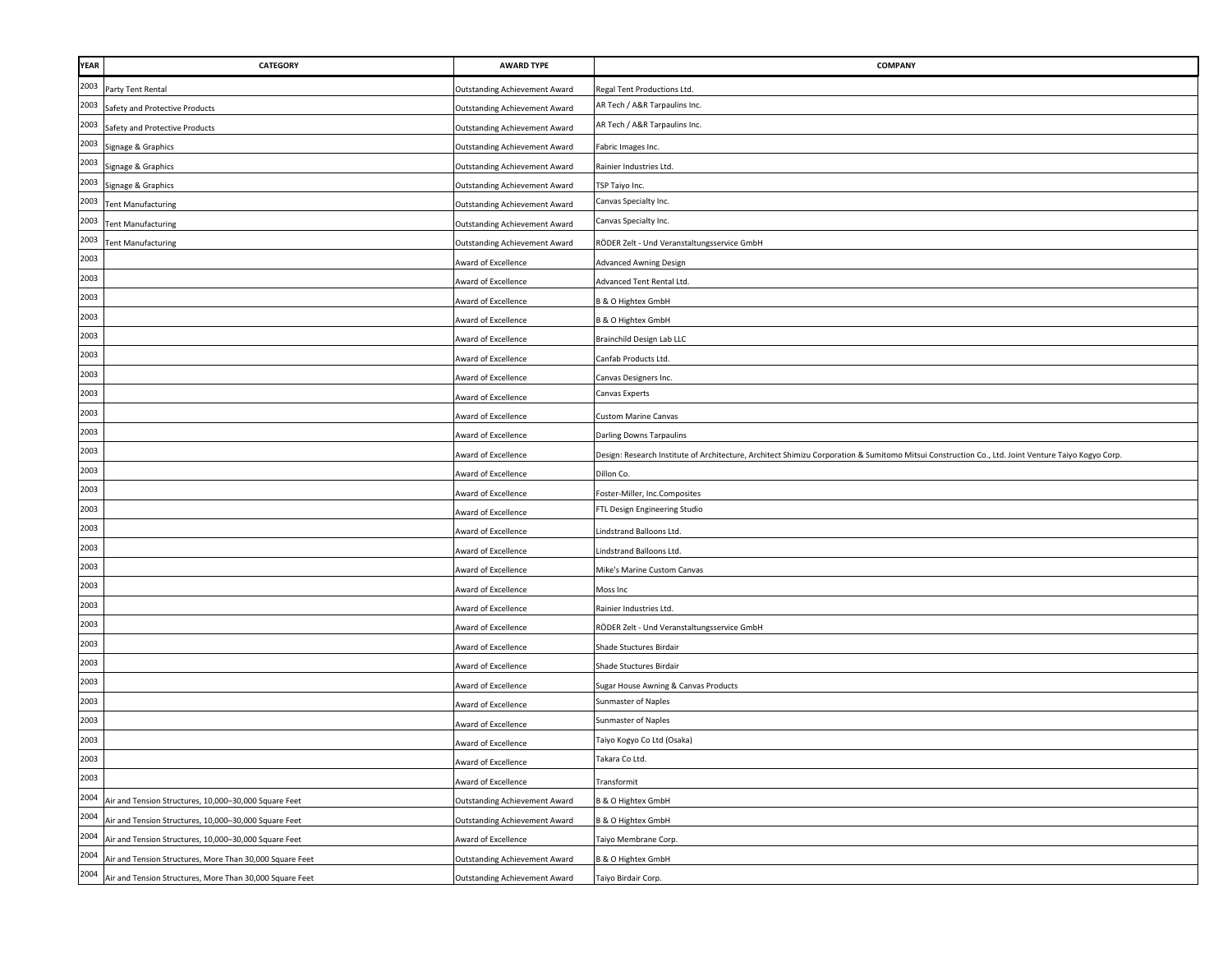| <b>YEAR</b> | <b>CATEGORY</b>                                             | <b>AWARD TYPE</b>                    | COMPANY                                     |
|-------------|-------------------------------------------------------------|--------------------------------------|---------------------------------------------|
| 2004        | Air and Tension Structures, More Than 30,000 Square Feet    | ward of Excellence                   | aiyo Kogyo Co Ltd (Osaka)                   |
| 2004        | Air and Tension Structures, Under 10,000 Square Feet        | Outstanding Achievement Award        | Covertex GmbH                               |
| 2004        | Air and Tension Structures, Under 10,000 Square Feet        | ward of Excellence                   | FabriTec Structures                         |
| 2004        | Air and Tension Structures, Under 10,000 Square Feet        | Outstanding Achievement Award        | Shanghai Taiyo Kogyo Co. Ltd.               |
| 2004        | Architectural Structures-Other                              | ward of Excellence                   | ntension                                    |
| 2004        | Architectural Structures-Other                              | Outstanding Achievement Award        | Taiyo Birdair Corp.                         |
| 2004        | Architectural Structures-Other                              | Outstanding Achievement Award        | Transformit                                 |
| 2004        | Awnings and Canopies, Illuminated                           | <b>Outstanding Achievement Award</b> | Camel Custom Canvas Shop                    |
| 2004        | Awnings and Canopies, Illuminated                           | Award of Excellence                  | Kohler Awning Inc.                          |
| 2004        | Awnings and Canopies, Illuminated                           | Outstanding Achievement Award        | Lawrence Fabric & Metal Structures          |
| 2004        | Awnings, Commercial, Interior, and Multi-Family Residential | <b>Outstanding Achievement Award</b> | Canfab Products Ltd.                        |
| 2004        | Awnings, Commercial, Interior, and Multi-Family Residential | Outstanding Achievement Award        | Kohler Awning Inc.                          |
| 2004        | Awnings, Commercial, Interior, and Multi-Family Residential | Award of Excellence                  | Rainier Industries Ltd.                     |
| 2004        | Awnings, Commercial, Interior, and Multi-Family Residential | Award of Excellence                  | Sunmaster of Naples                         |
| 2004        | Awnings, Retractable                                        | Outstanding Achievement Award        | Aristocrat Shade Products Ltd               |
| 2004        | Awnings, Retractable                                        | Outstanding Achievement Award        | Rolltec Rolling Systems Ltd.                |
| 2004        | Awnings, Retractable                                        | <b>Award of Excellence</b>           | Simpson's Blinds                            |
| 2004        | Awnings, Single-Family Residential                          | Award of Excellence                  | Alumitex -P.P.S. Ind. E Com. Ltda.          |
| 2004        | Awnings, Single-Family Residential                          | Outstanding Achievement Award        | Alumitex -P.P.S. Ind. E Com. Ltda.          |
| 2004        | Awnings, Single-Family Residential                          | Outstanding Achievement Award        | <b>Evanston Awning Company</b>              |
| 2004        | Banners and Flags, Large Scale/Special Events               | ward of Excellence                   | Flying Colors Inc.                          |
| 2004        | Banners and Flags, Large Scale/Special Events               | Outstanding Achievement Award        | Flying Colors Inc.                          |
| 2004        | Banners and Flags, Large Scale/Special Events               | Outstanding Achievement Award        | Flying Colors Inc.                          |
| 2004        | Banners and Flags, Small Scale/Arts & Crafts                | Outstanding Achievement Award        | Banner Creations Inc.                       |
| 2004        | Banners and Flags, Small Scale/Arts & Crafts                | Award of Excellence                  | Get in the Wind LLC.                        |
| 2004        | Banners and Flags, Small Scale/Arts & Crafts                | Award of Excellence                  | udy Dioszegi, Designer                      |
| 2004        | Banners and Flags, Small Scale/Arts & Crafts                | Outstanding Achievement Award        | Rainier Industries Ltd.                     |
| 2004        | Banners and Flags, Small Scale/Arts & Crafts                | ward of Excellence                   | Susan Chronic                               |
| 2004        | Canopies, Commercial and Multi-Family Residential           | Outstanding Achievement Award        | Miami Awning Co.                            |
| 2004        | Canopies, Commercial and Multi-Family Residential           | Outstanding Achievement Award        | Tacoma Tent & Awning Co. Inc.               |
| 2004        | Canopies, Commercial and Multi-Family Residential           | Award of Excellence                  | WorldCover LP                               |
| 2004        | Canopies, Single-Family Residential                         | Outstanding Achievement Award        | Hoover Canvas Products Co.                  |
| 2004        | Canopies, Single-Family Residential                         | <b>Award of Excellence</b>           | Miami Awning Co.                            |
| 2004        | Canopies, Single-Family Residential                         | Outstanding Achievement Award        | Phoenix Tent & Awning Company               |
| 2004        | <b>Commercial Tent Rental</b>                               | Award of Excellence                  | RÖDER Zelt - Und Veranstaltungsservice GmbH |
| 2004        | <b>Commercial Tent Rental</b>                               | Outstanding Achievement Award        | RÖDER Zelt - Und Veranstaltungsservice GmbH |
| 2004        | <b>Commercial Tent Rental</b>                               | Outstanding Achievement Award        | RÖDER Zelt - Und Veranstaltungsservice GmbH |
| 2004        | Geosynthetic Projects                                       | Award of Excellence                  | American Parking Solutions/TemPark          |
| 2004        | Geosynthetic Projects                                       | Outstanding Achievement Award        | Jones Edmunds & Associates, Inc.            |
| 2004        | Graphics                                                    | <b>Outstanding Achievement Award</b> | Caribbean Awning Production Co.             |
| 2004        | Graphics                                                    | ward of Excellence                   | Fabric Images Inc.                          |
| 2004        | Graphics                                                    | Outstanding Achievement Award        | Rainier Industries Ltd.                     |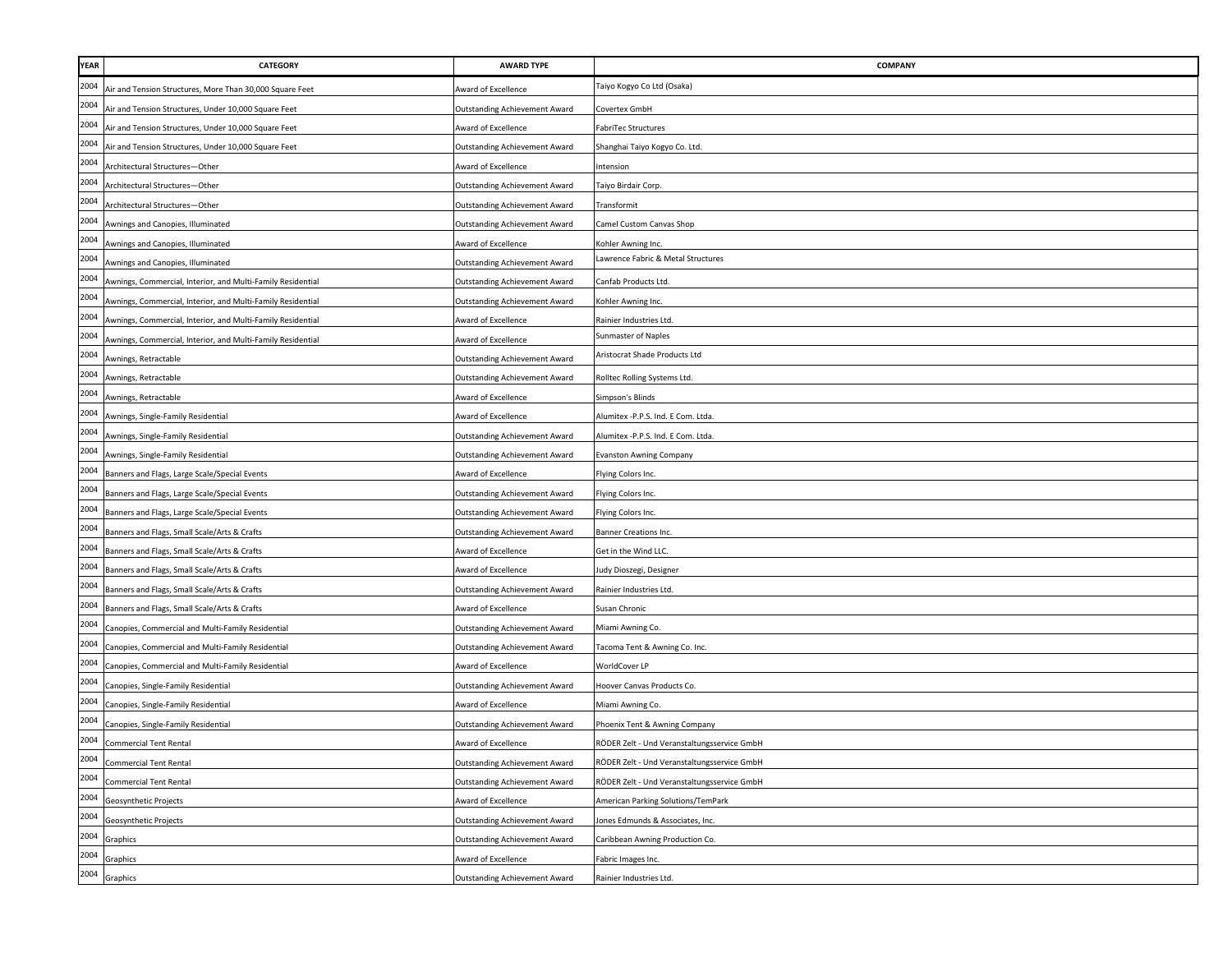| YEAR | <b>CATEGORY</b>                                | <b>AWARD TYPE</b>                    | COMPANY                                     |
|------|------------------------------------------------|--------------------------------------|---------------------------------------------|
| 2004 | ndustrial Applications                         | Award of Excellence                  | A & B Canvas Australia                      |
| 2004 | <b>Industrial Applications</b>                 | <b>Outstanding Achievement Award</b> | AR Tech / A&R Tarpaulins Inc.               |
| 2004 | <b>Industrial Applications</b>                 | <b>Outstanding Achievement Award</b> | AR Tech / A&R Tarpaulins Inc.               |
| 2004 | Interactive and Cold-Air Inflatables           | Award of Excellence                  | Air Dimensional Design Inc.                 |
| 2004 | Interactive and Cold-Air Inflatables           | <b>Outstanding Achievement Award</b> | Air Dimensional Design Inc.                 |
| 2004 | Interactive and Cold-Air Inflatables           | <b>Outstanding Achievement Award</b> | Canvasland Holdings Ltd.                    |
| 2004 | <b>Interior Projects</b>                       | Award of Excellence                  | Capitol Awning Co., Inc.                    |
| 2004 | <b>Interior Projects</b>                       | <b>Outstanding Achievement Award</b> | Carpas Y Lonas El Carrousel S.A. de C.V.    |
| 2004 | <b>Interior Projects</b>                       | <b>Outstanding Achievement Award</b> | Transformit                                 |
| 2004 | Marine Exterior Fabric Products (Powerboats)   | Award of Excellence                  | Canvas Designers Inc.                       |
| 2004 | Marine Exterior Fabric Products (Powerboats)   | <b>Outstanding Achievement Award</b> | versons Design                              |
| 2004 | Marine Exterior Fabric Products (Powerboats)   | <b>Outstanding Achievement Award</b> | Kris' Custom Sewing                         |
| 2004 | Marine Exterior Fabric Products (Sailboats)    | <b>Outstanding Achievement Award</b> | Canvas Designers Inc.                       |
| 2004 | Marine Exterior Fabric Products (Sailboats)    | Award of Excellence                  | Harbor Custom Canvas                        |
| 2004 | Marine Exterior Fabric Products (Sailboats)    | Award of Excellence                  | Iversons Design                             |
| 2004 | Marine Exterior Fabric Products (Sailboats)    | Outstanding Achievement Award        | Iversons Design                             |
| 2004 | Marine Upholstery and Interior Fabric Products | <b>Outstanding Achievement Award</b> | Calypso Marine Canvas (Trinidad) Ltd.       |
| 2004 | Marine Upholstery and Interior Fabric Products | Award of Excellence                  | <b>Custom Marine Canvas</b>                 |
| 2004 | Marine Upholstery and Interior Fabric Products | <b>Outstanding Achievement Award</b> | Custom Marine Canvas of St. Augustine       |
| 2004 | Miscellaneous                                  | Award of Excellence                  | Alaska Tent & Tarp                          |
| 2004 | Miscellaneous                                  | <b>Outstanding Achievement Award</b> | Canvasland Holdings Ltd.                    |
| 2004 | Miscellaneous                                  | Outstanding Achievement Award        | Covertex GmbH                               |
| 2004 | Miscellaneous                                  | Award of Excellence                  | Moss Inc                                    |
| 2004 | Party Tent Rental                              | ward of Excellence                   | Carpas Y Lonas El Carrousel S.A. de C.V.    |
| 2004 | Party Tent Rental                              | <b>Outstanding Achievement Award</b> | Loane Brothers Inc.                         |
| 2004 | Party Tent Rental                              | <b>Outstanding Achievement Award</b> | Tentes Fiesta Ltd.                          |
| 2004 | Safety and Protective or Medical Products      | Award of Excellence                  | Achidatex Nazareth Elite (1977) Ltd         |
| 2004 | Safety and Protective or Medical Products      | Award of Excellence                  | Ehmke Manufacturing Company Inc.            |
| 2004 | Safety and Protective or Medical Products      | <b>Outstanding Achievement Award</b> | Simula Inc.                                 |
| 2004 | <b>Tent Manufacturing</b>                      | Award of Excellence                  | Carpas Y Lonas El Carrousel S.A. de C.V.    |
| 2004 | <b>Tent Manufacturing</b>                      | <b>Outstanding Achievement Award</b> | Carpas Y Lonas El Carrousel S.A. de C.V.    |
| 2004 | <b>Tent Manufacturing</b>                      | <b>Outstanding Achievement Award</b> | Mahaffey Fabric Structures                  |
| 2004 | Trade Show/Exhibit Booth                       | Award of Excellence                  | Covertex GmbH                               |
| 2004 | Trade Show/Exhibit Booth                       | <b>Outstanding Achievement Award</b> | Fabric Images Inc.                          |
| 2004 | Trade Show/Exhibit Booth                       | <b>Outstanding Achievement Award</b> | Fabric Images Inc.                          |
| 2004 | Trade Show/Exhibit Booth                       | <b>Outstanding Achievement Award</b> | Moss Inc                                    |
| 2005 | Air Structure                                  | Award of Excellence                  | Covertex GmbH                               |
| 2005 | Air Structure                                  | <b>Outstanding Achievement Award</b> | FTL Design Engineering Studio               |
| 2005 | Architectural Structures-Other                 | Award of Excellence                  | Castro Rojas Ingenieros y Arquitectos Ltda. |
| 2005 | Architectural Structures-Other                 | <b>Outstanding Achievement Award</b> | Leo A Daly Co                               |
| 2005 | Architectural Structures-Other                 | Award of Excellence                  | Sun Ports International, Inc.               |
| 2005 | Architectural Structures-Other                 | <b>Outstanding Achievement Award</b> | Taiyo Kogyo Korea Co. Ltd.                  |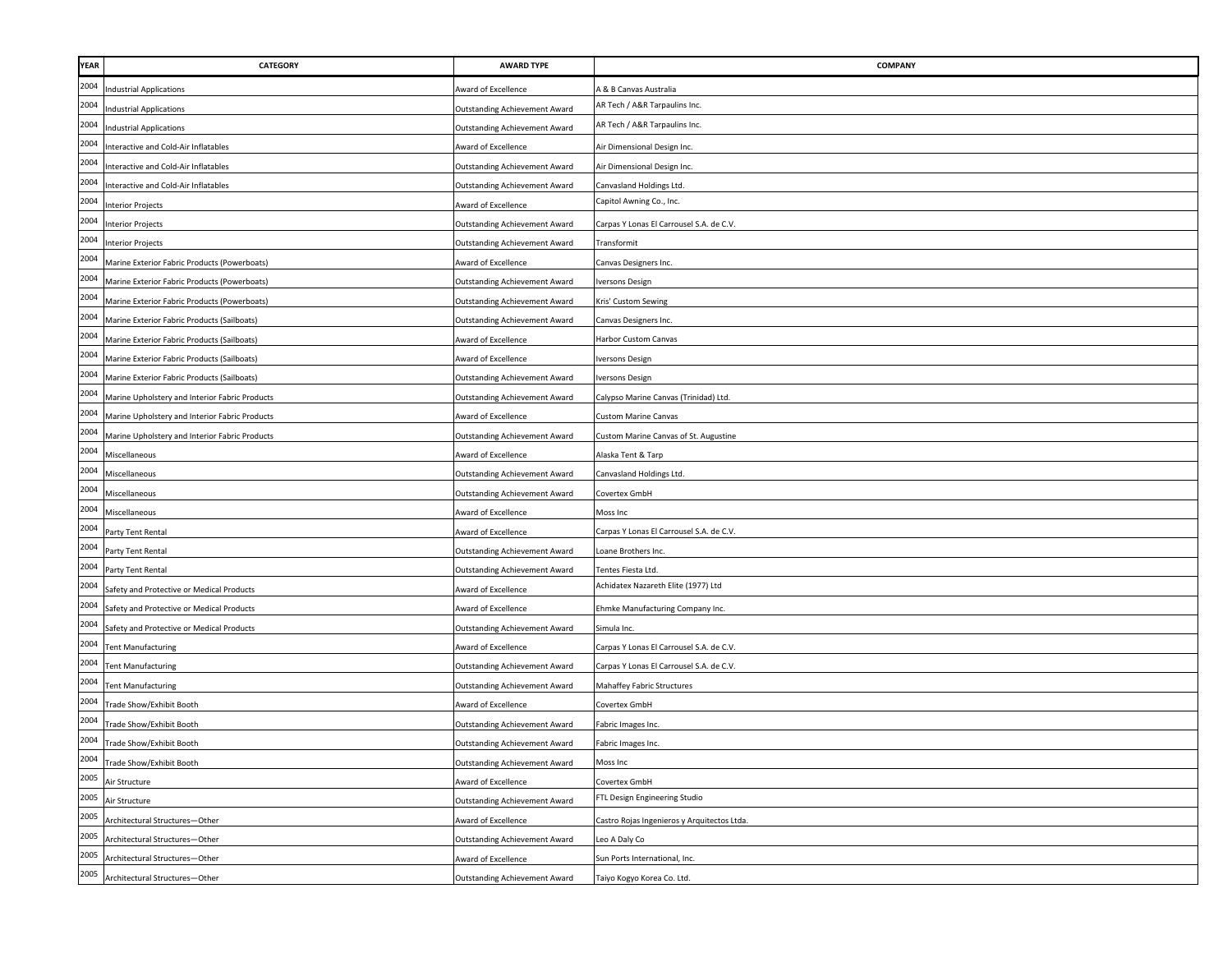| <b>YEAR</b>                                       | <b>CATEGORY</b>                                                          | <b>AWARD TYPE</b>                    | <b>COMPANY</b>                              |
|---------------------------------------------------|--------------------------------------------------------------------------|--------------------------------------|---------------------------------------------|
| 2005                                              | Awnings, Commercial, Illuminated, Interior, and Multi-Family Residential | Award of Excellence                  | Baraboo Tent & Awning Inc.                  |
| 2005                                              | Awnings, Commercial, Illuminated, Interior, and Multi-Family Residential | Outstanding Achievement Award        | Hustead's Canvas Creations                  |
| 2005<br>2005                                      | Awnings, Commercial, Illuminated, Interior, and Multi-Family Residential | Outstanding Achievement Award        | Sundance Awning & Fabric Structure          |
|                                                   | Awnings, Retractable                                                     | Outstanding Achievement Award        | Rainier Industries Ltd.                     |
| 2005                                              | Awnings, Retractable                                                     | Award of Excellence                  | Rolltec Rolling Systems Ltd.                |
| 2005                                              | Awnings, Retractable                                                     | <b>Outstanding Achievement Award</b> | Rolltec Rolling Systems Ltd.                |
| 2005<br>2005                                      | Awnings, Retractable                                                     | <b>Outstanding Achievement Award</b> | Rolltec Rolling Systems Ltd.                |
|                                                   | Awnings, Single-Family Residential                                       | Outstanding Achievement Award        | Hoover Canvas Products Co.                  |
| 2005                                              | Awnings, Single-Family Residential                                       | Outstanding Achievement Award        | Hoover Canvas Products Co.                  |
| 2005                                              | Awnings, Single-Family Residential                                       | Award of Excellence                  | Sunmaster of Naples                         |
| 2005                                              | Banners and Flags, Large Scale/Special Events                            | <b>Outstanding Achievement Award</b> | Kanbo Pras Corp. Tokyo Office               |
| 2005                                              | Banners and Flags, Large Scale/Special Events                            | Outstanding Achievement Award        | Pink Inc.                                   |
| 2005                                              | Banners and Flags, Large Scale/Special Events                            | Award of Excellence                  | Sundance Awning & Fabric Structure          |
| 2005                                              | Banners and Flags, Small Scale/Arts & Crafts                             | Award of Excellence                  | The Design Loft Inc.                        |
| 2005                                              | Banners and Flags, Small Scale/Arts & Crafts                             | Outstanding Achievement Award        | The Design Loft Inc.                        |
| 2005                                              | Canopies, Commercial, Illuminated, and Multi-Family Residential          | <b>Outstanding Achievement Award</b> | Hendee Enterprises Inc.                     |
| 2005                                              | Canopies, Commercial, Illuminated, and Multi-Family Residential          | Outstanding Achievement Award        | Hendee Enterprises Inc.                     |
| 2005                                              | Canopies, Commercial, Illuminated, and Multi-Family Residential          | Award of Excellence                  | Sundance Awning & Fabric Structure          |
| 2005                                              | Canopies, Single-Family Residential                                      | <b>Outstanding Achievement Award</b> | Hi Plains Canvas Products Inc.              |
| 2005                                              | Canopies, Single-Family Residential                                      | Outstanding Achievement Award        | li Plains Canvas Products Inc.              |
| 2005                                              | Canopies, Single-Family Residential                                      | Award of Excellence                  | Miami Beach Awning Co. Inc.                 |
| 2005                                              | <b>Commercial Tent Rental</b>                                            | Outstanding Achievement Award        | Corner Tent Service                         |
| 2005                                              | <b>Commercial Tent Rental</b>                                            | Award of Excellence                  | RÖDER Zelt - Und Veranstaltungsservice GmbH |
| 2005                                              | <b>Commercial Tent Rental</b>                                            | Outstanding Achievement Award        | Tentes Fiesta Tents Ltd.                    |
| 2005                                              | <b>Free Standing Canopies</b>                                            | <b>Outstanding Achievement Award</b> | Miami Beach Awning Co. Inc.                 |
| 2005                                              | <b>Free Standing Canopies</b>                                            | Outstanding Achievement Award        | Sugar House Awning & Canvas Products        |
| 2005                                              | <b>Free Standing Canopies</b>                                            | Award of Excellence                  | Sundance Awning & Fabric Structure          |
| 2005                                              | Geosynthetic Projects                                                    | <b>Outstanding Achievement Award</b> | Colbond Inc.                                |
| 2005                                              | Geosynthetic Projects                                                    | Award of Excellence                  | Mirafi Construction Products                |
| 2005                                              | Geosynthetic Projects                                                    | Outstanding Achievement Award        | Mirafi Construction Products                |
| 2005                                              | Graphics                                                                 | Award of Excellence                  | Pink Inc.                                   |
| 2005                                              | Graphics                                                                 | <b>Outstanding Achievement Award</b> | Rainier Industries Ltd.                     |
| 2005                                              | Graphics                                                                 | <b>Outstanding Achievement Award</b> | Transformit                                 |
| 2005                                              | <b>Industrial Applications</b>                                           | Award of Excellence                  | Carpas Y Lonas El Carrousel S.A. de C.V.    |
| $\begin{array}{c}\n 2005 \\ \hline\n \end{array}$ | <b>Industrial Applications</b>                                           | <b>Outstanding Achievement Award</b> | Clanton's Quality Awning Co.                |
| 2005                                              | <b>Industrial Applications</b>                                           | <b>Outstanding Achievement Award</b> | Valley Canvas & Awning 1994 Ltd.            |
| 2005                                              | Interactive and Cold-Air Inflatables                                     | Award of Excellence                  | Canvasland Holdings Ltd.                    |
| 2005                                              | <b>Interior Projects</b>                                                 | Award of Excellence                  | Architen Landrell Associates                |
| 2005                                              | <b>Interior Projects</b>                                                 | Award of Excellence                  | Studio Lilica                               |
| 2005                                              | <b>Interior Projects</b>                                                 | <b>Outstanding Achievement Award</b> | Transformit                                 |
| 2005                                              | <b>Interior Projects</b>                                                 | Outstanding Achievement Award        | Transformit                                 |
| 2005                                              | Marine Exterior Fabric Products (Powerboats)                             | Outstanding Achievement Award        | Custom Canvas of Charleston                 |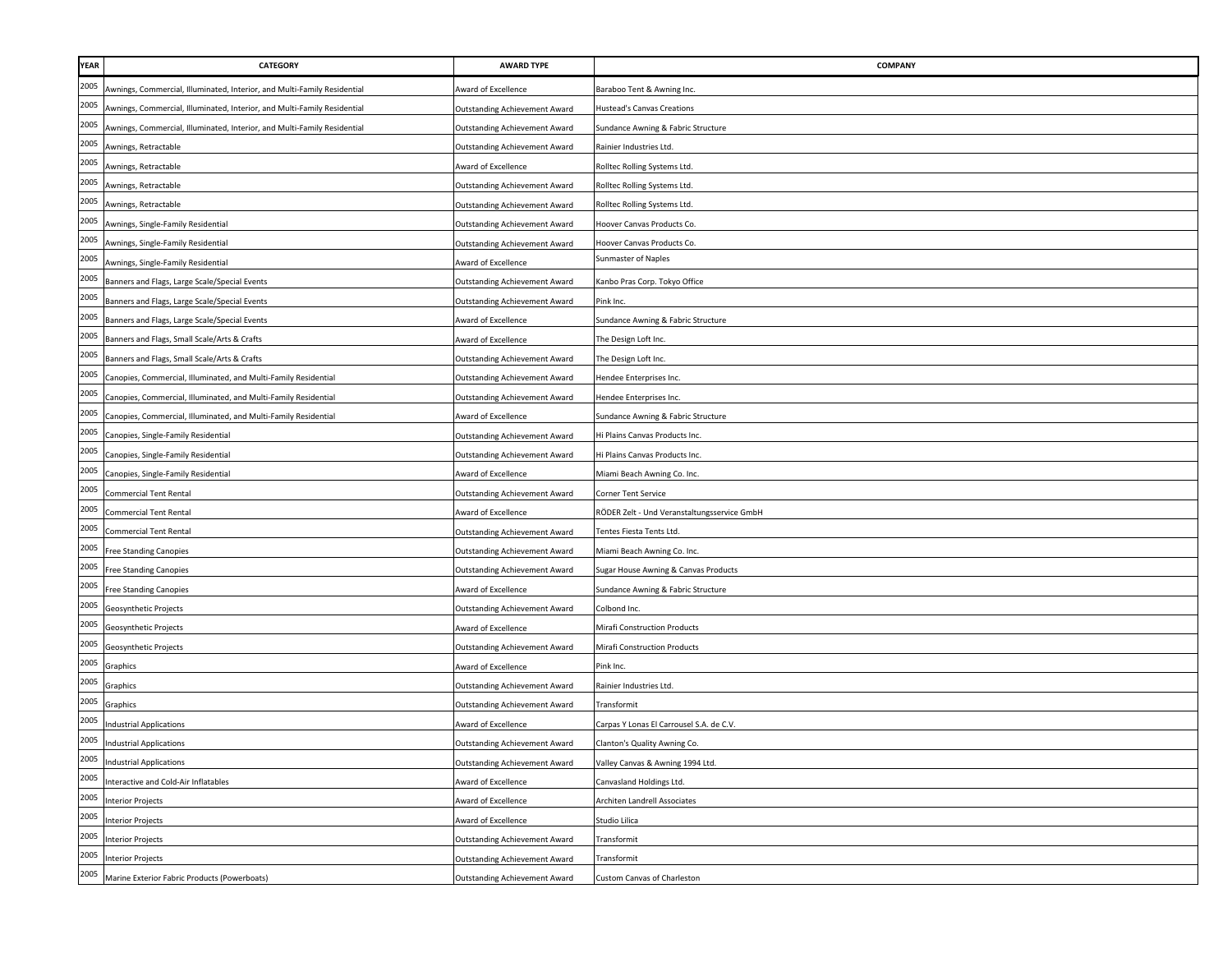| <b>YEAR</b>                                       | <b>CATEGORY</b>                                  | <b>AWARD TYPE</b>                    | <b>COMPANY</b>                              |
|---------------------------------------------------|--------------------------------------------------|--------------------------------------|---------------------------------------------|
| 2005                                              | Marine Exterior Fabric Products (Powerboats)     | Award of Excellence                  | Eau-Vent L.M. Inc.                          |
| 2005                                              | Marine Exterior Fabric Products (Powerboats)     | Outstanding Achievement Award        | Mike's Marine Custom Canvas                 |
| 2005                                              | Marine Exterior Fabric Products (Powerboats)     | Outstanding Achievement Award        | Mike's Marine Custom Canvas                 |
| 2005                                              | Marine Exterior Fabric Products (Sailboats)      | Outstanding Achievement Award        | Harbor Custom Canvas                        |
| 2005                                              | Marine Exterior Fabric Products (Sailboats)      | Award of Excellence                  | The Boatswain's Locker Inc.                 |
| 2005                                              | Marine Exterior Fabric Products (Sailboats)      | Outstanding Achievement Award        | The Boatswain's Locker Inc.                 |
| 2005                                              | Marine Upholstery and Interior Fabric Products   | Award of Excellence                  | Calypso Marine Canvas (Trinidad) Ltd.       |
| 2005                                              | Marine Upholstery and Interior Fabric Products   | Outstanding Achievement Award        | Lorenzo Canvas & Upholstery                 |
| 2005                                              | Marine Upholstery and Interior Fabric Products   | <b>Outstanding Achievement Award</b> | Needle Loft of Texas Inc. (Kemah, TX)       |
| 2005                                              | Miscellaneous                                    | Outstanding Achievement Award        | C.E. Bartlett Pty. Ltd.                     |
| 2005                                              | Miscellaneous                                    | Award of Excellence                  | Hightex GmbH                                |
| 2005                                              | Miscellaneous                                    | <b>Outstanding Achievement Award</b> | Valley Canvas & Awning 1994 Ltd.            |
| 2005                                              | Party Tent Rental                                | Award of Excellence                  | Affordable & Luxury Tents                   |
| 2005                                              | Party Tent Rental                                | Outstanding Achievement Award        | Mahaffey Fabric Structures                  |
| 2005                                              | Party Tent Rental                                | Outstanding Achievement Award        | Traube Tent Co. Inc.                        |
| 2005                                              | Safety and Protective or Medical Products        | <b>Outstanding Achievement Award</b> | AR Tech / A&R Tarpaulins Inc.               |
| 2005                                              | Safety and Protective or Medical Products        | Outstanding Achievement Award        | AR Tech / A&R Tarpaulins Inc.               |
| 2005                                              | Safety and Protective or Medical Products        | Award of Excellence                  | Rainier Industries Ltd.                     |
| 2005                                              | Tension Structures, 10,000-30,000 Square Feet    | Outstanding Achievement Award        | Castro Rojas Ingenieros y Arquitectos Ltda. |
| 2005                                              | Tension Structures, 10,000-30,000 Square Feet    | Outstanding Achievement Award        | FabriTec Structures                         |
| 2005                                              | Tension Structures, 10,000-30,000 Square Feet    | Award of Excellence                  | FTL Design Engineering Studio               |
| 2005                                              | Tension Structures, 10,000-30,000 Square Feet    | Award of Excellence                  | Taiyo Birdair Corp.                         |
| 2005                                              | Tension Structures, 10,000-30,000 Square Feet    | Award of Excellence                  | Tenso Estructuras Arquitectonicas           |
| 2005                                              | Tension Structures, More Than 30,000 Square Feet | Award of Excellence                  | Covertex GmbH                               |
| 2005                                              | Tension Structures, More Than 30,000 Square Feet | Outstanding Achievement Award        | Shanghai Taiyo Kogyo Co. Ltd.               |
| 2005                                              | Tension Structures, More Than 30,000 Square Feet | Outstanding Achievement Award        | Taiyo Birdair Corp.                         |
| 2005                                              | Tension Structures, More Than 30,000 Square Feet | <b>Outstanding Achievement Award</b> | Taiyo Kogyo Corp. (Tokyo)                   |
| 2005                                              | Tension Structures, Under 10,000 Square Feet     | <b>Outstanding Achievement Award</b> | Architectural Sails                         |
| 2005                                              | Tension Structures, Under 10,000 Square Feet     | Award of Excellence                  | FTL Design Engineering Studio               |
| 2005                                              | Tension Structures, Under 10,000 Square Feet     | Outstanding Achievement Award        | Sollertia                                   |
| 2005                                              | Tension Structures, Under 10,000 Square Feet     | Award of Excellence                  | Taiyo Birdair Corp.                         |
| 2005                                              | <b>Tent Manufacturing</b>                        | Award of Excellence                  | Fabric Shelter Systems Ltd.                 |
| 2005                                              | <b>Tent Manufacturing</b>                        | <b>Outstanding Achievement Award</b> | RÖDER Zelt - Und Veranstaltungsservice GmbH |
| 2005                                              | <b>Tent Manufacturing</b>                        | Outstanding Achievement Award        | Shanghai Taiyo Kogyo Co. Ltd.               |
| $\begin{array}{c}\n 2005 \\ \hline\n \end{array}$ | Trade Show/Exhibit Booth                         | <b>Outstanding Achievement Award</b> | Moss Inc                                    |
| 2005                                              | <b>Trade Show/Exhibit Booth</b>                  | <b>Outstanding Achievement Award</b> | Pink Inc.                                   |
| 2005                                              | Trade Show/Exhibit Booth                         | Award of Excellence                  | Taiyo Membrane Corp.                        |
| 2006                                              | Air Structures                                   | <b>Outstanding Achievement Award</b> | Hightex GmbH                                |
| 2006                                              | Air Structures                                   | Outstanding Achievement Award        | Lindstrand Technologies Ltd.                |
| 2006                                              | Air Structures                                   | Award of Excellence                  | Tectoniks Ltd.                              |
| 2006                                              | Architectural Structures - Other                 | <b>Outstanding Achievement Award</b> | Covertex GmbH                               |
| 2006                                              | Architectural Structures - Other                 | Award of Excellence                  | Janet Echelman Inc                          |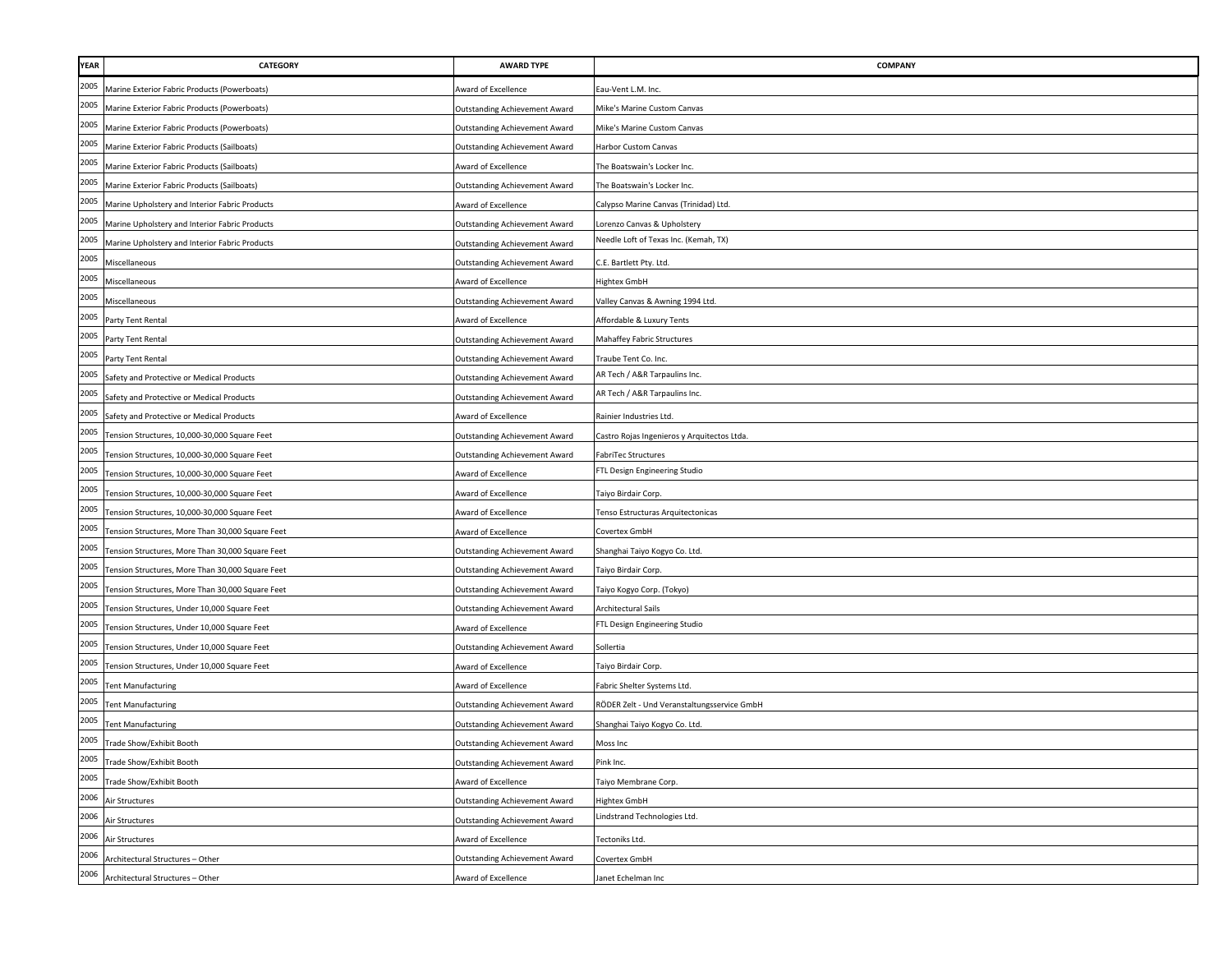| YEAR | CATEGORY                                                     | <b>AWARD TYPE</b>                    | COMPANY                                     |
|------|--------------------------------------------------------------|--------------------------------------|---------------------------------------------|
| 2006 | Architectural Structures - Other                             | Outstanding Achievement Award        | Taiyo Birdair Corp.                         |
| 2006 | Awnings, Commercial, Illuminated, Interior, and Multi-Family | Award of Excellence                  | Coastal Canvas Products Co. Inc.            |
| 2006 | Awnings, Commercial, Illuminated, Interior, and Multi-Family | Award of Excellence                  | Lawrence Fabric & Metal Structures          |
| 2006 | Awnings, Commercial, Illuminated, Interior, and Multi-Family | <b>Outstanding Achievement Award</b> | Rainier Industries Ltd.                     |
| 2006 | Awnings, Commercial, Illuminated, Interior, and Multi-Family | Outstanding Achievement Award        | Rainier Industries Ltd.                     |
| 2006 | Awnings, Commercial, Illuminated, Interior, and Multi-Family | Outstanding Achievement Award        | Tacoma Tent & Awning Co. Inc.               |
| 2006 | Awnings, Retractable                                         | Award of Excellence                  | \. Hoffman Awning Co.                       |
| 2006 | Awnings, Retractable                                         | <b>Outstanding Achievement Award</b> | Craft-Bilt Mfg. Co./A.A.A. Awning           |
| 2006 | Awnings, Retractable                                         | Outstanding Achievement Award        | Deluxe Awning Co.                           |
| 2006 | Awnings, Single-Family Residential Awnings                   | <b>Outstanding Achievement Award</b> | Sun State Awnings Inc.                      |
| 2006 | Awnings, Single-Family Residential Awnings                   | Award of Excellence                  | Sunmaster of Naples                         |
| 2006 | Awnings, Single-Family Residential Awnings                   | <b>Outstanding Achievement Award</b> | Sunmaster of Naples                         |
| 2006 | Banners and Flags, Large Scale/Special Events                | <b>Outstanding Achievement Award</b> | Architen Landrell Associates                |
| 2006 | Banners and Flags, Large Scale/Special Events                | <b>Outstanding Achievement Award</b> | Flying Colors Inc.                          |
| 2006 | Banners and Flags, Large Scale/Special Events                | <b>Outstanding Achievement Award</b> | Rainier Industries Ltd.                     |
| 2006 | Banners and Flags, Large Scale/Special Events                | Award of Excellence                  | Transformit                                 |
| 2006 | Banners and Flags, Small Scale/Arts & Crafts                 | <b>Outstanding Achievement Award</b> | Flying Colors Inc.                          |
| 2006 | Banners and Flags, Small Scale/Arts & Crafts                 | Award of Excellence                  | ludy Dioszegi, Designer                     |
| 2006 | Banners and Flags, Small Scale/Arts & Crafts                 | <b>Outstanding Achievement Award</b> | Rainier Industries Ltd.                     |
| 2006 | Canopies, Commercial, Illuminated, and Multi-Family          | <b>Outstanding Achievement Award</b> | Advanced Shade Systems Pty Ltd.             |
| 2006 | Canopies, Commercial, Illuminated, and Multi-Family          | <b>Outstanding Achievement Award</b> | Amerishade Inc.                             |
| 2006 | Canopies, Commercial, Illuminated, and Multi-Family          | Award of Excellence                  | Covertex GmbH                               |
| 2006 | Canopies, Commercial, Illuminated, and Multi-Family          | Award of Excellence                  | Miami Awning Co.                            |
| 2006 | Canopies, Commercial, Illuminated, and Multi-Family          | <b>Outstanding Achievement Award</b> | Taiyo Kogyo Corp. (Tokyo)                   |
| 2006 | Canopies, Commercial, Illuminated, and Multi-Family          | <b>Award of Excellence</b>           | aiyo Membrane Corp                          |
| 2006 | Canopies, Single-Family Residential                          | <b>Outstanding Achievement Award</b> | Miami Awning Co.                            |
| 2006 | Canopies, Single-Family Residential                          | Award of Excellence                  | Neptune's Loft                              |
| 2006 | Canopies, Single-Family Residential                          | <b>Outstanding Achievement Award</b> | Sun State Awnings Inc.                      |
| 2006 | Commercial Tent Rental                                       | Award of Excellence                  | Prime Event Group Inc.                      |
| 2006 | <b>Commercial Tent Rental</b>                                | Award of Excellence                  | RÖDER Zelt - Und Veranstaltungsservice GmbH |
| 2006 | <b>Commercial Tent Rental</b>                                | <b>Outstanding Achievement Award</b> | RÖDER Zelt - Und Veranstaltungsservice GmbH |
| 2006 | <b>Commercial Tent Rental</b>                                | <b>Outstanding Achievement Award</b> | RÖDER Zelt - Und Veranstaltungsservice GmbH |
| 2006 | <b>Free Standing Canopies</b>                                | Award of Excellence                  | Architecture & Awnings Corp.                |
| 2006 | <b>Free Standing Canopies</b>                                | <b>Outstanding Achievement Award</b> | Taiyo Kogyo Corp. (Tokyo)                   |
| 2006 | <b>Free Standing Canopies</b>                                | <b>Outstanding Achievement Award</b> | Taiyo Kogyo Corp. (Tokyo)                   |
| 2006 | Geosynthetic Projects                                        | Award of Excellence                  | <b>Tencate Geosynthetics</b>                |
| 2006 | Geosynthetic Projects                                        | Outstanding Achievement Award        | <b>Tencate Geosynthetics</b>                |
| 2006 | Geosynthetic Projects                                        | <b>Outstanding Achievement Award</b> | <b>Tencate Geosynthetics</b>                |
| 2006 | Graphics                                                     | <b>Outstanding Achievement Award</b> | <b>EDP Textiles</b>                         |
| 2006 | Graphics                                                     | Award of Excellence                  | Fabric Images Inc.                          |
| 2006 | Graphics                                                     | <b>Outstanding Achievement Award</b> | Pink Inc.                                   |
| 2006 | <b>Industrial Applications</b>                               | Award of Excellence                  | Capitol Awning Co., Inc.                    |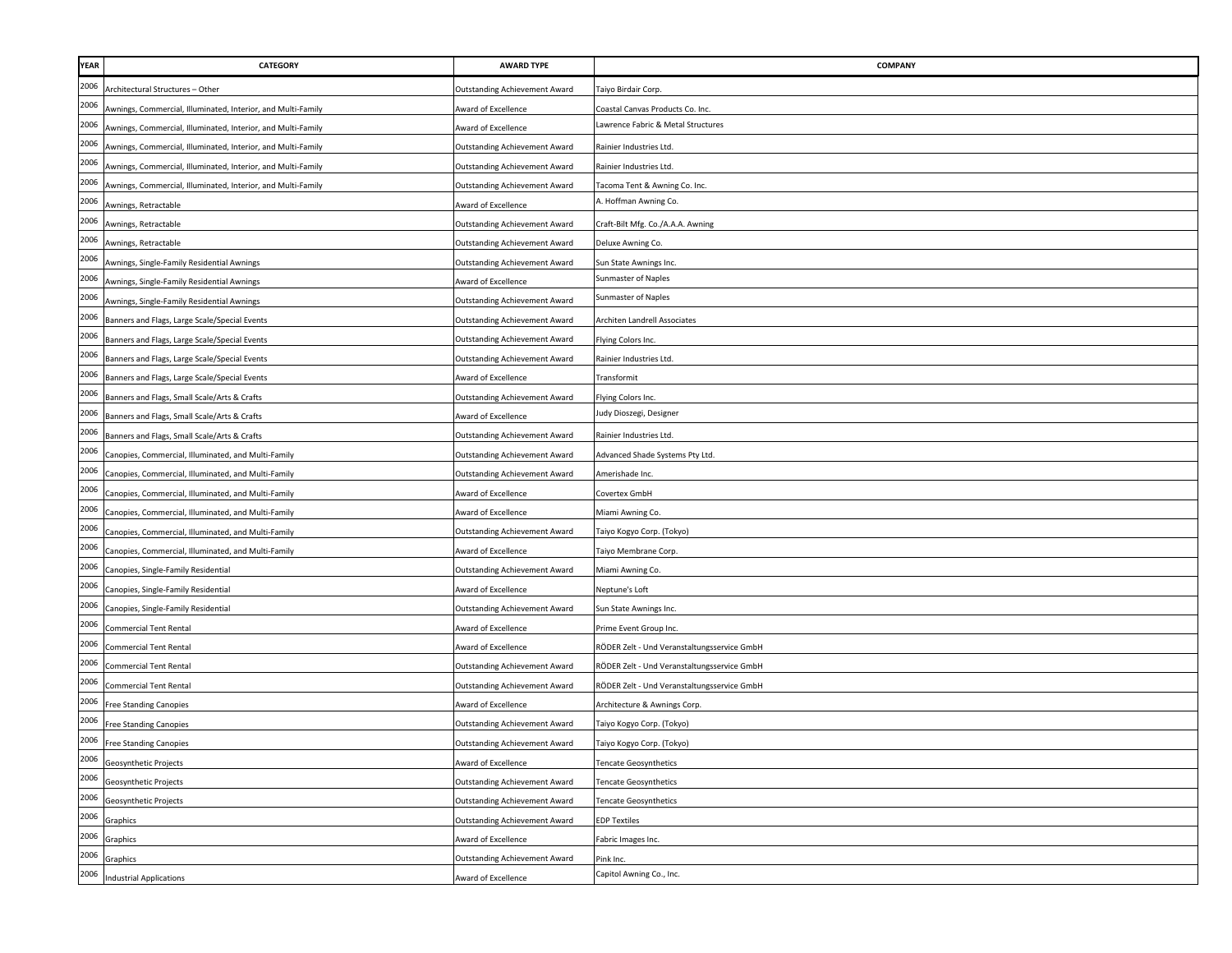| <b>YEAR</b>          | <b>CATEGORY</b>                                  | <b>AWARD TYPE</b>                    | <b>COMPANY</b>                             |
|----------------------|--------------------------------------------------|--------------------------------------|--------------------------------------------|
| 2006                 | <b>Industrial Applications</b>                   | Outstanding Achievement Award        | Valley Canvas & Awning 1994 Ltd.           |
| 2006<br>2006<br>2006 | Interactive and Cold-Air Inflatables             | Award of Excellence                  | Canvasland Holdings Ltd.                   |
|                      | Interior Projects                                | <b>Outstanding Achievement Award</b> | Moss Inc                                   |
|                      | <b>Interior Projects</b>                         | Outstanding Achievement Award        | Rainier Industries Ltd.                    |
| 2006                 | <b>Interior Projects</b>                         | <b>Award of Excellence</b>           | Transformit                                |
| 2006                 | Marine Exterior Fabric Products (Powerboats)     | Award of Excellence                  | Afton Marina & Yacht Club                  |
| 2006                 | Marine Exterior Fabric Products (Powerboats)     | Award of Excellence                  | Afton Marina & Yacht Club                  |
| 2006                 | Marine Exterior Fabric Products (Powerboats)     | Award of Excellence                  | Canvas Designers Inc.                      |
| 2006                 | Marine Exterior Fabric Products (Powerboats)     | Outstanding Achievement Award        | Nautical X, Inc.                           |
| 2006                 | Marine Exterior Fabric Products (Powerboats)     | Outstanding Achievement Award        | Nautical X, Inc.                           |
| 2006                 | Marine Exterior Fabric Products (Sailboats)      | <b>Outstanding Achievement Award</b> | Eau-Vent L.M. Inc.                         |
| 2006                 | Marine Exterior Fabric Products (Sailboats)      | Outstanding Achievement Award        | Eau-Vent L.M. Inc.                         |
| 2006                 | Marine Exterior Fabric Products (Sailboats)      | <b>Outstanding Achievement Award</b> | Mike's Marine Custom Canvas                |
| 2006                 | Marine Exterior Fabric Products (Sailboats)      | Award of Excellence                  | Nautical X, Inc.                           |
| 2006                 | Marine Upholstery and Interior Fabric Products   | Outstanding Achievement Award        | Custom Canvas of Charleston                |
| 2006                 | Marine Upholstery and Interior Fabric Products   | <b>Outstanding Achievement Award</b> | PCRRestorations Inc. D/B/A Lehr Awning Co. |
| 2006                 | Miscellaneous                                    | <b>Outstanding Achievement Award</b> | AR Tech / A&R Tarpaulins Inc.              |
| 2006                 | Miscellaneous                                    | Outstanding Achievement Award        | Lethbridge Custom Canvas 2003              |
| 2006                 | Miscellaneous                                    | Award of Excellence                  | Syteksdesign.Com                           |
| 2006                 | Party Tent Rental                                | Outstanding Achievement Award        | Loane Brothers Inc.                        |
| 2006                 | Party Tent Rental                                | Outstanding Achievement Award        | Regal Tent Productions Ltd.                |
| 2006                 | Party Tent Rental                                | Award of Excellence                  | Stamford Tent & Party Rental               |
| 2006                 | Safety and Protective or Medical Products        | <b>Outstanding Achievement Award</b> | AR Tech / A&R Tarpaulins Inc.              |
| 2006                 | Safety and Protective or Medical Products        | <b>Outstanding Achievement Award</b> | AR Tech / A&R Tarpaulins Inc.              |
| 2006                 | Safety and Protective or Medical Products        | Award of Excellence                  | Clear View Products, Inc.                  |
| 2006                 | Safety and Protective or Medical Products        | Award of Excellence                  | Foster-Miller, Inc.Composites              |
| 2006                 | Tensile Structures, 10,000-30,000 Square Feet    | Outstanding Achievement Award        | FTL Design Engineering Studio              |
| 2006                 | Tensile Structures, 10,000-30,000 Square Feet    | Award of Excellence                  | <b>Hightex GmbH</b>                        |
| 2006                 | Tensile Structures, 10,000-30,000 Square Feet    | <b>Outstanding Achievement Award</b> | Taiyo Birdair Corp.                        |
| 2006                 | Tensile Structures, More Than 30,000 Square Feet | Award of Excellence                  | Covertex GmbH                              |
| 2006                 | Tensile Structures, More Than 30,000 Square Feet | <b>Outstanding Achievement Award</b> | Taiyo Kogyo Corp. (Tokyo)                  |
| 2006                 | Tensile Structures, More Than 30,000 Square Feet | Outstanding Achievement Award        | Zechner & Zechner ZT GmbH                  |
| 2006                 | Tensile Structures, Under 10,000 Square Feet     | <b>Outstanding Achievement Award</b> | Architen Landrell Associates               |
| 2006                 | Tensile Structures, Under 10,000 Square Feet     | Outstanding Achievement Award        | Arizon Structures                          |
| 2006                 | Tensile Structures, Under 10,000 Square Feet     | Award of Excellence                  | Sundance Awning & Fabric Structure         |
| 2006                 | <b>Tent Manufacturing</b>                        | Award of Excellence                  | Eventstar Structures, Corp.                |
| 2006                 | <b>Tent Manufacturing</b>                        | <b>Outstanding Achievement Award</b> | Eventstar Structures, Corp.                |
| 2006                 | <b>Tent Manufacturing</b>                        | Outstanding Achievement Award        | Eventstar Structures, Corp.                |
| 2006                 | Trade Show/Exhibit Booth                         | Outstanding Achievement Award        | Moss Inc                                   |
| 2006                 | Trade Show/Exhibit Booth                         | Outstanding Achievement Award        | Moss Inc                                   |
| 2006                 | Trade Show/Exhibit Booth                         | Award of Excellence                  | Taiyo Membrane Corp                        |
| 2007                 | Air Structures                                   | Outstanding Achievement Award        | Lindstrand Technologies Ltd.               |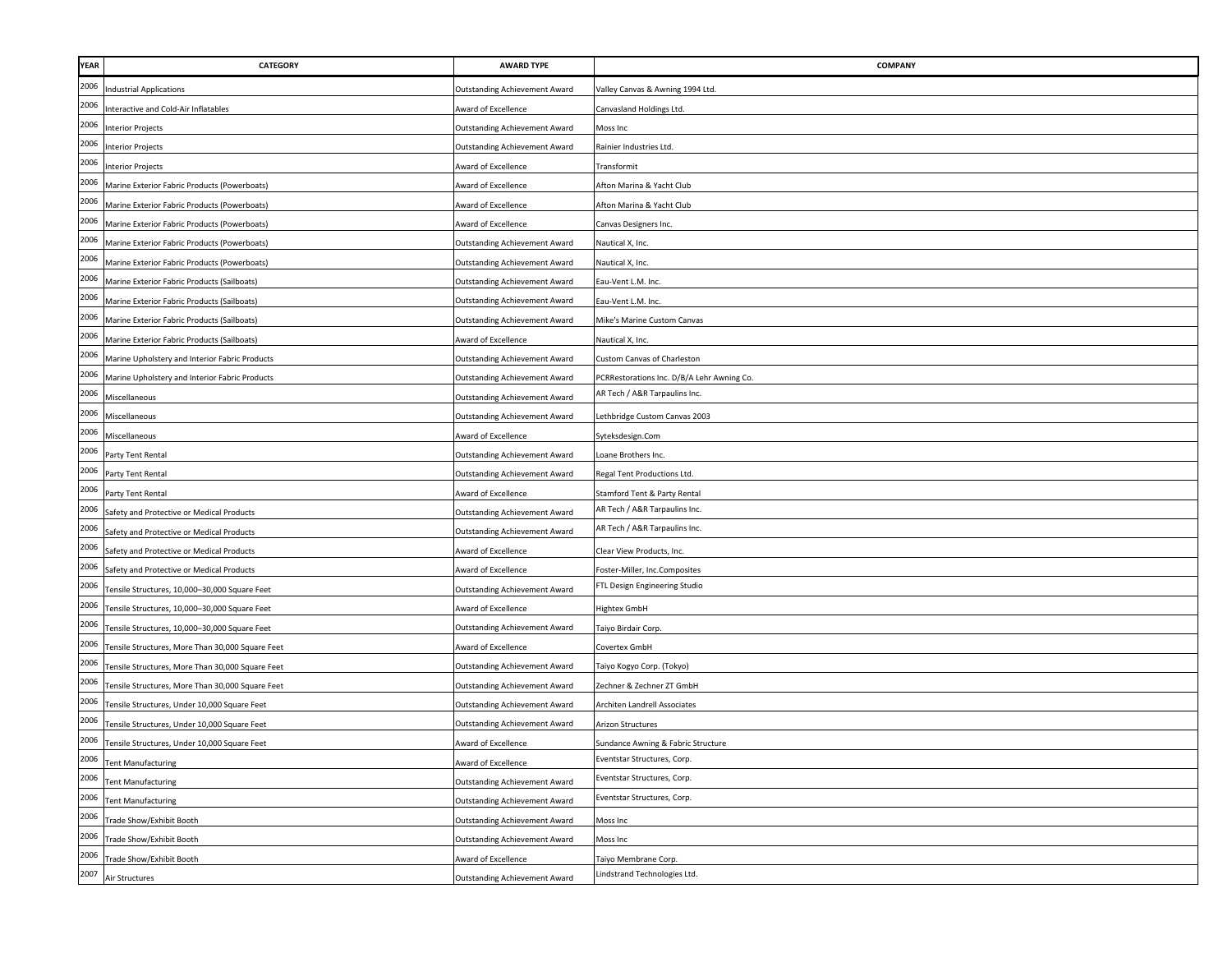| <b>YEAR</b> | <b>CATEGORY</b>                       | <b>AWARD TYPE</b>                    | COMPANY                                     |
|-------------|---------------------------------------|--------------------------------------|---------------------------------------------|
| 2007        | Air Structures                        | Award of Excellence                  | Tectoniks Ltd.                              |
| 2007        | Air Structures                        | Outstanding Achievement Award        | Tectoniks Ltd.                              |
| 2007        | Architectural Structures              | <b>Outstanding Achievement Award</b> | FabriTec Structures                         |
| 2007        | <b>Architectural Structures</b>       | <b>Outstanding Achievement Award</b> | FTL Design Engineering Studio               |
| 2007        | <b>Architectural Structures</b>       | Award of Excellence                  | lens J Meyer, Visual Artist                 |
| 2007        | <b>Architectural Structures</b>       | <b>Outstanding Achievement Award</b> | Taiyo Membrane Corp.                        |
| 2007        | Awnings, Commercial                   | Outstanding Achievement Award        | Architectural Sails                         |
| 2007        | Awnings, Commercial                   | Outstanding Achievement Award        | Miami Awning Co.                            |
| 2007        | Awnings, Commercial                   | Award of Excellence                  | Sunmaster of Naples                         |
| 2007        | Awnings, Residential                  | Outstanding Achievement Award        | Caribbean Awning Production Co.             |
| 2007        | Awnings, Residential                  | <b>Award of Excellence</b>           | Hi Plains Canvas Products Inc.              |
| 2007        | Awnings, Residential                  | Outstanding Achievement Award        | Sunmaster of Naples                         |
| 2007        | Awnings, Retractable                  | Award of Excellence                  | Chesterfield Awning Co. Inc.                |
| 2007        | Awnings, Retractable                  | <b>Outstanding Achievement Award</b> | Craft-Bilt Mfg. Co./A.A.A. Awning           |
| 2007        | Awnings, Retractable                  | <b>Outstanding Achievement Award</b> | Rainier Industries Ltd.                     |
| 2007        | Canopies, Commercial                  | Outstanding Achievement Award        | G & J Awning and Canvas                     |
| 2007        | Canopies, Commercial                  | Award of Excellence                  | Rainier Industries Ltd.                     |
| 2007        | Canopies, Commercial                  | <b>Outstanding Achievement Award</b> | Sollertia                                   |
| 2007        | Canopies, Commercial                  | Outstanding Achievement Award        | Sunmaster of Naples                         |
| 2007        | Canopies, Residential                 | Outstanding Achievement Award        | Awning Factory & Marine Canvas              |
| 2007        | Canopies, Residential                 | Outstanding Achievement Award        | Jones Awnings & Canvas Inc.                 |
| 2007        | Canopies, Residential                 | Award of Excellence                  | Rainier Industries Ltd.                     |
| 2007        | <b>Commercial Interiors</b>           | <b>Outstanding Achievement Award</b> | Eventscape Inc.                             |
| 2007        | Commercial Interiors                  | Outstanding Achievement Award        | <b>Hightex GmbH</b>                         |
| 2007        | Commercial Interiors                  | <b>Award of Excellence</b>           | Taiyo Kogyo Corp. (Tokyo)                   |
| 2007        | Commercial Tent Rental                | Award of Excellence                  | RÖDER Zelt - Und Veranstaltungsservice GmbH |
| 2007        | <b>Commercial Tent Rental</b>         | Outstanding Achievement Award        | RÖDER Zelt - Und Veranstaltungsservice GmbH |
| 2007        | <b>Commercial Tent Rental</b>         | Outstanding Achievement Award        | Special Event Tent & Party Rental           |
| 2007        | Exterior Banners, More than 500 yards | Award of Excellence                  | Rainier Industries Ltd.                     |
| 2007        | Free Standing Canopies                | Outstanding Achievement Award        | Sollertia                                   |
| 2007        | <b>Free Standing Canopies</b>         | Award of Excellence                  | Sunmaster of Naples                         |
| 2007        | Geosynthetic Projects                 | Outstanding Achievement Award        | <b>Flint Industries</b>                     |
| 2007        | Geosynthetic Projects                 | Outstanding Achievement Award        | ML Ingeniería                               |
| 2007        | Geosynthetic Projects                 | Award of Excellence                  | <b>Tencate Geosynthetics</b>                |
| 2007        | <b>Industrial Applications</b>        | Outstanding Achievement Award        | AR Tech / A&R Tarpaulins Inc.               |
| 2007        | <b>Industrial Applications</b>        | <b>Outstanding Achievement Award</b> | Hi Plains Canvas Products Inc.              |
| 2007        | <b>Industrial Applications</b>        | ward of Excellence                   | Taiyo Kogyo Corp. (Tokyo)                   |
| 2007        | Interactive and Cold-Air Inflatables  | Outstanding Achievement Award        | Canvasland Holdings Ltd.                    |
| 2007        | Interactive and Cold-Air Inflatables  | Outstanding Achievement Award        | Giant International                         |
| 2007        | Interactive and Cold-Air Inflatables  | Award of Excellence                  | Kanbo Pras Corp.                            |
| 2007        | <b>Interior Banners</b>               | Award of Excellence                  | Architen Landrell Associates                |
| 2007        | <b>Interior Banners</b>               | <b>Outstanding Achievement Award</b> | Banner Creations Inc.                       |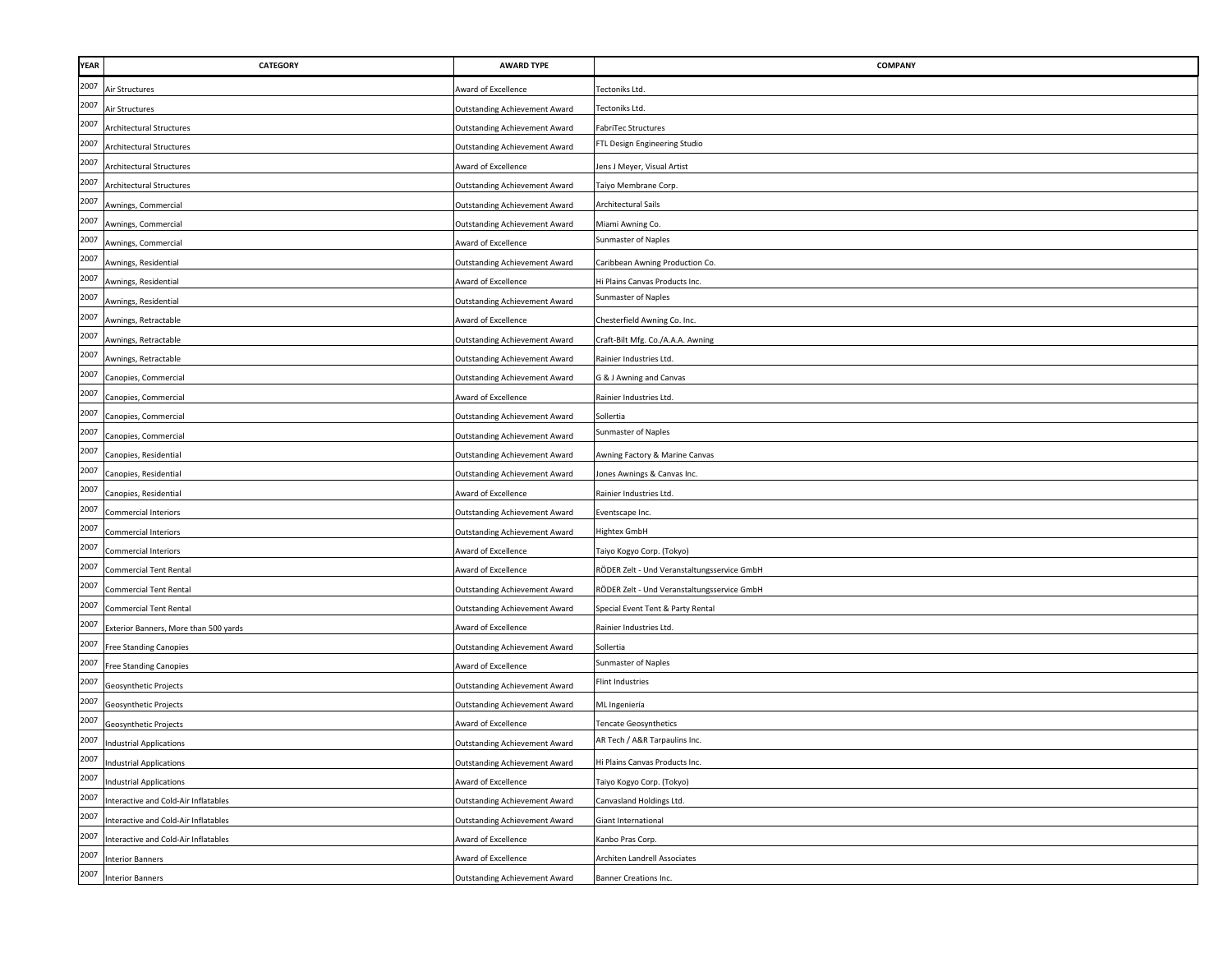| <b>YEAR</b> | <b>CATEGORY</b>                                  | <b>AWARD TYPE</b>                    | COMPANY                                                     |
|-------------|--------------------------------------------------|--------------------------------------|-------------------------------------------------------------|
| 2007        | <b>Interior Banners</b>                          | Outstanding Achievement Award        | ludy Dioszegi, Designer                                     |
| 2007        | Marine Powerboats                                | Award of Excellence                  | Cape Canvas & Rigging                                       |
| 2007        | Marine Powerboats                                | Outstanding Achievement Award        | Mike's Marine Custom Canvas                                 |
| 2007        | Marine Powerboats                                | Outstanding Achievement Award        | Rainier Industries Ltd.                                     |
| 2007        | Marine Sailboats                                 | Award of Excellence                  | versons Design                                              |
| 2007        | <b>Marine Sailboats</b>                          | Outstanding Achievement Award        | Iversons Design                                             |
| 2007        | <b>Marine Sailboats</b>                          | Outstanding Achievement Award        | Iversons Design                                             |
| 2007        | Marine Upholstery                                | <b>Award of Excellence</b>           | DRH Canvas & Marine Ltd.                                    |
| 2007        | Marine Upholstery                                | <b>Outstanding Achievement Award</b> | European Custom Upholstery                                  |
| 2007        | Marine Upholstery                                | <b>Outstanding Achievement Award</b> | Yacht Charmer Interiors LLC                                 |
| 2007        | Miscellaneous                                    | <b>Award of Excellence</b>           | Capitol Awning Co., Inc.                                    |
| 2007        | Miscellaneous                                    | Outstanding Achievement Award        | Carpas Y Lonas El Carrousel S.A. de C.V.                    |
| 2007        | Miscellaneous                                    | <b>Outstanding Achievement Award</b> | <b>Expert Upholstery</b>                                    |
| 2007        | Multiple Fabric Structures                       | <b>Outstanding Achievement Award</b> | Frimmer Smith Awning & Upholstery                           |
| 2007        | Multiple Fabric Structures                       | Award of Excellence                  | Tropical J's Inc.                                           |
| 2007        | Multiple Fabric Structures                       | <b>Outstanding Achievement Award</b> | Tropical J's Inc.                                           |
| 2007        | Party Tent Rental                                | Outstanding Achievement Award        | Advanced Tent Rental Ltd.                                   |
| 2007        | Party Tent Rental                                | Award of Excellence                  | Chicago Party Rental                                        |
| 2007        | Party Tent Rental                                | Outstanding Achievement Award        | Eventstar Structures, Corp.                                 |
| 2007        | Safety and Protective                            | ward of Excellence                   | AR Tech / A&R Tarpaulins Inc.                               |
| 2007        | Safety and Protective                            | Outstanding Achievement Award        | AR Tech / A&R Tarpaulins Inc.                               |
| 2007        | Safety and Protective                            | <b>Outstanding Achievement Award</b> | Thermal Control Products, Inc.                              |
| 2007        | Shades                                           | Award of Excellence                  | G & J Awning and Canvas                                     |
| 2007        | Shades                                           | Outstanding Achievement Award        | Lake Gaston Awning                                          |
| 2007        | Shades                                           | Outstanding Achievement Award        | Sunmaster of Naples                                         |
| 2007        | Fensile Structures, 10,000-30,000 square feet    | <b>Outstanding Achievement Award</b> | Architen Landrell Associates                                |
| 2007        | Tensile Structures, 10,000-30,000 square feet    | <b>Outstanding Achievement Award</b> | Comercial Industrial Delta S.A                              |
| 2007        | Tensile Structures, 10,000-30,000 square feet    | Award of Excellence                  | Oasis Tension Structures (Australia) Pty Ltd.               |
| 2007        | Tensile Structures, More than 30,000 square feet | Outstanding Achievement Award        | Beijing N&L Fabric Technology Co., Ltd.                     |
| 2007        | Tensile Structures, More than 30,000 square feet | Outstanding Achievement Award        | Birdair Inc.                                                |
| 2007        | Tensile Structures, More than 30,000 square feet | Award of Excellence                  | UFS Australasia Pty Ltd.                                    |
| 2007        | Tensile Structures, Under 10,000 square feet     | Outstanding Achievement Award        | Beijing N&L Fabric Technology Co., Ltd.                     |
| 2007        | Tensile Structures, Under 10,000 square feet     | Outstanding Achievement Award        | Comercial Industrial Delta S.A                              |
| 2007        | Tensile Structures, Under 10,000 square feet     | <b>Award of Excellence</b>           | Lead, Inc.                                                  |
| 2007        | <b>Tent Manufacturing</b>                        | Award of Excellence                  | Carpas Y Lonas El Carrousel S.A. de C.V.                    |
| 2007        | <b>Tent Manufacturing</b>                        | Outstanding Achievement Award        | Carpas Y Lonas El Carrousel S.A. de C.V.                    |
| 2007        | Tent Manufacturing                               | Outstanding Achievement Award        | Carpas Y Lonas El Carrousel S.A. de C.V.                    |
| 2007        | Tent Manufacturing                               | Award of Excellence                  | Pacific Domes                                               |
| 2007        | Trade Show, Display & Stage                      | <b>Outstanding Achievement Award</b> | College of Architecture, University of Texas at San Antonio |
| 2007        | Trade Show, Display & Stage                      | Award of Excellence                  | Moss Inc                                                    |
| 2007        | Trade Show, Display & Stage                      | <b>Outstanding Achievement Award</b> | Moss Inc                                                    |
| 2007        | Trade Show, Display & Stage                      | Outstanding Achievement Award        | The Chism Company Inc.                                      |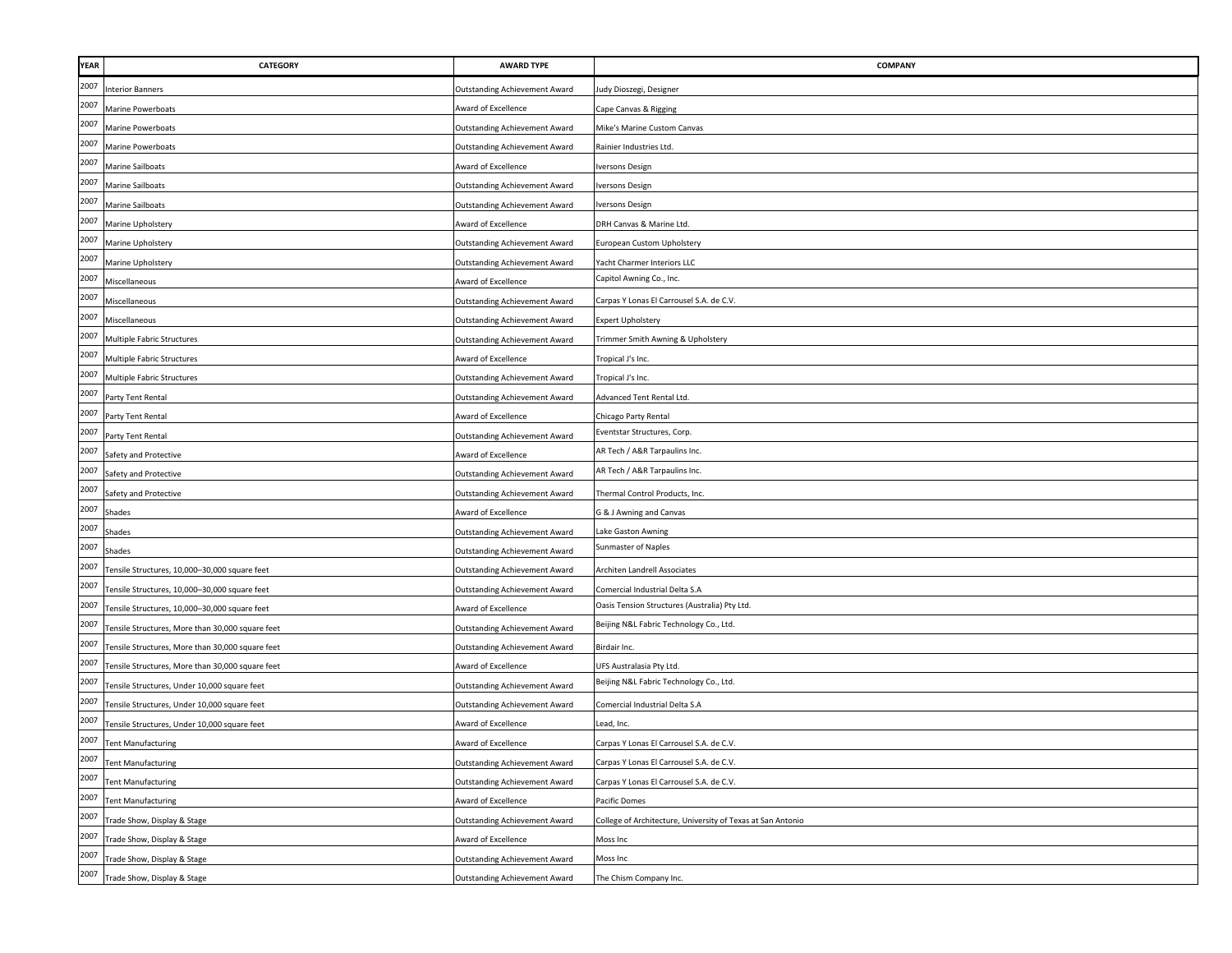| <b>YEAR</b> | <b>CATEGORY</b>                              | <b>AWARD TYPE</b>                    | COMPANY                                     |
|-------------|----------------------------------------------|--------------------------------------|---------------------------------------------|
| 2007        | Frade Show, Display & Stage                  | Outstanding Achievement Award        | Transformit                                 |
| 2008        | Air Structures                               | Award of Excellence                  | Fabric Shelter Systems Ltd.                 |
| 2008        | Air Structures                               | Outstanding Achievement Award        | Tectoniks Ltd.                              |
| 2008        | <b>Architectural Structures</b>              | Outstanding Achievement Award        | Architen Landrell Associates                |
| 2008        | <b>Architectural Structures</b>              | Award of Excellence                  | Beijing N&L Fabric Technology Co., Ltd.     |
| 2008        | <b>Architectural Structures</b>              | Outstanding Achievement Award        | Span Systems Inc.                           |
| 2008        | Awnings & Canopies, Retractable              | Outstanding Achievement Award        | Montgomery Shade & Awning Ltd.              |
| 2008        | Awnings & Canopies, Retractable              | Outstanding Achievement Award        | Rolltec Rolling Systems Ltd.                |
| 2008        | Awnings, Commercial                          | <b>Outstanding Achievement Award</b> | Awnings of Tulsa Inc.                       |
| 2008        | Awnings, Commercial                          | Award of Excellence                  | Columbia Screen & Tents Inc.                |
| 2008        | Awnings, Commercial                          | <b>Outstanding Achievement Award</b> | Tropical J's Inc.                           |
| 2008        | Awnings, Residential                         | Award of Excellence                  | Hoover Canvas Products Co.                  |
| 2008        | Awnings, Retractable                         | Award of Excellence                  | Rolltec Rolling Systems Ltd.                |
| 2008        | Canopies, Commercial                         | Outstanding Achievement Award        | Miami Awning Co.                            |
| 2008        | Canopies, Commercial                         | Award of Excellence                  | Structurflex (Kansas City, MO)              |
| 2008        | Canopies, Commercial                         | Outstanding Achievement Award        | Sundance Awning & Fabric Structure          |
| 2008        | Canopies, Residential                        | Award of Excellence                  | American Made Awnings and Banners           |
| 2008        | Canopies, Residential                        | <b>Outstanding Achievement Award</b> | Sun State Awnings Inc.                      |
| 2008        | <b>Commercial Interiors</b>                  | Outstanding Achievement Award        | Fabric Images Inc.                          |
| 2008        | <b>Commercial Interiors</b>                  | Award of Excellence                  | Shanghai Taiyo Kogyo Co. Ltd.               |
| 2008        | <b>Commercial Tent Rental</b>                | <b>Outstanding Achievement Award</b> | Eventstar Structures, Corp.                 |
| 2008        | <b>Commercial Tent Rental</b>                | <b>Outstanding Achievement Award</b> | Harlequin Marquees & Event Services         |
| 2008        | <b>Commercial Tent Rental</b>                | ward of Excellence                   | RÖDER Zelt - Und Veranstaltungsservice GmbH |
| 2008        | Exterior Banners, Less than 2500 sq. ft.     | <b>Outstanding Achievement Award</b> | Flying Colors Inc.                          |
| 2008        | Exterior Banners, Less than 2500 square feet | Award of Excellence                  | Rainier Industries Ltd.                     |
| 2008        | Exterior Banners, More than 2500 sq. ft.     | Outstanding Achievement Award        | Sundance Awning & Fabric Structure          |
| 2008        | Exterior Banners, More than 2500 square feet | Award of Excellence                  | Flying Colors Inc.                          |
| 2008        | Exterior Banners, More than 2500 square feet | Award of Excellence                  | Flying Colors Inc.                          |
| 2008        | <b>Exterior Shades</b>                       | Outstanding Achievement Award        | Carpas Y Lonas El Carrousel S.A. de C.V.    |
| 2008        | <b>Exterior Shades</b>                       | Outstanding Achievement Award        | Lawrence Fabric & Metal Structures          |
| 2008        | <b>Exterior Shades</b>                       | Award of Excellence                  | Port Douglas Sailmakers Pty Ltd.            |
| 2008        | <b>Free Standing Structures</b>              | Outstanding Achievement Award        | American Made Awnings and Banners           |
| 2008        | <b>Free Standing Structures</b>              | Outstanding Achievement Award        | <b>Halcrow Yolles</b>                       |
| 2008        | <b>Free Standing Structures</b>              | <b>Award of Excellence</b>           | Shade to Order Pty Ltd.                     |
| 2008        | <b>Geosynthetics Projects</b>                | Award of Excellence                  | <b>Tencate Geosynthetics</b>                |
| 2008        | <b>Industrial Applications</b>               | Award of Excellence                  | CP Solutions / CP House                     |
| 2008        | <b>Industrial Applications</b>               | Outstanding Achievement Award        | Lindstrand Technologies Ltd.                |
| 2008        | <b>Interior Banners</b>                      | Award of Excellence                  | Lawrence Fabric & Metal Structures          |
| 2008        | <b>Interior Banners</b>                      | <b>Outstanding Achievement Award</b> | The Design Loft Inc.                        |
| 2008        | <b>Interior Display</b>                      | Award of Excellence                  | Eventscape Inc.                             |
| 2008        | Marine Powerboats                            | Outstanding Achievement Award        | Canvas Designers Inc.                       |
| 2008        | Marine Powerboats                            | Outstanding Achievement Award        | <b>Custom Marine Canvas</b>                 |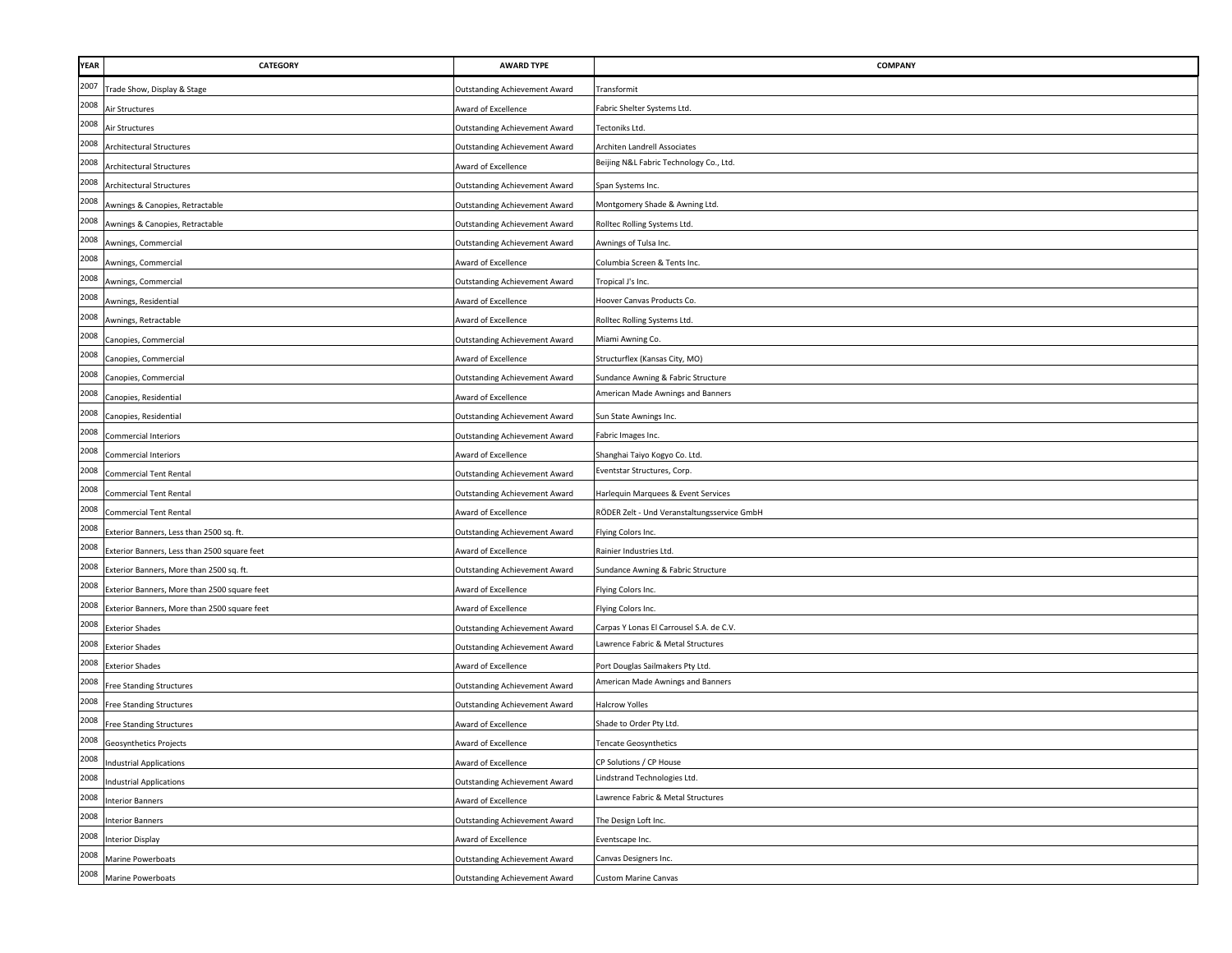| <b>YEAR</b> | CATEGORY                                         | <b>AWARD TYPE</b>                    | <b>COMPANY</b>                                                           |
|-------------|--------------------------------------------------|--------------------------------------|--------------------------------------------------------------------------|
| 2008        | Marine Powerboats                                | Award of Excellence                  | Seafarer Canvas                                                          |
| 2008        | Marine Sailboats                                 | <b>Outstanding Achievement Award</b> | <b>Banner Canvas</b>                                                     |
| 2008        | Marine Sailboats                                 | Award of Excellence                  | Leatherback Canvas                                                       |
| 2008        | Marine Sailboats                                 | <b>Outstanding Achievement Award</b> | Mariner Canvas Co.                                                       |
| 2008        | Marine Upholstery                                | Award of Excellence                  | North Beach Marine Canvas                                                |
| 2008        | Marine Upholstery                                | <b>Outstanding Achievement Award</b> | Seafarer Canvas                                                          |
| 2008        | Marine Upholstery                                | Outstanding Achievement Award        | The Nautical Needle                                                      |
| 2008        | Miscellaneous                                    | Award of Excellence                  | Pike Awning Co.                                                          |
| 2008        | Miscellaneous                                    | <b>Outstanding Achievement Award</b> | Tropical J's Inc.                                                        |
| 2008        | Miscellaneous                                    | Outstanding Achievement Award        | TUUCI                                                                    |
| 2008        | Multiple Fabric Structures                       | <b>Outstanding Achievement Award</b> | H. B. Wall & Sons Inc.                                                   |
| 2008        | Multiple Fabric Structures                       | <b>Outstanding Achievement Award</b> | Miami Awning Co.                                                         |
| 2008        | Multiple Fabric Structures                       | Award of Excellence                  | Sun State Awnings Inc.                                                   |
| 2008        | Party Tent Rental                                | <b>Outstanding Achievement Award</b> | Eventstar Structures, Corp.                                              |
| 2008        | Party Tent Rental                                | Award of Excellence                  | Regal Tent Productions Ltd.                                              |
| 2008        | Safety and Protective                            | Award of Excellence                  | <b>SOS Marine</b>                                                        |
| 2008        | Safety and Protective                            | <b>Outstanding Achievement Award</b> | Taiyo Kogyo Co Ltd (Osaka)                                               |
| 2008        | Tensile Structures, 6,000-25,000 square feet     | <b>Outstanding Achievement Award</b> | Comercial Industrial Delta S.A.                                          |
| 2008        | Tensile Structures, 6,000-25,000 square feet     | <b>Outstanding Achievement Award</b> | Shade to Order Pty Ltd.                                                  |
| 2008        | Tensile Structures, 6,000-25,000 square feet     | Award of Excellence                  | Shanghai Taiyo Kogyo Co. Ltd.                                            |
| 2008        | Tensile Structures, More than 25,000 square feet | Award of Excellence                  | Shade to Order Pty Ltd.                                                  |
| 2008        | Tensile Structures, More than 25,000 square feet | Outstanding Achievement Award        | Shanghai Taiyo Kogyo Co. Ltd.                                            |
| 2008        | Tensile Structures, More than 25,000 square feet | Outstanding Achievement Award        | Shanghai Taiyo Kogyo Co. Ltd.                                            |
| 2008        | Tensile Structures, Under 6,000 square feet      | <b>Outstanding Achievement Award</b> | FabriTec Structures                                                      |
| 2008        | Tensile Structures, Under 6,000 square feet      | <b>Outstanding Achievement Award</b> | FabriTec Structures                                                      |
| 2008        | Tensile Structures, Under 6,000 square feet      | Award of Excellence                  | FTL Design Engineering Studio                                            |
| 2008        | Tensile Structures, Under 6,000 square feet      | Award of Excellence                  | Port Douglas Sailmakers Pty Ltd.                                         |
| 2008        | <b>Fent Manufacturing</b>                        | <b>Outstanding Achievement Award</b> | Eventstar Structures, Corp.                                              |
| 2008        | <b>Tent Manufacturing</b>                        | Award of Excellence                  | Mahaffey Fabric Structures                                               |
| 2008        | Tent Manufacturing                               | <b>Outstanding Achievement Award</b> | Mahaffey Fabric Structures                                               |
| 2008        | Trade Show, Display & Stage                      | Outstanding Achievement Award        | Fabric Images Inc.                                                       |
| 2008        | Trade Show, Display & Stage                      | <b>Outstanding Achievement Award</b> | Moss Inc                                                                 |
| 2009        | Air Structures                                   | <b>Outstanding Achievement Award</b> | Fabric Shelter Systems Ltd.                                              |
| 2009        | Air Structures                                   | Award of Excellence                  | Tectoniks Ltd.                                                           |
| 2009        | Air Structures                                   | <b>Outstanding Achievement Award</b> | Tectoniks Ltd.                                                           |
| 2009        | <b>Architectural Structures</b>                  | Award of Excellence                  | Beijing N&L Fabric Technology Co., Ltd.                                  |
| 2009        | <b>Architectural Structures</b>                  | <b>Outstanding Achievement Award</b> | Beijing N&L Fabric Technology Co., Ltd.                                  |
| 2009        | Architectural Structures                         | Award of Excellence                  | Covertex Membranes (Shanghai) Co. Ltd., A Subsidiary Of Seele Cover GmbH |
| 2009        | <b>Architectural Structures</b>                  | <b>Outstanding Achievement Award</b> | MakMax Australia                                                         |
| 2009        | <b>Architectural Structures</b>                  | Award of Excellence                  | Shanghai Taiyo Kogyo Co. Ltd.                                            |
| 2009        | Awnings and Canopies, Residential                | <b>Outstanding Achievement Award</b> | Eide Industries                                                          |
| 2009        | Awnings and Canopies, Residential                | Award of Excellence                  | Miami Awning Co.                                                         |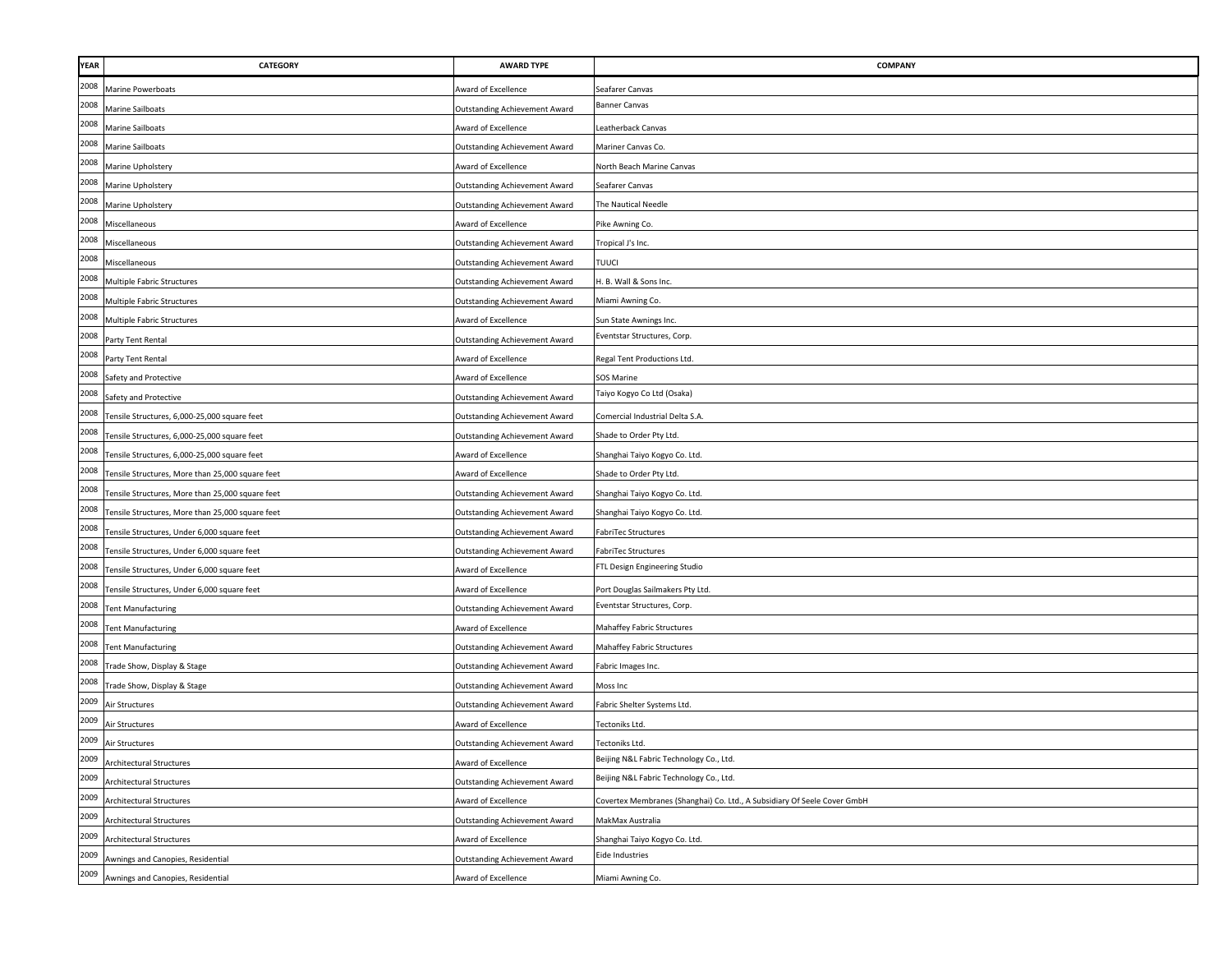| YEAR | <b>CATEGORY</b>                   | <b>AWARD TYPE</b>                    | COMPANY                                                            |
|------|-----------------------------------|--------------------------------------|--------------------------------------------------------------------|
| 2009 | wnings and Canopies, Retractable  | Outstanding Achievement Award        | Rolltec Rolling Systems Ltd.                                       |
| 2009 | Awnings and Canopies, Retractable | Award of Excellence                  | Sunmaster of Naples                                                |
| 2009 | Awnings, Commercial               | <b>Outstanding Achievement Award</b> | Boree Canvas Unlimited                                             |
| 2009 | Awnings, Commercial               | Award of Excellence                  | Miami Awning Co.                                                   |
| 2009 | Awnings, Commercial               | <b>Outstanding Achievement Award</b> | Sunmaster of Naples                                                |
| 2009 | Awnings, Commercial               | <b>Outstanding Achievement Award</b> | The Awning Factory                                                 |
| 2009 | Canopies, Commercial              | <b>Outstanding Achievement Award</b> | Architen Landrell Associates                                       |
| 2009 | Canopies, Commercial              | <b>Award of Excellence</b>           | Miami Awning Co.                                                   |
| 2009 | Canopies, Commercial              | <b>Outstanding Achievement Award</b> | Queen City Awning                                                  |
| 2009 | <b>Commercial Interiors</b>       | <b>Outstanding Achievement Award</b> | Eventscape Inc.                                                    |
| 2009 | Commercial Interiors              | Award of Excellence                  | Miller Canvas Inc.                                                 |
| 2009 | Commercial Interiors              | <b>Outstanding Achievement Award</b> | Moss Inc                                                           |
| 2009 | <b>Commercial Interiors</b>       | Award of Excellence                  | The Design Loft Inc.                                               |
| 2009 | <b>Commercial Tent Rental</b>     | <b>Outstanding Achievement Award</b> | Classic Party Rentals                                              |
| 2009 | <b>Commercial Tent Rental</b>     | Award of Excellence                  | Eventstar Structures, Corp.                                        |
| 2009 | <b>Commercial Tent Rental</b>     | <b>Outstanding Achievement Award</b> | RÖDER Zelt - Und Veranstaltungsservice GmbH                        |
| 2009 | <b>Exterior Shades</b>            | <b>Outstanding Achievement Award</b> | Alumitex -P.P.S. Ind. E Com. Ltda.                                 |
| 2009 | <b>Exterior Shades</b>            | Award of Excellence                  | Miller Canvas Inc.                                                 |
| 2009 | <b>Exterior Shades</b>            | <b>Outstanding Achievement Award</b> | Urban Shadow                                                       |
| 2009 | Fabric Art                        | Award of Excellence                  | <b>Buro Happold Consulting Engineers PC</b>                        |
| 2009 | Fabric Art                        | <b>Outstanding Achievement Award</b> | Structureflex Australia Pty Ltd (New Zealand)                      |
| 2009 | <b>Fabric Graphics</b>            | <b>Outstanding Achievement Award</b> | Flying Colors Inc.                                                 |
| 2009 | <b>Fabric Graphics</b>            | Award of Excellence                  | Portland Color                                                     |
| 2009 | <b>Free Standing Structures</b>   | <b>Outstanding Achievement Award</b> | Laboratory for Environments Architecture & Design Inc. (LEAD Inc.) |
| 2009 | <b>Free Standing Structures</b>   | <b>Outstanding Achievement Award</b> | Shades (Thailand) Co. Ltd.                                         |
| 2009 | Free Standing Structures          | Award of Excellence                  | UFS Australasia Pty Ltd.                                           |
| 2009 | Geosynthetic Projects             | Award of Excellence                  | <b>ACE Geosynthetics</b>                                           |
| 2009 | Geosynthetic Projects             | <b>Outstanding Achievement Award</b> | enCate Geosynthetics                                               |
| 2009 | Geosynthetic Projects             | <b>Outstanding Achievement Award</b> | TenCate Geosynthetics                                              |
| 2009 | <b>Interior Display</b>           | Outstanding Achievement Award        | Pink Inc.                                                          |
| 2009 | <b>Interior Display</b>           | Award of Excellence                  | Transformit                                                        |
| 2009 | <b>Interior Display</b>           | <b>Outstanding Achievement Award</b> | Transformit                                                        |
| 2009 | Marine Powerboat Covers           | Award of Excellence                  | Canvas Experts                                                     |
| 2009 | Marine Powerboat Covers           | <b>Outstanding Achievement Award</b> | <b>Custom Covers LLC</b>                                           |
| 2009 | Marine Powerboat Covers           | <b>Outstanding Achievement Award</b> | Peter M May Ltd.                                                   |
| 2009 | Marine Powerboat Tops             | Award of Excellence                  | Bennett Custom Canvas Inc.                                         |
| 2009 | Marine Powerboat Tops             | <b>Outstanding Achievement Award</b> | JSI/ Island Nautical                                               |
| 2009 | Marine Powerboat Tops             | <b>Outstanding Achievement Award</b> | Mikes Marine Custom Canvas                                         |
| 2009 | Marine Sailboats                  | <b>Outstanding Achievement Award</b> | Custom Canvas of Charleston                                        |
| 2009 | Marine Sailboats                  | Award of Excellence                  | Nautilux Custom Canvas LLC                                         |
| 2009 | Marine Upholstery                 | Award of Excellence                  | Cape Canvas & Rigging                                              |
| 2009 | Marine Upholstery                 | <b>Outstanding Achievement Award</b> | Enewhere Custom Canvas                                             |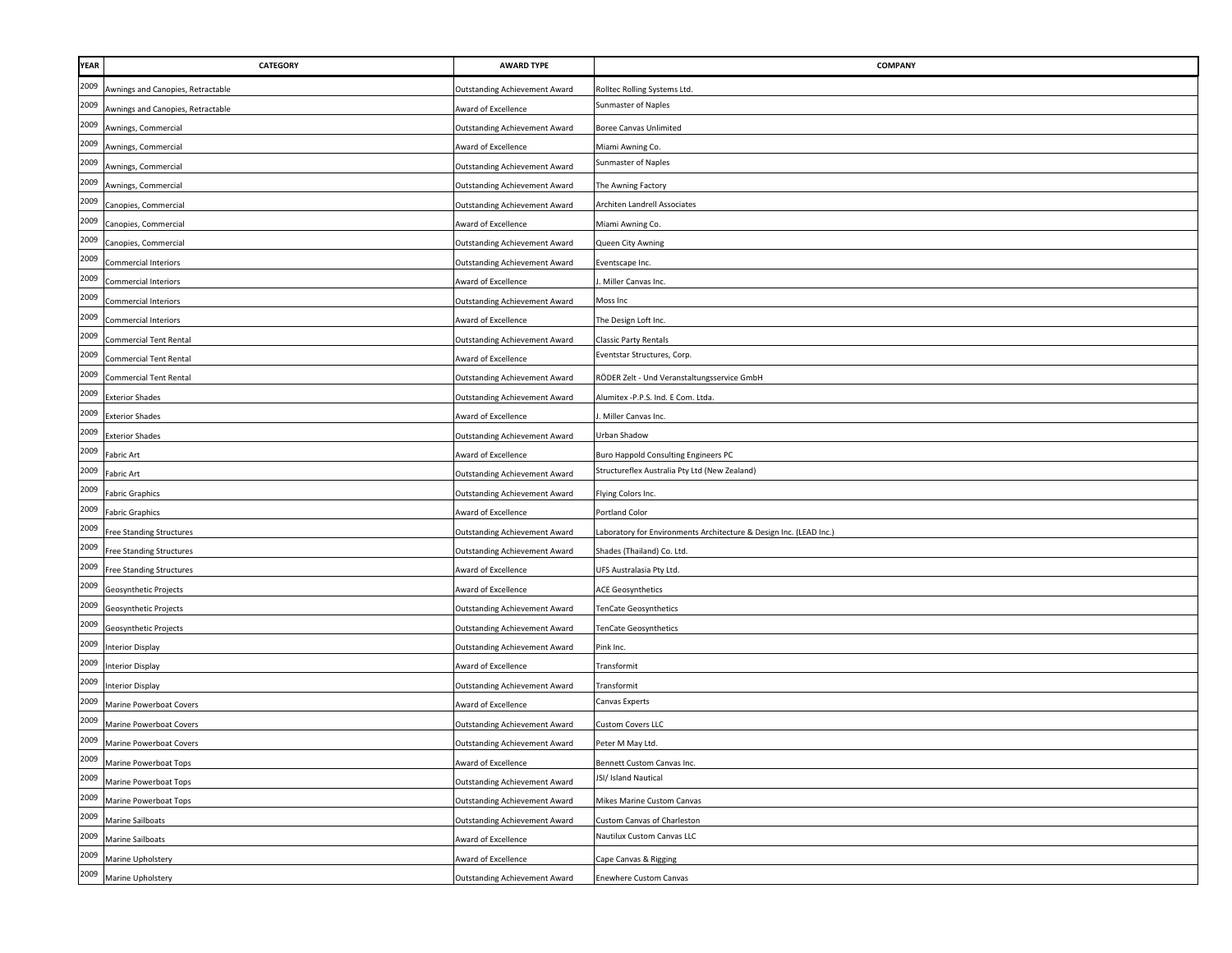| <b>YEAR</b> | CATEGORY                              | <b>AWARD TYPE</b>                    | <b>COMPANY</b>                                    |
|-------------|---------------------------------------|--------------------------------------|---------------------------------------------------|
| 2009        | Marine Upholstery                     | ward of Excellence                   | JSI/ Island Nautical                              |
| 2009        | Miscellaneous                         | Outstanding Achievement Award        | FTL Solar                                         |
| 2009        | Miscellaneous                         | Award of Excellence                  | MakMax Australia                                  |
| 2009        | Miscellaneous                         | Outstanding Achievement Award        | Pink Inc.                                         |
| 2009        | Multiple Fabric Structures            | <b>Outstanding Achievement Award</b> | Miller Canvas Inc.                                |
| 2009        | Multiple Fabric Structures            | Award of Excellence                  | Miami Awning Co.                                  |
| 2009        | Party Tent Rental                     | Award of Excellence                  | Classic Party Rentals                             |
| 2009        | Party Tent Rental                     | <b>Outstanding Achievement Award</b> | Eventstar Structures, Corp.                       |
| 2009        | Party Tent Rental                     | Outstanding Achievement Award        | Skyline Tent Company                              |
| 2009        | Safety and Protective                 | <b>Award of Excellence</b>           | John Herber Ltd., TA The Canvas Technology Centre |
| 2009        | Safety and Protective                 | Outstanding Achievement Award        | Iohn Herber Ltd., TA The Canvas Technology Centre |
| 2009        | Tensile Structures, 558-2322m2        | <b>Award of Excellence</b>           | Birdair Inc.                                      |
| 2009        | Tensile Structures, 558-2322m2        | <b>Outstanding Achievement Award</b> | Castro Rojas Ingenieros y Arquitectos Ltda.       |
| 2009        | Tensile Structures, 558-2322m2        | Outstanding Achievement Award        | Lonas Lorenzo SA de CV                            |
| 2009        | Tensile Structures, More than 2,322m2 | Outstanding Achievement Award        | Beijing N&L Fabric Technology Co., Ltd.           |
| 2009        | Tensile Structures, More than 2,322m2 | Award of Excellence                  | Castro Rojas Ingenieros y Arquitectos Ltda.       |
| 2009        | Tensile Structures, More than 2,322m2 | Outstanding Achievement Award        | Peformance                                        |
| 2009        | Tensile Structures, Under 558m2       | Award of Excellence                  | Castro Rojas Ingenieros y Arquitectos Ltda.       |
| 2009        | Tensile Structures, Under 558m2       | Outstanding Achievement Award        | Lonas Lorenzo SA de CV                            |
| 2009        | Tensile Structures, Under 558m2       | Outstanding Achievement Award        | MakMax Australia                                  |
| 2009        | <b>Tensioned Awnings and Canopies</b> | ward of Excellence                   | Fabric Architecture Ltd                           |
| 2009        | <b>Tensioned Awnings and Canopies</b> | Outstanding Achievement Award        | FabriTec Structures                               |
| 2009        | <b>Tensioned Awnings and Canopies</b> | <b>Dutstanding Achievement Award</b> | FabriTec Structures                               |
| 2009        | <b>Tensioned Awnings and Canopies</b> | ward of Excellence                   | UFS Australasia Pty Ltd.                          |
| 2009        | <b>Tent Manufacturing</b>             | ward of Excellence                   | Carpas Y Lonas El Carrousel S.A. de C.V.          |
| 2009        | <b>Tent Manufacturing</b>             | Outstanding Achievement Award        | FTL Solar                                         |
| 2009        | Tent Manufacturing                    | Outstanding Achievement Award        | HTS HÖCKER                                        |
| 2009        | Upholstery                            | <b>Award of Excellence</b>           | Alphonse Mattia Furniture: Art & Design           |
| 2009        | Upholstery                            | <b>Outstanding Achievement Award</b> | lacquart Fabric Products                          |
| 2009        | Upholstery                            | Outstanding Achievement Award        | Michael's Custom Built Upholstery Inc.            |
| 2010        | Air Structures                        | Award of Excellence                  | Tectoniks Ltd.                                    |
| 2010        | Awnings and Canopies, Residential     | Outstanding Achievement Award        | Hoover Canvas Products Co.                        |
| 2010        | Awnings and Canopies, Residential     | <b>Outstanding Achievement Award</b> | Kolorful Kanvas Ltd.                              |
| 2010        | Awnings and Canopies, Residential     | Outstanding Achievement Award        | Lake Gaston Awning                                |
| 2010        | Awnings and Canopies, Residential     | Award of Excellence                  | Sunmaster of Naples                               |
| 2010        | Awnings and Canopies, Retractable     | <b>Outstanding Achievement Award</b> | C.E. King & Sons Inc.                             |
| 2010        | Awnings and Canopies, Retractable     | <b>Outstanding Achievement Award</b> | Duvall Design                                     |
| 2010        | Awnings and Canopies, Retractable     | ward of Excellence                   | Lawrence Fabric & Metal Structures                |
| 2010        | Awnings, Commercial                   | Outstanding Achievement Award        | Hoover Canvas Products Co.                        |
| 2010        | Awnings, Commercial                   | Award of Excellence                  | Miami Awning Co.                                  |
| 2010        | Awnings, Commercial                   | Outstanding Achievement Award        | Tropical J's Inc.                                 |
| 2010        | Canopies, Commercial                  | <b>Outstanding Achievement Award</b> | G & J Awning and Canvas                           |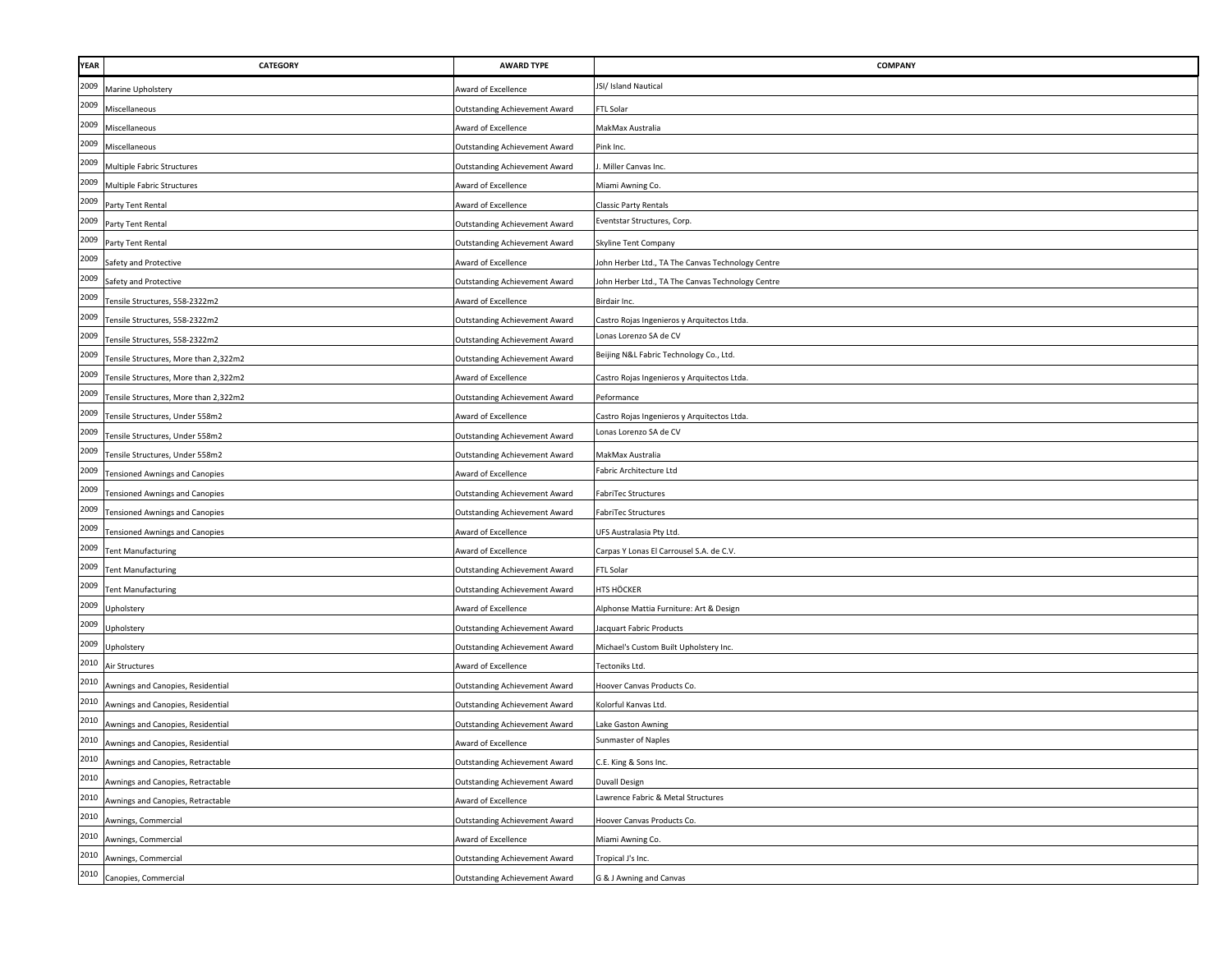| <b>YEAR</b> | <b>CATEGORY</b>                   | <b>AWARD TYPE</b>                    | <b>COMPANY</b>                              |
|-------------|-----------------------------------|--------------------------------------|---------------------------------------------|
| 2010        | Canopies, Commercial              | <b>Outstanding Achievement Award</b> | Miami Awning Co.                            |
| 2010        | Canopies, Commercial              | Award of Excellence                  | Structurflex (Kansas City, MO)              |
| 2010        | <b>Commercial Interiors</b>       | Award of Excellence                  | Eventscape Inc.                             |
| 2010        | <b>Commercial Interiors</b>       | <b>Outstanding Achievement Award</b> | Eventscape Inc.                             |
| 2010        | <b>Commercial Tent Rental</b>     | Award of Excellence                  | Eventstar Structures, Corp.                 |
| 2010        | <b>Commercial Tent Rental</b>     | <b>Outstanding Achievement Award</b> | RÖDER Zelt - Und Veranstaltungsservice GmbH |
| 2010        | <b>Exterior Shades</b>            | <b>Outstanding Achievement Award</b> | Sunmaster of Naples                         |
| 2010        | <b>Exterior Shades</b>            | Award of Excellence                  | The Chism Company Inc.                      |
| 2010        | Fabric Art                        | <b>Outstanding Achievement Award</b> | Get in the Wind LLC.                        |
| 2010        | Fabric Art                        | Award of Excellence                  | Pink Powered by Moss                        |
| 2010        | <b>Fabric Art</b>                 | Award of Excellence                  | Transformit                                 |
| 2010        | Fabric Art                        | <b>Outstanding Achievement Award</b> | ransformit                                  |
| 2010        | <b>Fabric Graphics</b>            | Award of Excellence                  | AAA Flag and Banner Manufacturing           |
| 2010        | <b>Fabric Graphics</b>            | <b>Outstanding Achievement Award</b> | Flying Colors Inc.                          |
| 2010        | <b>Fabric Graphics</b>            | <b>Outstanding Achievement Award</b> | Raymond Brothers Ltd.                       |
| 2010        | Frame-Supported Structures        | Outstanding Achievement Award        | <b>ACL Forms</b>                            |
| 2010        | Frame-Supported Structures        | Award of Excellence                  | Carpas Y Lonas El Carrousel S.A. de C.V.    |
| 2010        | Frame-Supported Structures        | <b>Outstanding Achievement Award</b> | Taiyo Kogyo Co Ltd (Osaka)                  |
| 2010        | <b>Free Standing Structures</b>   | <b>Outstanding Achievement Award</b> | Advanced Shade Systems Pty Ltd.             |
| 2010        | <b>Free Standing Structures</b>   | Award of Excellence                  | Carpas Y Lonas El Carrousel S.A. de C.V.    |
| 2010        | <b>Free Standing Structures</b>   | <b>Outstanding Achievement Award</b> | Miami Awning Co.                            |
| 2010        | Geosynthetic Projects             | <b>Outstanding Achievement Award</b> | Geo-Synthetics LLC                          |
| 2010        | Geosynthetic Projects             | <b>Outstanding Achievement Award</b> | ML Ingenieria                               |
| 2010        | Geosynthetic Projects             | Award of Excellence                  | <b>TenCate Geosynthetics</b>                |
| 2010        | <b>Interior Display</b>           | Award of Excellence                  | Fabric Images Inc.                          |
| 2010        | <b>Interior Display</b>           | <b>Outstanding Achievement Award</b> | Shanghai Taiyo Kogyo Co. Ltd.               |
| 2010        | Marine Powerboat Covers           | Award of Excellence                  | <b>Marine Concepts</b>                      |
| 2010        | Marine Powerboat Covers           | <b>Outstanding Achievement Award</b> | <b>Marine Concepts</b>                      |
| 2010        | Marine Powerboat Tops             | <b>Outstanding Achievement Award</b> | Iversons Design                             |
| 2010        | Marine Powerboat Tops             | <b>Outstanding Achievement Award</b> | Mikes Marine Custom Canvas                  |
| 2010        | Marine Powerboat Tops             | Award of Excellence                  | Seafarer Canvas                             |
| 2010        | Marine Sailboats                  | <b>Outstanding Achievement Award</b> | Bailly Industrial Ltda.                     |
| 2010        | Marine Sailboats                  | <b>Outstanding Achievement Award</b> | Iversons Design                             |
| 2010        | Marine Sailboats                  | Award of Excellence                  | Sea Canvas                                  |
| 2010        | Marine Upholstery                 | Award of Excellence                  | Clausens Canvas & PVC Ltd.                  |
| 2010        | Marine Upholstery                 | <b>Outstanding Achievement Award</b> | Custom Canvas of Charleston                 |
| 2010        | Marine Upholstery                 | <b>Outstanding Achievement Award</b> | The Nautical Needle                         |
| 2010        | Miscellaneous                     | <b>Outstanding Achievement Award</b> | Canvas Specialty Inc.                       |
| 2010        | Miscellaneous                     | <b>Outstanding Achievement Award</b> | FTL Solar                                   |
| 2010        | Miscellaneous                     | Award of Excellence                  | W A Coppins Ltd.                            |
| 2010        | Multiple Fabric Structures        | Award of Excellence                  | Fabritecture                                |
| 2010        | <b>Multiple Fabric Structures</b> | Outstanding Achievement Award        | Sunmaster of Naples                         |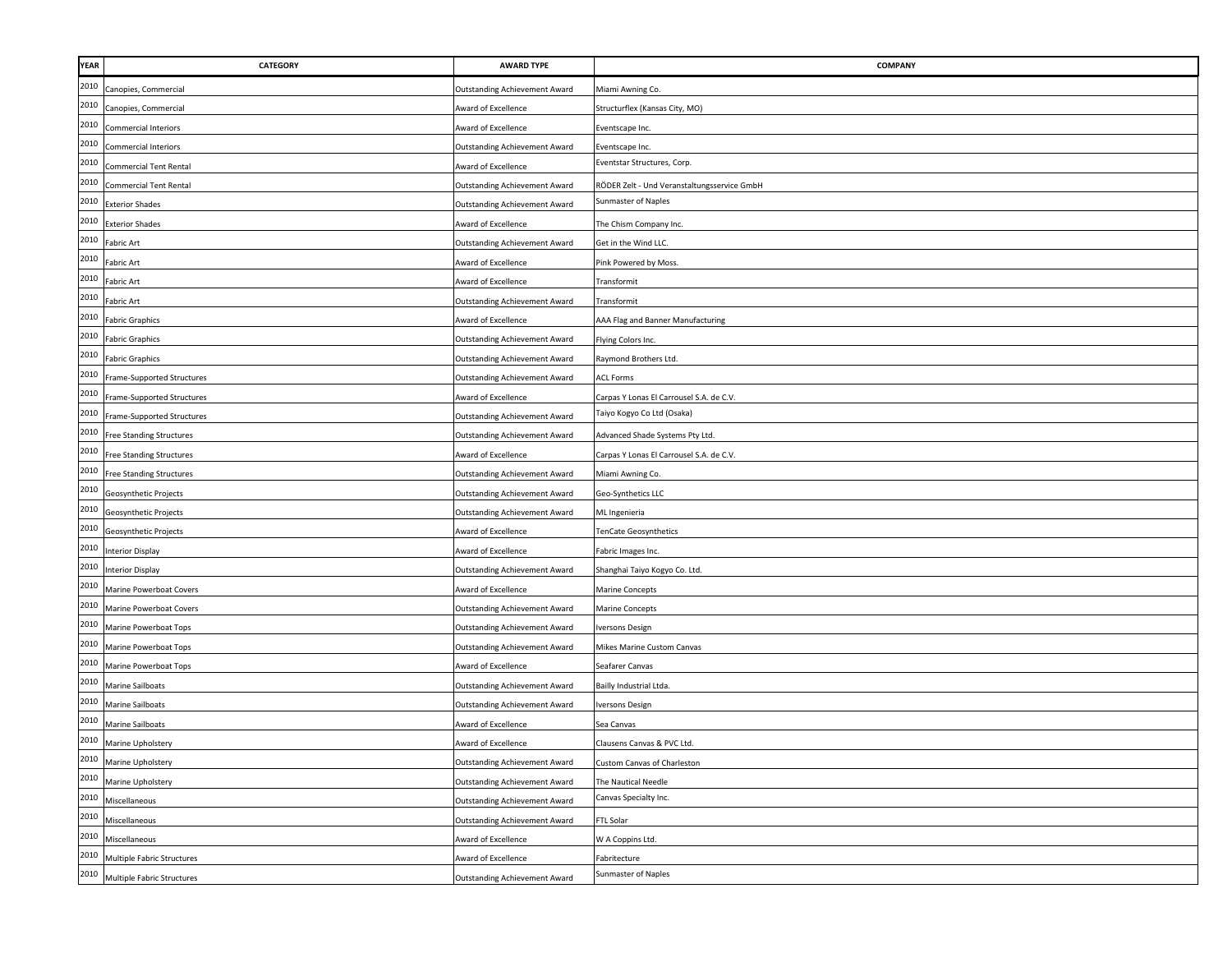| <b>YEAR</b> | CATEGORY                                                                        | <b>AWARD TYPE</b>                    | <b>COMPANY</b>                                                           |
|-------------|---------------------------------------------------------------------------------|--------------------------------------|--------------------------------------------------------------------------|
| 2010        | <b>Multiple Fabric Structures</b>                                               | <b>Outstanding Achievement Award</b> | Urban Shadow                                                             |
| 2010        | Party Tent Rental                                                               | Award of Excellence                  | Skyline Tent Company                                                     |
| 2010        | Party Tent Rental                                                               | <b>Outstanding Achievement Award</b> | Skyline Tent Company                                                     |
| 2010        | Safety and Protective                                                           | Award of Excellence                  | Ehmke Manufacturing Company Inc                                          |
| 2010        | Safety and Protective                                                           | <b>Outstanding Achievement Award</b> | Port Douglas Sailmakers Pty Ltd.                                         |
| 2010        | Tensile Structures, Under 558 Square Meters                                     | Outstanding Achievement Award        | Fabritecture                                                             |
| 2010        | Tensile Structures, Under 558 Square Meters                                     | Outstanding Achievement Award        | Paradise Awnings Corp.                                                   |
| 2010        | Tensile Structures, Under 558 Square Meters                                     | <b>Award of Excellence</b>           | Structurflex (Kansas City, MO)                                           |
| 2010        | Tensile Structures, 558-2322 Square Meters                                      | <b>Outstanding Achievement Award</b> | FabriTec Structures                                                      |
| 2010        | Tensile Structures, 558-2322 Square Meters                                      | Award of Excellence                  | Hightex Group PLC                                                        |
| 2010        | Tensile Structures, More Than 2322 Square Meters                                | <b>Outstanding Achievement Award</b> | Beijing N&L Fabric Technology Co., Ltd.                                  |
| 2010        | ensile Structures, More Than 2322 Square Meters                                 | <b>Outstanding Achievement Award</b> | Birdair Inc.                                                             |
| 2010        | Fensile Structures, More Than 2322 Square Meters                                | Award of Excellence                  | FTL Design Engineering Studio                                            |
| 2010        | Tensile Structures, More Than 2322 Square Meters                                | <b>Outstanding Achievement Award</b> | <b>Hightex Group PLC</b>                                                 |
| 2010        | <b>Tensioned Awnings and Canopies</b>                                           | Award of Excellence                  | Lightweight Structures Group S.A. (Canada)                               |
| 2010        | <b>Tensioned Awnings and Canopies</b>                                           | <b>Outstanding Achievement Award</b> | MakMax Australia                                                         |
| 2010        | <b>Tensioned Awnings and Canopies</b>                                           | <b>Outstanding Achievement Award</b> | Sollertia                                                                |
| 2010        | <b>Tent Manufacturing</b>                                                       | Award of Excellence                  | Custom Covers (1984) Ltd.                                                |
| 2010        | <b>Tent Manufacturing</b>                                                       | Outstanding Achievement Award        | Eventstar Structures, Corp.                                              |
| 2010        | <b>Tent Manufacturing</b>                                                       | <b>Outstanding Achievement Award</b> | HTS HÖCKER                                                               |
| 2010        | Umbrellas                                                                       | <b>Outstanding Achievement Award</b> | Architen Landrell Associates                                             |
| 2010        | Umbrellas                                                                       | Award of Excellence                  | Lonas Lorenzo SA de CV                                                   |
| 2010        | Upholstery                                                                      | Award of Excellence                  | Proper                                                                   |
|             | 2011 Air Structures                                                             | <b>Outstanding Achievement Award</b> | Air Structures American Technologies Inc.                                |
| 2011        | Auto and Transportation Upholstery                                              | Award of Excellence                  | <b>CYA Canvas</b>                                                        |
| 2011        | Auto and Transportation Upholstery                                              | <b>Outstanding Achievement Award</b> | Moonlight Upholstery                                                     |
| 2011        | Commercial Awnings and Canopies, Less Than 112 Square Meters (1205 Square Feet) | <b>Outstanding Achievement Award</b> | Camel Custom Canvas Shop                                                 |
| 2011        | Commercial Awnings and Canopies, Less Than 112 Square Meters (1205 Square Feet) | Award of Excellence                  | Canfab Products Ltd.                                                     |
| 2011        | Commercial Awnings and Canopies, More Than 112 Square Meters (1205 Square Feet) | Award of Excellence                  | Port Douglas Sailmakers Pty Ltd.                                         |
| 2011        | Commercial Tent Rental, More Than 300 Meters Square (3229 Square Feet)          | Award of Excellence                  | JK Rentals, Inc.                                                         |
| 2011        | Commercial Tent Rental, More Than 300 Meters Square (3229 Square Feet)          | <b>Outstanding Achievement Award</b> | RÖDER Zelt - Und Veranstaltungsservice GmbH                              |
| 2011        | <b>Exterior Shades and Screens</b>                                              | <b>Outstanding Achievement Award</b> | Lake Gaston Awning                                                       |
| 2011        | <b>Exterior Shades and Screens</b>                                              | Award of Excellence                  | Sunmaster of Naples                                                      |
| 2011        | Fabric Art                                                                      | <b>Award of Excellence</b>           | Fabric Shelter Systems Ltd.                                              |
| 2011        | <b>Fabric Graphics</b>                                                          | Outstanding Achievement Award        | Eventscape Inc.                                                          |
|             | 2011 Fabric Graphics                                                            | Award of Excellence                  | Rainier Industries Ltd.                                                  |
| 2011        | Frame-Supported Structures                                                      | <b>Outstanding Achievement Award</b> | Covertex Membranes (Shanghai) Co. Ltd., A Subsidiary Of Seele Cover GmbH |
| 2011        | Frame-Supported Structures                                                      | Award of Excellence                  | <b>FabriTec Structures</b>                                               |
| 2011        | Frame-Supported Structures                                                      | <b>Outstanding Achievement Award</b> | Hightex Group PLC                                                        |
| 2011        | Free-Standing Structures, Under 112 Square Meters (1205 Square Feet)            | <b>Outstanding Achievement</b>       | Canvas Specialty Inc.                                                    |
| 2011        | Free-Standing Structures, Under 112 Square Meters (1205 Square Feet)            | Award of Excellence                  | Shades (Thailand) Co., Ltd.                                              |
| 2011        | Free-Standing Structures, Under 112 Square Meters (1205 Square Feet)            | <b>Outstanding Achievement</b>       | WeatherSafe WA                                                           |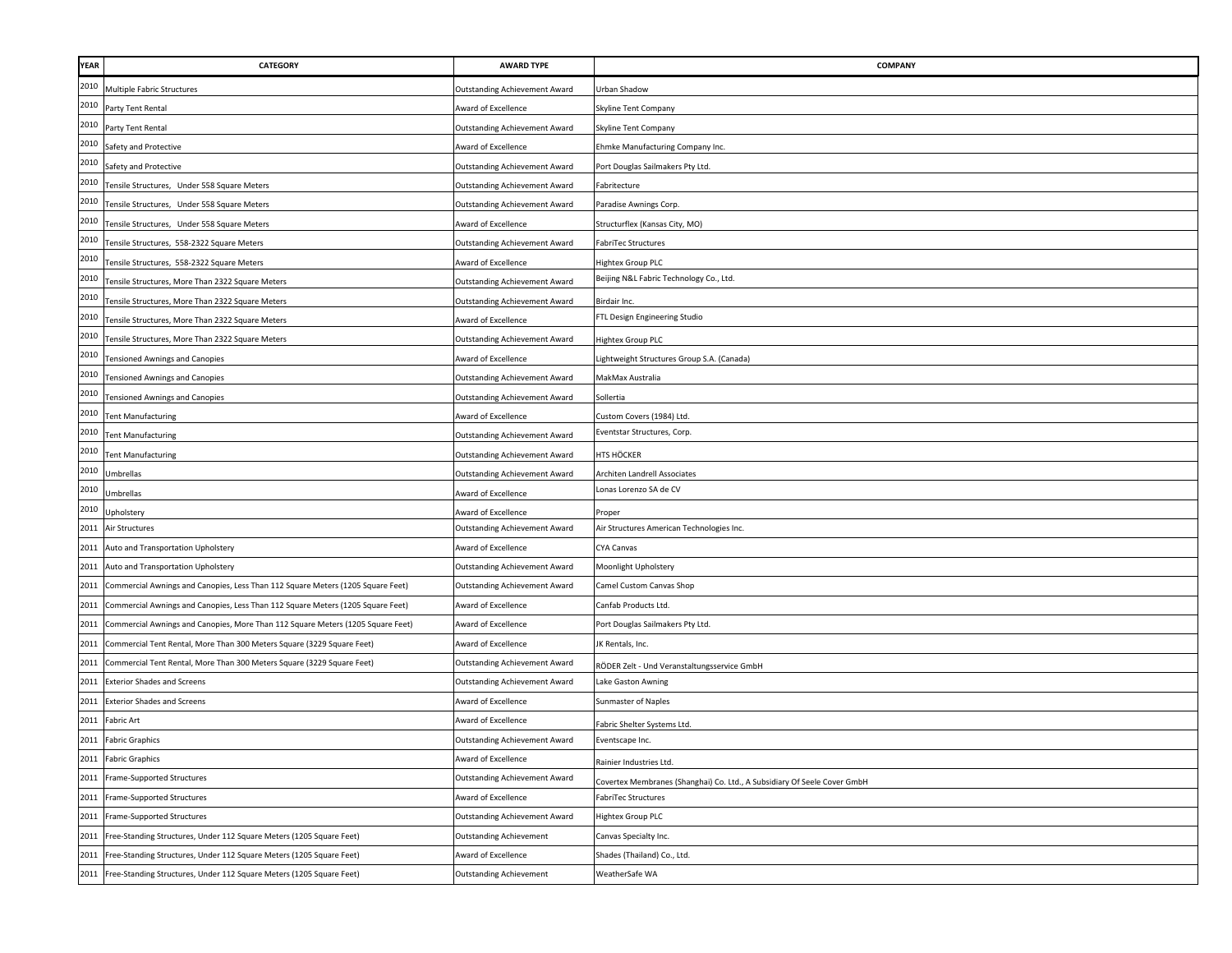| <b>YEAR</b> | <b>CATEGORY</b>                                                                      | <b>AWARD TYPE</b>                    | COMPANY                                        |
|-------------|--------------------------------------------------------------------------------------|--------------------------------------|------------------------------------------------|
|             | 2011 Geosynthetic Projects                                                           | <b>Outstanding Achievement</b>       | <b>ACE Geosynthetics</b>                       |
| 2011        | Geosynthetic Projects                                                                | <b>Outstanding Achievement</b>       | Agru America, Inc.                             |
| 2011        | Geosynthetic Projects                                                                | Award of Excellence                  | <b>FenCate Geosynthetics</b>                   |
|             | 2011 Interior Display                                                                | <b>Outstanding Achievement Award</b> | Lawrence Fabric & Metal Structures             |
|             | 2011 Interior Display                                                                | Award of Excellence                  | Moss Inc                                       |
|             | 2011 Interior Display                                                                | <b>Outstanding Achievement Award</b> | Pink Powered by Moss                           |
|             | 2011 Marine Powerboat Covers                                                         | <b>Outstanding Achievement Award</b> | <b>Marine Concepts</b>                         |
| 2011        | Marine Powerboat Covers                                                              | Award of Excellence                  | Nautilux Custom Canvas LLC                     |
| 2011        | Marine Powerboat Tops - Hard Enclosures                                              | Award of Excellence                  | Bev's Canvas Covers                            |
| 2011        | Marine Powerboat Tops - Hard Enclosures                                              | <b>Outstanding Achievement Award</b> | Sea Canvas                                     |
| 2011        | Marine Powerboat Tops - Soft Enclosures                                              | Award of Excellence                  | Corrado's Canvas & Cushions                    |
| 2011        | Marine Upholstery                                                                    | Outstanding Achievement Award        | Custom Canvas of Charleston                    |
| 2011        | Marine Upholstery                                                                    | <b>Outstanding Achievement Award</b> | JSI/ Island Nautical                           |
| 2011        | Miscellaneous                                                                        | <b>Outstanding Achievement Award</b> | Canvasland Holdings Ltd.                       |
| 2011        | Miscellaneous                                                                        | <b>Outstanding Achievement Award</b> | Daniel Slota                                   |
| 2011        | Party Tent Rental, Less Than 300 Meters Square (3229 Square Feet)                    | Award of Excellence                  | Mahaffey Fabric Structures                     |
| 2011        | Party Tent Rental, More Than 300 Meters Square (3229 Square Feet)                    | <b>Outstanding Achievement Award</b> | Chattanooga Tent Co.                           |
| 2011        | Party Tent Rental, More Than 300 Meters Square (3229 Square Feet)                    | Award of Excellence                  | EventQuip                                      |
| 2011        | Residential Awnings and Canopies, Less Than 112 Square Meters (1205 Square Feet)     | Award of Excellence                  | Awnings of Hollywood, Inc.                     |
| 2011        | Residential Awnings and Canopies, Less Than 112 Square Meters (1205 Square Feet)     | <b>Outstanding Achievement Award</b> | House of Canvas                                |
| 2011        | Residential Awnings and Canopies, Less Than 112 Square Meters (1205 Square Feet)     | Outstanding Achievement Award        | <b>Premier Awnings</b>                         |
| 2011        | <b>Residential Upholstery</b>                                                        | <b>Outstanding Achievement Award</b> | <b>Buckminster Upholstery</b>                  |
|             | 2011 Residential Upholstery                                                          | Award of Excellence                  | Kipe's Upholstery                              |
|             | 2011 Retractable Awnings and Canopies                                                | <b>Outstanding Achievement Award</b> | Auvents OmbraSole                              |
|             | 2011 Safety and Technical Projects                                                   | Award of Excellence                  | AR Tech / A&R Tarpaulins Inc.                  |
|             | 2011 Safety and Technical Projects                                                   | <b>Outstanding Achievement Award</b> | Shelter Structures, Inc.                       |
|             | 2011 Tensile Structures, 600-2300 Square Meters (6458-24,756 Square Feet)            | <b>Outstanding Achievement Award</b> | FTL Design Engineering Studio                  |
| 2011        | Tensile Structures, More Than 2300 Square Meters (24,756 Square Feet)                | <b>Outstanding Achievement Award</b> | Beijing N&L Fabric Technology Co., Ltd.        |
| 2011        | Tensile Structures, More Than 2300 Square Meters (24,756 Square Feet)                | Award of Excellence                  | Taiyo Europe GmbH                              |
| 2011        | Tensile Structures, Under 600 Square Meters (6458 Square Feet)                       | <b>Outstanding Achievement Award</b> | Oasis Tension Structures (Australia) Pty Ltd.  |
|             | 2011 Tent Manufacturing and Design                                                   | Outstanding Achievement Award        | Roder HTS Hocker GmbH                          |
| 2011        | Tent Manufacturing and Design                                                        | Award of Excellence                  | The SEC Group                                  |
| 2012        | Air Structures                                                                       | <b>Outstanding Achievement Award</b> | Lindstrand Technologies Ltd.                   |
| 2012        | Air Structures                                                                       | Award of Excellence                  | <b>Taiyo Europe GmbH</b>                       |
|             | 2012 Auto and Transportation Upholstery                                              | Award of Excellence                  | Douglas Auto and Marine Upholstery (2008) Ltd. |
|             | 2012 Awnings and Canopies, Less than 112 Square Meters (1205 Square Feet)            | Award of Excellence                  | Awnings of Hollywood, Inc.                     |
|             | 2012 Awnings and Canopies, Less than 112 Square Meters (1205 Square Feet)            | <b>Outstanding Achievement Award</b> | Capitol Awning Co., Inc.                       |
|             | 2012 Awnings and Canopies, Less than 112 Square Meters (1205 Square Feet)            | <b>Outstanding Achievement Award</b> | Queen City Awning                              |
|             | 2012 Commercial Awnings and Canopies, More than 112 Square Meters (1205 Square Feet) | <b>Outstanding Achievement Award</b> | Fabric Architecture Ltd                        |
|             | 2012 Commercial Awnings and Canopies, More than 112 Square Meters (1205 Square Feet) | Award of Excellence                  | Fabritecture                                   |
| 2012        | Commercial Awnings and Canopies, More than 112 Square Meters (1205 Square Feet)      | <b>Outstanding Achievement Award</b> | Hoover Canvas Products Co.                     |
|             | 2012 Commercial Interiors                                                            | <b>Outstanding Achievement Award</b> | Fabric Architecture Ltd                        |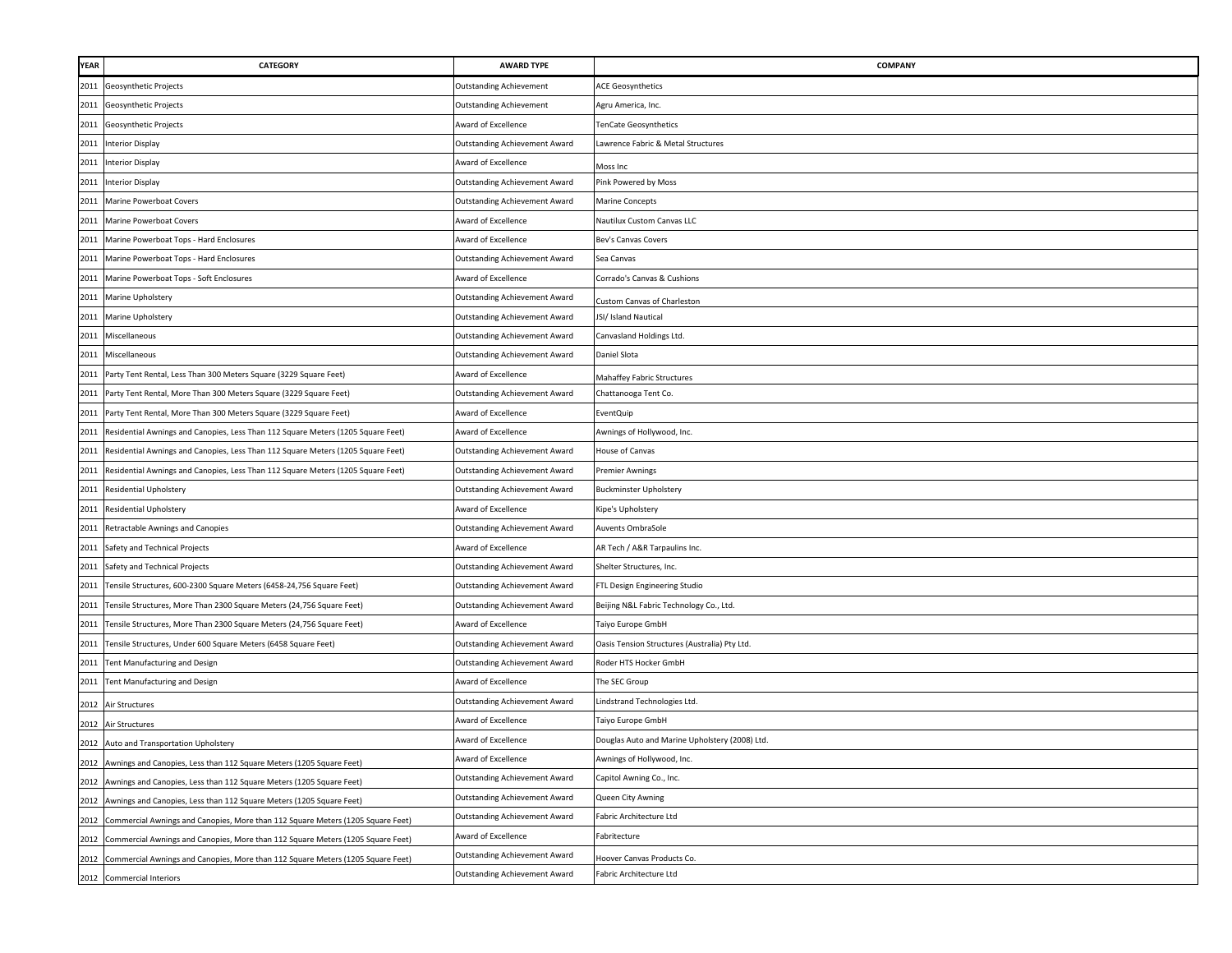| <b>YEAR</b> | <b>CATEGORY</b>                                                                       | <b>AWARD TYPE</b>                    | COMPANY                                       |
|-------------|---------------------------------------------------------------------------------------|--------------------------------------|-----------------------------------------------|
|             | 2012 Commercial Interiors                                                             | Award of Excellence                  | FTL Design Engineering Studio                 |
|             | 2012 Corporate Tent Rental                                                            | Award of Excellence                  | RÖDER Zelt - Und Veranstaltungsservice GmbH   |
|             | 2012 Corporate Tent Rental                                                            | <b>Outstanding Achievement Award</b> | RÖDER Zelt - Und Veranstaltungsservice GmbH   |
|             | 2012 Exterior Shades and Screens                                                      | <b>Outstanding Achievement Award</b> | <b>Cool Awnings</b>                           |
| 2012        | <b>Exterior Shades and Screens</b>                                                    | Award of Excellence                  | Fropical J's Inc.                             |
|             | 2012 Fabric Art                                                                       | <b>Outstanding Achievement Award</b> | Fabric Architecture Ltd                       |
| 2012        | <b>Fabric Art</b>                                                                     | Award of Excellence                  | Transformit                                   |
| 2012        | <b>Fabric Graphics</b>                                                                | Award of Excellence                  | awrence Fabric & Metal Structures             |
| 2012        | <b>Fabric Graphics</b>                                                                | <b>Outstanding Achievement Award</b> | Rainier Industries Ltd.                       |
| 2012        | Frame-Supported Structures                                                            | Award of Excellence                  | Architen Landrell Associates                  |
| 2012        | Frame-Supported Structures                                                            | <b>Outstanding Achievement Award</b> | Beijing N&L Fabric Technology Co., Ltd.       |
| 2012        | Frame-Supported Structures                                                            | <b>Outstanding Achievement Award</b> | Beijing N&L Fabric Technology Co., Ltd.       |
| 2012        | Frame-Supported Structures                                                            | Award of Excellence                  | Birdair Inc.                                  |
| 2012        | Free-Standing Structures, more than 112 Square Meters (1205 Square Feet)              | Award of Excellence                  | Architen Landrell Associates                  |
| 2012        | Free-Standing Structures, more than 112 Square Meters (1205 Square Feet)              | <b>Outstanding Achievement Award</b> | Light Weight Structures (Australia)           |
| 2012        | Free-Standing Structures, more than 112 Square Meters (1205 Square Feet)              | Outstanding Achievement Award        | MakMax Australia                              |
|             | 2012 Free-Standing Structures, more than 112 Square Meters (1205 Square Feet)         | Outstanding Achievement Award        | MakMax Australia                              |
|             | 2012 Free-Standing Structures, Under 112 Square Meters (1205 Square Feet)             | Award of Excellence                  | Base Structures Ltd.                          |
|             | 2012 Free-Standing Structures, Under 112 Square Meters (1205 Square Feet)             | <b>Outstanding Achievement Award</b> | Lawrence Fabric & Metal Structures            |
|             | 2012 Geosynthetic Projects                                                            | Award of Excellence                  | <b>Flint Industries</b>                       |
|             | 2012 Geosynthetic Projects                                                            | <b>Outstanding Achievement Award</b> | TenCate Geosynthetics                         |
|             | 2012 Interior Display                                                                 | Award of Excellence                  | Fabric Images Inc.                            |
|             | 2012 Interior Display                                                                 | <b>Outstanding Achievement Award</b> | Fabric Images Inc.                            |
| 2012        | Marine Exterior Upholstery                                                            | <b>Outstanding Achievement Award</b> | <b>Custom Marine Canvas</b>                   |
| 2012        | Marine Exterior Upholstery                                                            | Award of Excellence                  | Marine Concepts                               |
| 2012        | Marine Exterior Upholstery                                                            | <b>Outstanding Achievement Award</b> | Sand Sea and Air Interiors Inc.               |
| 2012        | Marine Interior Upholstery                                                            | Award of Excellence                  | David's Custom Trimmers                       |
| 2012        | Marine Interior Upholstery                                                            | <b>Outstanding Achievement Award</b> | North Beach Marine Canvas                     |
|             | 2012 Miscellaneous                                                                    | Award of Excellence                  | Hightex Group PLC                             |
| 2012        | Miscellaneous                                                                         | <b>Outstanding Achievement Award</b> | Sand Sea and Air Interiors Inc.               |
| 2012        | Miscellaneous                                                                         | <b>Outstanding Achievement Award</b> | SEI Industries Ltd                            |
| 2012        | Miscellaneous                                                                         | Award of Excellence                  | Structureflex Australia Pty Ltd (New Zealand) |
| 2012        | Multiple Modular Structures                                                           | Award of Excellence                  | Awnings of Hollywood, Inc.                    |
| 2012        | Multiple Modular Structures                                                           | <b>Outstanding Achievement Award</b> | Lonas Lorenzo SA de CV                        |
|             | 2012 Party Tent Rental, Less than 300 Square Meters (3229 Square Feet)                | <b>Outstanding Achievement Award</b> | Eventstar Structures, Corp.                   |
|             | 2012 Party Tent Rental, Less than 300 Square Meters (3229 Square Feet)                | <b>Outstanding Achievement Award</b> | Eventstar Structures, Corp.                   |
|             | 2012 Party Tent Rental, Less than 300 Square Meters (3229 Square Feet)                | Award of Excellence                  | Party Reflections                             |
|             | 2012 Powerboat Exteriors                                                              | Outstanding Achievement Award        | Canvas Experts                                |
|             | 2012 Powerboat Exteriors                                                              | Award of Excellence                  | <b>Marine Concepts</b>                        |
|             | 2012 Powerboat Exteriors                                                              | <b>Outstanding Achievement Award</b> | <b>Riverside Covers</b>                       |
| 2012        | Residential Awnings and Canopies, Less than 112 Square Meters (1205 Square Feet)      | Award of Excellence                  | Shades (Thailand) Co., Ltd.                   |
|             | 2012 Residential Awnings and Canopies, Less than 112 Square Meters (1205 Square Feet) | <b>Outstanding Achievement Award</b> | Sunmaster of Naples                           |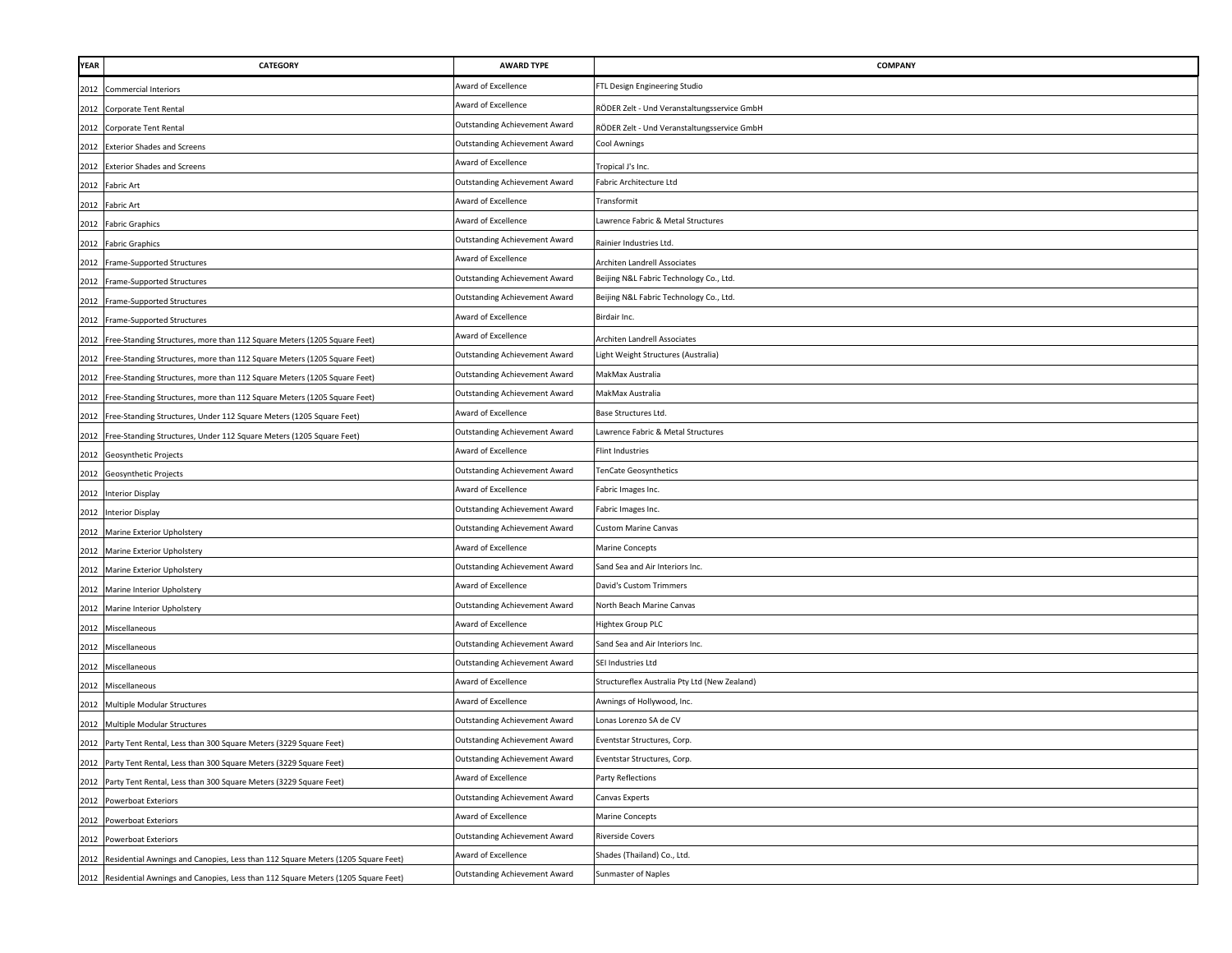| YEAR | <b>CATEGORY</b>                                                               | <b>AWARD TYPE</b>                    | <b>COMPANY</b>                              |
|------|-------------------------------------------------------------------------------|--------------------------------------|---------------------------------------------|
|      | 2012 Residential Upholstery                                                   | <b>Outstanding Achievement Award</b> | Material Girl Upholstery                    |
|      | 2012 Residential Upholstery                                                   | Award of Excellence                  | Nickle Ink Upholstery                       |
|      | 2012 Retractable Awnings and Canopies                                         | Award of Excellence                  | Auvents OmbraSole                           |
|      | 2012 Retractable Awnings and Canopies                                         | <b>Outstanding Achievement Award</b> | Retractableawnings.com Inc.                 |
|      | 2012 Retractable Awnings and Canopies                                         | <b>Outstanding Achievement Award</b> | Retractableawnings.com Inc.                 |
|      | 2012 Retractable Awnings and Canopies                                         | Award of Excellence                  | Uni-Systems, LLC                            |
|      | 2012 Safety and Technical Products                                            | <b>Outstanding Achievement Award</b> | Base Structures Ltd.                        |
| 2012 | Safety and Technical Products                                                 | Award of Excellence                  | W A Coppins Ltd.                            |
|      | 2012 Sailboat Exteriors                                                       | Award of Excellence                  | Bennett Custom Canvas Inc.                  |
|      | 2012 Sailboat Exteriors                                                       | <b>Outstanding Achievement Award</b> | <b>Custom Marine Canvas</b>                 |
|      | 2012 Sailboat Exteriors                                                       | Outstanding Achievement Award        | versons Design                              |
|      | 2012 Shade Structures                                                         | <b>Outstanding Achievement Award</b> | David's Custom Trimmers                     |
|      | 2012 Shade Structures                                                         | Award of Excellence                  | <b>Fension Structures</b>                   |
|      | 2012 Shade Structures                                                         | <b>Outstanding Achievement Award</b> | <b>Tension Structures</b>                   |
| 2012 | Tensile Structures, More than 2300 Square Meters (24,756 Square Feet)         | Award of Excellence                  | Hightex Group PLC                           |
|      | 2012 Tensile Structures, More than 2300 Square Meters (24,756 Square Feet)    | <b>Outstanding Achievement Award</b> | <b>Hightex Group PLC</b>                    |
|      | 2012 Tensile Structures, More than 2300 Square Meters (24,756 Square Feet)    | <b>Outstanding Achievement Award</b> | Taiyo Europe GmbH                           |
|      | 2012 Tensile Structures, Under 600 Square Meters (6458 Square Feet)           | <b>Outstanding Achievement Award</b> | Fabric Architecture Ltd                     |
|      | 2012 Tensile Structures, Under 600 Square Meters (6458 Square Feet)           | Award of Excellence                  | G.H. Bruce LLC                              |
|      | 2012 Tensile Structures, Under 600 Square Meters (6458 Square Feet)           | <b>Outstanding Achievement Award</b> | Lawrence Fabric & Metal Structures          |
|      | 2012 Tensile Structures: 600-2300 Square Meters (6458-24,756 Square Feet)     | Award of Excellence                  | FTL Design Engineering Studio               |
|      | 2012 Tensile Structures: 600-2300 Square Meters (6458-24,756 Square Feet)     | <b>Outstanding Achievement Award</b> | Lonas Lorenzo SA de CV                      |
| 2012 | Tensile Structures: 600-2300 Square Meters (6458-24,756 Square Feet)          | Award of Excellence                  | Structurflex (Kansas City, MO)              |
| 2012 | <b>Tensioned Awnings and Canopies</b>                                         | <b>Outstanding Achievement Award</b> | Duvall Design                               |
|      | 2012 Tensioned Awnings and Canopies                                           | <b>Outstanding Achievement Award</b> | & J Carter Ltd                              |
| 2012 | <b>Tensioned Awnings and Canopies</b>                                         | Award of Excellence                  | Sollertia                                   |
|      | 2012 Tent Manufacturing and Design                                            | <b>Dutstanding Achievement Award</b> | Baytex Manufacturing Co. Ltd                |
|      | 2012 Tent Manufacturing and Design                                            | Award of Excellence                  | Roder HTS Hocker GmbH                       |
| 2012 | Tent Manufacturing and Design                                                 | <b>Outstanding Achievement Award</b> | RÖDER Zelt - Und Veranstaltungsservice GmbH |
|      | 2013 Air Structures                                                           | Award of Excellence                  | Architen Landrell Associates                |
| 2013 | Commercial Awnings and Canopies, Less Than 83 Square Meters (900 Square Feet) | <b>Outstanding Achievement Award</b> | Lawrence Fabric & Metal Structures          |
| 2013 | Commercial Awnings and Canopies, Less Than 83 Square Meters (900 Square Feet) | <b>Outstanding Achievement Award</b> | Queen City Awning                           |
| 2013 | Commercial Awnings and Canopies, Less Than 83 Square Meters (900 Square Feet) | Award of Excellence                  | <b>Sunmaster of Naples</b>                  |
| 2013 | Commercial Awnings and Canopies, More Than 83 Square Meters (900 Square Feet) | <b>Outstanding Achievement Award</b> | BelAire                                     |
| 2013 | Commercial Awnings and Canopies, More Than 83 Square Meters (900 Square Feet) | Award of Excellence                  | Miller Canvas, Inc.                         |
|      | 2013 Commercial Interiors                                                     | Award of Excellence                  | Miller Canvas, Inc.                         |
|      | 2013 Commercial Interiors                                                     | Outstanding Achievement Award        | . Miller Canvas, Inc.                       |
|      | 2013 Corporate Tent Rental                                                    | Award of Excellence                  | Eventstar Structures, Corp.                 |
|      | 2013 Corporate Tent Rental                                                    | <b>Outstanding Achievement Award</b> | Mahaffey Fabric Structures                  |
|      | 2013 Corporate Tent Rental                                                    | Award of Excellence                  | RÖDER Zelt - Und Veranstaltungsservice GmbH |
|      | 2013 Exterior Shades and Screens                                              | Award of Excellence                  | Miller Canvas, Inc.                         |
|      | 2013 Exterior Shades and Screens                                              | <b>Outstanding Achievement Award</b> | Taiyo Kogyo Corp. (Tokyo)                   |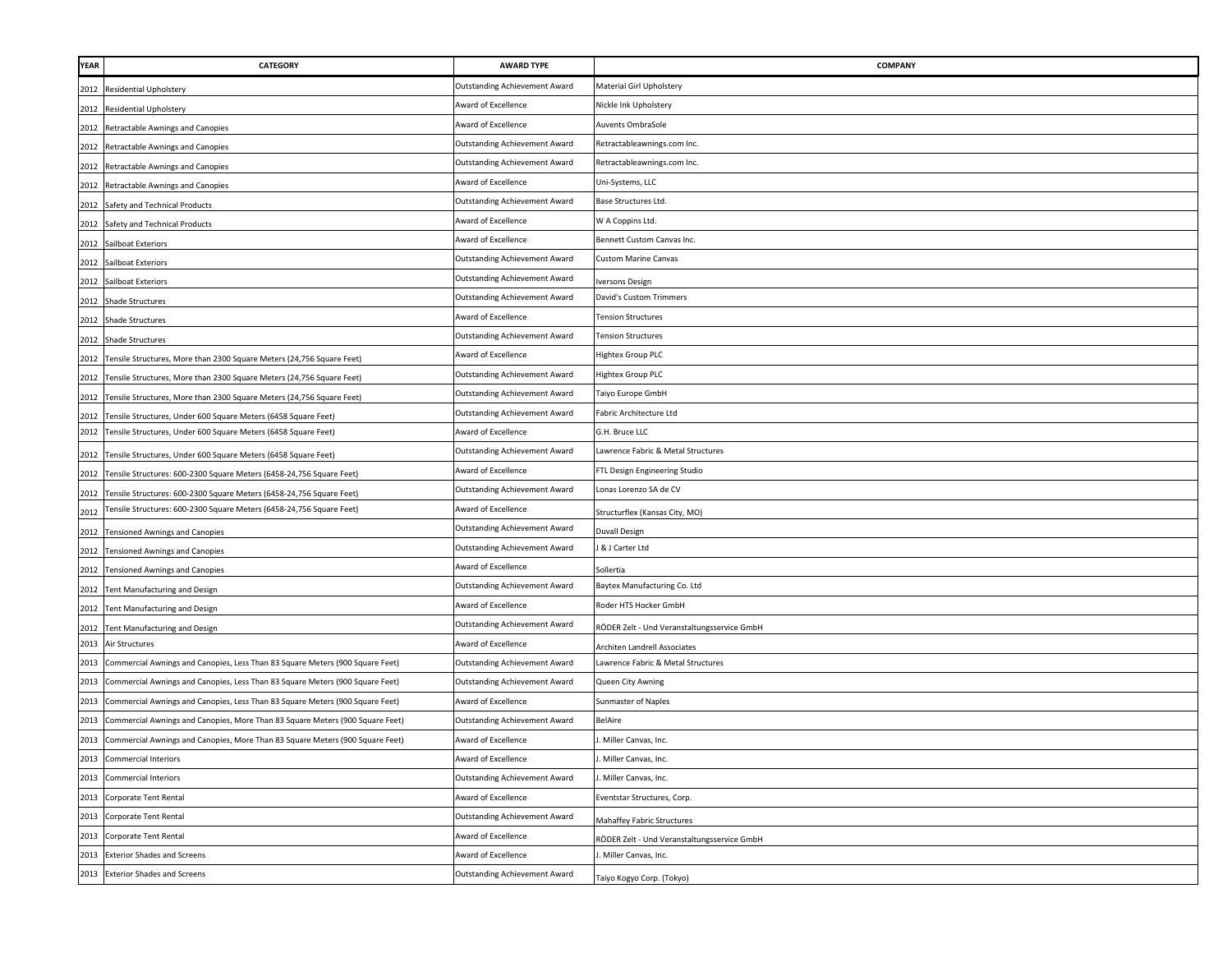| <b>YEAR</b> | CATEGORY                                                               | <b>AWARD TYPE</b>                    | <b>COMPANY</b>                          |
|-------------|------------------------------------------------------------------------|--------------------------------------|-----------------------------------------|
| 2013        | <b>Fabric Art</b>                                                      | Outstanding Achievement Award        | Architen Landrell Associates            |
| 2013        | <b>Fabric Art</b>                                                      | Award of Excellence                  | <b>Hightex GmbH</b>                     |
| 2013        | <b>Fabric Graphics</b>                                                 | <b>Outstanding Achievement Award</b> | Architen Landrell Associates            |
| 2013        | <b>Fabric Graphics</b>                                                 | Award of Excellence                  | <b>International Tension Structures</b> |
| 2013        | Frame-Supported Structures                                             | Outstanding Achievement Award        | Beijing N&L Fabric Technology Co., Ltd. |
| 2013        | Frame-Supported Structures                                             | Award of Excellence                  | Birdair Inc.                            |
|             | 2013 Frame-Supported Structures                                        | Outstanding Achievement Award        | Birdair Inc.                            |
| 2013        | Freestanding Structures, Less Than 92 Square Meters (1000 Square Feet) | Award of Excellence                  | Abacus Shade Structures                 |
| 2013        | Freestanding Structures, Less Than 92 Square Meters (1000 Square Feet) | Outstanding Achievement Award        | <b>Tension Structures</b>               |
| 2013        | Freestanding Structures, More Than 92 Square Meters (1000 Square Feet) | Outstanding Achievement Award        | Dünn Arquitectura Ligera SA de CV       |
| 2013        | Freestanding Structures, More Than 92 Square Meters (1000 Square Feet) | Award of Excellence                  | Light Weight Structures (Australia)     |
| 2013        | Geosynthetic Projects                                                  | Outstanding Achievement Award        | <b>ACE Geosynthetics</b>                |
| 2013        | Geosynthetic Projects                                                  | Award of Excellence                  | enCate Geosynthetics                    |
|             | 2013 Interior Display                                                  | <b>Award of Excellence</b>           | Joe MacDonald/Urban A&O + Sonal Beri    |
|             | 2013 Interior Display                                                  | Outstanding Achievement Award        | Moss Inc                                |
| 2013        | <b>Interior Display</b>                                                | <b>Outstanding Achievement Award</b> | Transformit                             |
| 2013        | Marine Exterior Upholstery                                             | Award of Excellence                  | Canvas Innovations                      |
| 2013        | Marine Interior Upholstery                                             | Award of Excellence                  | David's Custom Trimmers                 |
| 2013        | Miscellaneous                                                          | <b>Outstanding Achievement Award</b> | AR Tech / A&R Tarpaulins Inc.           |
| 2013        | Miscellaneous                                                          | Award of Excellence                  | Origin Tents Ltd.                       |
| 2013        | Multiple Modular Structures                                            | Award of Excellence                  | Shades (Thailand) Co., Ltd.             |
| 2013        | Powerboat Exterior                                                     | Award of Excellence                  | Afton Marina & Yacht Club               |
| 2013        | Powerboat Exterior                                                     | Outstanding Achievement Award        | Bennett Custom Canvas Inc.              |
|             | 2013 Powerboat Exterior                                                | <b>Outstanding Achievement Award</b> | Craigs's Marine Canvas Inc              |
| 2013        | Powerboat Exterior                                                     | Outstanding Achievement Award        | <b>Riverside Covers</b>                 |
| 2013        | Private Tent Rental                                                    | <b>Outstanding Achievement Award</b> | Beachview Event Rental Inc.             |
| 2013        | Private Tent Rental                                                    | Award of Excellence                  | Mahaffey Fabric Structures              |
| 2013        | Residential Awnings and Canopies                                       | Outstanding Achievement Award        | <b>Fresco Shades Limited</b>            |
| 2013        | Residential Awnings and Canopies                                       | Outstanding Achievement Award        | Hoover Canvas Products Co.              |
| 2013        | Residential Awnings and Canopies                                       | \ward of Excellence                  | Shades (Thailand) Co., Ltd.             |
| 2013        | Retractable Awnings and Canopies                                       | ward of Excellence                   | . Miller Canvas, Inc.                   |
| 2013        | Retractable Awnings and Canopies                                       | Outstanding Achievement Award        | Miami Awning Co.                        |
| 2013        | Retractable Awnings and Canopies                                       | Outstanding Achievement Award        | Retractableawnings.com Inc.             |
| 2013        | Sailboat Exterior                                                      | <b>Outstanding Achievement Award</b> | Aussie Boat Covers[Vic] Pty Ltd.        |
| 2013        | Sailboat Exterior                                                      | Award of Excellence                  | <b>Custom Marine Canvas</b>             |
|             | 2013 Shade Sails                                                       | Award of Excellence                  | Dünn Arquitectura Ligera SA de CV       |
| 2013        | <b>Shade Sails</b>                                                     | <b>Outstanding Achievement Award</b> | Fabritecture                            |
| 2013        | <b>Shade Sails</b>                                                     | <b>Outstanding Achievement Award</b> | Lawrence Fabric & Metal Structures      |
|             | 2013 Shade Sails                                                       | Outstanding Achievement Award        | Lawrence Fabric & Metal Structures      |
| 2013        | Tensile Structures, 600-2300 Square Meters (6458-24756 Square Feet)    | Outstanding Achievement Award        | Birdair Inc.                            |
| 2013        | Tensile Structures, 600-2300 Square Meters (6458-24756 Square Feet)    | Award of Excellence                  | MakMax Australia                        |
| 2013        | Tensile Structures, Less Than 600 Square Meters (6458 Square Feet)     | Outstanding Achievement Award        | Architen Landrell Associates            |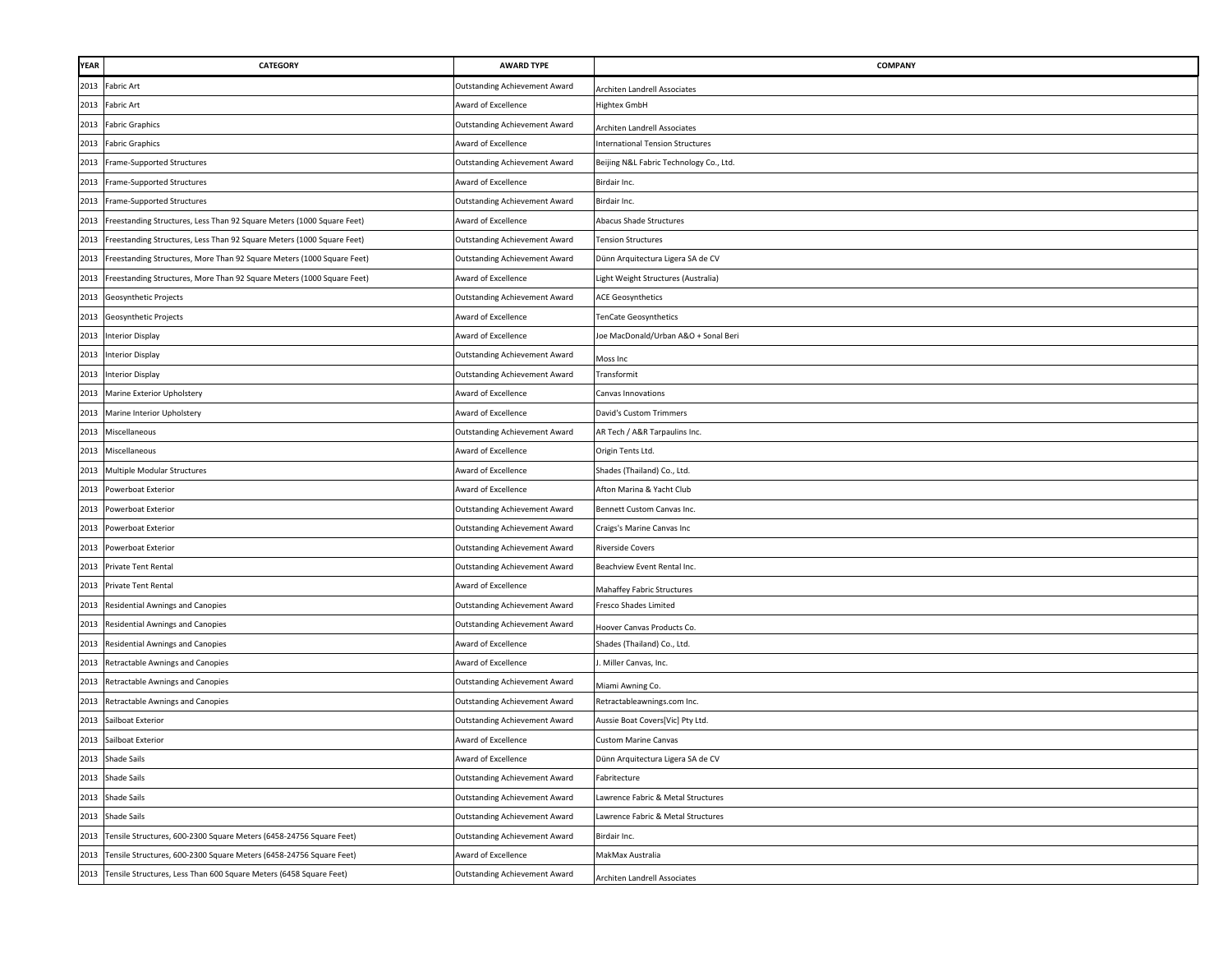| <b>YEAR</b> | <b>CATEGORY</b>                                                             | <b>AWARD TYPE</b>                    | <b>COMPANY</b>                                                           |
|-------------|-----------------------------------------------------------------------------|--------------------------------------|--------------------------------------------------------------------------|
|             | 2013 Tensile Structures, Less Than 600 Square Meters (6458 Square Feet)     | Award of Excellence                  | Carpas Y Lonas El Carrousel S.A. de C.V.                                 |
| 2013        | Tensile Structures, More Than 2300 Square Meters (24756 Square Feet)        | Outstanding Achievement Award        | Structureflex Australia Pty Ltd (New Zealand)                            |
|             | 2013 Tensile Structures, More Than 2300 Square Meters (24756 Square Feet)   | Award of Excellence                  | Taiyo Europe GmbH                                                        |
|             | 2013 Tensioned Awnings and Canopies                                         | <b>Outstanding Achievement Award</b> | Structureflex Australia Pty Ltd (New Zealand)                            |
|             | 2013 Tensioned Awnings and Canopies                                         | Award of Excellence                  | <b>Tension Structures</b>                                                |
|             | 2013 Tent Manufacturing and Design                                          | Award of Excellence                  | Base Structures Ltd.                                                     |
|             | 2013 Tent Manufacturing and Design                                          | Award of Excellence                  | Fiesta Tents Ltd.                                                        |
| 2013        | Tent Manufacturing and Design                                               | <b>Outstanding Achievement Award</b> | Losberger US LLC (Frederick, MD)                                         |
| 2013        | Tent Manufacturing and Design                                               | Outstanding Achievement Award        | Roder HTS Hocker GmbH                                                    |
| 2013        | Upholstery                                                                  | Award of Excellence                  | <b>Buckminster Upholstery</b>                                            |
| 2013        | Upholstery                                                                  | <b>Outstanding Achievement Award</b> | Charman Motor Trimmers and Upholsterers Ltd.                             |
| 2014        | Air structures                                                              | Award of Excellence                  | Tectoniks Ltd.                                                           |
| 2014        | Air structures                                                              | <b>Outstanding Achievement</b>       | Tectoniks Ltd.                                                           |
| 2014        | Commercial Awnings & Canopies < 93 square meters (1000 feet)                | Award of Excellence                  | Lake Gaston Awning                                                       |
| 2014        | Commercial Awnings & Canopies < 93 square meters (1000 feet)                | <b>Outstanding Achievement</b>       | Lawrence Fabric & Metal Structures                                       |
| 2014        | Commercial Awnings & Canopies < 93 square meters (1000 feet)                | Outstanding Achievement              | Shades (Thailand) Co., Ltd.                                              |
| 2014        | Commercial Awnings & Canopies, 93-186 square meters (1000-2000 square feet) | <b>Outstanding Achievement</b>       | Marygrove Awning                                                         |
| 2014        | Commercial Awnings & Canopies, 93-186 square meters (1000-2000 square feet) | Award of Excellence                  | Rainier Industries Ltd.                                                  |
| 2014        | <b>Commercial Interiors</b>                                                 | Award of Excellence                  | Moss Inc                                                                 |
| 2014        | <b>Commercial Interiors</b>                                                 | <b>Outstanding Achievement</b>       | Sollertia                                                                |
| 2014        | Corporate Tent Rental                                                       | Award of Excellence                  | Eventstar Structures, Corp.                                              |
|             | 2014 Corporate Tent Rental                                                  | <b>Outstanding Achievement</b>       | Eventstar Structures, Corp.                                              |
|             | 2014 Exterior Shades and Screens                                            | Outstanding Achievement              | Lawrence Fabric & Metal Structures                                       |
| 2014        | <b>Exterior Shades and Screens</b>                                          | Award of Excellence                  | Shade To Order Pty Ltd.                                                  |
| 2014        | Fabric Art                                                                  | Award of Excellence                  | Transformit                                                              |
| 2014        | Fabric Art                                                                  | <b>Outstanding Achievement</b>       | Transformit                                                              |
| 2014        | <b>Fabric Graphics</b>                                                      | Award of Excellence                  | Eventscape Inc.                                                          |
|             | 2014 Fabric Graphics                                                        | <b>Outstanding Achievement</b>       | Pike's Awnings Inc. (Canada)                                             |
|             | 2014 Fabric Graphics                                                        | <b>Outstanding Achievement</b>       | Sunmaster of Naples                                                      |
| 2014        | Frame-Supported Structures                                                  | Award of Excellence                  | Covertex Membranes (Shanghai) Co. Ltd., A Subsidiary Of Seele Cover GmbH |
| 2014        | Frame-Supported Structures                                                  | <b>Outstanding Achievement</b>       | Structurflex (Kansas City, MO)                                           |
| 2014        | Freestanding Structures, Less Than 92 Square Meters (1000 Square Feet)      | Award of Excellence                  | Fabricon, LLC                                                            |
| 2014        | Freestanding Structures, Less Than 92 Square Meters (1000 Square Feet)      | <b>Outstanding Achievement</b>       | <b>Tension Structures</b>                                                |
| 2014        | Freestanding Structures, More Than 92 Square Meters (1000 Square Feet)      | Award of Excellence                  | Lonas Lorenzo SA de CV                                                   |
| 2014        | Freestanding Structures, More Than 92 Square Meters (1000 Square Feet)      | Outstanding Achievement              | <b>Tension Structures</b>                                                |
|             | 2014 Geosynthetic Projects                                                  | Award of Excellence                  | Flint Industries                                                         |
|             | 2014 Geosynthetic Projects                                                  | <b>Outstanding Achievement</b>       | TenCate Geosynthetics                                                    |
|             | 2014 Interior Display                                                       | <b>Outstanding Achievement</b>       | Canvasland Holdings Ltd.                                                 |
|             | 2014 Interior Display                                                       | Award of Excellence                  | Moss Inc                                                                 |
| 2014        | Marine Exterior Upholstery                                                  | Award of Excellence                  | Racine Design, Inc.                                                      |
| 2014        | Marine Exterior Upholstery                                                  | <b>Outstanding Achievement</b>       | The Nautical Needle                                                      |
| 2014        | Marine Interior Upholstery                                                  | Award of Excellence                  | Aussie Boat Covers[Vic] Pty Ltd.                                         |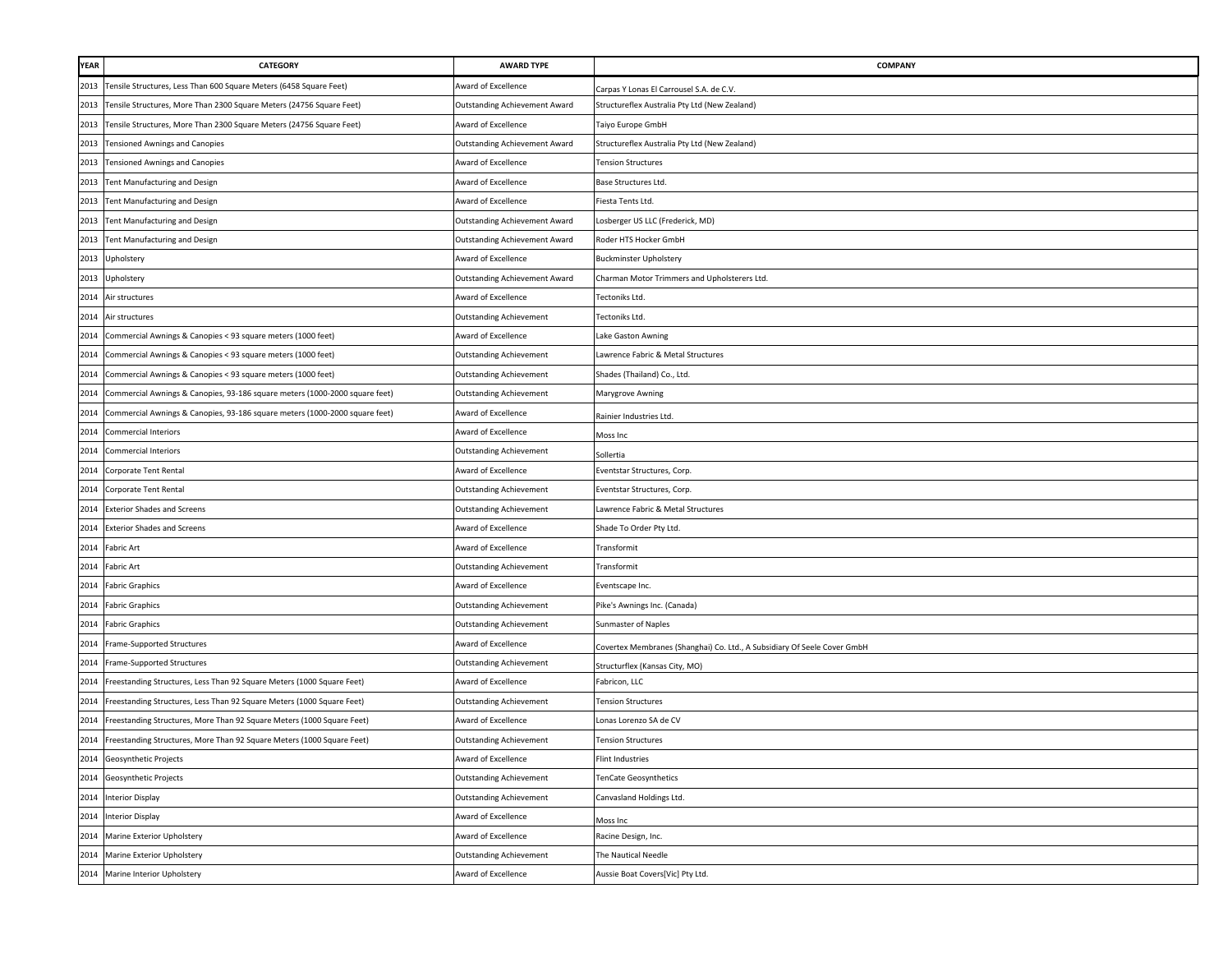| <b>YEAR</b> | <b>CATEGORY</b>                                                                  | <b>AWARD TYPE</b>              | COMPANY                                                                  |
|-------------|----------------------------------------------------------------------------------|--------------------------------|--------------------------------------------------------------------------|
| 2014        | Marine Interior Upholstery                                                       | <b>Outstanding Achievement</b> | Nautilux Custom Canvas LLC                                               |
| 2014        | Miscellaneous                                                                    | Award of Excellence            | Shanghai Taiyo Kogyo Co. Ltd.                                            |
| 2014        | Miscellaneous                                                                    | <b>Outstanding Achievement</b> | <b>Tension Structures</b>                                                |
| 2014        | Powerboat- Rigid enclosures                                                      | Award of Excellence            | Canvas Experts                                                           |
| 2014        | Powerboat- Soft enclosures                                                       | Award of Excellence            | Canvas Experts                                                           |
| 2014        | Powerboat- Soft enclosures                                                       | <b>Outstanding Achievement</b> | Mariner Canvas Co.                                                       |
| 2014        | Powerboat- Soft enclosures                                                       | Outstanding Achievement        | Seafarer Canvas LLC                                                      |
| 2014        | Private Tent Rental                                                              | Award of Excellence            | Fred's Tents and Canopies, Inc.                                          |
| 2014        | Residential awnings and canopies                                                 | Award of Excellence            | <b>SHADE Industries</b>                                                  |
| 2014        | Residential awnings and canopies                                                 | <b>Outstanding Achievement</b> | Transformit                                                              |
| 2014        | Retractable Awnings and Canopies                                                 | Award of Excellence            | E H Brett & Sons Pty Ltd.                                                |
| 2014        | Retractable Awnings and Canopies                                                 | <b>Outstanding Achievement</b> | Uni-Systems, LLC                                                         |
| 2014        | Sailboat Exterior                                                                | Award of Excellence            | David's Custom Trimmers                                                  |
| 2014        | Sailboat Exterior                                                                | <b>Outstanding Achievement</b> | David's Custom Trimmers                                                  |
| 2014        | Sailboat Exterior                                                                | <b>Outstanding Achievement</b> | David's Custom Trimmers                                                  |
| 2014        | <b>Shade Sails</b>                                                               | Award of Excellence            | <b>SHADE Industries</b>                                                  |
| 2014        | <b>Shade Sails</b>                                                               | <b>Outstanding Achievment</b>  | Shades (Thailand) Co., Ltd.                                              |
| 2014        | <b>Shade Sails</b>                                                               | <b>Outstanding Achievment</b>  | Shades (Thailand) Co., Ltd.                                              |
| 2014        | Tensile Structures, < 600 square meters (6,458 square feet)                      | Award of Excellence            | Architen Landrell Associates                                             |
| 2014        | Tensile Structures, < 600 square meters (6,458 square feet)                      | <b>Outstanding Achievement</b> | Lonas Lorenzo SA de CV                                                   |
| 2014        | Tensile Structures, 600-2300 Square Meters (6458-24756 Square Feet)              | <b>Outstanding Achievement</b> | Covertex Membranes (Shanghai) Co. Ltd., A Subsidiary Of Seele Cover GmbH |
| 2014        | Tensile Structures, 600-2300 Square Meters (6458-24756 Square Feet)              | <b>Outstanding Achievement</b> | Lonas Lorenzo SA de CV                                                   |
|             | 2014 Tensile Structures, 600-2300 Square Meters (6458-24756 Square Feet)         | Award of Excellence            | Taiyo Europe GmbH                                                        |
| 2014        | Tensile structures, more than 2300 square meters (24756 square feet)             | <b>Outstanding Achievement</b> | Fabritecture                                                             |
| 2014        | Tensile structures, more than 2300 square meters (24756 square feet)             | Award of Excellence            | Lonas Lorenzo SA de CV                                                   |
| 2014        | Tensile structures, more than 2300 square meters (24756 square feet)             | <b>Outstanding Achievement</b> | Shanghai Taiyo Kogyo Co. Ltd.                                            |
| 2014        | Tensioned awnings and canopies                                                   | Award of Excellence            | Eide Industries                                                          |
| 2014        | Tensioned awnings and canopies                                                   | <b>Outstanding Achievement</b> | Fabricon, LLC                                                            |
| 2014        | Tent Manufacturing and Design                                                    | ward of Excellence             | Eventstar Structures, Corp.                                              |
| 2014        | Tent Manufacturing and Design                                                    | Award of Excellence            | Roder HTS Hocker GmbH                                                    |
|             | 2014 Upholstery                                                                  | Award of Excellence            | Hawkes Bay Trim and Canvas                                               |
| 2015        | Air Structures                                                                   | <b>Outstanding Achievement</b> | Pvilion                                                                  |
| 2015        | Air Structures                                                                   | Award of Excellence            | Shanghai Taiyo Kogyo Co., Ltd.                                           |
| 2015        | Commercial Awnings & Canopies < 93 square meters (1000 squarefeet)               | <b>Outstanding Achievement</b> | A. Hoffman Awning Co                                                     |
| 2015        | Commercial Awnings & Canopies < 93 square meters (1000 squarefeet)               | Award of Excellence            | Sugar House Awning Industries                                            |
|             | 2015 Commercial Awnings & Canopies, 93-186 square meters (1000-2000 square feet) | <b>Outstanding Achievement</b> | Lawrence Fabric & Metal Structures Inc.                                  |
| 2015        | Commercial Awnings & Canopies, 93-186 square meters (1000-2000 square feet)      | ward of Excellence             | Shade To Order Pty Ltd.                                                  |
| 2015        | Commercial Awnings & Canopies, 93-186 square meters (1000-2000 square feet)      | Award of Excellence            | Sunair Awnings & Solar Screens                                           |
|             | 2015 Commercial Interiors                                                        | <b>Outstanding Achievement</b> | Sollertia Inc.                                                           |
|             | 2015 Commercial Interiors                                                        | Award of Excellence            | Transformit                                                              |
| 2015        | Corporate Tent Rental                                                            | Award of Excellence            | ROEDER Zelt-und Veranstaltungsservice GmbH                               |
|             | 2015 Corporate Tent Rental                                                       | <b>Outstanding Achievement</b> | ROEDER Zelt-und Veranstaltungsservice GmbH                               |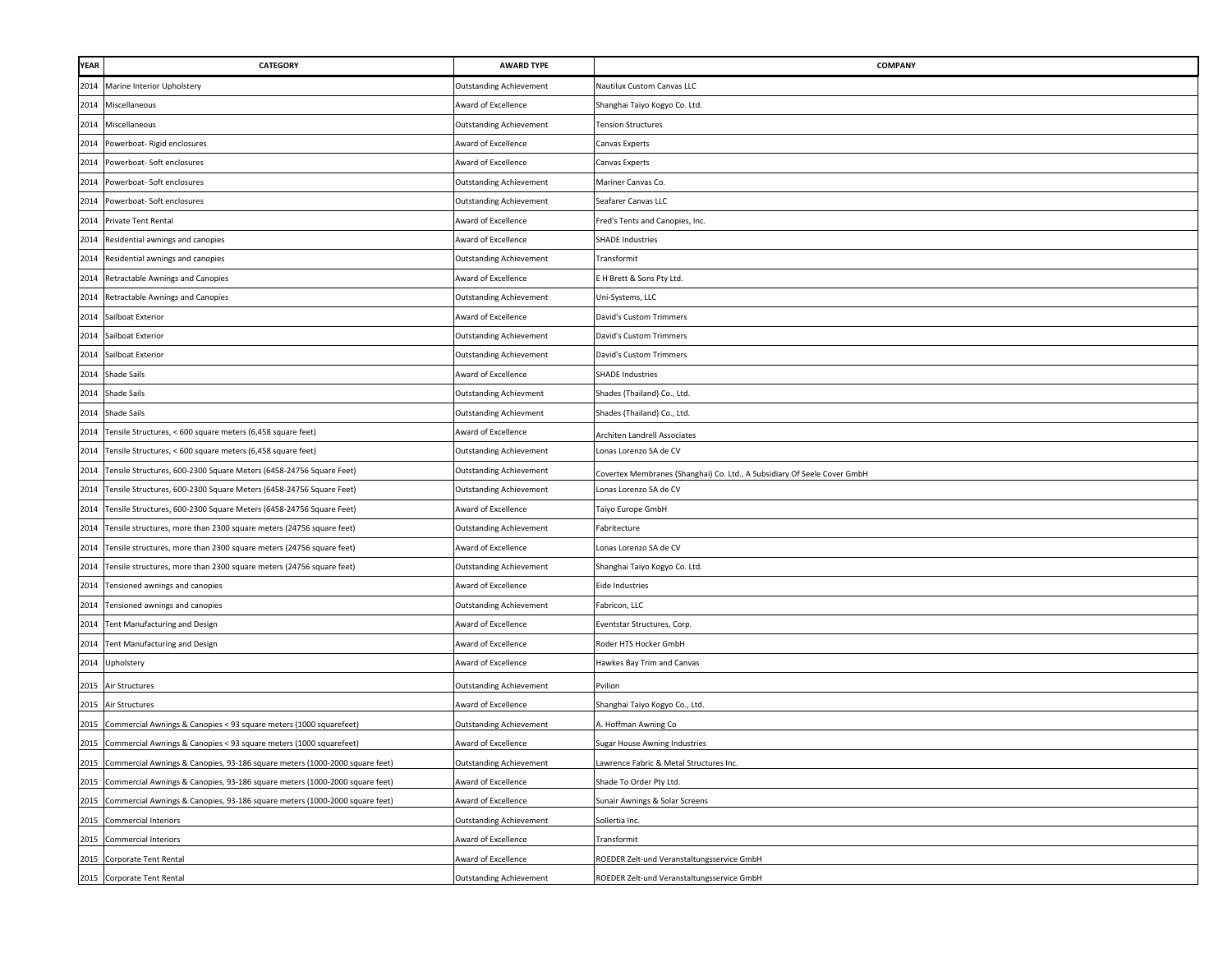| <b>YEAR</b> | <b>CATEGORY</b>                                                             | <b>AWARD TYPE</b>              | <b>COMPANY</b>                          |
|-------------|-----------------------------------------------------------------------------|--------------------------------|-----------------------------------------|
|             | 2015 Dodgers with Extensions                                                | Award of Excellence            | David's Custom Trimmers                 |
|             | 2015 Dodgers with Extensions                                                | <b>Outstanding Achievement</b> | David's Custom Trimmers                 |
|             | 2015 Exterior Shades and Screens                                            | Award of Excellence            | Miller Canvas, Inc.                     |
| 2015        | <b>Exterior Shades and Screens</b>                                          | Outstanding Achievement        | awrence Fabric & Metal Structures Inc.  |
|             | 2015 Fabric Art                                                             | <b>Outstanding Achievement</b> | Architen Landrell Associates Ltd.       |
| 2015        | <b>Fabric Art</b>                                                           | Award of Excellence            | Taiyo Europe GmbH                       |
| 2015        | <b>Fabric Graphics</b>                                                      | Award of Excellence            | Fabric Images Inc.                      |
| 2015        | <b>Fabric Graphics</b>                                                      | <b>Outstandind Achievement</b> | Rainier Industries                      |
| 2015        | Facades                                                                     | <b>Outstanding Achievement</b> | Structurflex                            |
| 2015        | Facades                                                                     | Award of Excellence            | Taiyo Europe GmbH                       |
| 2015        | Frame-Supported Structures                                                  | Award of Excellence            | Architen Landrell Associates Ltd.       |
| 2015        | Frame-Supported Structures                                                  | <b>Outstanding Achievement</b> | Structurflex                            |
| 2015        | Freestanding Structures, less than 92 square meters (1000 square feet)      | <b>Outstanding Achievement</b> | G.H. Bruce, LLC                         |
| 2015        | Freestanding Structures, less than 92 square meters (1000 square feet)      | Award of Excellence            | Pvilion                                 |
| 2015        | Freestanding Structures, more than 92 square meters (1000 square feet)      | Award of Excellence            | Lonas Lorenzo SA de CV                  |
|             | 2015 Freestanding Structures, more than 92 square meters (1000 square feet) | <b>Outstanding Achievement</b> | The Solar Cloth Company                 |
|             | 2015 Geosynthetic Projects                                                  | Award of Excellence            | <b>ACE Geosynthetics</b>                |
|             | 2015 Geosynthetic Projects                                                  | <b>Outstanding Achievement</b> | TenCate Geosynthetics                   |
|             | 2015 Interior Display                                                       | Award of Excellence            | Moss, Inc.                              |
|             | 2015 Interior Display                                                       | <b>Outstanding Achievement</b> | Moss, Inc.                              |
|             | 2015 Marine Exterior Upholstery                                             | Award of Excellence            | Racine Design, Inc.                     |
|             | 2015 Marine Exterior Upholstery                                             | <b>Outstanding Achievement</b> | The Nautical Needle                     |
| 2015        | Marine Interior Upholstery                                                  | Award of Excellence            | Canvas Designers, Inc.                  |
| 2015        | Marine Interior Upholstery                                                  | <b>Outstanding Achievement</b> | Canvas Designers, Inc.                  |
| 2015        | Miscellaneous                                                               | <b>Outstanding Achievement</b> | <b>A &amp; R TARPAULINS, INC.</b>       |
|             | 2015 Miscellaneous                                                          | Award of Excellence            | Coppins Sea Anchors Ltd                 |
| 2015        | Miscellaneous                                                               | Award of Excellence            | indstrand Technologies                  |
| 2015        | Miscellaneous                                                               | <b>Outstanding Achievement</b> | <b>Transformit</b>                      |
| 2015        | Powerboat- Rigid Enclosures                                                 | <b>Outstanding Achievement</b> | Cape Canvas & Rigging Service           |
| 2015        | Powerboat- Rigid Enclosures                                                 | Award of Excellence            | Precision Custom Canvas Inc.            |
| 2015        | Powerboat- Soft Enclosures                                                  | <b>Outstanding Achievement</b> | Canvas Innovations                      |
| 2015        | Powerboat- Soft Enclosures                                                  | Award of Excellence            | David's Custom Trimmers                 |
| 2015        | Private Tent Rental                                                         | <b>Outstanding Achievement</b> | Beachview Event Rentals & Design        |
| 2015        | Private Tent Rental                                                         | Award of Excellence            | Mahaffey Fabric Structures              |
|             | 2015 Residential Awnings and Canopies                                       | <b>Outstanding Achievement</b> | <b>SHADE Industries</b>                 |
|             | 2015 Residential Awnings and Canopies                                       | Award of Excellence            | Shades (Thailand) Co., Ltd.             |
|             | 2015 Retractable Awnings & Canopies                                         | <b>Outstanding Achievement</b> | <b>KE Durasol Awnings</b>               |
|             | 2015 Retractable Awnings & Canopies                                         | Award of Excellence            | Jni-Systems, LLC                        |
|             | 2015 Shade Sails                                                            | Award of Excellence            | DÜNN LIGHTWEIGHT ARCHITECTURE           |
|             | 2015 Shade Sails                                                            | <b>Outstanding Achievement</b> | Lawrence Fabric & Metal Structures Inc. |
|             | 2015 Tensile Structures, < 600 square meters (6,458 square feet)            | Award of Excellence            | <b>International Tension Structures</b> |
|             | 2015 Tensile Structures, < 600 square meters (6,458 square feet)            | <b>Outstanding Achievement</b> | Span Systems                            |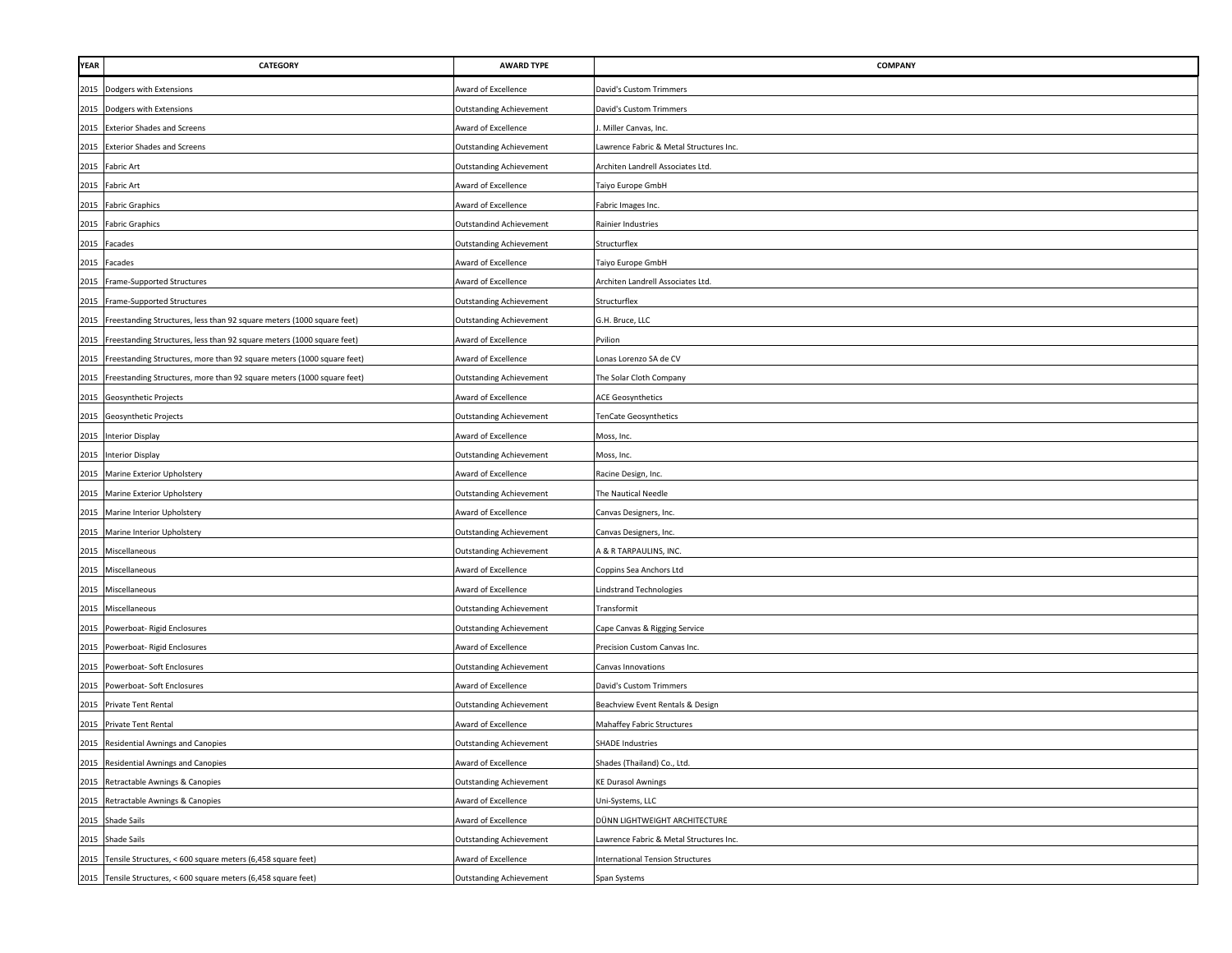| <b>YEAR</b> | <b>CATEGORY</b>                                                              | <b>AWARD TYPE</b>              | <b>COMPANY</b>                                         |
|-------------|------------------------------------------------------------------------------|--------------------------------|--------------------------------------------------------|
|             | 2015 Tensile Structures, 600-2300 square meters (6458-24756 square feet)     | <b>Outstanding Achievement</b> | DÜNN LIGHTWEIGHT ARCHITECTURE                          |
|             | 2015 Tensile Structures, 600-2300 square meters (6458-24756 square feet)     | Award of Excellence            | onas Lorenzo SA de CV                                  |
|             | 2015 Tensioned Awnings & Canopies                                            | Award of Excellence            | Blackwell                                              |
| 2015        | Tensioned Awnings & Canopies                                                 | Outstanding Achievement        | COMERCIAL INDUSTRIAL DELTA S.A.                        |
|             | 2015 Tent Manufacturing and Design                                           | Award of Excellence            | Carpas y Lonas El Carrusel SA de CV                    |
| 2015        | Tent Manufacturing and Design                                                | <b>Outstanding Achievement</b> | Carpas y Lonas El Carrusel SA de CV                    |
| 2015        | Tent Manufacturing and Design                                                | <b>Outstanding Achievement</b> | FTL Design Engineering Studio                          |
| 2015        | Tops & Enclosures                                                            | <b>Outstanding Achievement</b> | Sewlong - Custom Covers                                |
| 2015        | Tops & Enclosures                                                            | Award of Excellence            | Signature CanvasMakers                                 |
|             | 2015 Travel/Full Covers                                                      | Award of Excellence            | Canvas Innovations                                     |
|             | 2015 Travel/Full Covers                                                      | <b>Outstanding Achievement</b> | Mystery Bay Sails and Canvas                           |
|             | 2015 Upholstery                                                              | Award of Excellence            | <b>Buckminster Upholstery</b>                          |
| 2015        | Upholstery                                                                   | <b>Outstanding Achievement</b> | Moonlight Upholstery                                   |
|             | 2016 Air Structures                                                          | Award of Excellence            | <b>Blackwell Structural Engineers</b>                  |
| 2016        | Air Structures                                                               | Award of Excellence            | Covertex Membranes (Shanghai) Co. Ltd.                 |
|             | 2016 Air Structures                                                          | Outstanding Achievement        | Architen Landrell Associates Ltd                       |
|             | 2016 Automotive & Aerospace                                                  | Award of Excellence            | Hawkes Bay Trim and Canvas Ltd                         |
|             | 2016 Automotive & Aerospace                                                  | <b>Outstanding Achievement</b> | Hawkes Bay Trim and Canvas Ltd                         |
| 2016        | Commercial Awnings & Canopies <93 square meters (1,000 square feet)          | Award of Excellence            | Lawrence Fabric & Metal Structures Inc.                |
|             | 2016 Commercial Awnings & Canopies <93 square meters (1,000 square feet)     | <b>Outstanding Achievement</b> | Miami Awning Co/Thomas Awnings                         |
| 2016        | Commercial Awnings & Canopies >93 square meters (1,000 square feet)          | Award of Excellence            | Rainier Industries Ltd.                                |
| 2016        | Commercial Awnings & Canopies >93 square meters (1,000 square feet)          | <b>Outstanding Achievement</b> | Miller Canvas Inc.                                     |
| 2016        | <b>Commercial Interiors</b>                                                  | Award of Excellence            | Fabric Images Inc                                      |
| 2016        | <b>Commercial Interiors</b>                                                  | <b>Outstanding Achievement</b> | Eventscape Inc.                                        |
| 2016        | Commercial Retractable Awnings & Canopies                                    | Award of Excellence            | Tropical J's Inc.                                      |
|             | 2016 Commercial Retractable Awnings & Canopies                               | <b>Outstanding Achievement</b> | Sunair Awnings & Solar Screens                         |
| 2016        | Corporate Tent Rental                                                        | Award of Excellence            | Mahaffey Fabric Structures                             |
| 2016        | Corporate Tent Rental                                                        | <b>Outstanding Achievement</b> | Eventstar Structures                                   |
| 2016        | <b>Exterior Shades and Screens</b>                                           | Award of Excellence            | Miller Canvas Inc.                                     |
|             | 2016 Exterior Shades and Screens                                             | <b>Outstanding Achievement</b> | Lawrence Fabric & Metal Structures Inc.                |
| 2016        | Fabric Art                                                                   | Award of Excellence            | Rainier Industries Ltd.                                |
|             | 2016 Fabric Art                                                              | <b>Outstanding Achievement</b> | Transformit                                            |
|             | 2016 Fabric Graphics                                                         | Award of Excellence            | Taiyo Europe GmbH                                      |
|             | 2016 Fabric Graphics                                                         | <b>Outstanding Achievement</b> | Rainier Industries Ltd.                                |
|             | 2016 Facades                                                                 | Award of Excellence            | Lonas Lorenzo S.A. De C.V.                             |
|             | 2016 Facades                                                                 | <b>Outstanding Achievement</b> | <b>International Tension Structures</b>                |
| 2016        | Frame - Supported Structures                                                 | Award of Excellence            | Shanghai Taiyo Kogyo Co. Ltd.                          |
| 2016        | Frame - Supported Structures                                                 | <b>Outstanding Achievement</b> | abritecture (UFS Australasia Pty Ltd T/A Fabritecture) |
| 2016        | Freestanding Structures, less than 92 square meters (1,000 square feet)      | Award of Excellence            | Miller Canvas Inc.                                     |
| 2016        | Freestanding Structures, less than 92 square meters (1,000 square feet)      | <b>Outstanding Achievement</b> | <b>International Tension Structures</b>                |
| 2016        | Freestanding Structures, more than 92 square meters (1,000 square feet)      | Award of Excellence            | Eide Industries Inc.                                   |
|             | 2016 Freestanding Structures, more than 92 square meters (1,000 square feet) | <b>Outstanding Achievement</b> | <b>International Tension Structures</b>                |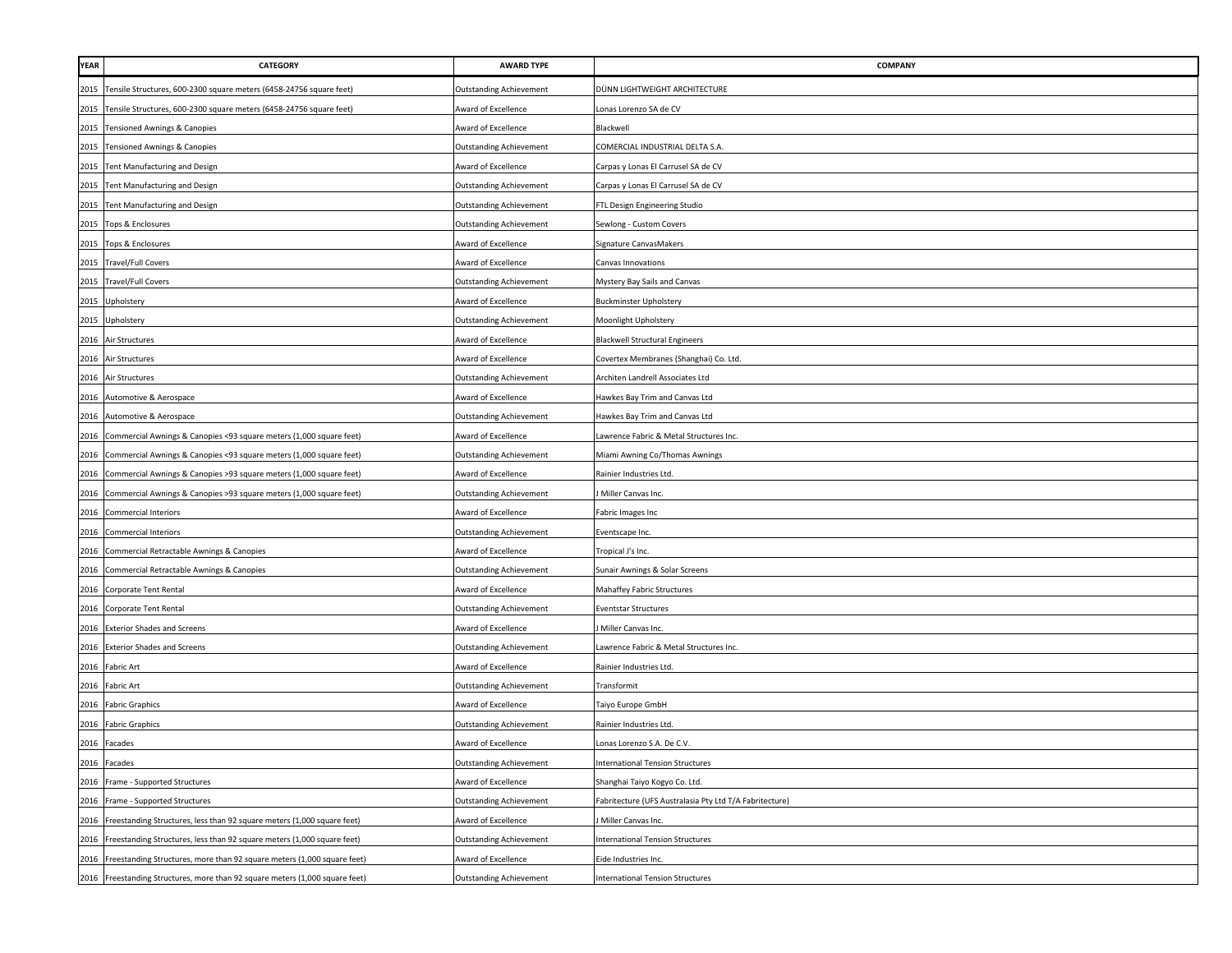| <b>YEAR</b> | <b>CATEGORY</b>                                                         | <b>AWARD TYPE</b>              | <b>COMPANY</b>                               |
|-------------|-------------------------------------------------------------------------|--------------------------------|----------------------------------------------|
| 2016        | Freestanding Structures, more than 92 square meters (1,000 square feet) | <b>Outstanding Achievement</b> | Makmax Australia                             |
|             | 2016 Geosynthetic Miscellaneous                                         | Award of Excellence            | <b>TenCate Geosynthetics Americas</b>        |
|             | 2016 Geosynthetic Miscellaneous                                         | <b>Outstanding Achievement</b> | TenCate Geosynthetics Americas               |
|             | 2016 Hybrid Tension Structures                                          | Award of Excellence            | Makmax Australia                             |
| 2016        | <b>Hybrid Tension Structures</b>                                        | <b>Outstanding Achievement</b> | Lonas Lorenzo S.A. De C.V.                   |
| 2016        | <b>Hybrid Tension Structures</b>                                        | Outstanding Achievement        | Shanghai Taiyo Kogyo Co. L                   |
| 2016        | <b>Interior Display</b>                                                 | Award of Excellence            | Lonas Lorenzo S.A. De C.V.                   |
| 2016        | <b>Interior Display</b>                                                 | Outstanding Achievement        | Fabric Images Inc                            |
| 2016        | Marine Exterior Upholstery                                              | Award of Excellence            | Nickle Ink Upholstery                        |
| 2016        | Marine Exterior Upholstery                                              | <b>Outstanding Achievement</b> | Aureus Custom Canvas LLC Pasadena, MD        |
| 2016        | Marine Interior Upholstery                                              | Award of Excellence            | Canvas Designers, Inc.                       |
| 2016        | Marine Interior Upholstery                                              | <b>Outstanding Achievement</b> | <b>Onboard Interiors LLC</b>                 |
| 2016        | <b>Marine Miscellaneous</b>                                             | Award of Excellence            | Nautilux Custom Canvas LLC                   |
| 2016        | Marine Miscellaneous                                                    | <b>Outstanding Achievement</b> | Lakeside Marine Canvas                       |
| 2016        | Mines/Landfills/Waste-Water                                             | Award of Excellence            | TenCate Geosynthetics Americas               |
| 2016        | <b>Other Structures</b>                                                 | Award of Excellence            | Hoover Canvas Products Co.                   |
|             | 2016 Other Structures                                                   | Outstanding Achievement        | Eide Industries Inc.                         |
|             | 2016 Powerboat - Rigid Enclosures                                       | Award of Excellence            | Marco Canvas & Upholstery LLC                |
|             | 2016 Powerboat - Rigid Enclosures                                       | <b>Outstanding Achievement</b> | Mike's Marine Custom Canvas                  |
|             | 2016 Powerboat - Soft Enclosures                                        | Award of Excellence            | Signature CanvasMakers                       |
|             | 2016 Powerboat - Soft Enclosures                                        | Outstanding Achievement        | Hood Canvas LLC                              |
|             | 2016 Private Tent Rental                                                | Award of Excellence            | Mahaffey Fabric Structures                   |
| 2016        | Private Tent Rental                                                     | <b>Outstanding Achievement</b> | Beachview Event Rentals and Design           |
| 2016        | Protective & Functional Apparel                                         | Award of Excellence            | Globe Mfg. Co.                               |
| 2016        | Protective & Functional Apparel                                         | <b>Outstanding Achievement</b> | Significant Difference LLC                   |
| 2016        | Recreational/Extreme Sports Products                                    | Award of Excellence            | Hawkes Bay Trim and Canvas Ltd               |
| 2016        | Residential Awnings & Canopies                                          | Award of Excellence            | Shade To Order Pty Ltd.                      |
| 2016        | Residential Awnings & Canopies                                          | <b>Outstanding Achievement</b> | Evolution02 Ltd                              |
| 2016        | Residential Retractable Awnings & Canopies                              | Award of Excellence            | Cool Awnings (Jak's Awnings)                 |
| 2016        | Residential Retractable Awnings & Canopies                              | <b>Outstanding Achievement</b> | Retractableawnings.com Inc.                  |
| 2016        | Roadways/Infra-Structure                                                | Award of Excellence            | ACE Geosynthetics Inc.                       |
| 2016        | Roadways/Infra-Structure                                                | <b>Outstanding Achievement</b> | TenCate Geosynthetics Americas               |
| 2016        | Sailboat Dodgers                                                        | Award of Excellence            | Aussie Boat Covers (VIC) Pty Ltd Elwood, VIC |
|             | 2016 Sailboat Dodgers                                                   | Outstanding Achievement        | <b>Hood Canvas LLC</b>                       |
|             | 2016 Sailboat Enclosures                                                | Award of Excellence            | Canvasworks Inc.                             |
|             | 2016 Sailboat Enclosures                                                | <b>Outstanding Achievement</b> | Hood Canvas LLC                              |
|             | 2016 Shade Sails                                                        | Award of Excellence            | Miller Canvas Inc.                           |
|             | 2016 Shade Sails                                                        | <b>Outstanding Achievement</b> | Canvas Craft Inc.                            |
|             | 2016 Technical Miscellaneous                                            | Award of Excellence            | Coppins Sea Anchors Ltd.                     |
|             | 2016 Technical Miscellaneous                                            | Award of Excellence            | Rainier Industries Ltd.                      |
| 2016        | Tensile Structures, <600 square meters (6,458 square feet)              | Award of Excellence            | Lonas Lorenzo S.A. De C.V.                   |
|             | 2016 Tensile Structures, <600 square meters (6,458 square feet)         | <b>Outstanding Achievement</b> | Pvilion Inc.                                 |